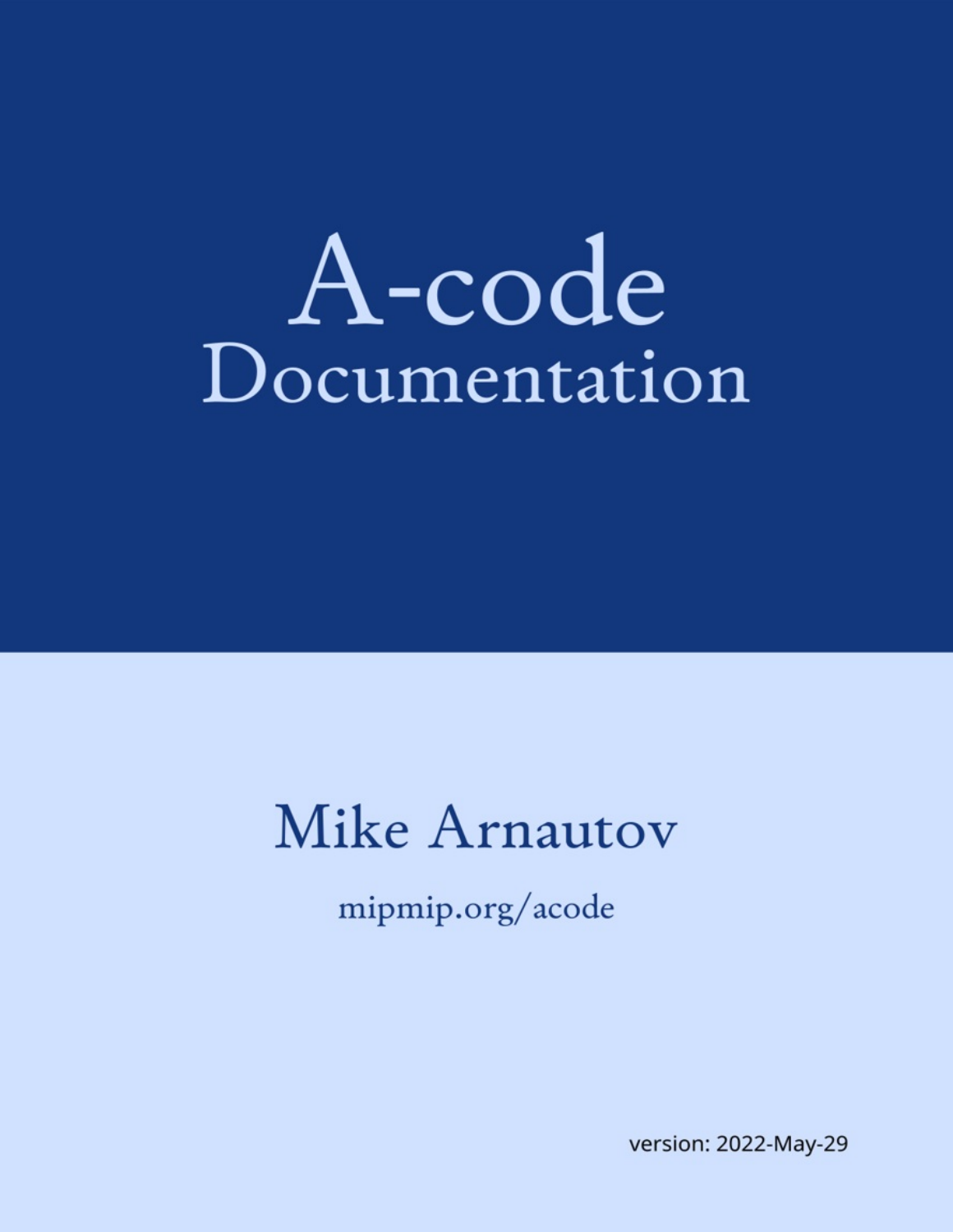# **A-code documentation, 2022-May-29**

#### **A-code and where to get it**

[About A-code](#page-2-0) [A-code sources](#page-3-0) **Building games from source** [Build types explained](#page-28-0) [Translating A-code into ANSI C](#page-13-0) [Creating game executables from derived C sources](#page-5-0) Using *advbld* [script \(if you have](#page-17-0) *bash*) [Running A-code games](#page-32-0) **A-code language** [A-code 12 reference](#page-43-0) [A-code parser](#page-94-0) [A-code texts](#page-119-0) [A-code vocabulary handling](#page-113-0) **Diving deeper** [UNDO and REDO](#page-111-0) [Library mode interface](#page-37-0) [The context mechanism](#page-40-0) [Upward compatibility of games](#page-89-0) [Writing games in other languages](#page-108-0) [A-code debugging](#page-141-0) **Finally, some history** [Differences between A-code styles](#page-154-0) [Language history, as I recall it.](#page-149-0)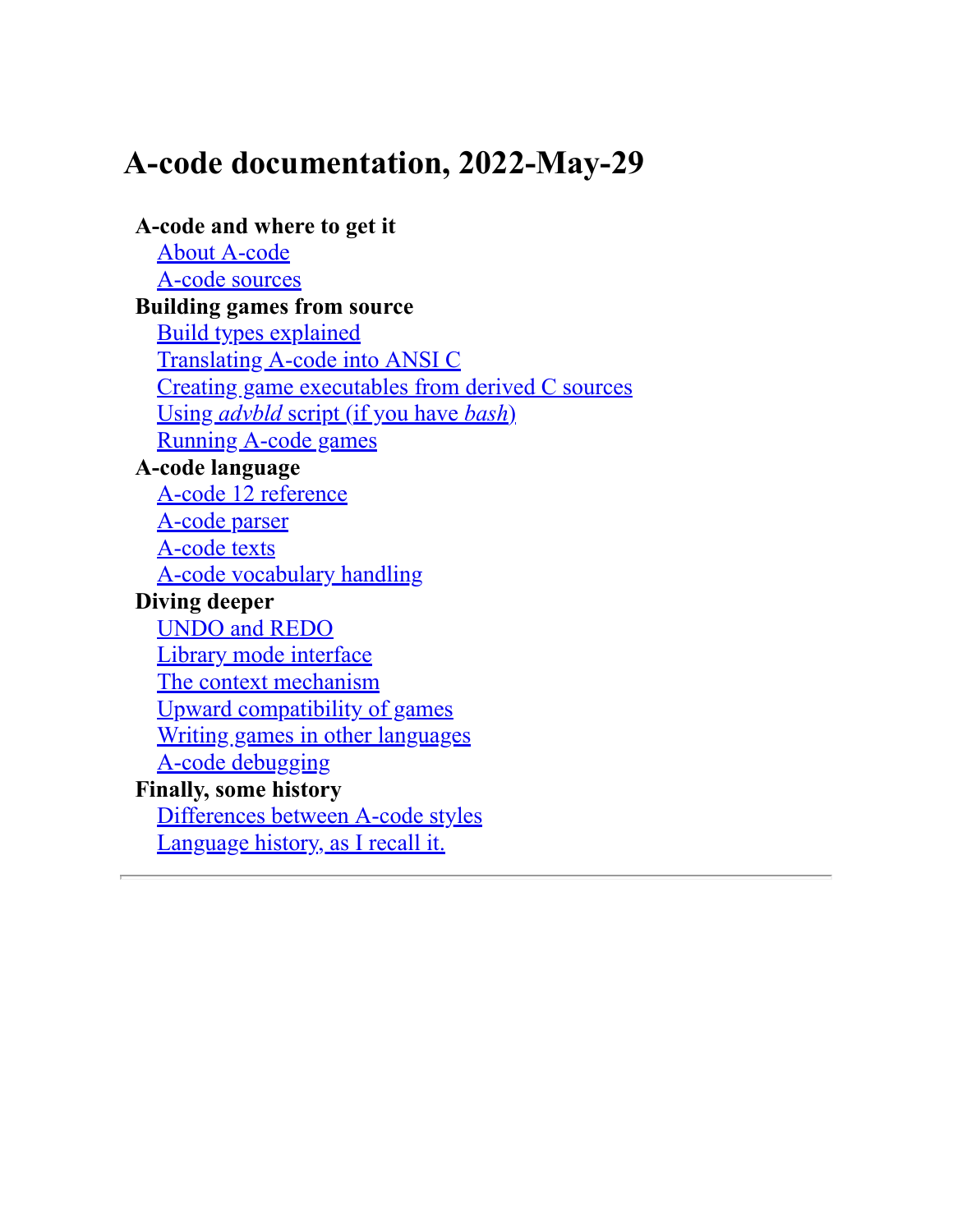# **A-code introduction**

<span id="page-2-0"></span>Dave Platt developed the A-code language (not to be confused with the Level 9 A-code system!) for writing his influential "Adventure 3" (a.k.a Adventure550) expansion of the original Crowther/Woods Adventure game. In doing so, he broke from the traditional format of Adventure and its expanded versions, relying on a custom executable processing a standard format data file.

Though only a few games have ever been written in A-code, it is of some historical interest because of the influence of Adventure3. Personally, I regret that the language did not catch on  $-$  it is easy to write, is very readable and has some unusual, useful features. To the best of my knowledge this is the complete list of A-code games:

- Adventure3 (a.k.a. Adv550 or PLAT0550) Dave Platt 1980
- Adventure C01 (a.k.a. Adv580 or GOET0580) Mike Goetz 1982?
- Adventure4+ (a.k.a. Adv660 or ARNA0660) Mike Arnautov 1984?
- Adv770 (a.k.a. ARNA0770) Mike Arnautov 2003

There are also a couple of A-code re-implementations of existing games:

- Roger Firth's "Cloak of Darkness" Cloak by Mike Arnautov, 1999
- Crowther's & Woods's Adventure Adv350 by Mike Arnautov, 2020

This documentation describes the current version of A-code, which is still backward compatible with original A-code sources of all of the above games. Differences (both of implementation and of feature) between Platt's original version of the language and the current one, are explained in the history sections of the document.

I am profoundly grateful to Joan CiberSheep for teaching me how to create pdf and epub versions of this documentation and for assisting in scripting the task!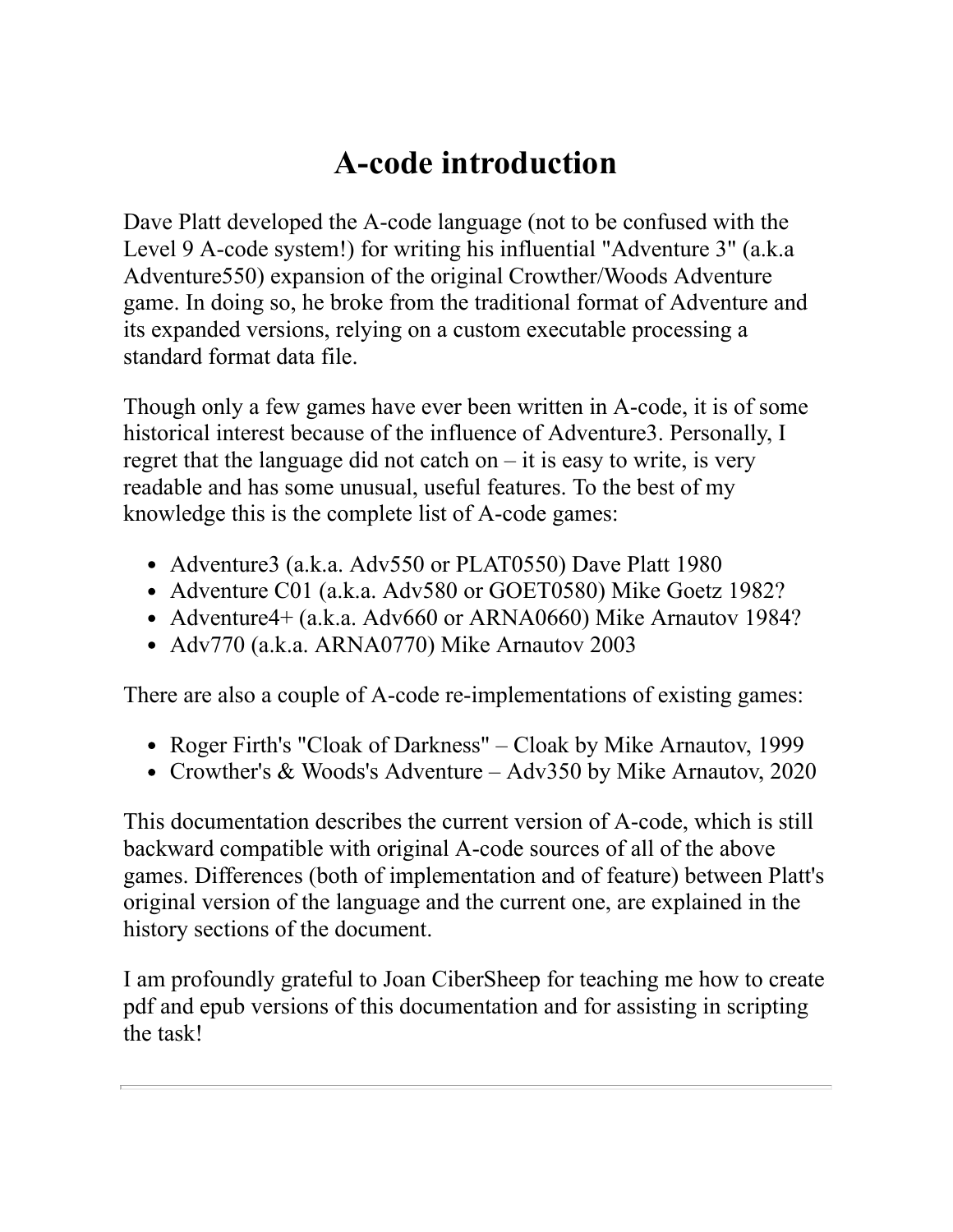# <span id="page-3-0"></span>**Language sources and documentation**

The A-code language sources tarball <u>acode-12.89 tgz</u> contains the following basic directory hierarchy:



All contents of this tarball are licenced under the GPL3 (or later) – see the LICENCE file in the top directory of the tarball.

• acdc-12.47

C sources of the A-code to C translator acdc. This translator is used (and built) automatically by the bash *advbld* script, but it can also be used on its own. Once compiled and linked ("cc \*.c -o acdc", which is done automatically by *advbld*), it will show usage if given -h (or - help) command line option. See [acode-c-build.html](#page-5-0) for an explanation of translator's uses, if *advbld* is not available or cannot be used.

#### **bin**

Contains the following A-code bash script tools:

#### **advbld**

An all-purpose bash script for building A-code game executables. See [a separate page](#page-17-0) for a guide to this script's use. If, for whatever reason, you cannot or do not wish to use *advbld*, [there is a separate page](#page-5-0) explaining how to create game executables from supplied C sources, and [another page](#page-13-0) explaining how to convert A-code source to derived C source. **Please note** that in order to work, the script must be executed where it is in the supplied directories hierarchy, since it expects other parts of the hierarchy to be in the same relative positions, as supplied in the tarball. The top level directory *acode-12.89* can, however, be renamed as you please.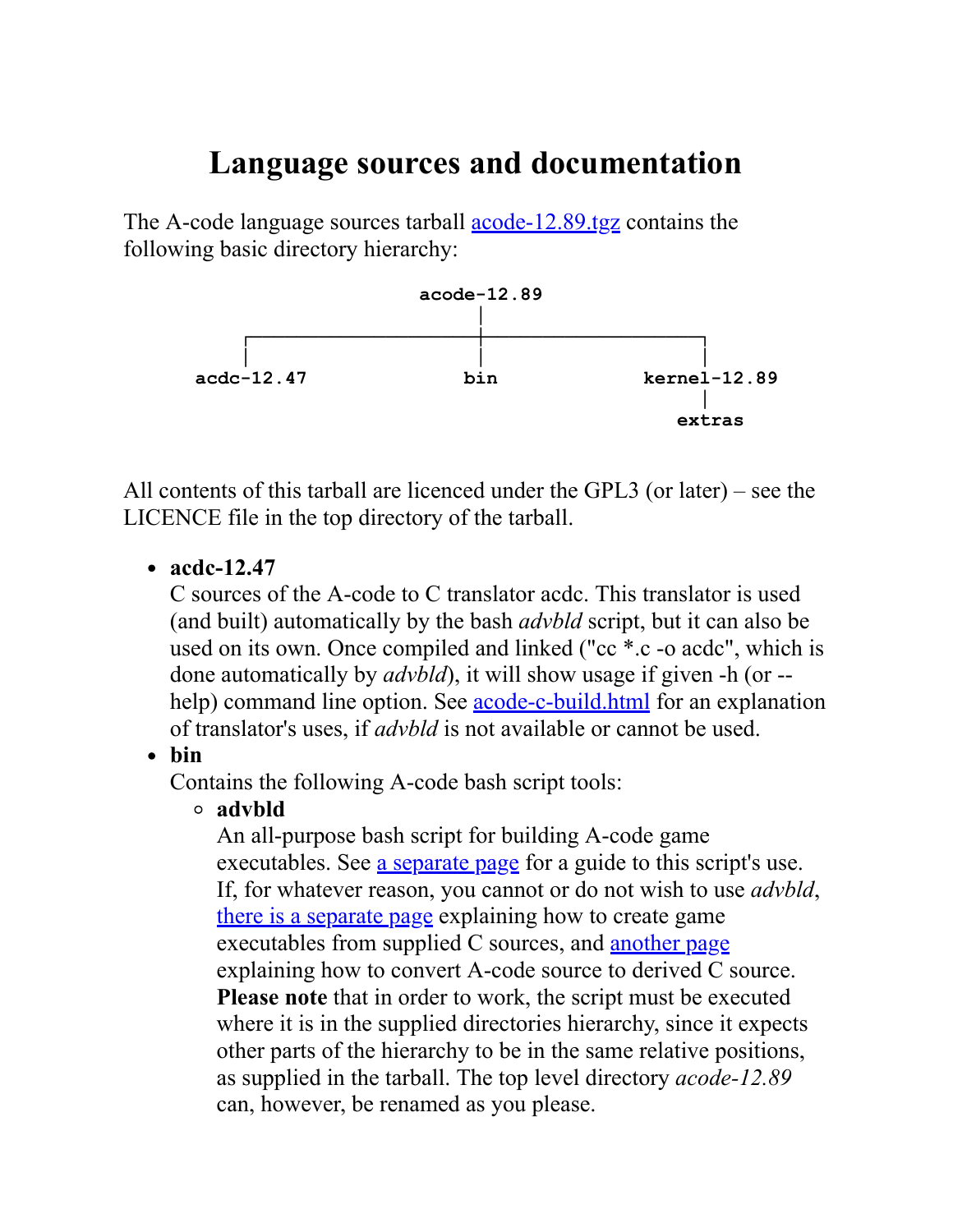**lib.sh**

- A library of shell functions used by the *advbld* script.
- **doc**

A-code documentation in HTML format.

**kernel-12.89**

A-code kernel C sources to compile and link with derived game C sources created by the *acdc* translator. The *extras* sub-directory contains bits and pieces required by specialist build modes (JavaScript/HTTP, library test and QT5).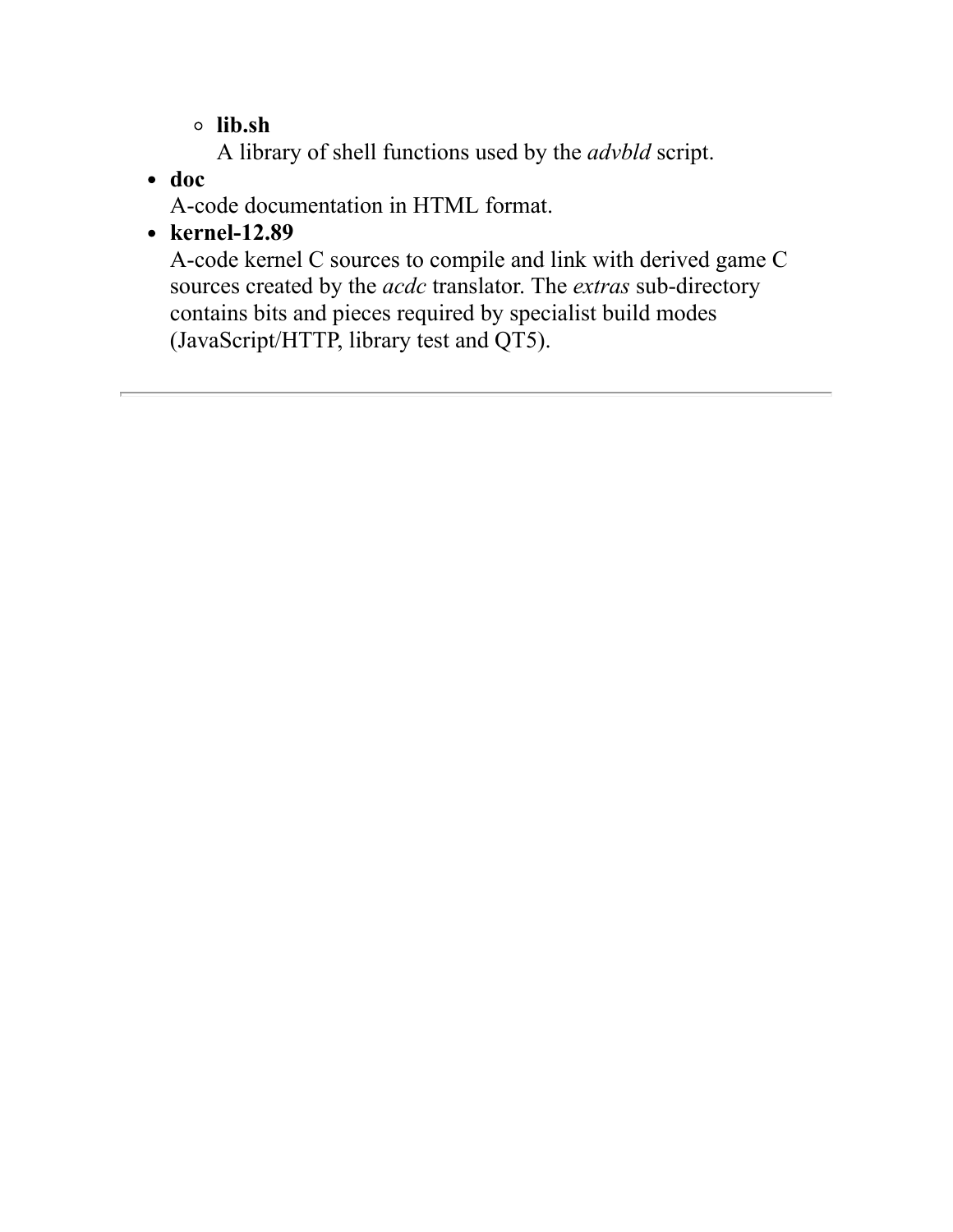# <span id="page-5-0"></span>**Building A-code games from C sources**

**(A-code version 12.89)**

#### **Derived C sources**

A-code games are, naturally enough, written in A-code, which is an IF writing language originally created by David Platt when developing his Adv550 superset of the original Adventure. However, the first step of converting A-code source files into an executable involves translating them into ANSI C. This is done by the *acdc* A-code to C translator and the process is covered in a [separate document.](#page-13-0) Here I assume that you already have the derived C sources either downloaded as a part of the <u>overall A</u>code tarball or produced by running the *acdc* translator yourself. The translator ANSI C sources are also included in the same tarball.

#### **Building an executable from the C sources**

[A-code games can be built in 5 distinct modes:](#page-7-0) [consol](#page-5-1)[e, b](#page-7-0)[rowse](#page-6-0)[r, single](#page-7-0) turn, [HTML/JavaScript](#page-8-0) and [library.](#page-9-0) This document explains the differences between these modes, their respective uses and the ways of building corresponding game versions from C sources.

If your system does not have the unistd.h header file, you should add DNO UNISTD to all compilation commands given below. An [appendix](#page-11-0) lists and explains all compilation symbols that may be used in compiling A-code game C sources.

#### **The** *console* **mode**

<span id="page-5-1"></span>The console mode is how the original Adventure was initially played. It takes input directly from the player and outputs any responses in plain text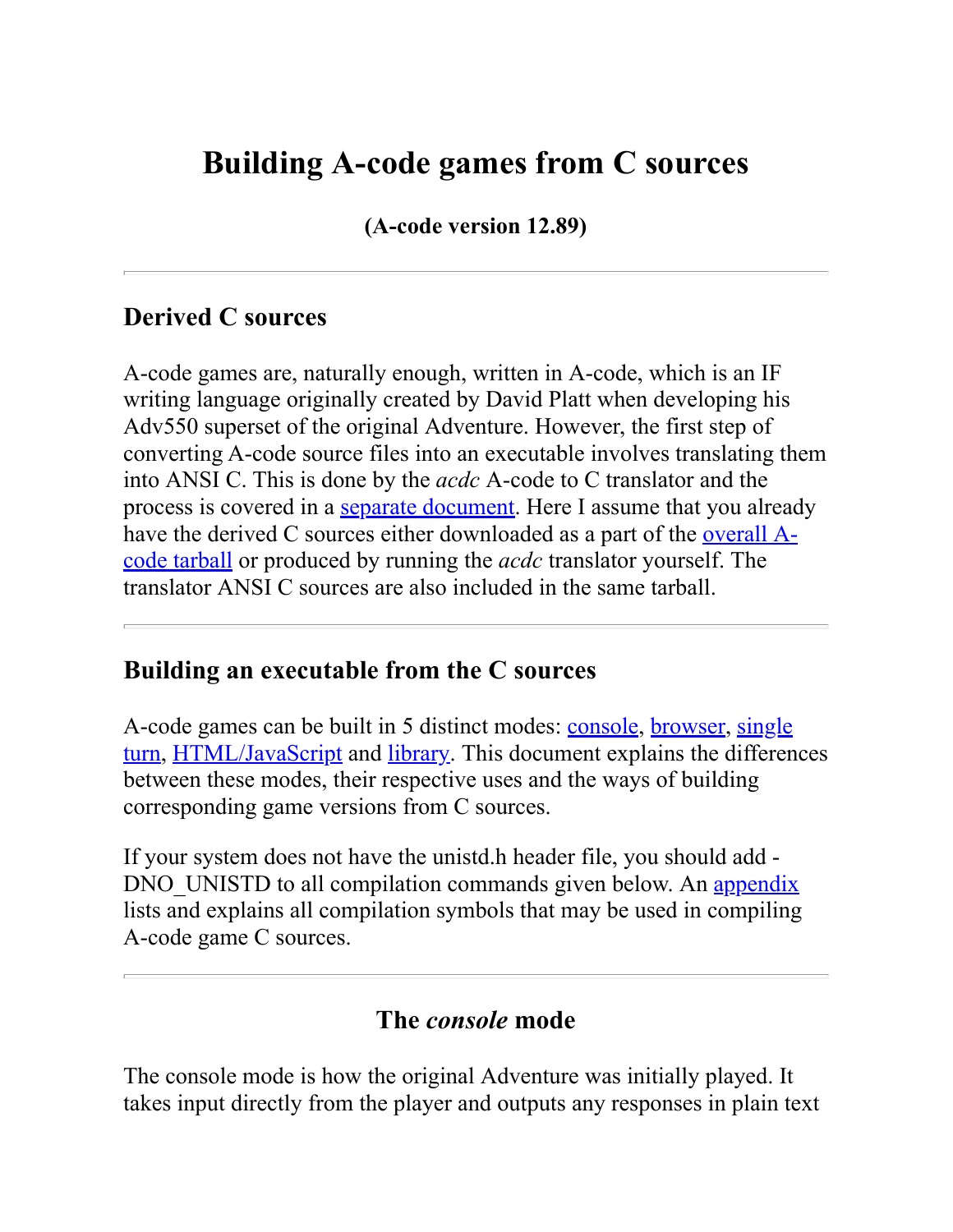to a "computer terminal" – these days most likely a terminal emulator window. Some players still prefer this mode and it is also very handy for debugging.

While it still defaults to the dimensions of displays of ancient VDUs (24 lines and 80 fixed font characters per line), other dimensions can be specified on the invocation command line by means of the -s option. The kernel also provides the necessary hooks for a game to permit changes to these defaults while playing.

The console mode also offers a unique opportunity to experience an Acode game the way the original Adventure was played in 1970s/80s. The -o command line option allows the output speed to be set to the baud rate of 110 (a teletype), 300 (earliest VDUs), 600, 1200, 2400, 4800 and 9600. Younger players are hereby invited to marvel at the patience required to play at the lower speeds (as we did!).

For the full list of console mode command line options, please see the document describing [command line invocation](#page-32-0) of A-code games.

If you have the *readline* and *ncurses* libraries installed and available for linking (which probably needs a readline development package), all you need to do is to use an ANSI C compiler to compile and link the C files, specifying the console mode:

cc -DCONSOLE \*.c -lreadline -lncurses -o <game-name>

If you do not have those libraries installed, you can still build a console mode executable, which will lack the facility of recalling and editing previous commands. To do so, just tell the compiler not to use *readline*:

cc \*.c -DCONSOLE -DNO\_READLINE -o <game-name>

#### **The** *browser* **mode**

<span id="page-6-0"></span>In the browser mode, A-code games do not interact with the player directly, but instead invoke a local browser and use that to render game's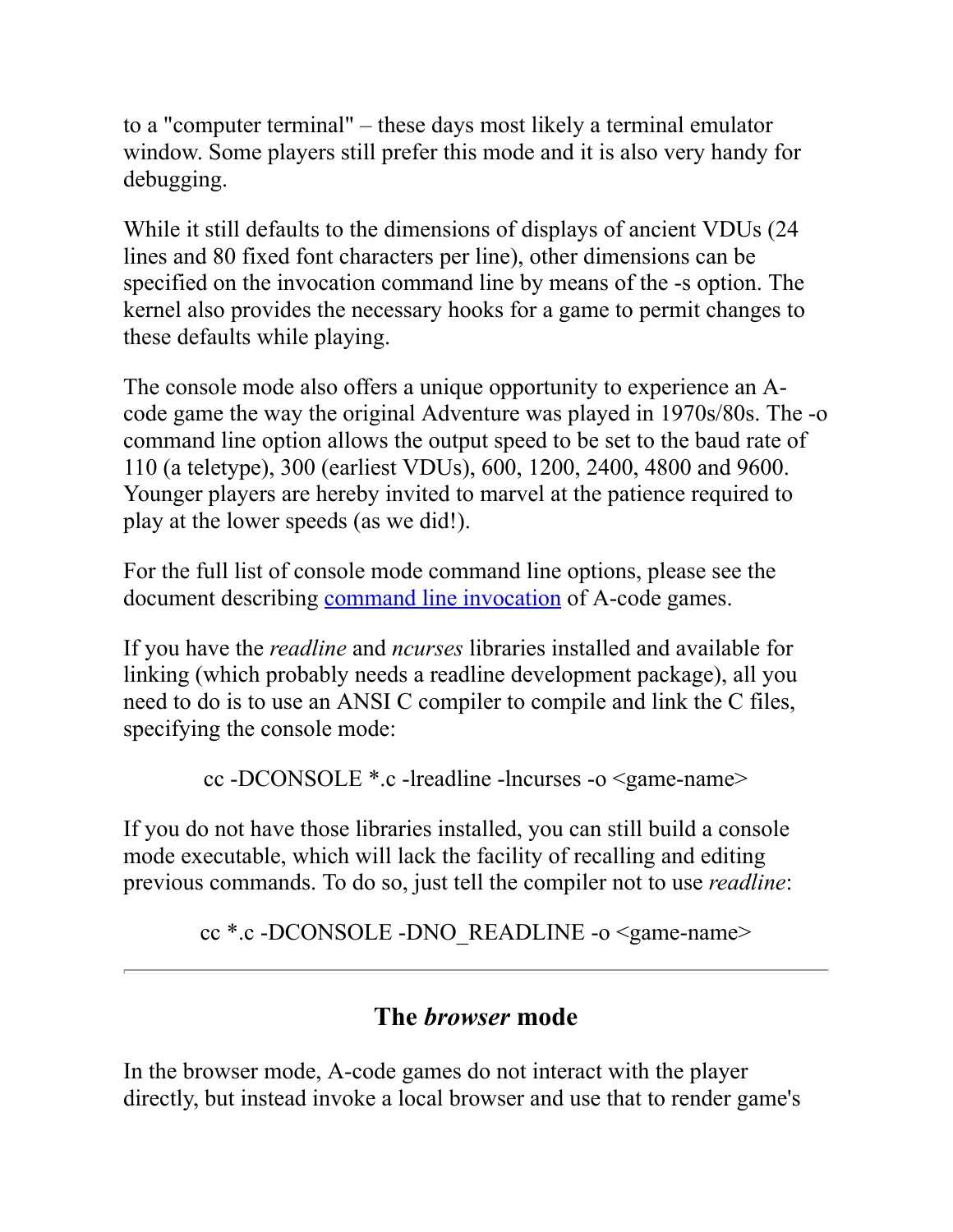output and to obtain player's commands. In this mode, an A-code game acts as a very simple HTTP server.

Unless otherwise specified, the player's default browser is invoked, but another browser can be specified either on the invocation command line or by modifying the acode.config file created by the A-code kernel.

The browser build of an A-code game automatically includes the console build (but not the other way around!). Thus a browser-build game can be invoked in the console mode by adding -C to the invocation command line.

Building a browser mode executable is virtually the same as building a console mode one – you just drop the -DCONSOLE from the parameters given to the compiler. When a browser is being used to render game's output, there is no need for the readline library, so the basic browser mode build looks like this:

cc \*.c -DNO\_READLINE -o <game-name>

If you want the executable to offer command editing when run in the console mode, you will need to link in the two additional libraries:

cc \*.c -lreadline -lncurses -o <game-name> \*.c

#### **The** *single turn* **mode**

<span id="page-7-0"></span>Originally developed for CGI operation, games build in this mode are only suitable for running in a cloud, via a suitable front-end script, e.g. a cgi-bin or a PHP one. In this mode, the game executable is supplied a single command as a parameter on the invocation command line, sends the text [generated in response to standard output and exits. \(See the the command](#page-32-0) line options document for details.)

The actual interaction with the player is carried out by the front end script, which repeatedly invokes the executable for successive game turns. The secret sauce is, of course, the player-invisible save and restore of the current state of the game. This mechanism got later adapted for use by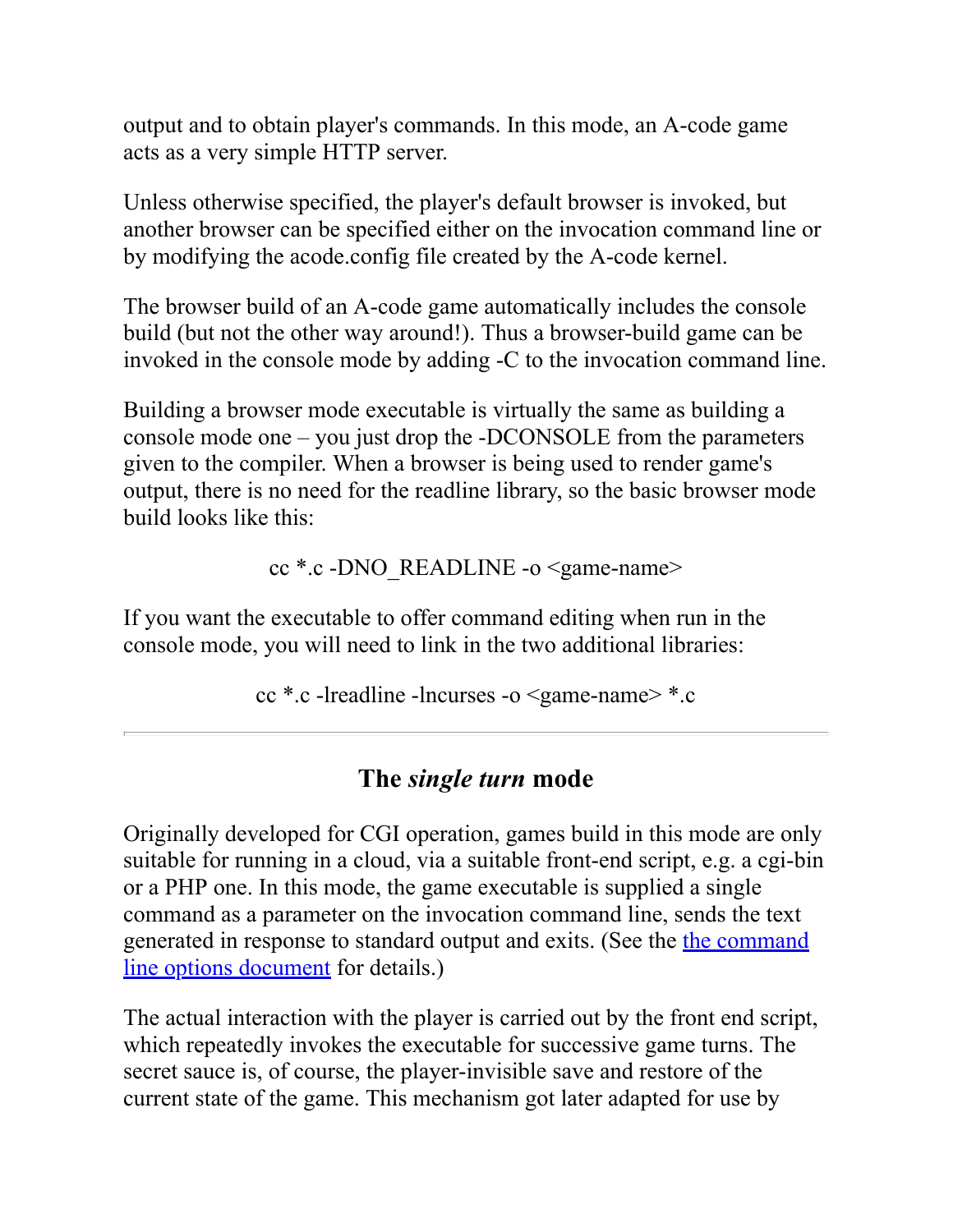other game modes, automatically giving all A-code games a persistent state.

In this mode all text output is HTML-formatted, though this can be overridden if necessary. All such text is also prefixed by a single character, which provides information to the wrapper script and is not expected to be displayed to the player.

To build a single turn mode executable is very simple:

cc  $*$ .c -DTURN -o  $\leq$ game-name>

In this mode the executable is not responsible for acquiring player commands and thus there is no need to signal the absence of the readline library -- this is assumed automatically.

### **The** *HTML/JavaScript* **mode**

<span id="page-8-0"></span>Thanks to the magic of **emscripten**, A-code games can be built as pure (and purely local, with no network dependencies) HTML/JavaScript page, usable by any HTML5 compliant browser. In this mode, A-code games run entirely within the player's browser and use browser's own sand-boxed file system for saving and restoring games.

For building games in this mode you will need *emscripten* installed as well as its dependencies (*clang* and *cmake*). Actually building a game involves two steps. Firstly the derived C sources (plus the kernel ones) are converted to JavaScript via this one-line command:

emcc -Os -s ASM\_JS=1 -s WASM=0 -s ENVIRONMENT=web -DJS adv\*.c -Wno-parentheses-equality -lidbfs.js -s "EXTRA\_EXPORTED\_RUNTIME\_METHODS=['cwrap']" --memoryinit-file 0 -o acode.js -s EXPORTED FUNCTIONS="[' advturn']"

(That's the command line for Emscripten 1.39.6 -- experience suggests that later versions may require a change in some of the arguments.)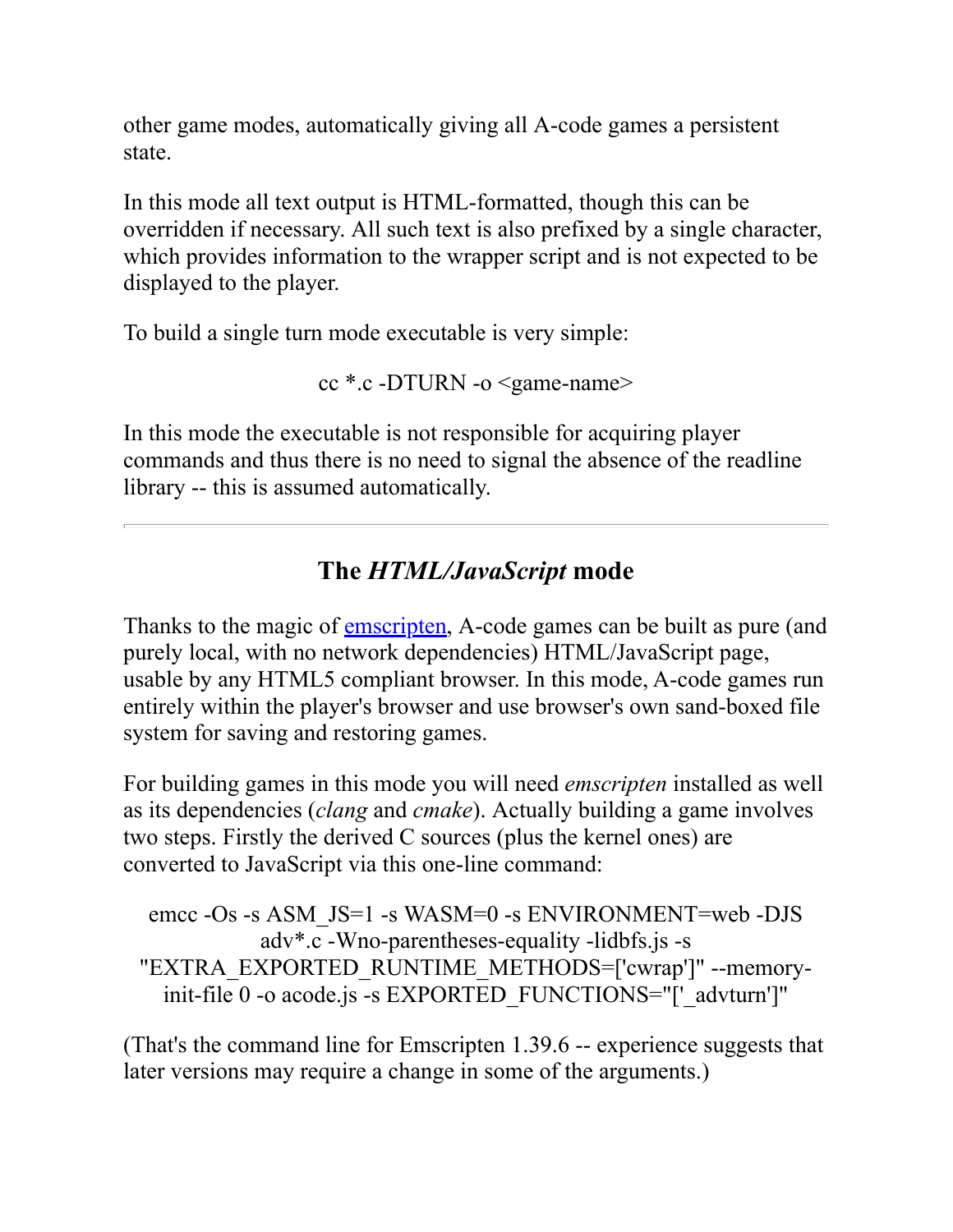Secondly, the resulting *acode.js* file has to be merged into the *acode.html* template, which can be found in the tools directory to be found in the relevant A-code tarballs. This merging is achieved by (a) replacing all occurrences of the string %NAME% in the template by the name of the game being builds and (b) replacing the line consisting of the single token %JAVASCRIPT% with the contents of the JavaScript file generated by *emcc*.

The resulting HTML file can be called anything you like, but it seems a good idea to replace 'acode' in its name with the actual name of the game.

#### **The** *library* **mode**

<span id="page-9-0"></span>In some cases it is not feasible or appropriate for an A-code game to drive its own commend/response loop. App frameworks generally expect to do so themselves. This situation is handled by compiling derived C sources in the library mode:

#### cc -c \*.c -DADVLIB

Compiled this way, instead of having a main() routine, the game has an advturn() one, which expects player input to be supplied via its arguments and returns a pointer to a text buffer containing the resulting text. As in the single turn mode, the returned text is prefixed with a single character denoting the nature of the text.

[A separate document](#page-37-0) explains the details of the advturn() interface. However, for testing/debugging purposes I had to develop a simple C program, which uses the library mode and can be run in any terminal emulator. It's source, *libtest.c* can be found in the tools directory of an Acode tarball.

#### **Appendix 1: Deprecated text data handling**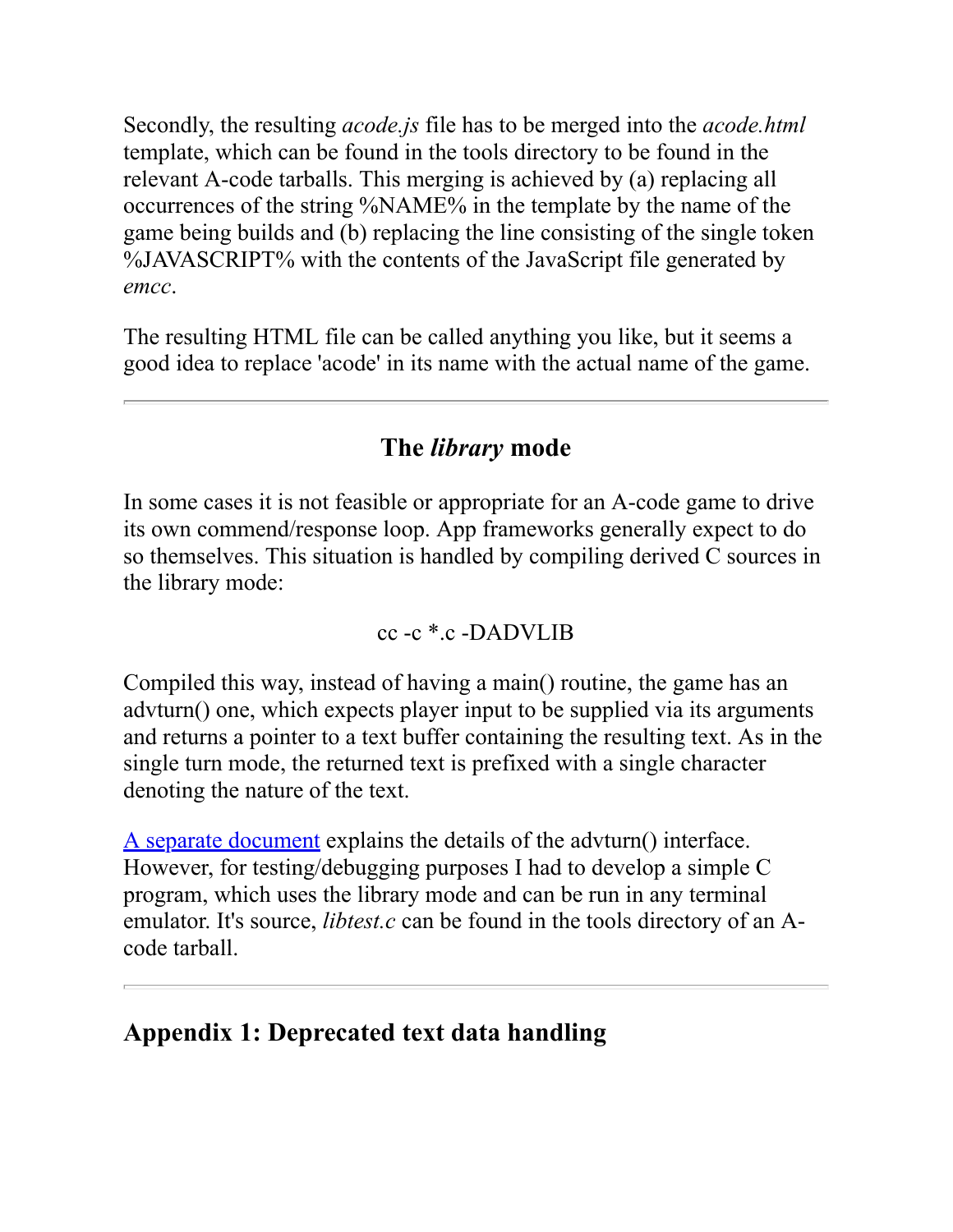By default, since version 12.01 of A-code, all text data is preloaded by the **acdc** translator into the game C-source, whereas previous versions by default stored text data in a separate .dat file. The current arrangement is the simplest and most sensible one for most machines these days, but a few years ago I still saw some not entirely obsolete machines baulking at the size of adv770 executable with preloaded data. Hence other options are also on offer, even if you don't have access to game A-code sources.

#### **Creating the text data file**

Even though game C sources no longer come with the .dat text data file, this file can get automatically constructed by the game executable. To do this, first build the executable in one of the three ways described below (for preloading, paging or reading of the data file), and then run the resulting executable in the directory containing the C sources. Failing to find the .dat file, but finding adv6.h instead, the game will construct the .dat file from the .h one. From then on the game will run normally, getting its text data from the .dat file, which should be kept in the same place as the executable (but see the separate document on [game invocation command options](#page-32-0) for an alternative).

#### **Loading text data on game startup**

If -DMEMORY is added to any of the C compilation commands suggested above, the text data file will be preloaded into a dynamically allocated buffer on game startup. This used to be the default arrangement in A-code versions 10 and 11.

#### **Reading data from the text file**

If your memory is constrained, but disk I/O is reasonably quick (which it would be unless you are running the game from a floppy disk), you can use the -DFILE compilation flag. This causes the game to read from the data file with no paging of its own, though one hopes that \*some\* paging will be done by the OS. As a guess, such machines will have no GUI browsers, so -DCONSOLE should also be added to compilation flags.

#### **Keeping recent text data in memory** If -DSWAP is added to any of the C compilation commands suggested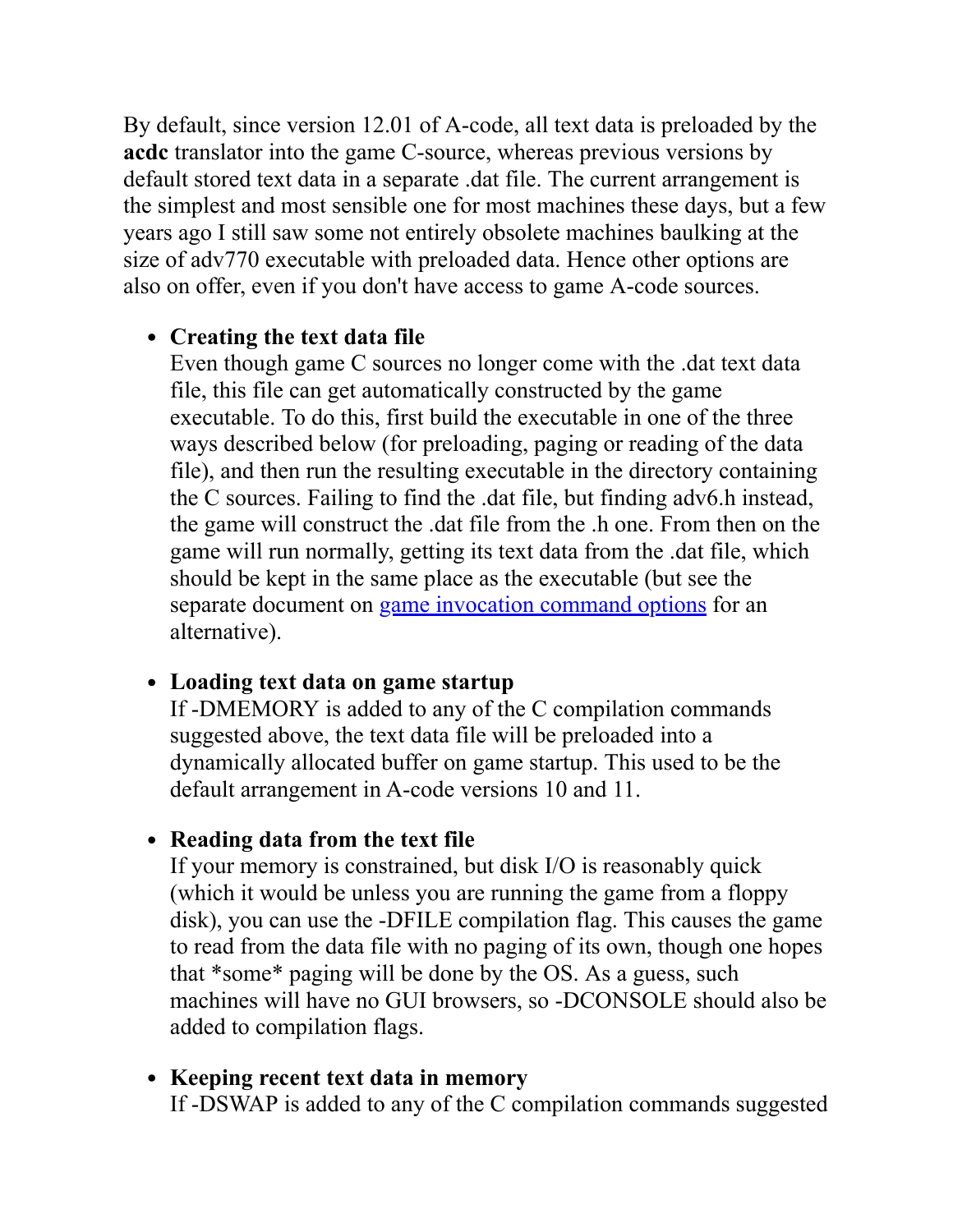above, all access to the text data file will be through an internal paging system of 32 1KB buffers, paging data in and out on the firstin-first-out basis. The number of swap buffers can be modified by defining the SWAP symbol to have a particular value, e.g. - DSWAP=40. The number of buffers will be coerced into the range from 16 to 128 inclusive.

This method is only useful for the oldest and slowest machines. Again, it probably makes sense to add -DCONSOLE as well, since a machine with such a limited amount of memory is unlikely to sport a GUI-based browser.

#### <span id="page-11-0"></span>**Appendix 2: Kernel compilation symbols**

Compilation symbols listed below can be added to the compilation command line as -D<symbol> when building A-code games. There is a number of other symbols being defined and used by kernel source files, which you should leave well alone.

The main mode symbols have been already referenced above.

**CONSOLE** Specifies console-only mode

**CGI** Specifies single turn mode

**HTTP** Specifies combined browser/console mode – this is the default

**JS** Specifies JavaScript/HTML mode

**ADVLIB** Specifies library mode

Four additional symbols can be used to control what system routines the game executable needs from the system.

**NO\_UNISTD** Signals absence of the unistd.h header file. Use it in all modes if you do not have the unistd library.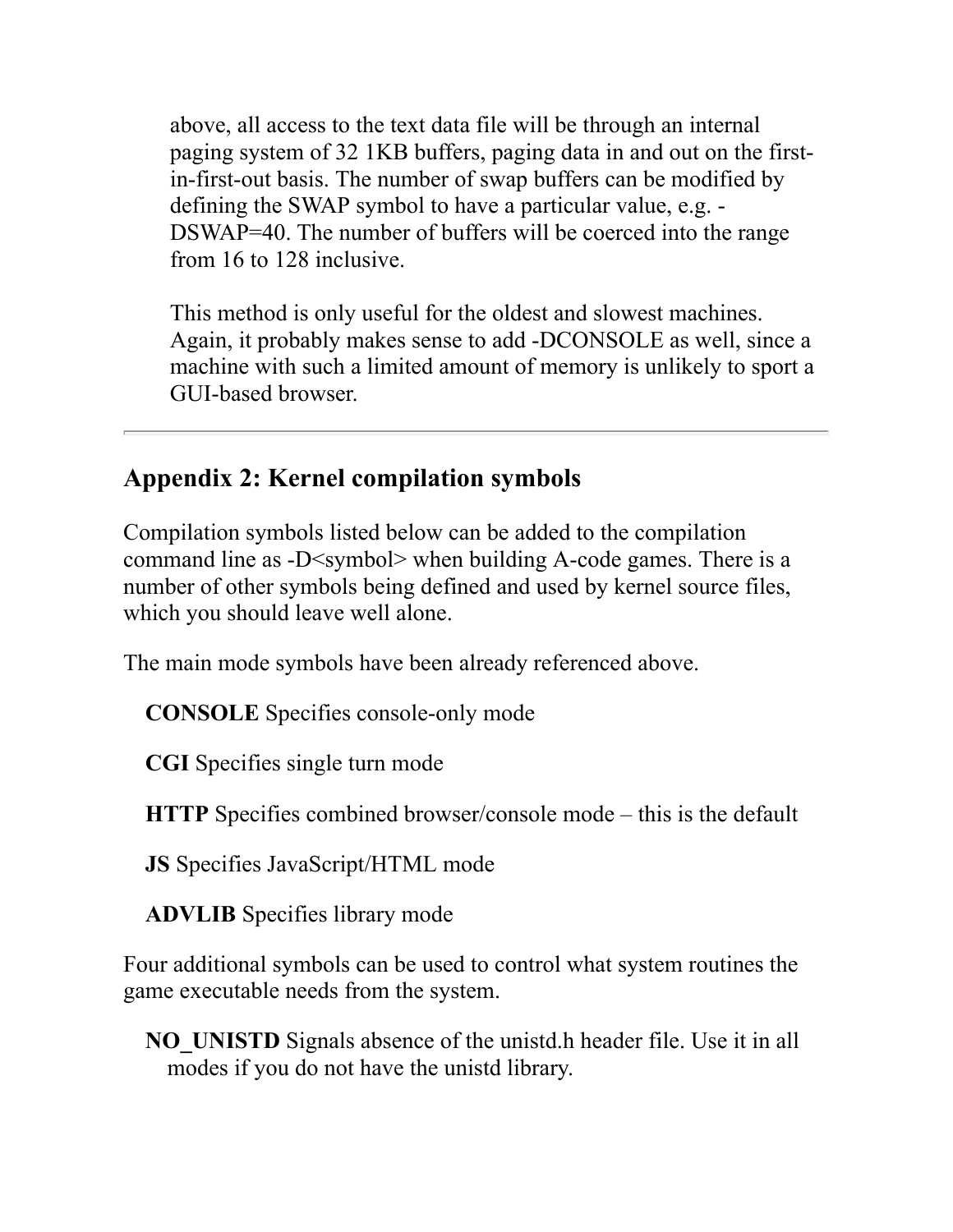- **NO\_READLINE** Suppresses use of the readline library (only relevant in the console and browser/console modes – ignored otherwise).
- **NO\_SLOW** Suppresses the ability to slow down game's output (only relevant in the console and browser/console modes – ignored otherwise).
- **PAUSE** Prevents immediate exit on game completion (useful when running in console mode in a window which automatically closes on game's exit).

Three further symbols which are only required in kernel development work and/or in special builds.

**IOS** Signals iOS build.

**DEBUG** Enables various debug messages from the kernel.

**DIRECT** Prevents the HTTP server being daemonised in the browser mode – makes debugging easier!

Finally, there are the deprecated symbols specifying ways of dealing with a separate text data file, if there is one. Note that these symbols override whatever text data arrangement was specified in running **acdc** to convert A-code sources into C.

**MEMORY** Text data file to be loaded into memory on startup.

**FILE** Text to be retrieved as required directly from the data file.

**SWAP**[= <page buffers > Text is to be paged in executables 1KB page buffers. The default is 32 such buffers, but another number can be specified between 16 and 128 inclusive.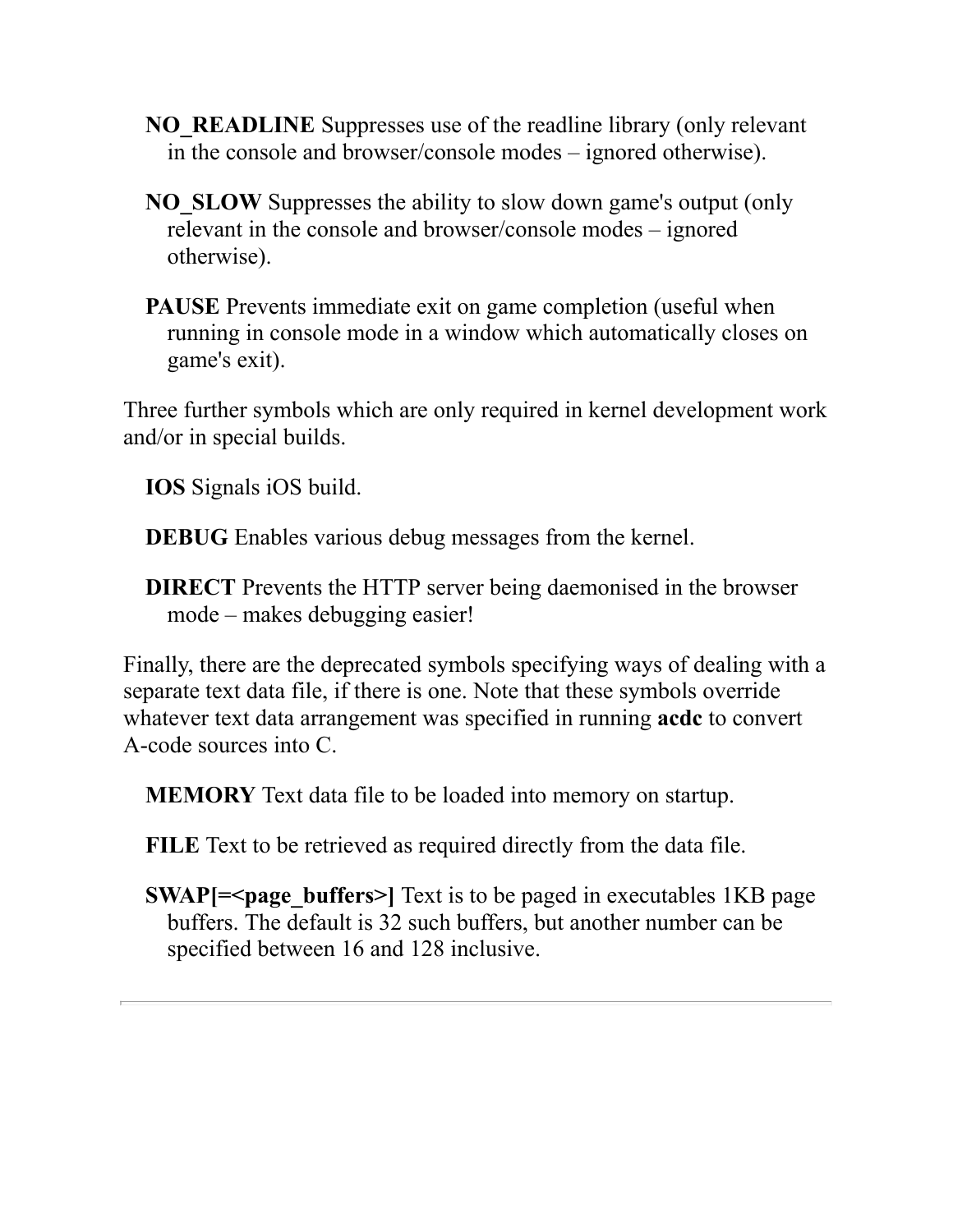# <span id="page-13-0"></span>**Creating ANSI C sources from the A-code source**

**(A-code acdc version 12.89)**

#### **A-code source**

Logically, an A-code source is a single file, usually with the .acd suffix. The suffix is optional; if present, it can be omitted when nominating to **acdc** the A-code file to be processed.

In practice, A-code source can be split into a number of files, which are incorporated in the "main" one by means of the A-code *include* major directive. Again, such include files are conventionally suffixed with .acd, which suffix may be omitted in *include* statements.

#### **A-code framework**

To build a working executable out of A-code source, you need A-code kernel files, available as a part of the acode system source tarball [https://mipmip.org/acode/acode-12.89.html](https://mipmip.org/acode/acode-12.89.tgz). This tarball contains C sources of the latest releases of the **acdc** translator and of the A-code kernel, as well as some useful bash scripts. See that page for details.

If you are using Linux, Unix, OSX/MacOS or Microsoft's LSW, the simplest thing to do is to use the **advbld** [bash script](#page-17-0) supplied as a part of the acode source tarball – please see the README file contained therein. However, if you are using some other platform, you will probably need to build and use **acdc** yourself. The rest of this document explains how to do that.

#### **Building and using the acdc translator**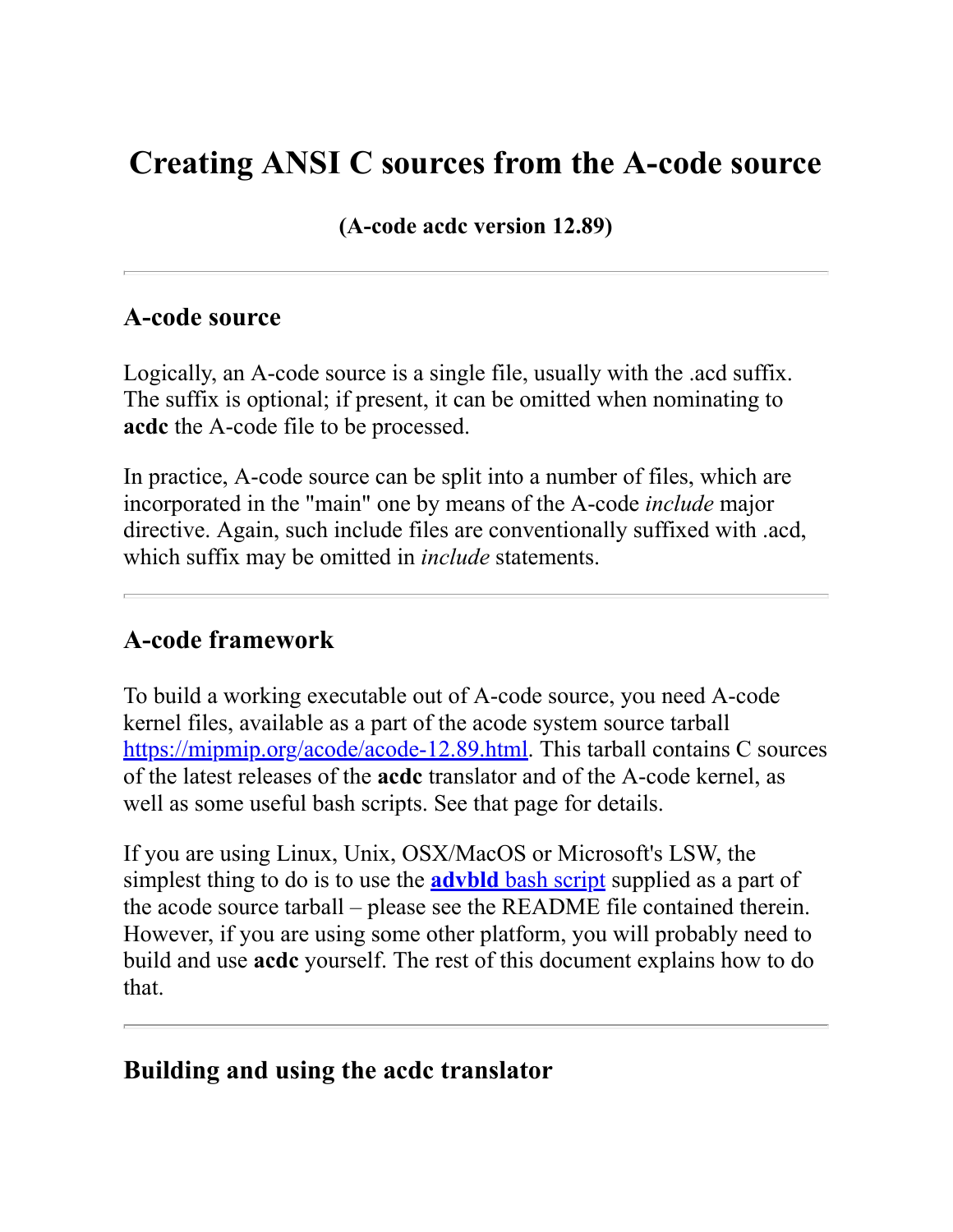To build the **acdc** executable you need only an ANSI C compiler. Simply compile and link the relevant C sources – no libraries or special compilation or linking options required.

The **acdc** translator takes the following command line arguments (in any order):

#### **<sourcefile>**

The name or pathname of the main A-code source file; if omitted, it is prompted for. Any include statements are taken to be relative to the directory in which the main source file is located.

#### **-plain** abbreviable to **-p**

Causes the game text data not to be encrypted.

#### **-xref** abbreviable to **-x**

Requests that a cross-reference file of the A-code source be created. For technical reasons (meaning I am being lazy), this file is called **game.xrf**. It is not sorted and can be processed further with the **sortref** Perl utility, supplied as a part of the acode package.

#### **-no-warnings** abbreviable to **-nw**

Suppresses warnings about unused symbols in the A-code source.

#### **-quiet** abbreviable to **-q**

Suppresses most of the standard info messages generated by acdc in translating the A-code source.

#### **-debug** abbreviable to **-d**

Causes A-code source to be added as comment lines to the translated C source files. Also adds trace message showing individual A-code code chunks being entered during play. Also causes the DEBUG symbol to be defined in the kernel source.

#### **-help** abbreviable to **-h**

Lists available command line arguments.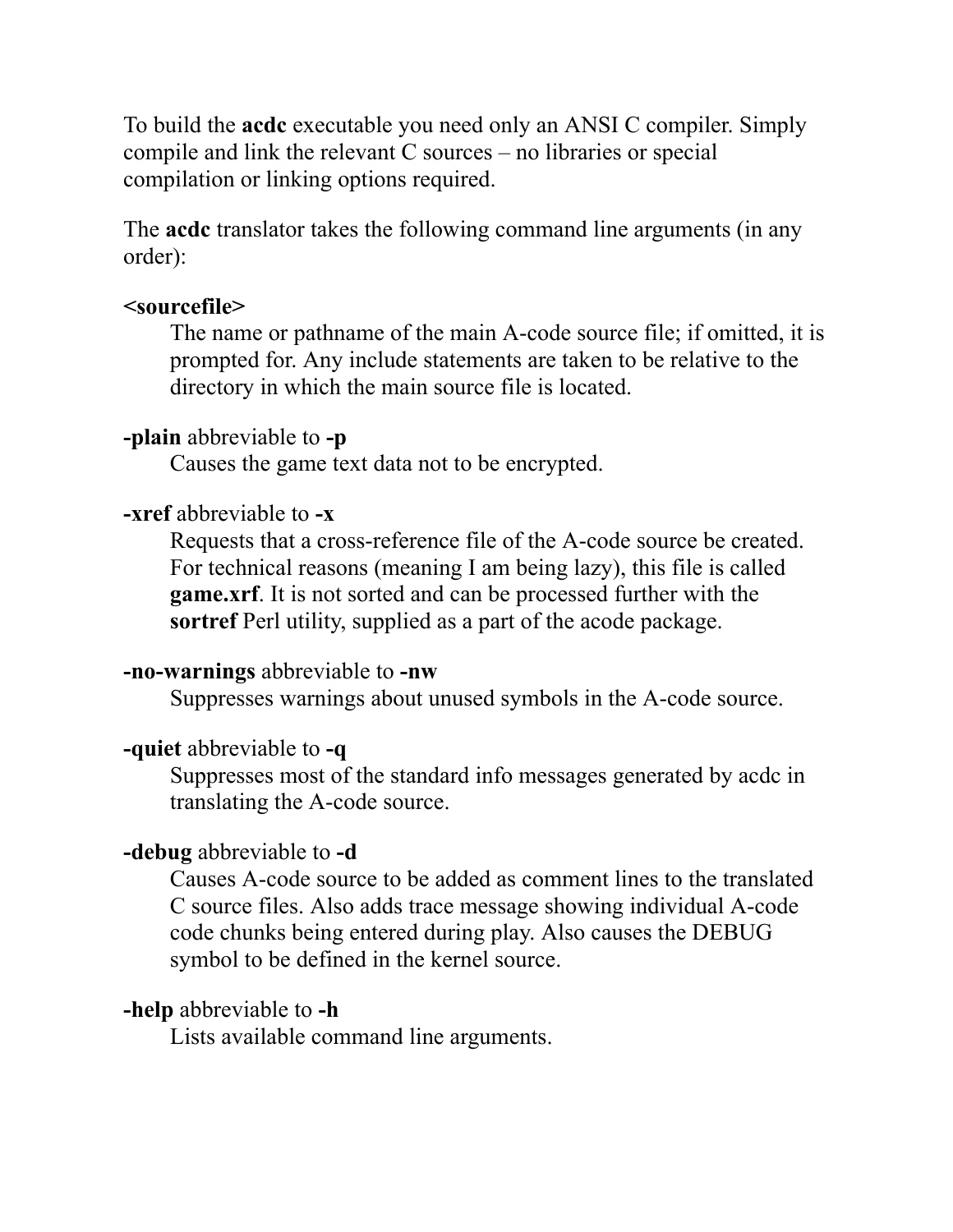By default, the game's text data is preloaded into the executable. These days only very old and/or small machines are unhappy with the size of the resulting executable. However, if the default behaviour is for any reason not the suitable one, there are three further deprecated command line options that can be used.

#### **-file-memory** abbreviable to **-fm**

Requests a separate .dat text data file to be created and to be read in full into the game's memory on startup. Useful only if the OS objects to large executables.

#### **-file-read** abbreviable to **-fr**

Requests a separate .dat text data file to be created and to be accessed by the game by direct file reads as required. Only useful for *really* small, slow machines.

#### **-file-page [<npage>]** abbreviable to **-fp**

Requests a separate .dat text data file to be created and to be accessed by the game using its own internal paging mechanism. The optional <npage> argument defaults to 32 and specifies the number of 1KB paging buffers. Only useful for *really* small, slow machines.

Derived ANSI C sources are created in the directory from which **acdc** is run, except that if a sub-directory called C is found in the directory in which the A-code source is located, the derived sources are placed there.

#### **Adding kernel source files**

The A-code kernel consists of source files **adv00.c**, **adv01.h** and **adv0.h**. All three can be found in the A-code source tarball. Copy them alongside the C sources created by **acdc**, and you will have the complete C source required to build an executable.

#### **Building an executable**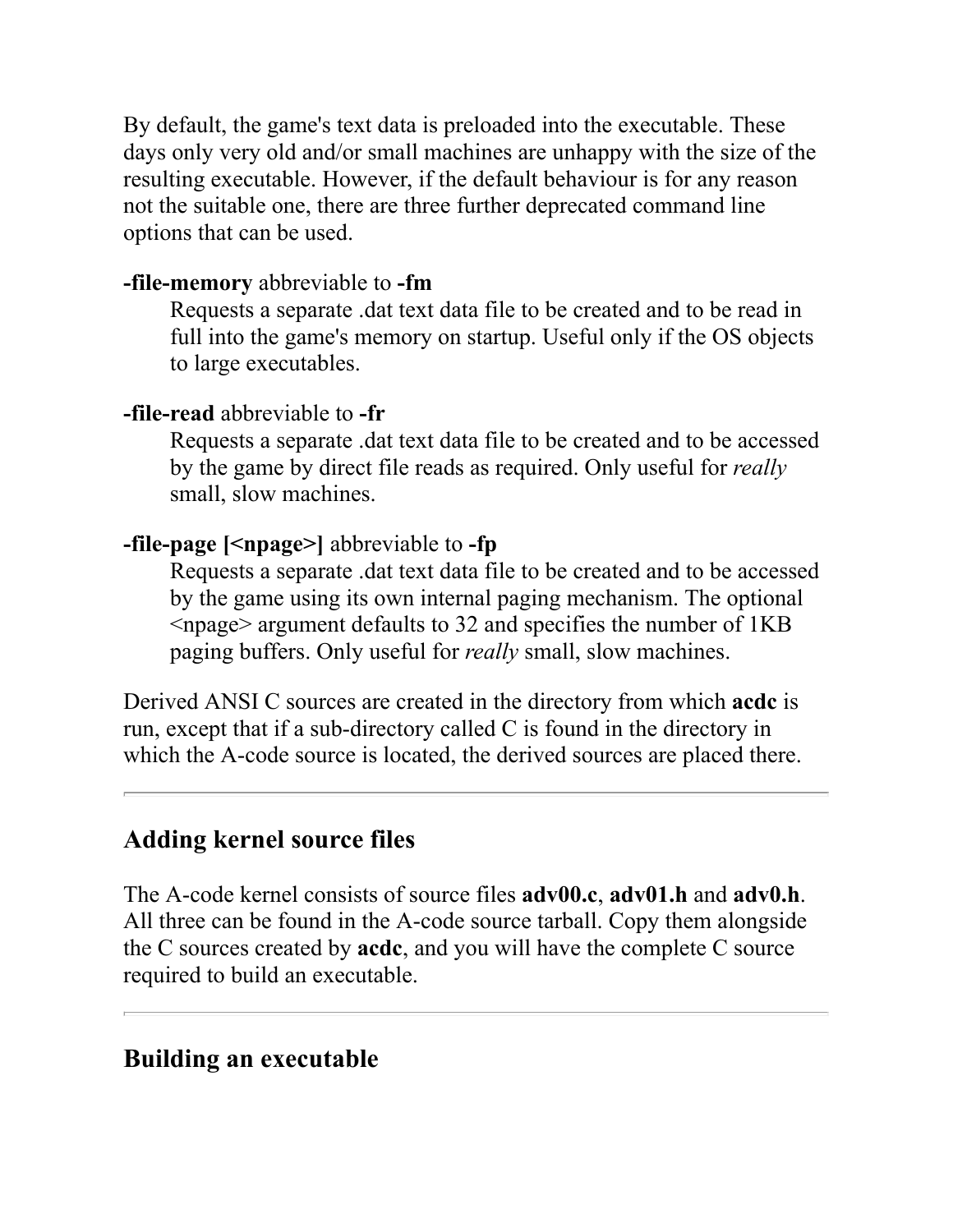Building a simple adventure executable from the derived C sources is simplicity itself: just compile and link the lot together with any ANSI C compiler. The resulting executable will default to using a local browser for its display (except for DOS builds). But it will lack command history and editing in the console mode. If that's good enough for you, fine, but if you hit problems, or want a more sophisticated version, read the guide to [building A-code games from intermediate C sources](#page-5-0).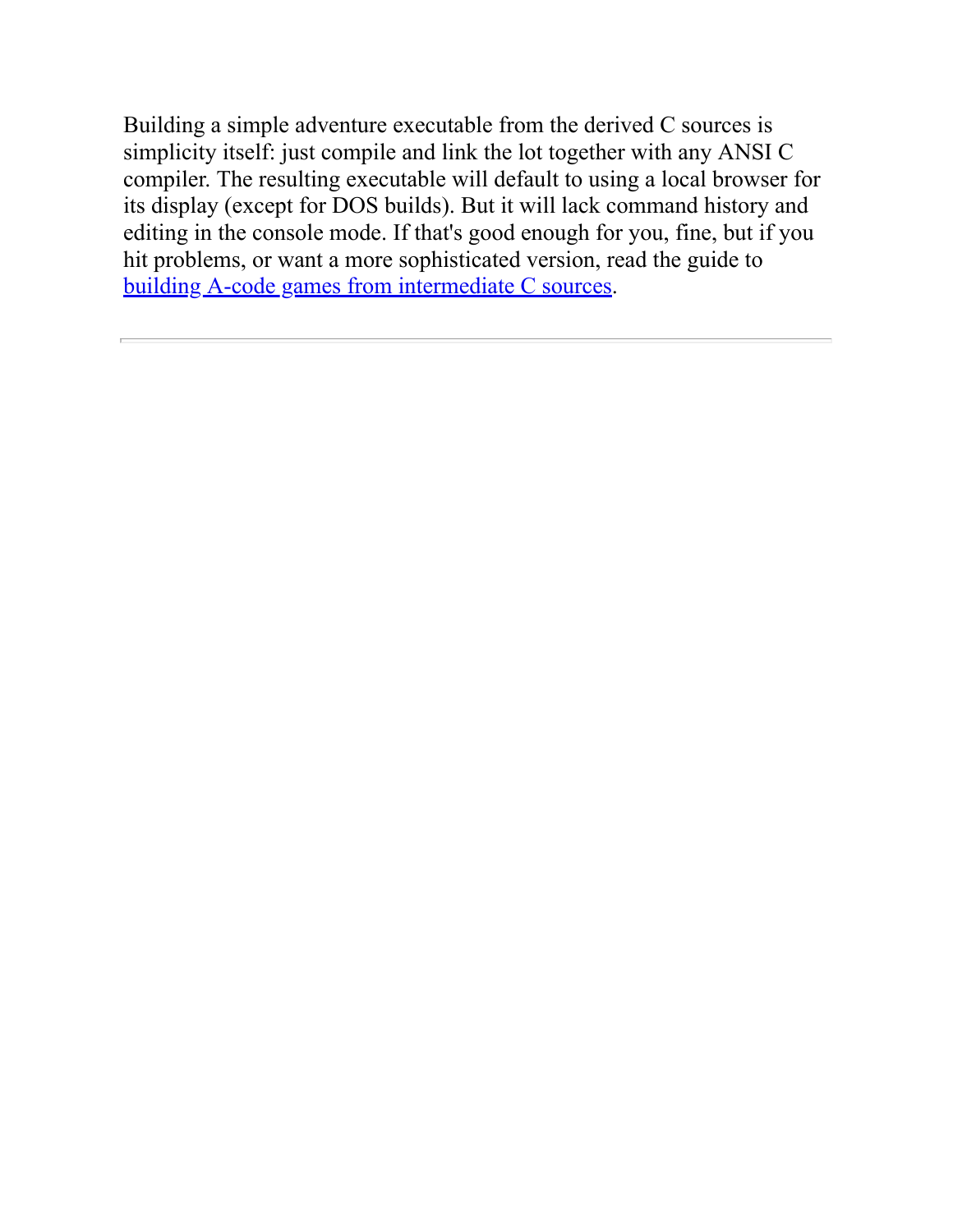# <span id="page-17-0"></span>**Using the** *advbld* **script**

- [Requirements](#page-17-1)
- [Assumptions](#page-17-2)
- [Basic usage](#page-18-0)
- [Advanced usage](#page-19-0)
- [Brief options summary](#page-21-0)
- [Options explained](#page-23-0)

My main tool for building A-code games is **advbld** – a *bash* script for building various modes of A-code games from their A-code sources (or from derived C ones). It can be found in the *bin* sub-directory of the directory tree supplied in the stand-alone A-code source tarball A-code [source tarball and also bundled with A-code sources of individual game](https://mipmip.org/acode/acode-12.89.tgz)s.

#### <span id="page-17-1"></span>**Requirements**

The script should be usable on any Unix-like system which supports the GNU *bash* shell (version 3 or later) – i.e. Linux, various versions of Unix, MacOS and these days, perhaps even Windows under LSW.

For its simplest functionality, the script requires nothing more than the presence of an ANSI C compiler (e.g. *gcc* or *clang*) invokable as *cc*. The JavaScript/HTML build also requires Emscripten, while a Qt5 build needs Qt5WebKit and Qt5WebKitWidgets libraries, usually not installed by default with Qt5.

<span id="page-17-2"></span>If GNU *readline* and *ncurses* libraries are present, these will be automatically used if necessary. Without them, the console build of games will lack command editing functionality.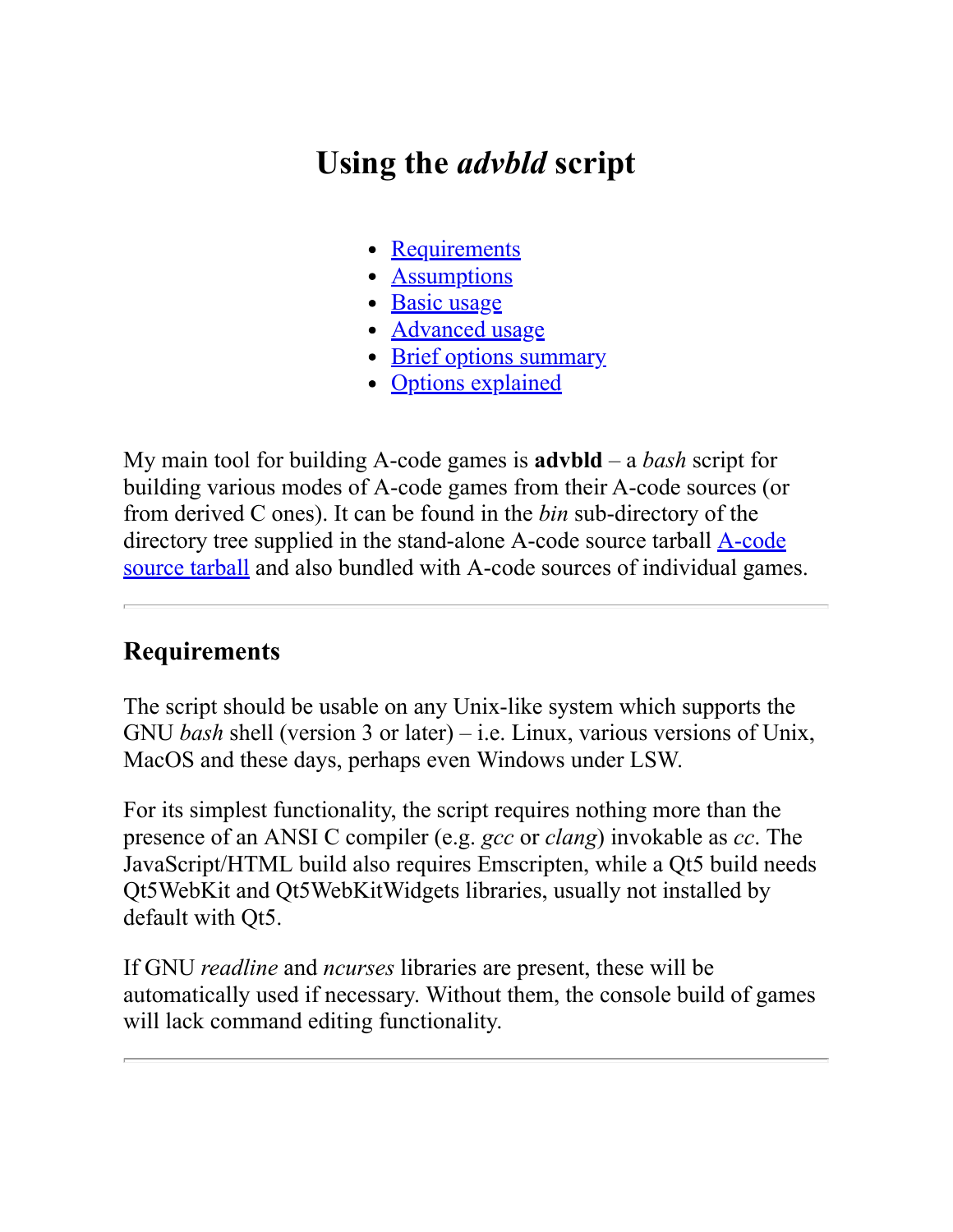#### **Assumptions**

The script makes some important assumptions.

- The script needs to use the *acdc* translator and kernel files. Directories containing these are assumed to be found alongside the script's directory, as supplied in the tarball. It follows that the script should be invoked where it is, in its *bin/* directory. You can invoke it by its pathname, of you can add that *bin/* directory to the command search path.
- The *acdc* translator demands that all A-code source files have the **.acd** suffix. If a file name is specified (be it on the command line or by the INCLUDE directive in the code) without this suffix, it will be automatically appended before any attempt to open the file.
- Unless the script is given the pathname of the game's source, it needs to be able to make a reasonable guess as to what source file should be used. To do so, it assumes that game source file(s) live in a directory of the same name as the name of the game, possibly tagged with the game version number. So for example, the main source file of adv770 is assumed to be **adv770.acd** to be found in the directory called **adv770** or e.g. **adv770-2.19**.
- By convention, sources found in a directory without a version number tag are deemed to be "unstable" – i.e. under development, whereas directories tagged by a version number are assumed to hold stable game versions. This distinction is only of use to game developers.

#### <span id="page-18-0"></span>**Basic use of** *advbld*

The most straightforward, though not always the most convenient, way to use the script is to supply it with the pathname of a game's source file.

```
 $ advbld ~/games/adv770/adv770.acd
```
or alternatively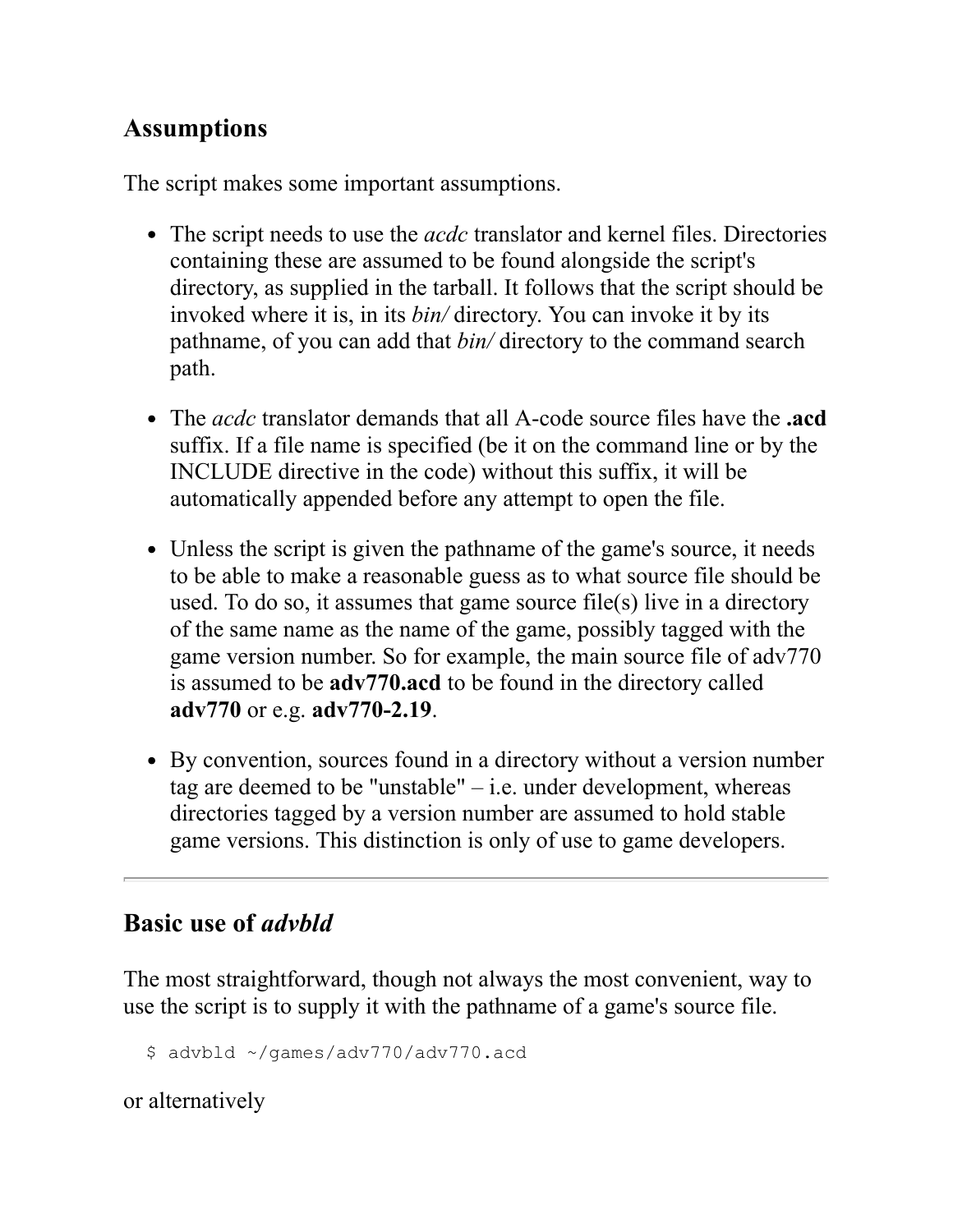```
$ cd ~/qames/adv770
 $ advbld adv770.acd
```
The *.acd* suffix can be dropped – if absent, it will be automatically appended by *acdc*.

Perhaps more conveniently, the script can infer the name of the main source file from the name of the current directory. So for example

```
 $ cd ~/games/adv770-2.19
 $ advbld
```
works too. The script will take the name of the current directory, stripping off the version number if necessary, and then look for a file named **adv770.acd** or **main.acd** or **game.acd**.

If a game is specified just by name and there is no game file of the corresponding name in the current directory, it will be searched for – the directory specified by the environment variable **\$ADVDIR**, if this is set, and then in the likely places relative to the location of the *advbld* script itself. The upshot is that in most cases you can just type e.g. "advbld adv770" and let the script do the finding. For more details, see the next section on advanced uses of the script.

In all cases, the executable will be built in the same directory in which the game source is located.

By default, the script build the combined browser/console executable. Simply running this executable will invoke your default browser and use that as the game interface. Alternatively, if invoked with the **-C** command line option, it will run simply as a console mode program. See the next section for other build modes.

#### <span id="page-19-0"></span>**Advanced use of** *advbld*

As supplied, the A-code sources tarball has the following directory hierarchy: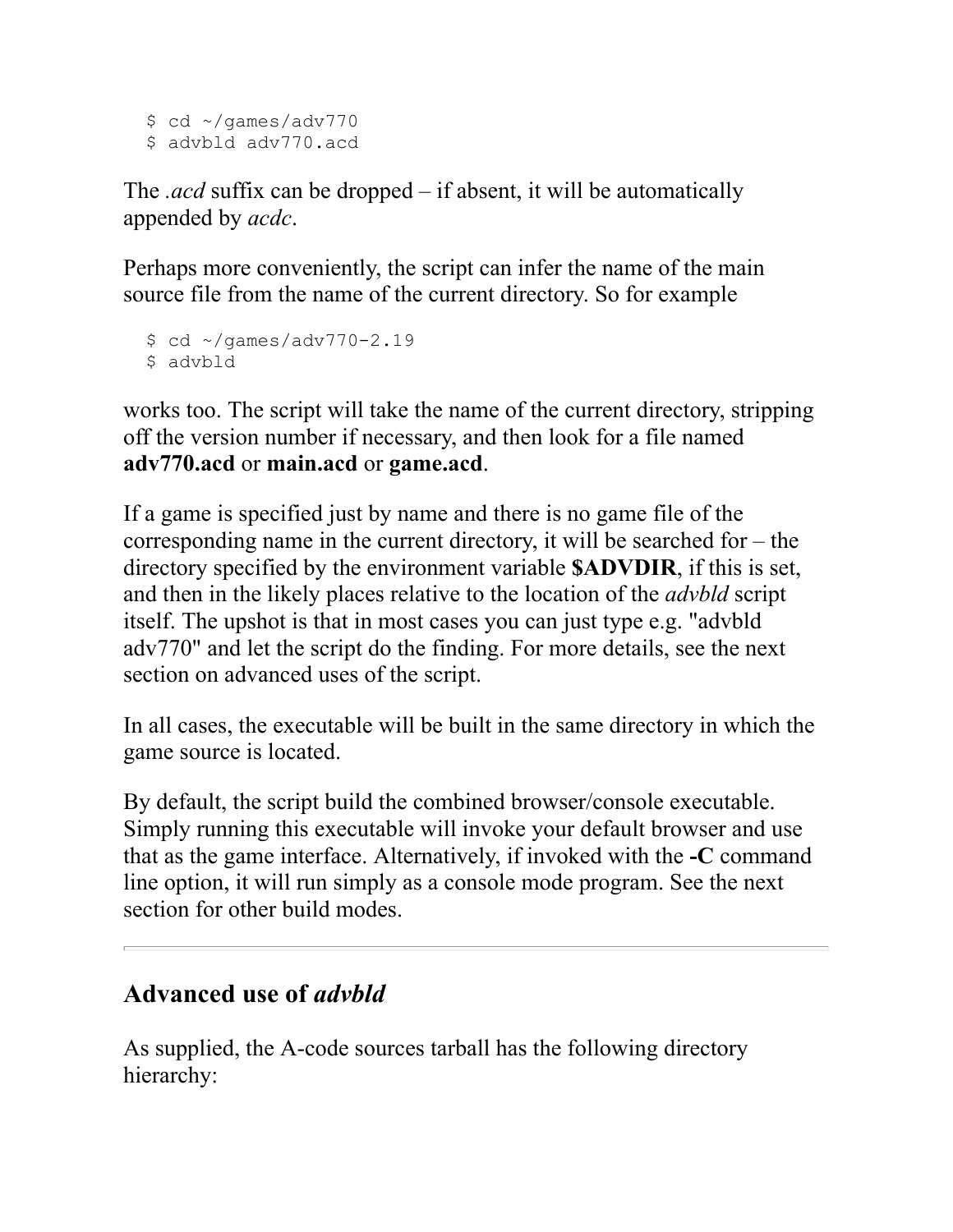

The *advbld* script can be found in the *bin* sub-directory of the directory tree supplied in the  $\Delta$ -code tools tarball. You can change the name of the top directory of that tree, but the rest of it must stay as supplied in order for *advbld* to work. The tarball does not contain an executable of the *acdc* translator. It will be build by the script automatically the first time it is required using an ANSI C compiler invokable as *cc*.

The *acdc* and *kernel* sub-directories can be versioned (e.g. *acdc-12.47*) or non-versioned (e.g. just *acdc*). By convention, directories without version numbers contain "unstable" code – still under development. Versioned directories contain stable code of the appropriate version.

By default, the *advbld* script will use either non-versioned directories for acdc, kernel and whatever game is being built, or failing that, the directory of the right name with the highest version number available. This default behaviour can be modified by invocation options used. For example, one can supply a game name with its version number, to force the particular version of the game code to be built. Or one can use the -s option, to ignore non-stable code.

When searching for a game specified just by its name, which is not found in either in the current directory or in an appropriately named sub-directory of \$ADVDIR (if this is set), the script will look first alongside its **bin** directory or alongside its parent (acode-12.89 in the above diagram).

If you wish to build a game in the HTML/JavaScript mode, you will also need to install and configure Emscripten [\(https://kripken.github.io/emscripten-site/](https://kripken.github.io/emscripten-site/)).

A QT5 build requires Qt5 installed and dev versions of these libraries: Qt5Core, Qt5Widgets, Qt5 Gui, Qt5WebKit and Qt5WebKitWidgets.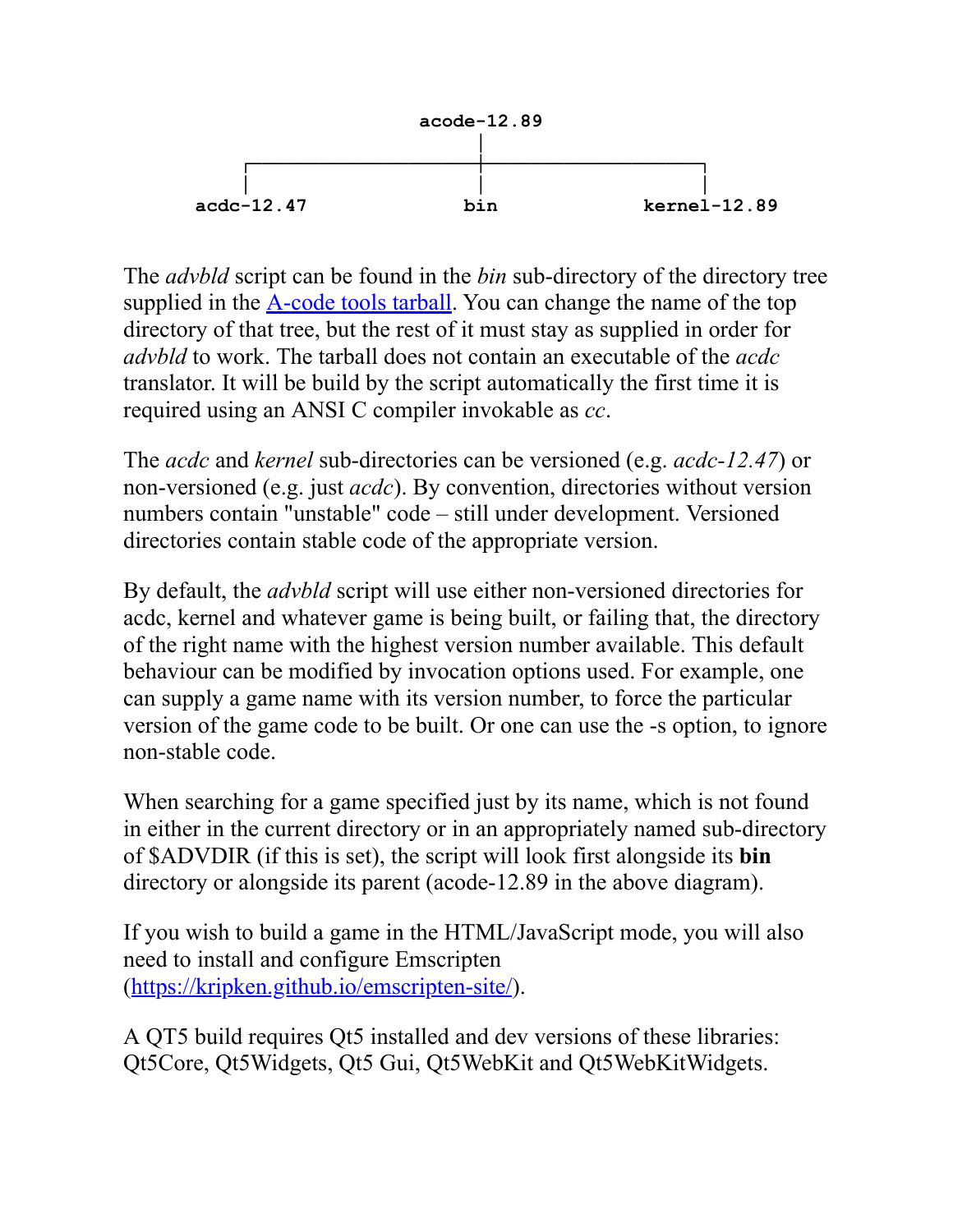If you have Perl installed, the script can generate sorted cross-reference lists of game A-code sources.

#### Usage: **advbld [options] [game]**

To build a game, *advbld* needs: game source(s), the acdc translator and the A-code kernel files. All of these are expected to be found in sub-directories of the parent directory of the one containing the *advbld* script.

The directory containing game source(s) is assumed to bear the name of the game itself, possibly suffixed with a version number (e.g. adv770 or adv770-2.19).

The *acdc* translator is expected to be found in the directory called 'acdc'. If this is absent, directories named 'acdc-<version>' (e.g. 'acdc-12.36') are examined and the one with the highest version number is used. (The nonversioned directory is assumed to contain unstable sources and is ignored if a stable build is requested.)

Similarly, the kernel files are assumed to be either in the directory called 'kernel', or (if this is absent or if a stable build is requested) in the highest version number directory named 'kernel-<version>'.

By default, *advbld* assumes the name of your current directory to be the name of the game to be built. If a game name is given, it will be assumed to live in a directory of that name alongside the directory containing the script itself. This is why game sources available from my [mipmip.org](https://mipmip.org/) are supplied in a directory tree of the same name as the A-code tools one. The A-code tools and any game sources tarballs are guaranteed to co-exist peacefully within that top level directory with no clashes.

For explanation of build modes available, please see [a separate page.](#page-28-0)

<span id="page-21-0"></span>Here's a quick summary of *advbld* options (see below for more detailed explanations).

#### **Main build options**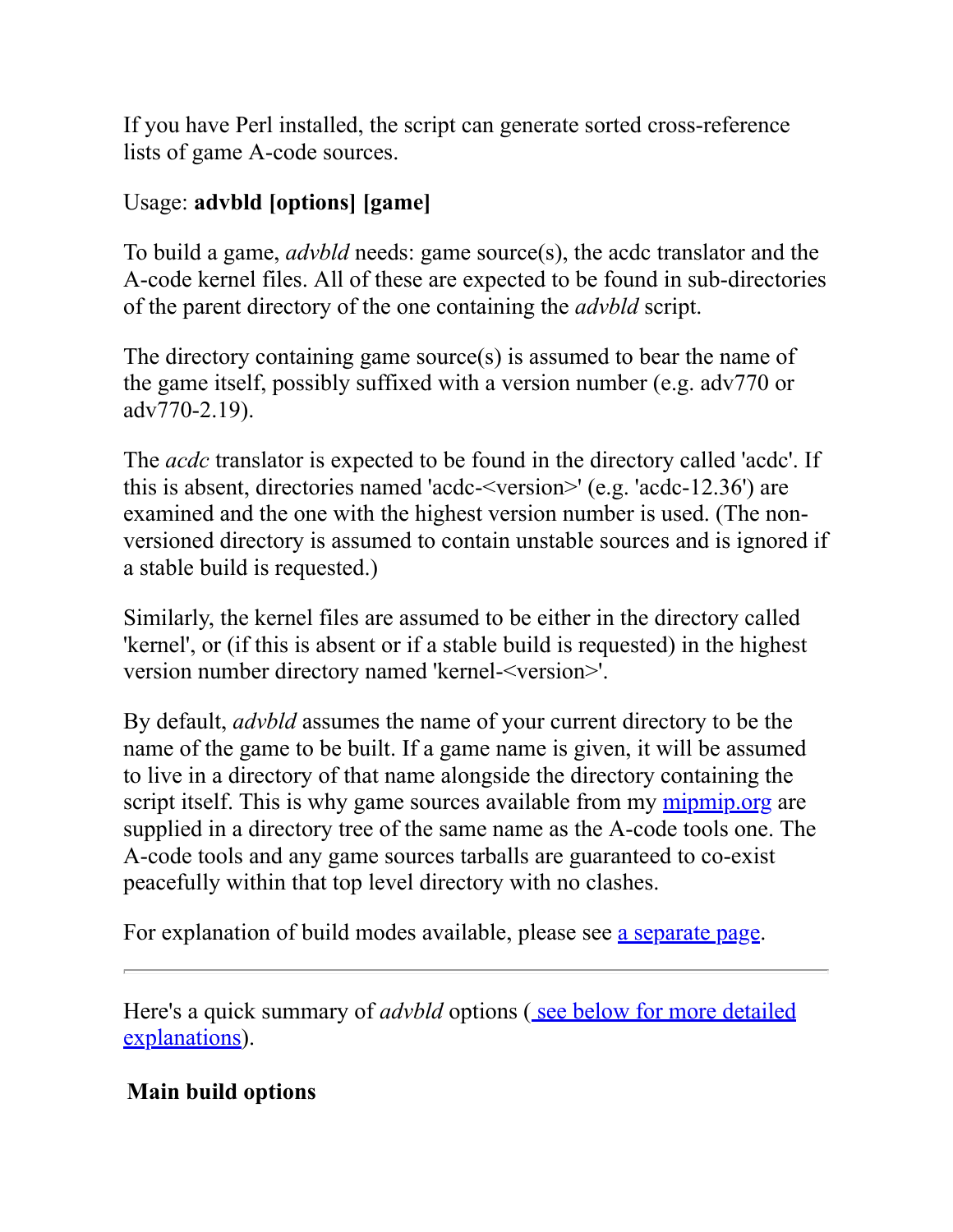- B default; build a combined console/browser (HTTP) executable

```
 -
\mathsf{C}\phantom{0}build a console-only executable (no HTTP)
```
-J build an HTML/JavaScript version

 -  $\overline{L}$ build a test executable using the library mode

```
 -
\overline{O}build a QT5 executable
```
 - T build a single turn (cloud) mode executable

 - include opt/debug.acd if it exists. This option is compatible with all of W the above build types.

#### **Script display options**

```
 -
v
   show more progress info
 -
q
   less progress info
 -
x
   echo commands being executed
 -
h
   show available options
```
The rest of options are of use only to an A-code game developer.

Versions of acdc, kernel and game are deemed "unstable" if the relevant directories lack a version number. The script defaults to using unstable versions, if present, and the latest (highest version number) versions otherwise.

#### **Version-related options**

| $-S$ | use the latest <b>stable</b> versions of acdc and kernel (and game) |
|------|---------------------------------------------------------------------|
| -u   | insist on using <b>unstable</b> versions of acdc and kernel (and    |
|      | game)                                                               |
|      | use the specified version of acdc                                   |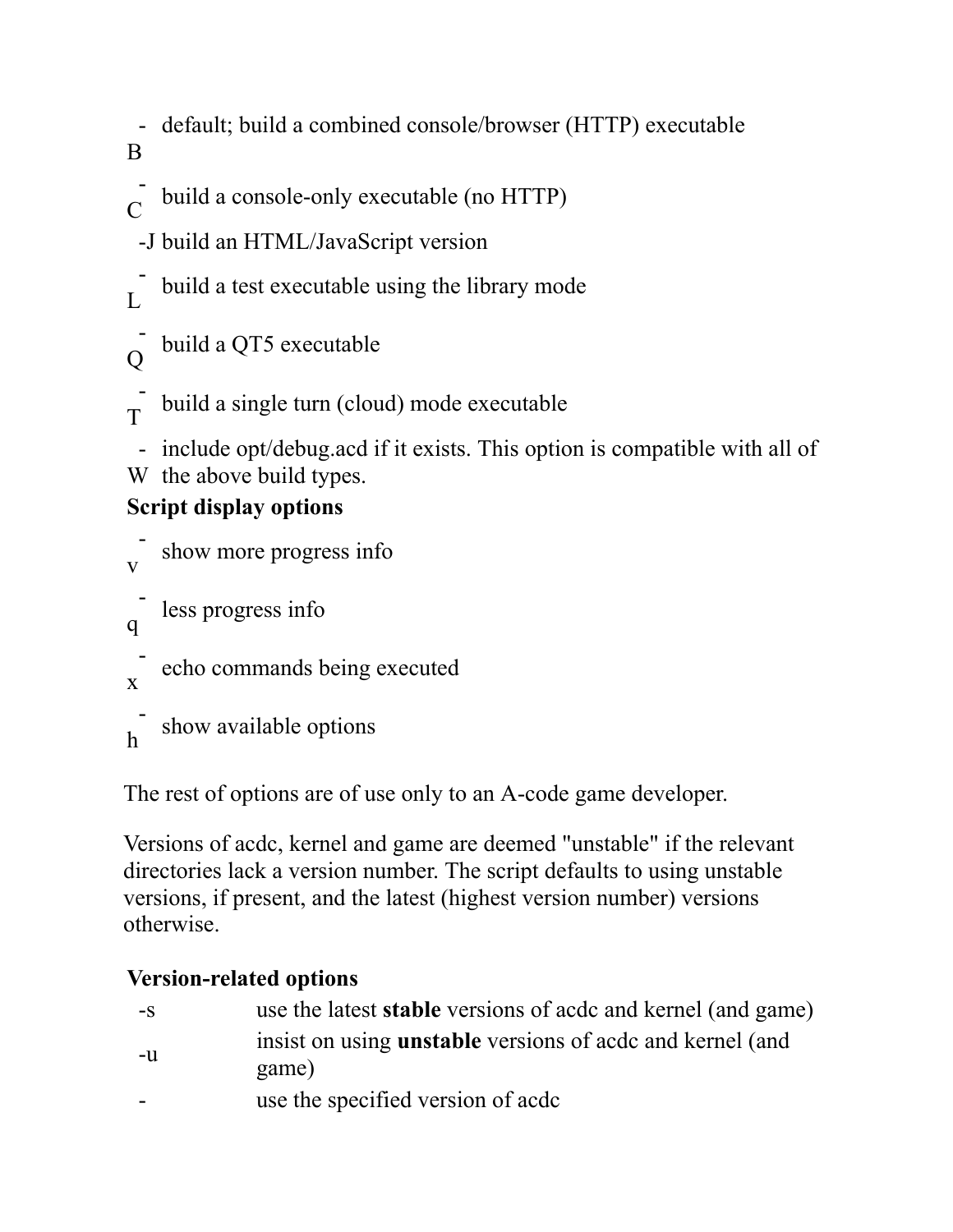a <version>

  $k$  <version> use the specified version of kernel **Options passed through to the C compiler** -g create a gdb-instrumented executable -gg like -g plus gcc macro storing -  $D$  <symbol to the C compilation command --m32 force building 32 bit executable, if possible **Options modifying** *acdc* **behaviour** -p (plain) don't encrypt game data -d acdc's -debug – adds A-code lines as comments in derived C -c translate A-code to C but do not build executable -b don't translate A-code to C but do build executable -w show acdc warnings, which are suppressed by default -X generate A-code source cross-reference lists

<span id="page-23-0"></span>Now for some more details... Please note that the script may also understand some deprecated options not listed here. Those will simply disappear in due time.

#### **Main build options**

#### -B (default)

#### **Browser/Console build**

This option instructs *advbld* to build a browser-capable executable. By default such an executable uses a local browser for interacting with the players. The executable itself acts as a very simple HTTP server, passing player commands to the game, and game's responses to the player. The default browser is invoked for this purpose (in a manner appropriate to supported platforms), but a different browser can be nominated on the command line following this option, or by editing the .acode/acode.conf file. This build can be also used to play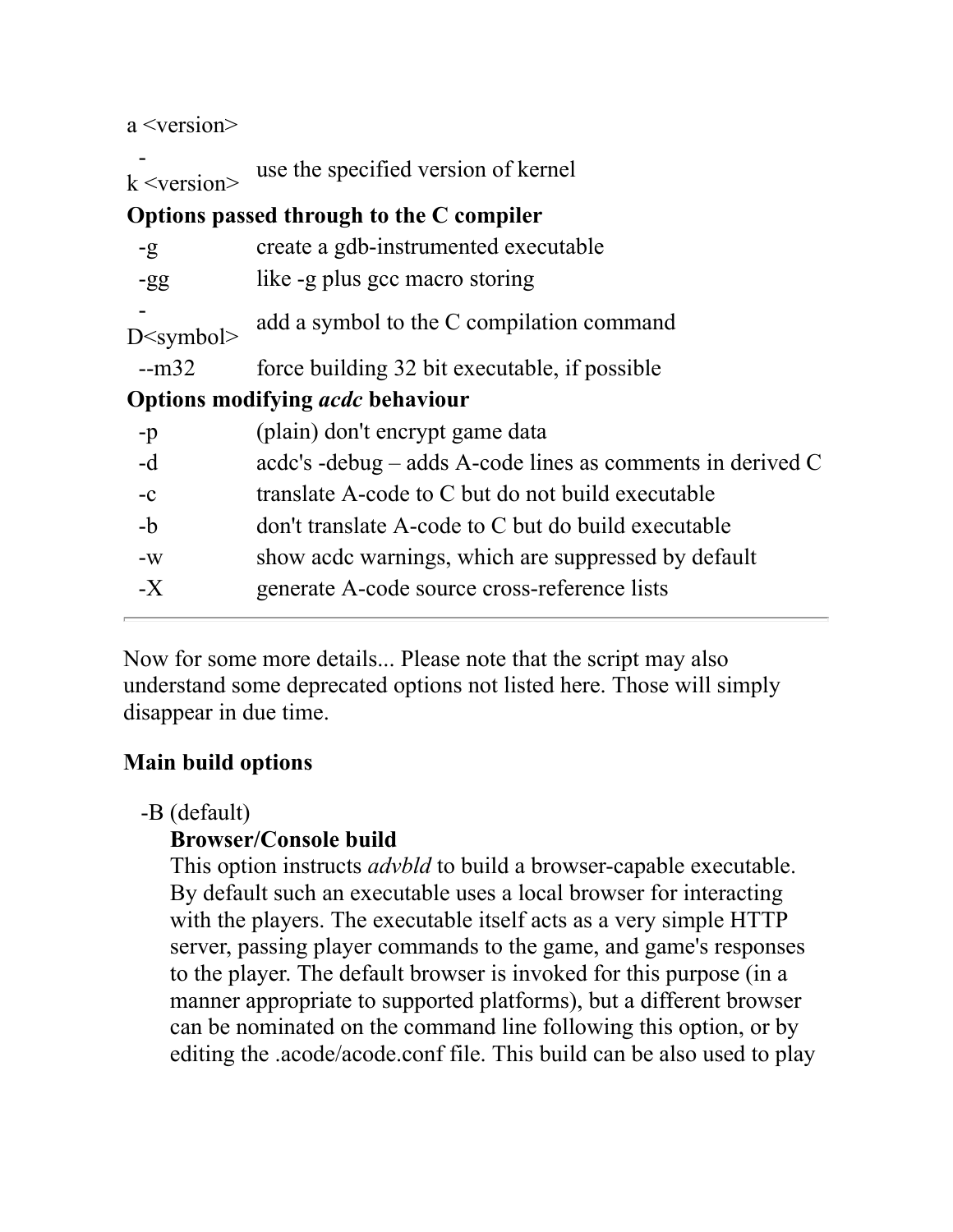in a console (terminal) window by invoking the executable with the - C option.

 $-C$ 

#### **Console mode build**

The game executable expects to run in a console (or terminal) window. It offers the unique opportunity of adventuring the way it was on old slow output devices. The output speed in baud can be specified by adding "- $o$  <br/>baud>" to the invocation command line, where "<br/>baud> is a number such as 300 (old teletypes), 1200 (DECwriters) etc...

 $-I_{\odot}$ 

#### **Library mode build**

By default, A-code games are in control of the command/response loop, but this is not possible in some cases (e.g on IOs). This "library" option converts kernel's *main()* into *advturn()*, which returns every time the player is prompted for input. It is up to the calling program to obtain player command and to supply it in the next call to *advturn()*. Please see [a separate document on details of the call interface.](#page-37-0)

 $-I$ 

#### **JavaScript/HTML build**

Building a JavaScript version requires presence of *emscripten* (see the [emscripten home page for installation instructions\). This option](https://kripken.github.io/emscripten-site/) causes *advbld* to create a self-contained HTML/JavaScript page, which will run the game in any HTML5-compliant browser.

 $-<sub>O</sub>$ 

#### **QT5 build**

This build puts a QT5 wrapper around the library mode build. It requires dev versions of the following QT libraries: Qt5Core, Qt5Widgets, Qt5Gui, Qt5WebKit and Qt5WebKitWidgets.

 $-T$ 

#### **Single turn (cloud) build**

The resulting executable is suitable for cloud use with a suitable frontend. It restores game in progress, takes player command as command line arguments, executes a single game turn, outputs the result on standard output as HTML-formatted text, saves game in progress and exits. A new game can be forced by using the -n command line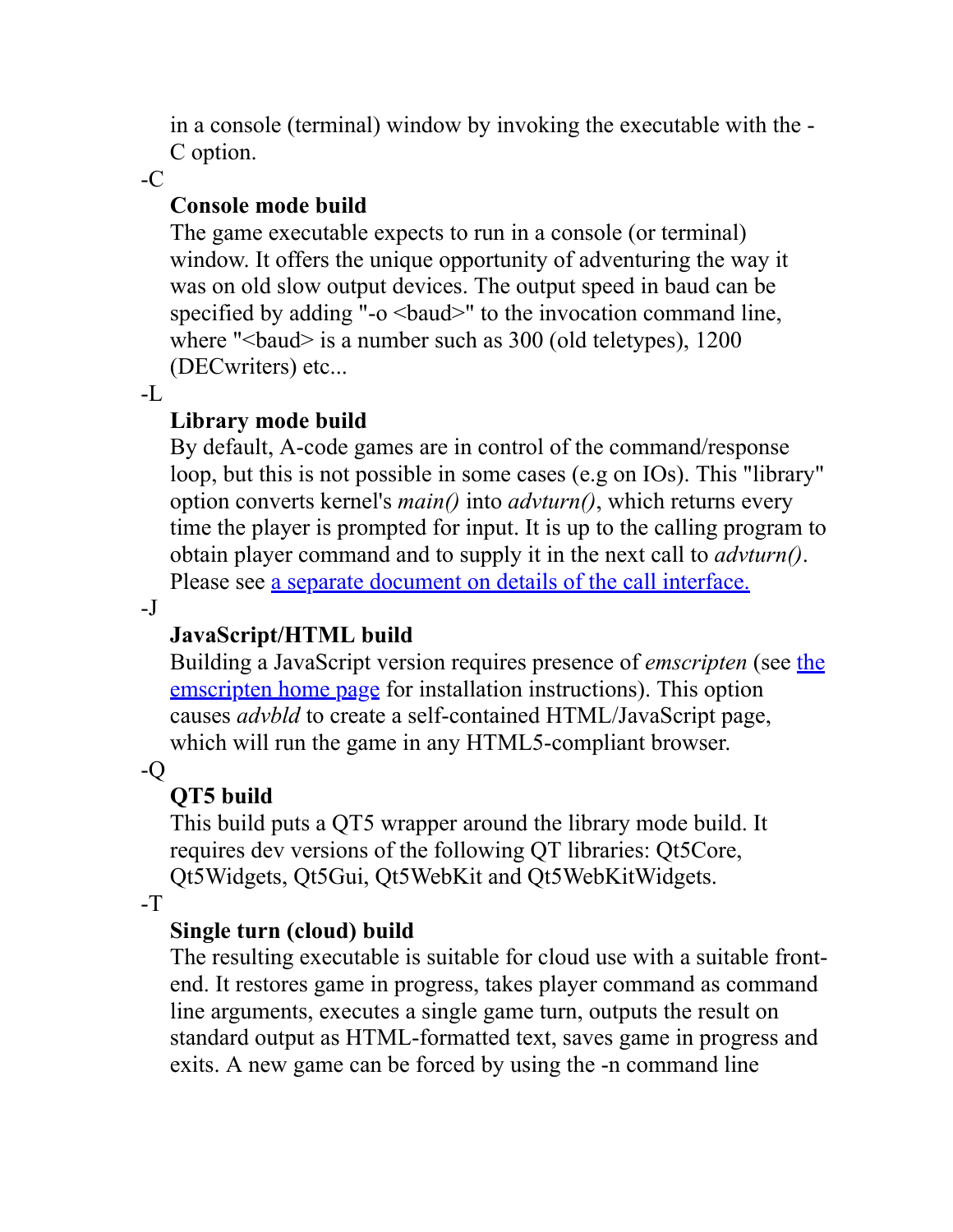keyword instead of player command. A save game can be loaded by starting the executable with  $-1 \leq$ saved game>.

-W

#### **Debug (wizard mode) build**

If the file opt/debug.acd exists, it gets copied to the current directory before building the game. The copy is deleted after the build is complete. This mechanism presupposes debug.acd being conditionally included by the game's A-code source.

#### **Script display options**

-v

#### **Requests more progress info**

Adds *acdc*'s report to the information being displayed.

-q

#### **Requests less progress info**

Only the final success (or error report) is produced.

 $-X$ 

Echo commands being executed by the *advbld* script

-h

Show available options of the *advbld* script

#### **Version-related options**

 $-S$ 

**Force use of the latest stable acdc and kernel (and game) versions**  Stable kernel versions live in directories named **kernel-<version>**. Similarly for the *acdc* translator and individual games. This option overrides the default behaviour of preferring unstable versions of acdc, kernel and game code. Forces the use of the highest version number ones. Only of use to game developers.

-u

**Forces use of the** *un***stable acdc and kernel (and game) versions** Only of use to game developers.

-a <version>

You may have older versions of *acdc* in directories called **acdc- <version>**. This option instructs *advbld* to use the specified *acdc* version, instead of searching for the most recent one.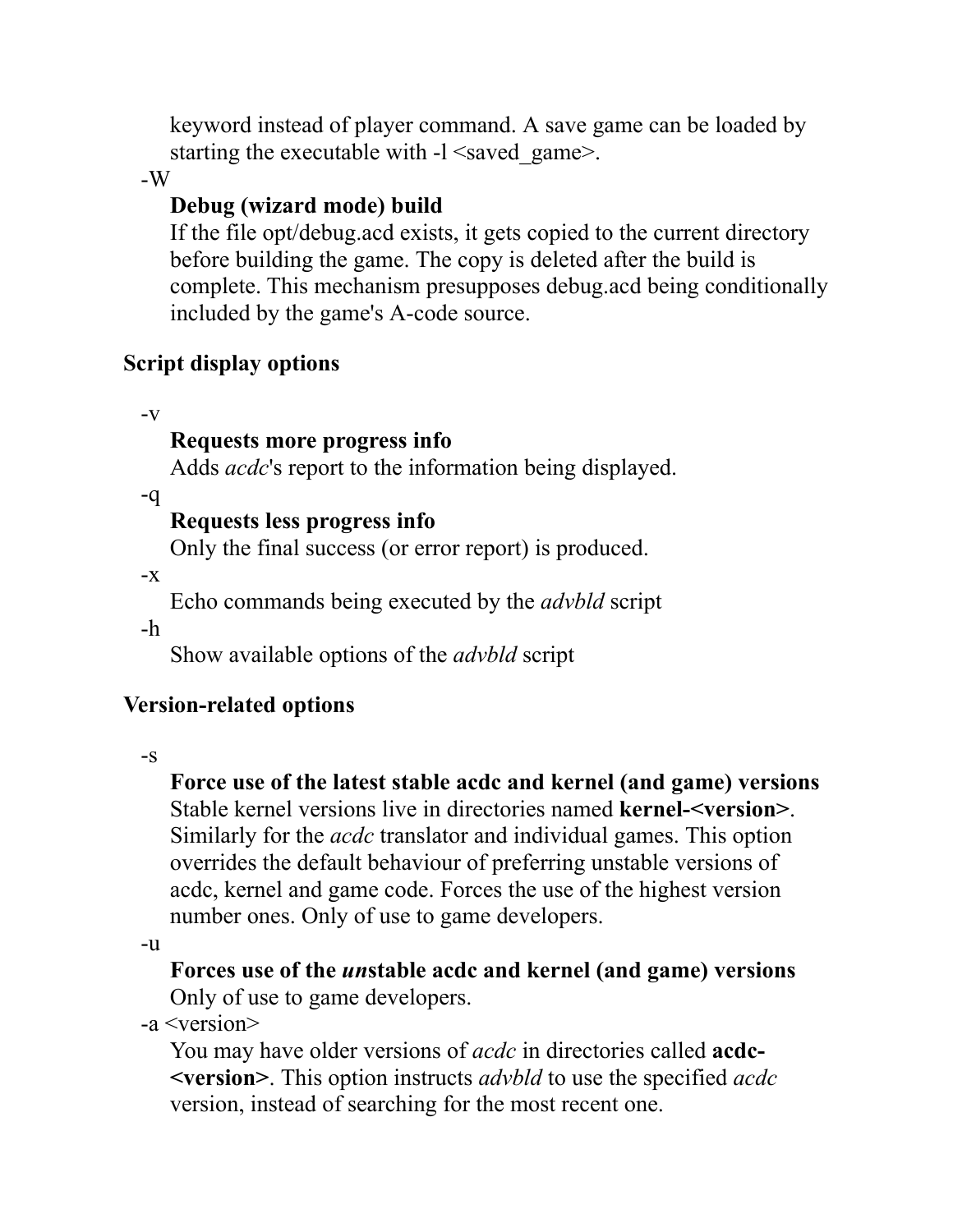-k <version>

You may have older versions of the kernel in directories called **kernel-<version>**. This option instructs *advbld* to use the specified kernel version, instead of searching for the most recent one.

#### **Options passed through to the C compiler**

 $-g$ 

#### **Create a gdb-instrumented executable**

-gg

As -g but forces use of gcc and makes macro definitions available to the gdb debugger. Note that this is **not** a GNU-style long option. It is in fact interpreted as -g -g.

-D<symbol>

#### **Define an additional compilation symbol**

NB: you can (but need not) add a space between -D and the symbol name.

--m32

#### **Force 32 build**

Only of use on 64 bit machines.

#### **Options modifying** *acdc* **behaviour**

#### -p

#### **(Plain) don't encrypt game data**

By default game data (mostly text) is encrypted in order to make it harder to cheat by examining core dumps. The disadvantage of this is that executables are less compressible.

-d

#### **acdc's -debug – adds A-code lines as comments in derived C**

In the absence of an A-code debugger, this is a moderately convenient way of debugging games on the A-code source level.

-c

#### **Translate A-code to C but do not build executable**

Just invokes *acdc* to translate game's A-code to C.

-b

#### **Don't translate A-code to C but do build executable**

This option omits running *acdc* – useful if temporarily tweaking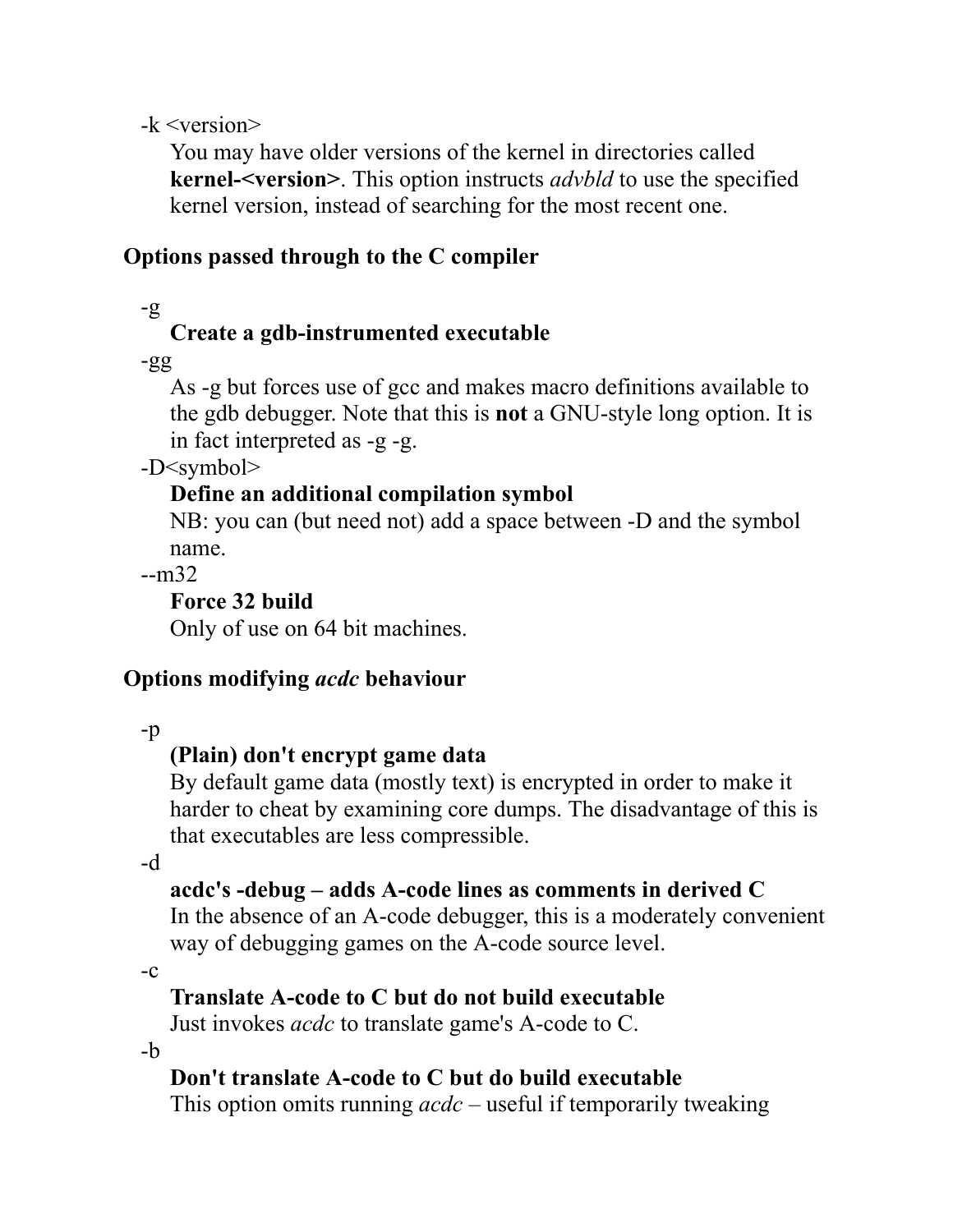translated C sources while debugging.

-w

#### **Show** *acdc* **warnings**

Warnings about unused symbols in the A-code source are suppressed by default.

 $-X$ 

#### **Generate A-code cross-reference**

Requests the *acdc* translator to construct sorted cross-reference lists of the A-code source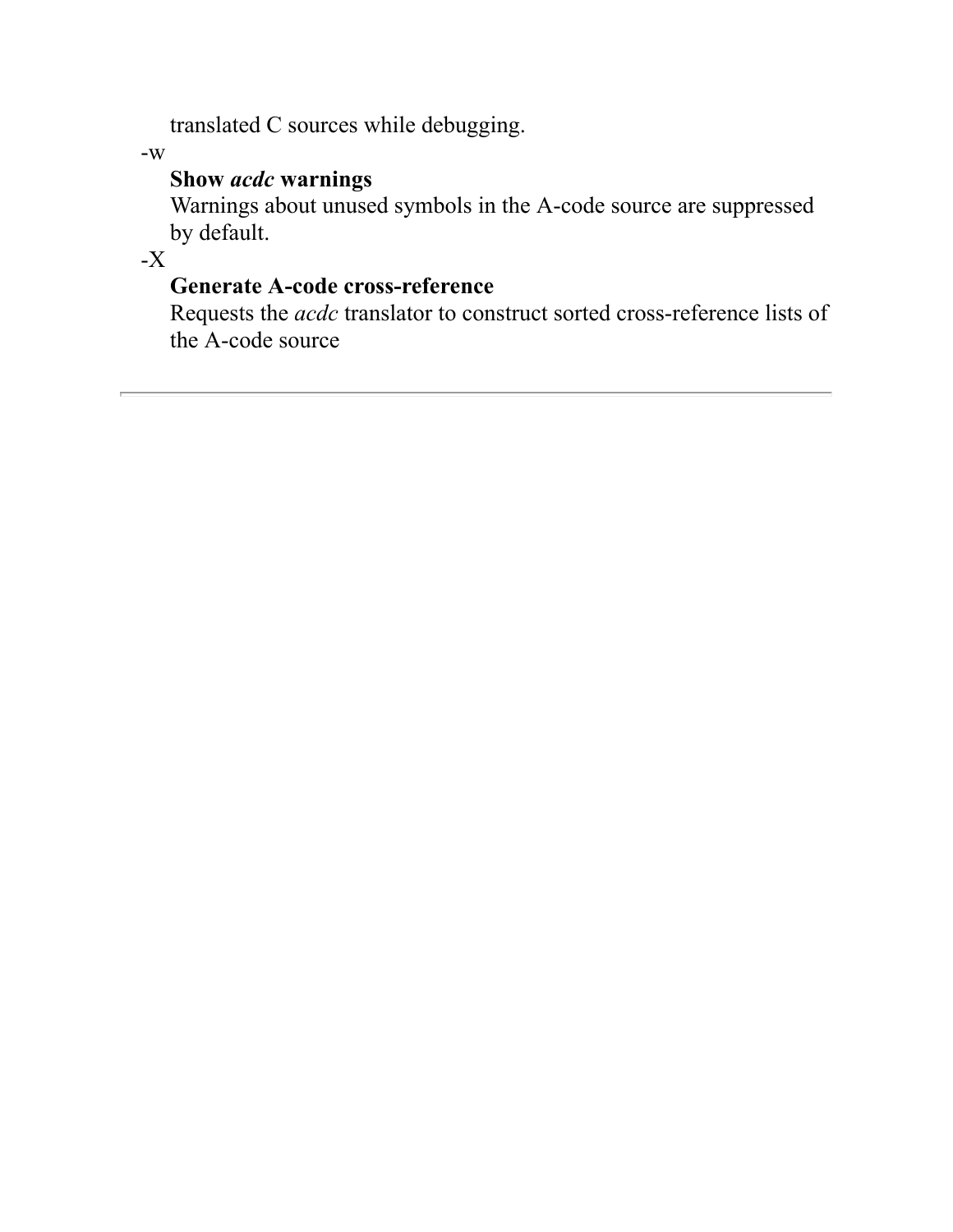# **A-code build types**

<span id="page-28-0"></span>A-code games can be built in a number of different ways, such as e.g. console only. This document explains all these build types and their uses. [For details on actually building games in various modes, please see a](#page-5-0) separate page explaining how to build A-code games from derived ANSI C sources.

> The *[console](#page-28-1)* build The *[browser](#page-29-0)* build The *[library](#page-29-1)* build The *[JavaScript](#page-30-0)* build The *QT5* [build](#page-30-1) The *[single turn](#page-30-2)* build

#### **The** *console* **build**

<span id="page-28-1"></span>The console build replicates how the original Adventure was initially played. It takes input directly from the player and outputs any responses in plain text to a "computer terminal" – these days most likely a terminal emulator window. Some players still prefer this build type and it is also very handy for debugging.

While it still defaults to the dimensions of displays of ancient VDUs (24 lines and 80 fixed font characters per line), other dimensions can be specified on the invocation command line by means of the -s option. The kernel also provides the necessary hooks for a game to permit changes to these defaults while playing.

The console build also offers a unique opportunity to experience an A-code game the way the original Adventure was played in 1970s/80s. The -o command line option allows the output speed to be set to the baud rate of 110 (a teletype), 300 (earliest VDUs), 600, 1200, 2400, 4800 and 9600.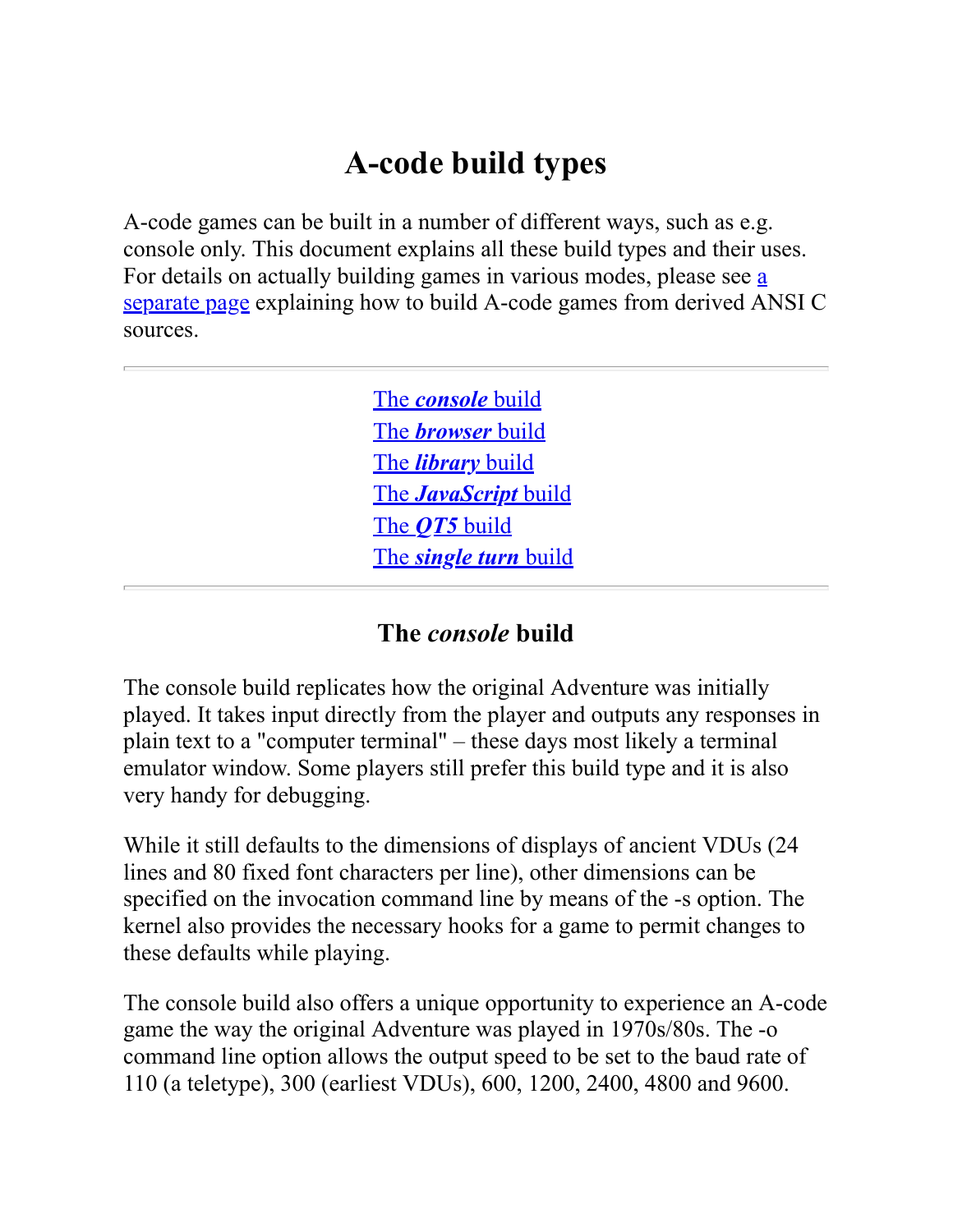Younger players are hereby invited to marvel at the patience required to play at the lower speeds (as we did!).

For the full list of console build command line options, please see the document describing [command line invocation](#page-32-0) of A-code games.

#### **The** *browser/console* **build**

<span id="page-29-0"></span>By default, A-code games built in this way do not interact with the player directly, but instead invoke a local browser and use that to render game's output and to obtain player's commands. In this mode, an A-code game acts as a very simple HTTP server. No access to network is involved – there's just local socket-based communication between the game and the browser.

Unless otherwise specified, the player's default browser is invoked, but another browser can be specified either on the invocation command line or by modifying the acode.config file created by the A-code kernel.

The browser build of an A-code game automatically includes the console build (but not the other way around!). Thus a browser-build game can be invoked in the console mode by adding -C to the invocation command line. All console build command line options apply when -C is specified.

#### **The** *library* **build**

<span id="page-29-1"></span>In some cases it is not feasible or appropriate for an A-code game to drive its own command/response loop. App frameworks generally expect to do so themselves. This situation is handled by compiling derived C sources in the library mode – used, for example, in Brian Ball's iOS port of Adv770 and in HTML/JavaScript builds of A-code games.

A simple such wrapper (*libtest.c*) is provided with kernel sources and should be compiled and linked with derived C-sources and with kernel sources to produce a library build executable.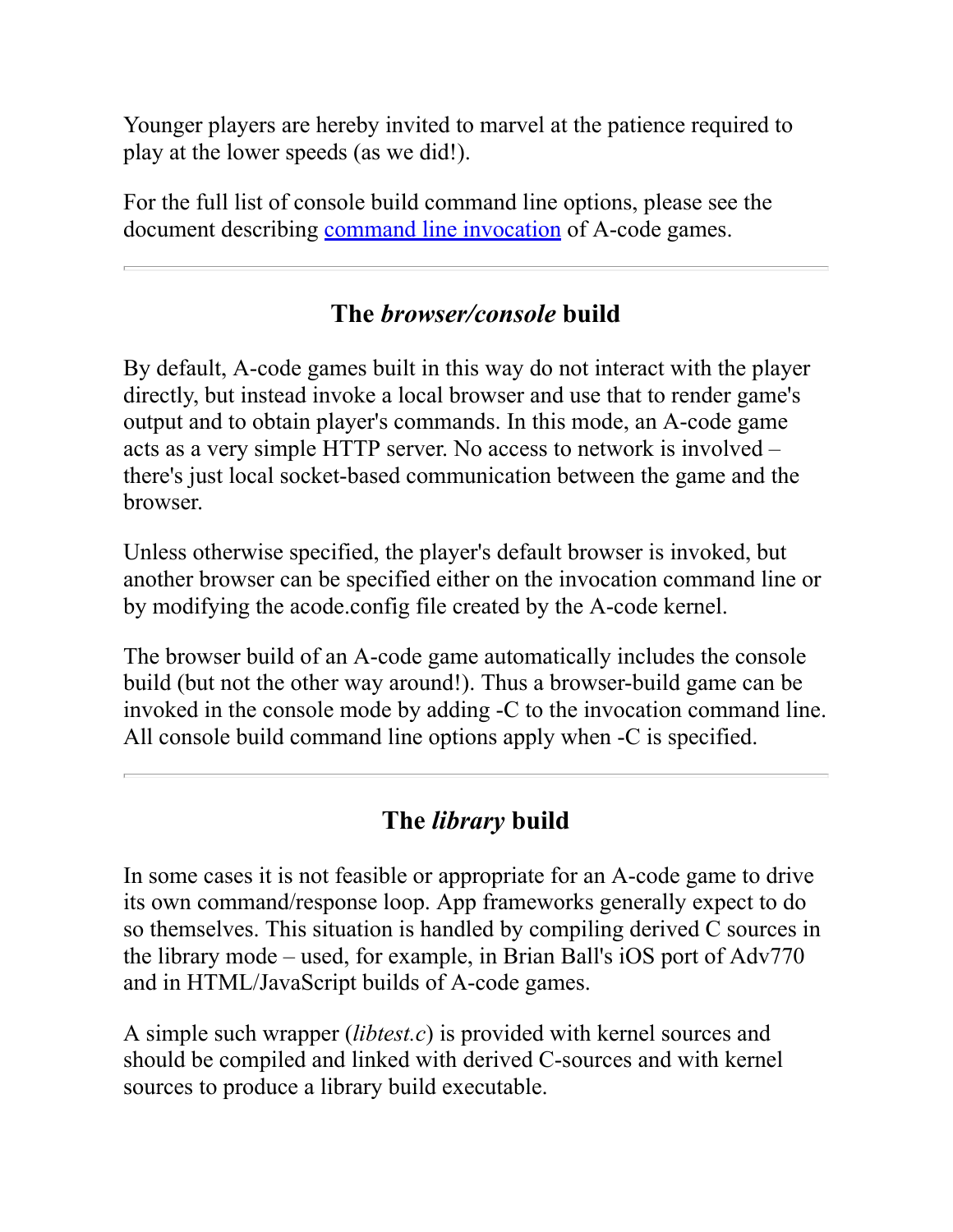#### **The** *HTML/JavaScript* **build**

<span id="page-30-0"></span>Thanks to the magic of <u>emscripten</u>, A-code games can be built as pure (and purely local, with no network dependencies) HTML/JavaScript page, usable by any HTML5 compliant browser. If built this way, A-code games run entirely within the player's browser with no access to the network, and use browser's own sand-boxed file system for saving and restoring games.

#### **The** *QT5* **build**

<span id="page-30-1"></span>The QT5 build uses the library mode of A-code and wraps it in a QT5 GUI front-end.

#### **The** *single turn* **build**

<span id="page-30-2"></span>Originally developed for CGI operation, single turn game builds are only suitable for running in a cloud, via a suitable front-end script, e.g. a cgi-bin or a PHP one. In this mode, the game executable is supplied a single command as a parameter on the invocation command line, sends the text [generated in response to standard output and exits. \(See the the command](#page-32-0) line options document for details.)

The actual interaction with the player is carried out by the front-end script, which repeatedly invokes the executable for successive game turns. The secret sauce is, of course, the player-invisible save and restore of the current state of the game. This mechanism got later adapted for use by other game modes, automatically giving all A-code games a persistent state.

In this build all text output is HTML-formatted by default, though this can be overridden if necessary, by adding -C to the invocation command line. All output text is also prefixed by a single character, which provides information to the wrapper script and is not expected to be displayed to the player.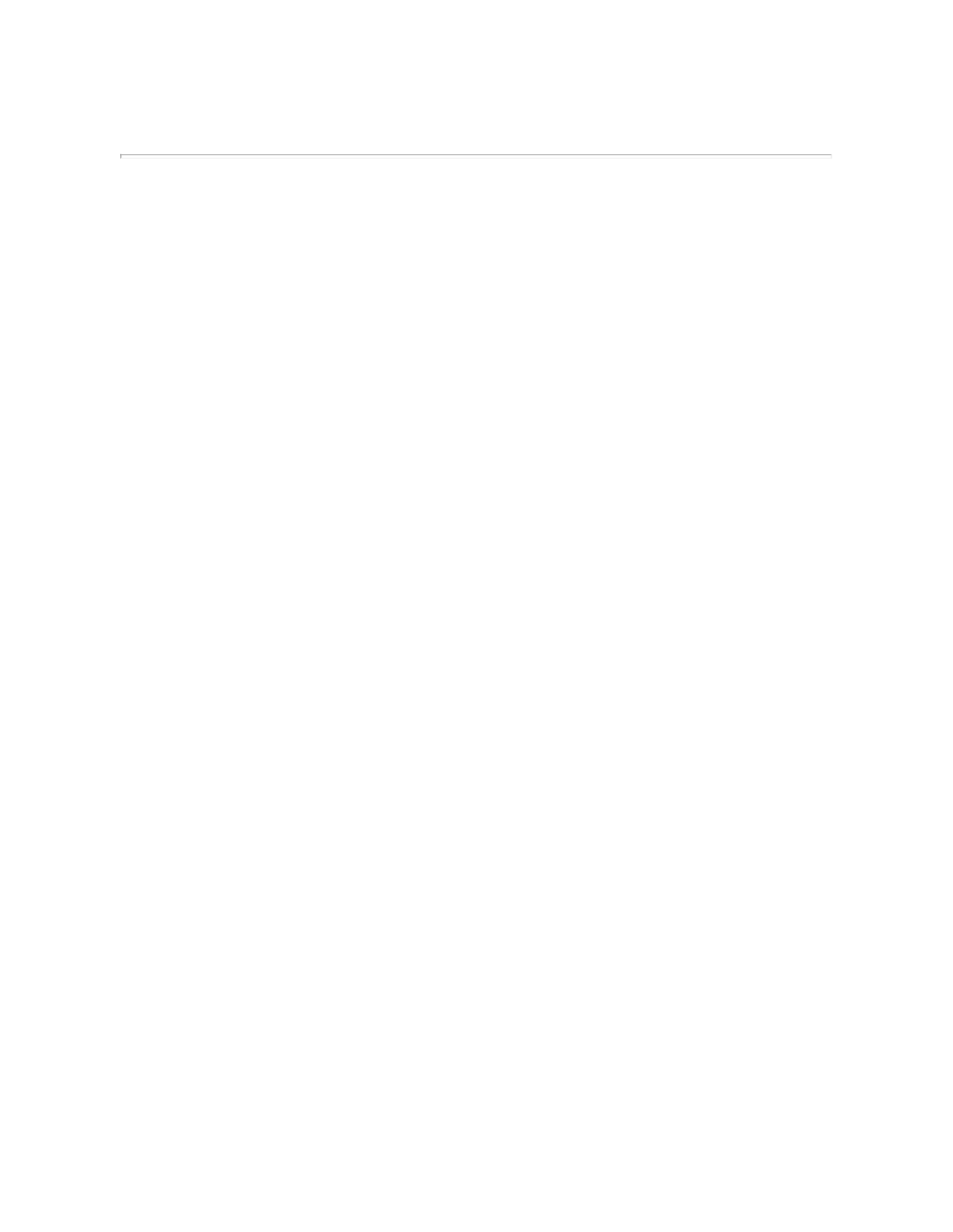# <span id="page-32-0"></span>**A-code game invocation options**

#### **(A-code version 12.89)**

This document describes command line options available when running an A-code game. Game behaviour is generally regulated by the internally documented acode.conf file, which can be found in the **.acode** directory (just **acode** on MS platforms), automatically created in player's home directory. Where command line options refer to particular features covered by the configuration file, they override the configuration file settings.

Conventions:

- Angle brackets  $\leq$ string behavior a symbolic string to be replaced by something appropriate. E.g.  $\leq$  filename would be replaced by the name of a file (with no surrounding angel brackets).
- Square brackets [ ] denote something optional. So e.g. l[<logfilename>] means that the name of the log file may be omitted.
- Braces  $\{\}$  denote a list of permissible values, separated by vertical bars |. E.g.  $-b$ [ $\{0|1|2\}$ ] means the -b may be optionally (square brackets!) followed by one of the three digits zero,one or two.
- All options are shown with a short (single dash) prefix, but double dashes are also accepted.
- Where a value can be specified with a command line option, the syntax shown is that of the value abutting directly to the option specification letter. However, an equality sign  $=$  can be placed between the two, so that  $-b0$  is equivalent to  $-b=0$ .

The following command line options are valid for both the browser and the console display modes:

**-n**

Force a new game. By default, if a previous game session got somehow forcibly interrupted (e.g. by the game process being killed for whatever reason), the interrupted session is automatically resumed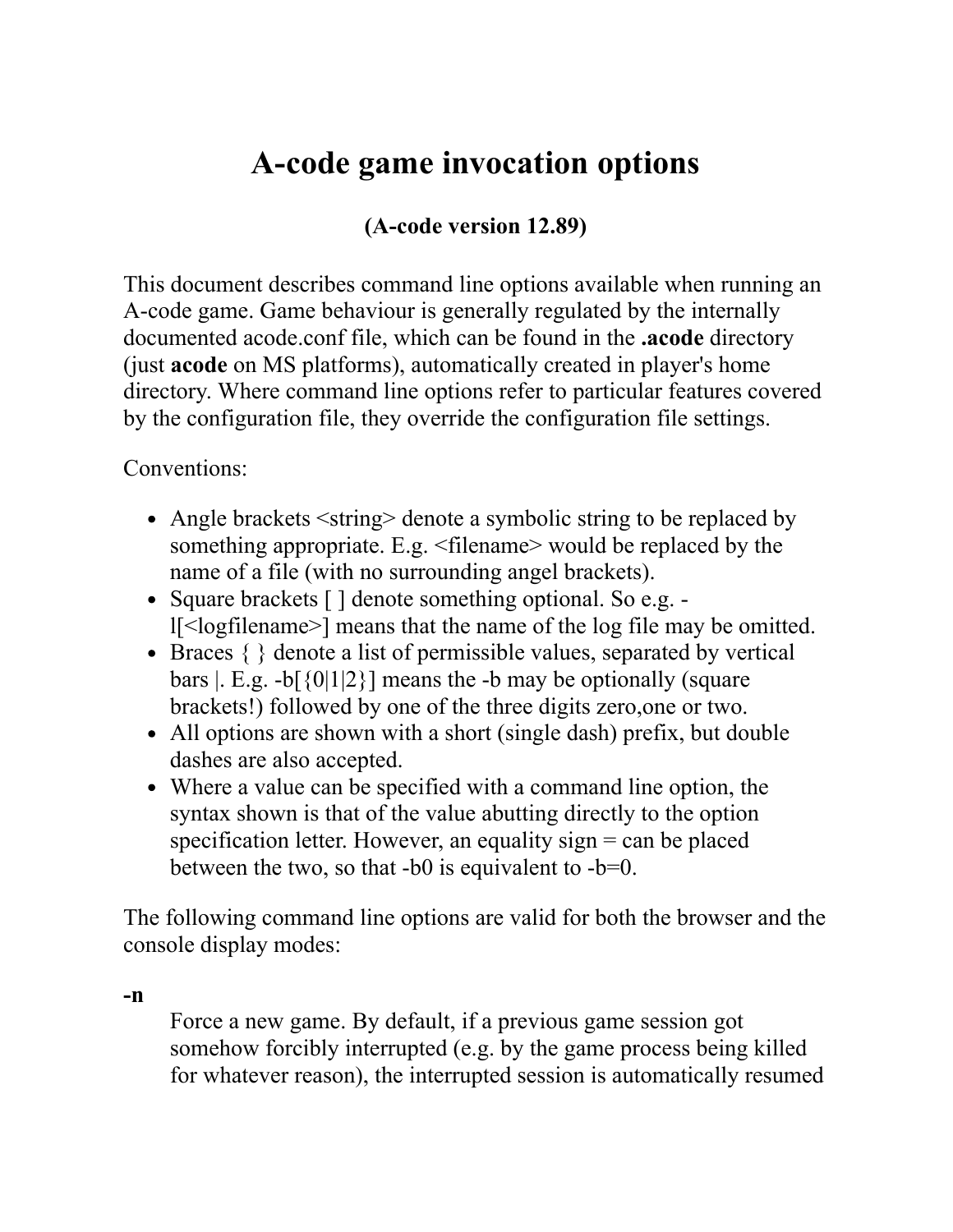when the game is restarted. The -n option overrides this behaviour and forces the interrupted session to be forgotten.

#### **[-r]<dumpfile>**

Restore game from dump. Ignored if the game does not support game dump files being specified on the command line. The -r optional in that any command line argument which does not begin with a dash will be interpreted as the name of the dumpfile to restore on invocation.

#### **-l[<logfile>]**

Log the game. Specifies the file into which a session log is to be written. The log is human-readable, but has some additional information useful for debugging. If the nominated logfile is in fact a directory, the default log name is used (game name, sifficed with .log). If no logfile name or pathname is specified, the log is created alongside game's saved files and the default log name is used. already exists, it gets appended to.

#### -**B**<br/>browser>

Browser mode executables only. Use a non-default browser for player interaction. Browsers can be specified by their pathname, or by their name – in the latter case the name is searched for in directories given by the PATH variable.

#### **-C**

For browser-mode executables, force console display – i.e. do not use the browser interface. For single turn mode executables this option enforces plain text, non-formatted output, instead of default HTML output.

**--**

For single turn executable, treat the rest of the command line as the player's game command.

#### **-b[{0|1|2}]**

Set or invert the blank line setting. If set to zero blank lines are inserted before and after each prompt. If the value is 1, blank lines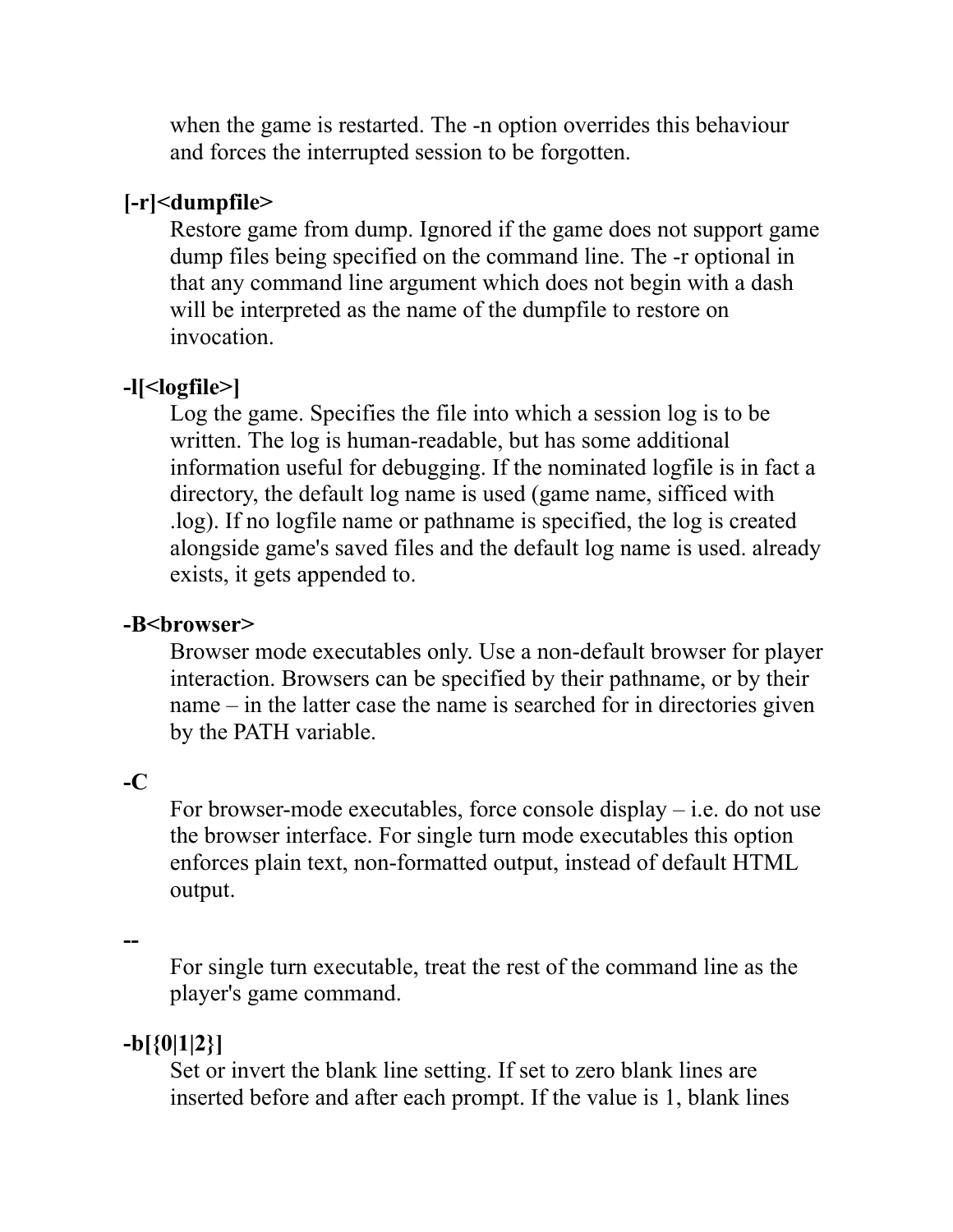around '?' prompts are suppressed, resulting in a more compact display. If the value is 2, then ALL blank lines are suppressed, for super-compact, but less readable output. If no value is specified, the new setting is 0 or 1, inverting the A-code default for this game. In old-style A-code (Adv550), which does not distinguish between replies to queries and general commands, this only affects presence/absence of a blank line after the prompt line, and never before it.

#### **-u{0|1|none}**

Set the initial state of undo-history collection. Ignored if the game does not support undo. If the value is zero, the default undo status is OFF. If the value is one, the default undo status is ON. The "none" state implies OFF and disallows undo functionality being subsequently switched on from within the game. The default state is ON for games which define the verb UNDO, and "none" otherwise.

#### **-v**

Show the game, kernel and acdc version numbers and exit.

#### **-h**

Print command line usage summary appropriate to the mode of the executable's build.

In addition, some options are only meaningful in the console display mode, and are simply ignored in other modes.

#### **-j[{0|1}]**

Set text mode to wrap (0) or justify (1). If no value is specified, invert the default A-code setting for this game. In wrap mode, text is simply broken into lines according to the screen width (see the -s option below). With justification turned on, each line is right-justified. All of this presupposes a fixed font being in use. For variable font devices, which tend to do their own wrapping, the default screen width should be set to zero, meaning "infinite", and the margin should be specified as zero too. This option is ignored by games written in the "old style" A-code (i.e. by adv550).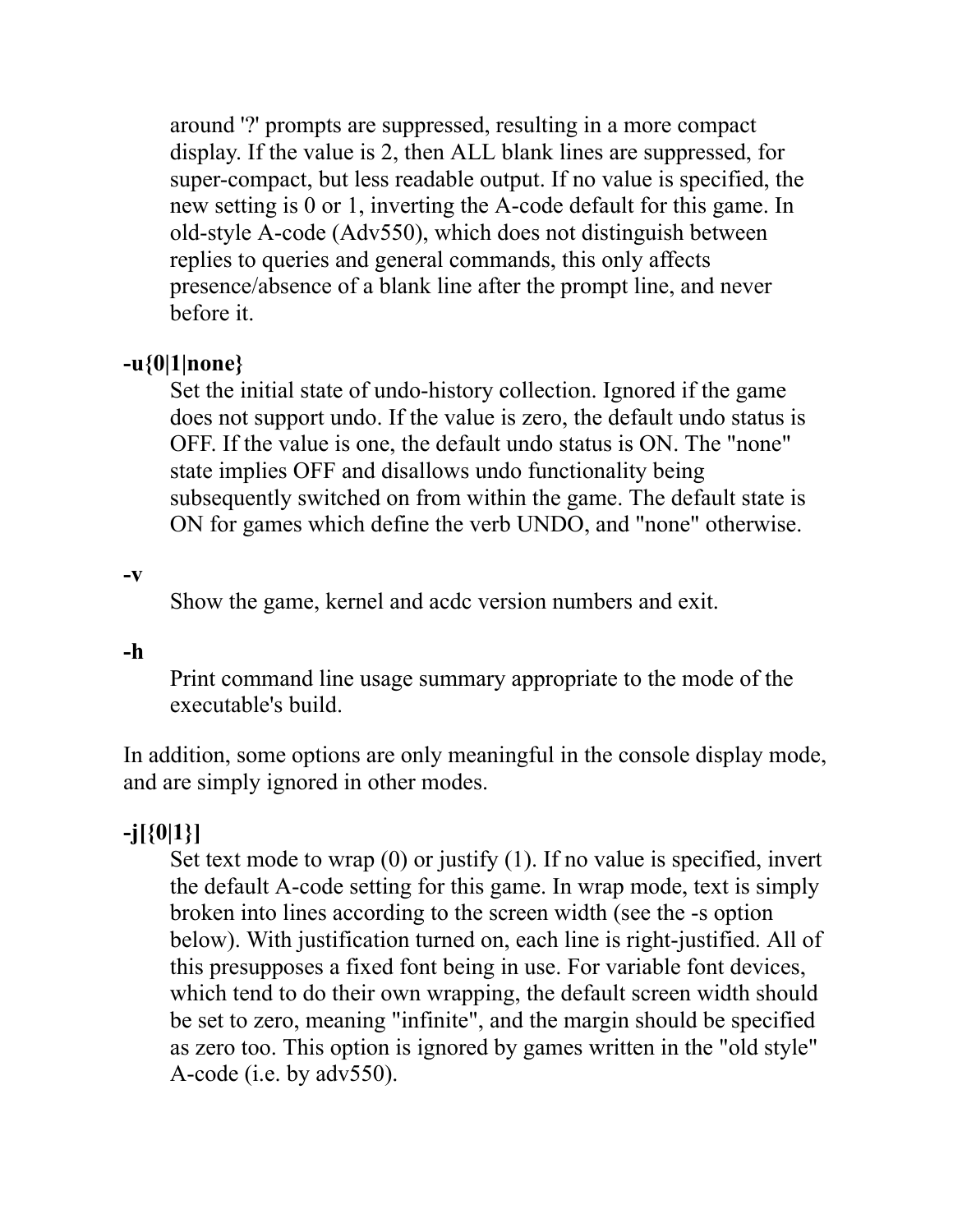#### **-s<W>.<H>[.<M>]**

Set screen size (width in fixed font characters, height in lines, and margin in fixed font blanks). The default screen dimension is 80x24- 1, the margin being set to 1 character. The -s option allows a different screen size (and optionally margin) to be specified. Screen width of zero means "infinite" width. Note that the line length cannot be set to less than 16 characters and the minimal number of lines per screen is 5.

#### **-o<baudrate>**

Set the output speed as specified by the argument. Meaningful only in the "dumb" console mode and only if C sources compiled without the NO SLOW symbol. Baud rate is specified in bits per second, and taking into the account control and parity bits, the output speed in characters per second is simply the baud rate divided by 10. The game coerces the specified baud rate to the nearest lower standard value (one of 110, 300, 600, 1200, 2400, 4800 and 9600), except that anything below 110 (the speed of a teletype) is also treated as 110. The default value is 300 - the speed of a DECwriter. Note, however, that under DOS and Windows any baud rate above 600 results in no slowdown at all.

#### **-p[{0|1}]**

Pause on exit. Requests that after printing the final exit message the game should prompt the player for a <CR>, before exiting. This feature is intended for players who wish to play console version of the game, in a window which closes as soon as the game exits.

The functionality of the **-s**, **-u** and **-j** options is also provided via kernel hooks (see procedure special() in the kernel source file adv00.c), so that the game may -- at author's discretion -- offer the player commands for toggling the justification switch, switching on and off the change history, and altering screen size and margin.

Finally, if the game was build to have a separate data file (only useful for DOS builds, nowadays), a non-default location of that file may be specified via the -d option.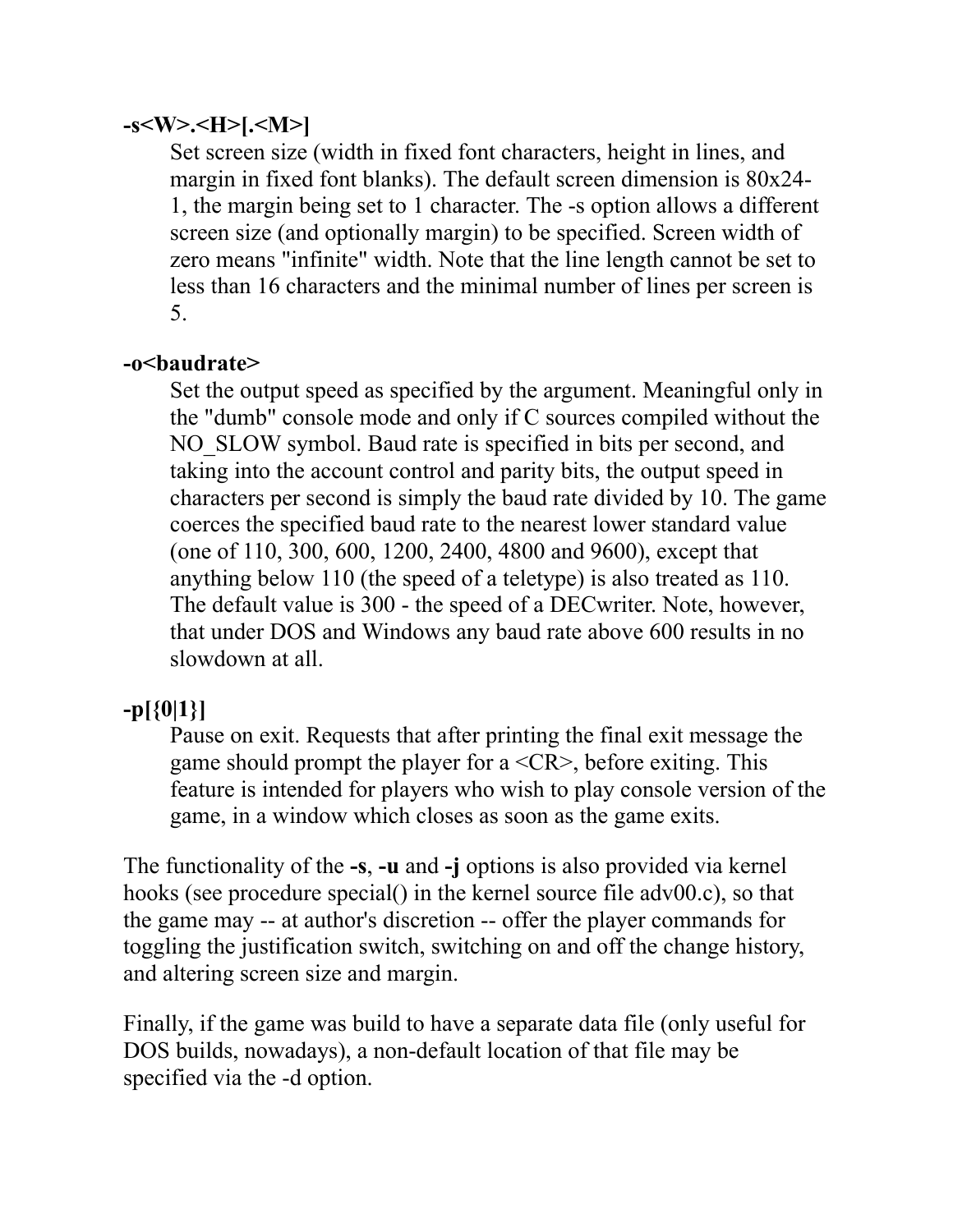#### **-d<dbsdir>**

If using a data file, specify its directory. Ignored if the game is built as a simple executable with no associated data file. By default, the game data file is assumed to live in the same directory as the executable. The -d option allows a separate location to be specified. The program will attempt to work out the separator which should follow the directory name, but if in doubt as to the appropriate one for the given platform, the dbs name will be simply concatenated with the supplied pathname -- hence if it doesn't work, try adding the trailing separator to the pathname.

Any unknown or suppressed keywords are quietly ignored.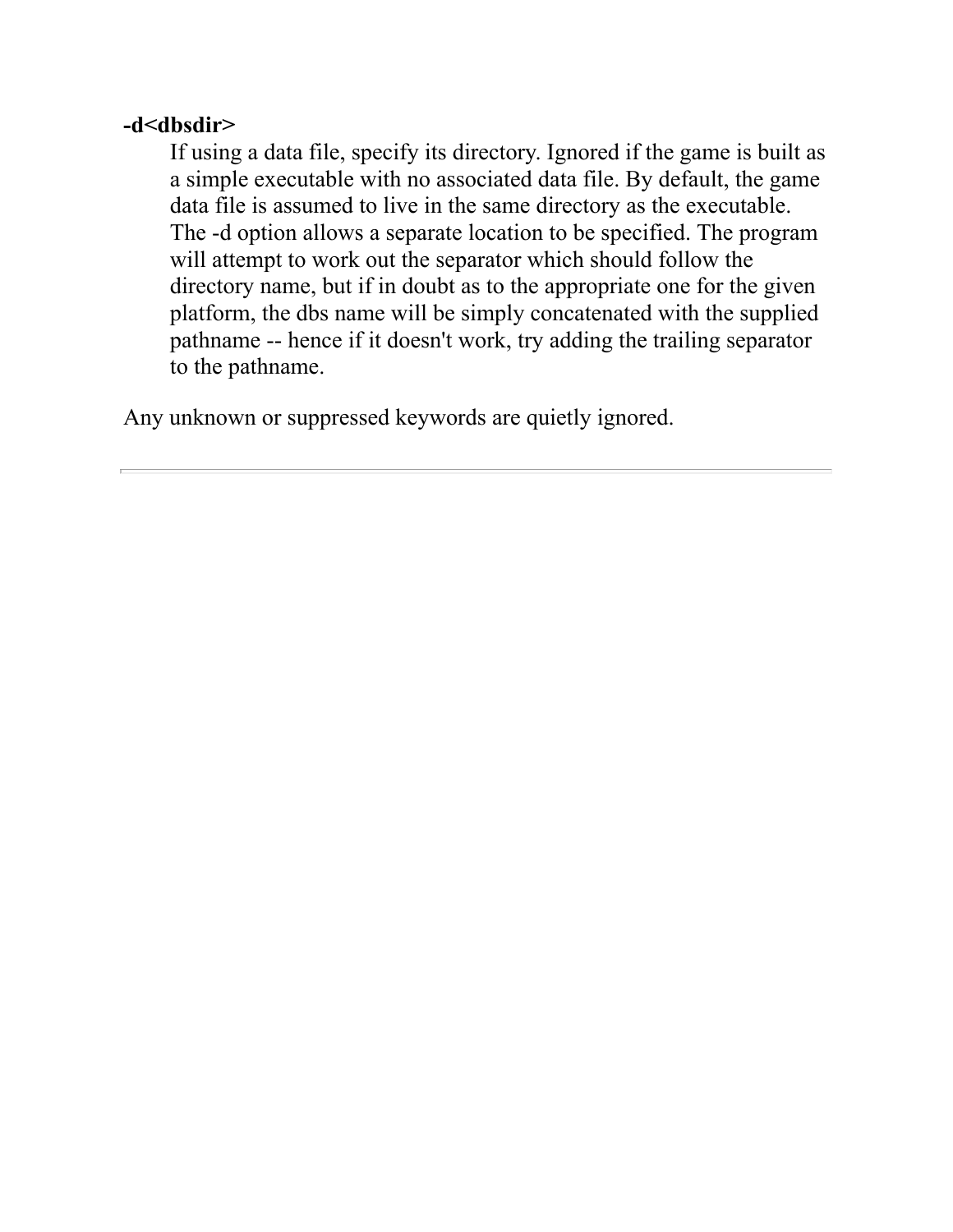# **A-code library mode interface**

Normally, A-code games drive their own main loop, but various app frameworks insist on taking this functionality over. To cater for implementations based on such frameworks, A-code kernel has a *library mode*. When compiled in this mode, instead of having main(), it has a function called advturn(), which takes as its sole character string argument a a request (e.g. a player's command), and returns as its value a pointer to the game's response.

char \*advturn(char \*command)

Examples of such builds are the emscripten-based HTML/JavaScript build of Adv770 and Brian Ball's iOS build of the same game. The [advbld script](#page-17-0) can be used to build test library mode versions of game executables. It uses the *libtest.c* wrapper provided with the kernel sources.

At present, there is one important restriction on A-code games to be built using the library mode: they cannot use the QUERY directive. Reasons for [this restriction, as well as a workaround, can be found in a separate](#page-40-0) document describing the A-code CONTEXT mechanism.

The advturn function takes a character string as its single argument and returns a pointer to a character string. This pointer is maintained by the kernel and should not be manipulated by the calling code.

Once the game is running, the argument string contains a game command obtained from the player and the returned pointer points to the game's response to that command. However, there are also other special values that the argument string can have:

"\_INFO\_"

Requests game's info. The returned string contains game's name, version and date.

"\_LIST\_"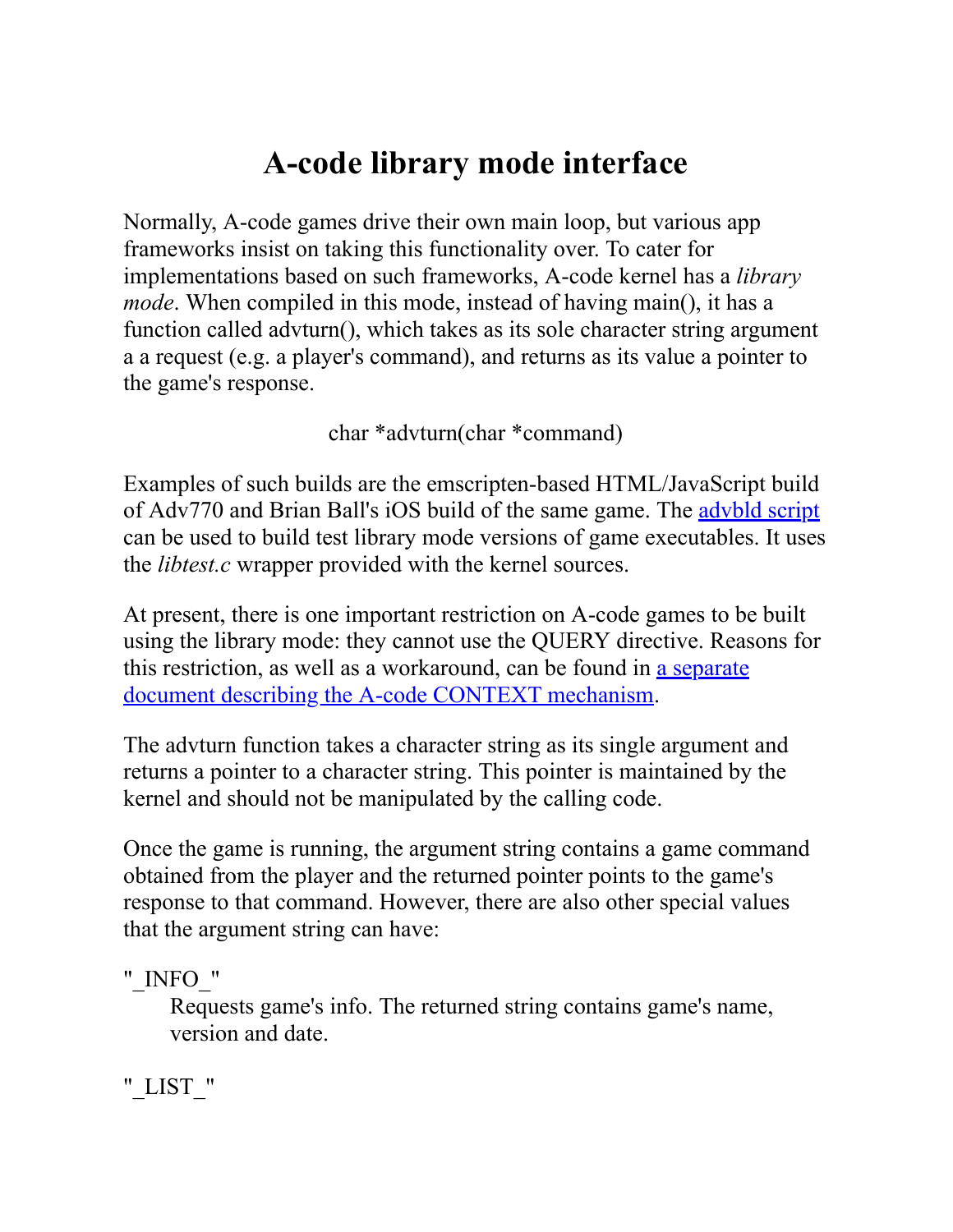Requests the list of saved games separated with '|' (vertical bar) used as a separator. If there is a game-in-progress save, it heads the list under the name of the game prefixed with a dot (e.g. .adv770).

## "\_START\_[{TEXT\_|HTML\_}]"

Requests a new game to be started. The optional "TEXT\_" or "HTML \_" force use of plain text or HTML output, as appropriate. The default is HTML.

### "\_RESUME\_[{TEXT\_|HTML\_}]"

Requests the game-in-progress (if any) to be resumed. Text or HTML output can be nominated in the same manner as for \_START\_.

### " LOAD [{TEXT\_|HTML\_}]<save\_name>"

Requests the nominated saved game to be restarted. Here too, "TEXT" or "HTML" can be used to force the desired output format, e.g. "\_LOAD\_HTML\_mygame".

Except for the above special cases, the argument string is interpreted as the player's next command to be processed by the game. The output string contains the full game's response, prefixed with a single character indicating the type of the response:

- 'f' means this is the final response the game is over
- 'q' means the response is a query of some sort (not necessarily a yes/no one)
- 't' signals just ordinary text, which should be followed by a prompt before requesting player's next command
- 'n' signals null response (this happens if the command string is null). The rest of the response is unchanged from the previous non-null command.

The default game output format is HTML, except for console mode builds where plain text is enforced. Paragraphs of plain text output are **not** split into separate lines – any wrapping, if required, has to be done by the calling code.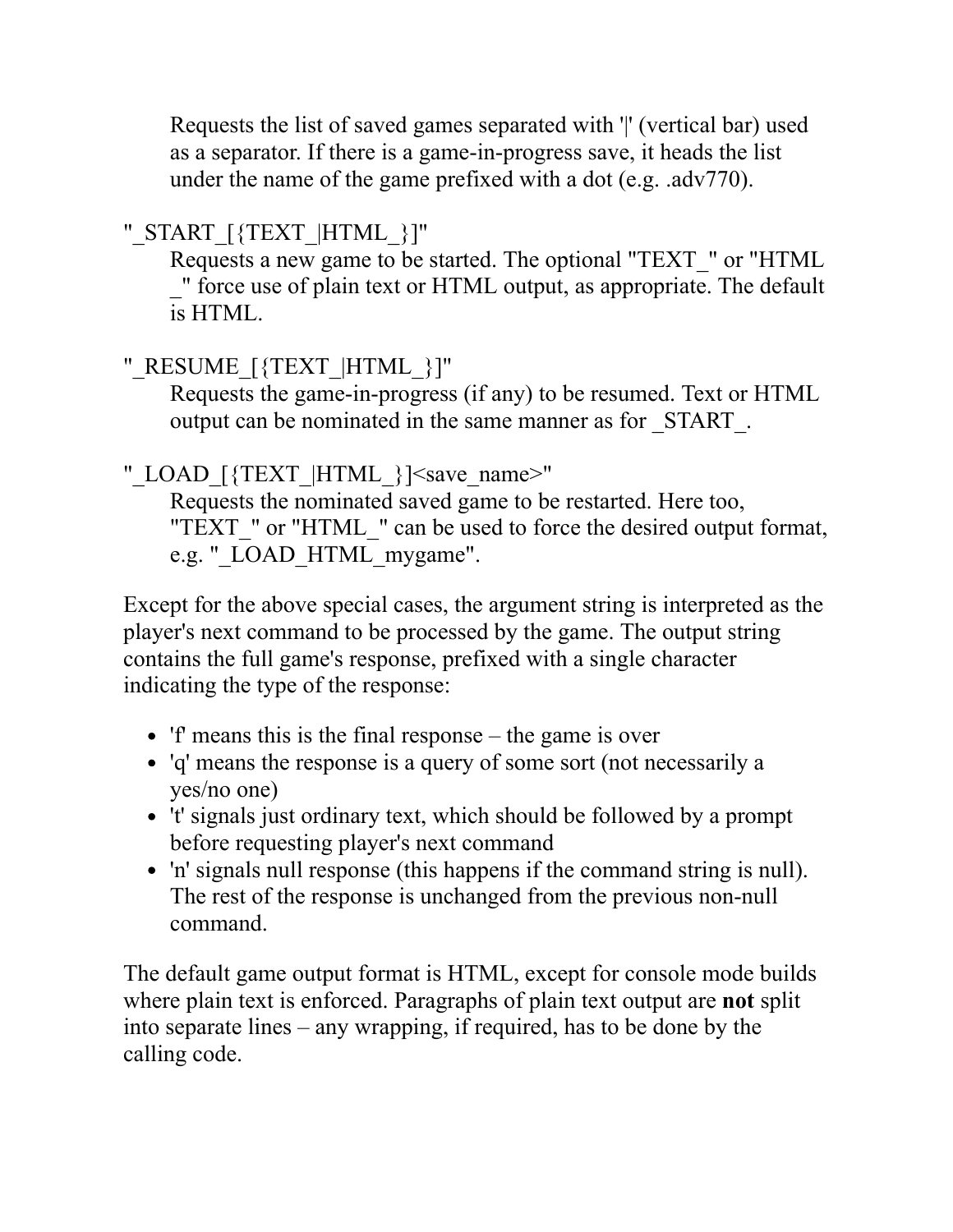The simple *libtest.c* wrapper program supplied with the A-code kernel sources provides an example of using the library mode.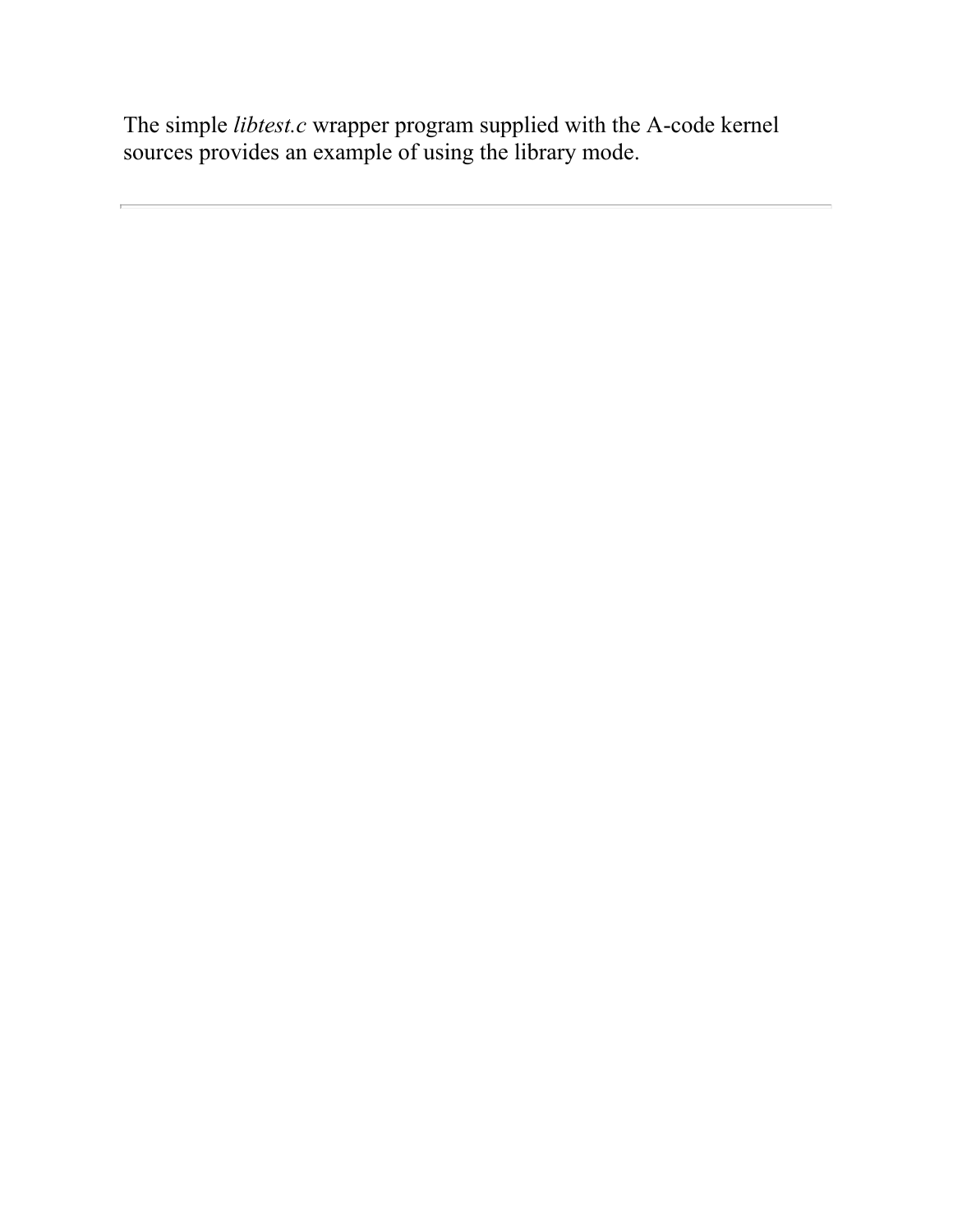# **The CONTEXT mechanism or how to avoid use of QUERY**

<span id="page-40-0"></span>The way A-code is currently implemented, has one substantial disadvantage. The two input directives (INPUT and QUERY) expect execution to proceed from the the point where they have been called, which is fine if the game executable takes care of its own main loop. However, in the single turn (CGI) and library modes, this is not the case. Input is obtained by other controlling software (e.g. by a PHP script, in the single turn mode) and there is no mechanism to return the game to the point at which an input directive is used. The problem is aggravated by the fact that it may make perfect sense to have multiple calls for input in a single pass through the main loop (e.g. get general command, if this command is SAVE without a name to save the game under, get the name; if there is already such a saved game, query whether it should be overwritten).

In Platt's original A-code implementation as a virtual machine this would not have been a problem. One simply saved the state of the VM before returning control to the external software. Once the game code is reinvoked and supplied with the next command, the VM state is restored and execution proceeds as normal. Things are nowhere near as simple when a game is simply an executable (or a library) built from C sources.

There are possible solutions, of course. The game could be split into two processes: one in charge of player communication and the other running the game's world. Indeed, that's how the browser mode build works, but this arrangement is not suitable for running in a third-party cloud.

The CONTEXT mechanism was my solution to this problem when implementing the original CGI-based implementation of Adv770 to be used by game's beta-testers. The idea is a simple one. The game can acquire query responses as a part of the main loop – it just needs to know that a question has been asked and specifically *what* question has been asked. Then having acquired player's input it can deal with it appropriately.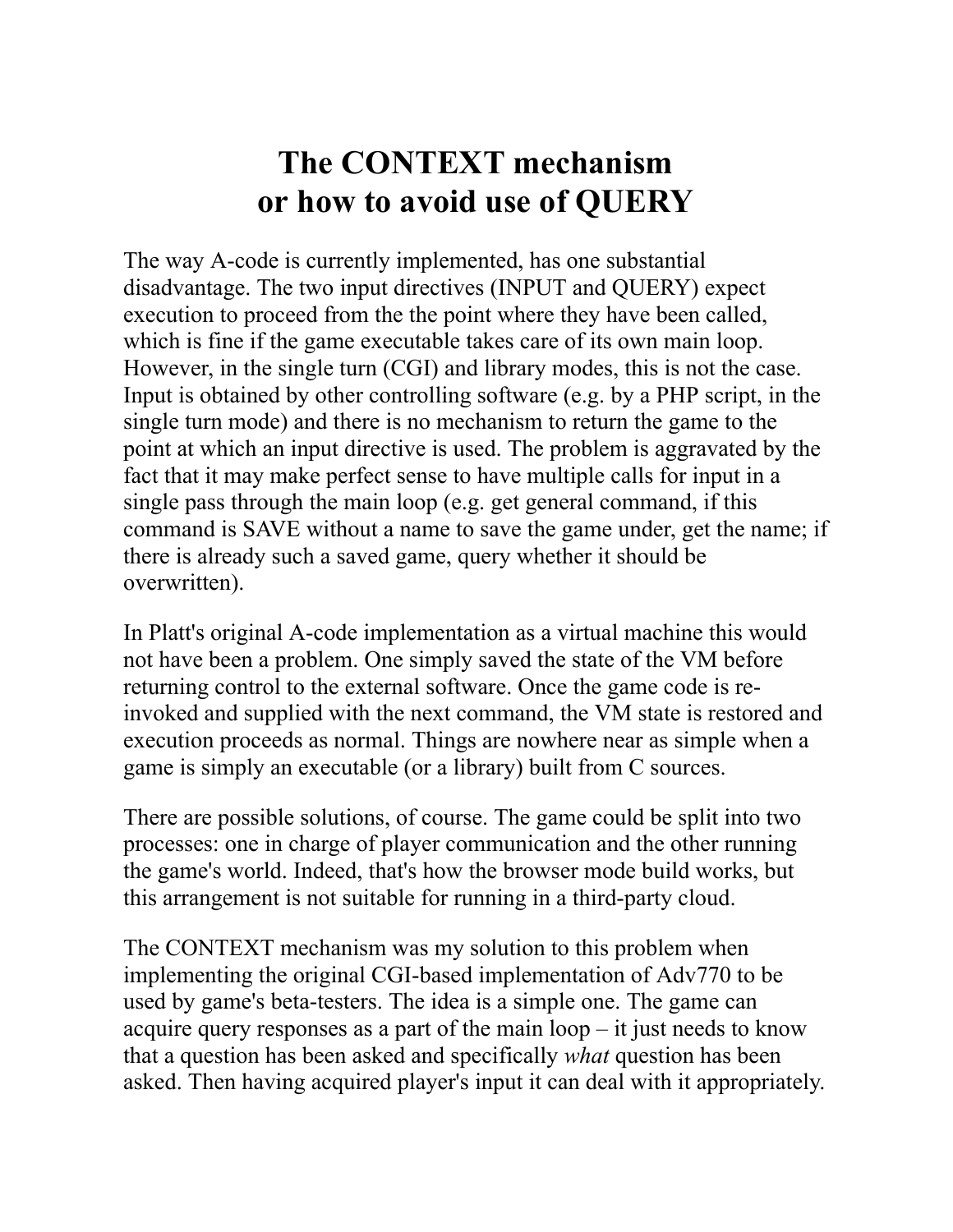At first glance, no kernel involvement is required for this to work, but there are reasons why it does have to be aware of this mechanism. Otherwise anomalies would arise in in e.g. orphan command word handling and the game persistence mechanism. Thus variable named CONTEXT is deemed to be special by the kernel. If it is set to zero, the next expected input is just a general game command. If set to non-zero, however, an answer to a particular query is expected by the game.

Here is a very simple example. First a trivial A-code program using QUERY:

```
style 12
verb quit
init
repeat
# (Some house-keeping code)
repeat
  input \qquad # No initialisation
  query "Really? " # The underscore is a forced space
     ifkey quit
      say "Bye..."
      stop
     else
      say "OK."
     fin
   else
    say "If not, not."
  fin<br>say " "
                    # Add a blank line
```
And here is one possible equivalent using the CONTEXT variable instead of the QUERY directive:

```
style 12
var context
verb quit
verb yes \# Any other query answer is deemed to
be no
init \# CONTEXT automatically initialised to
zero
repeat
  ifturn
    and
  ifflag context, prompted
```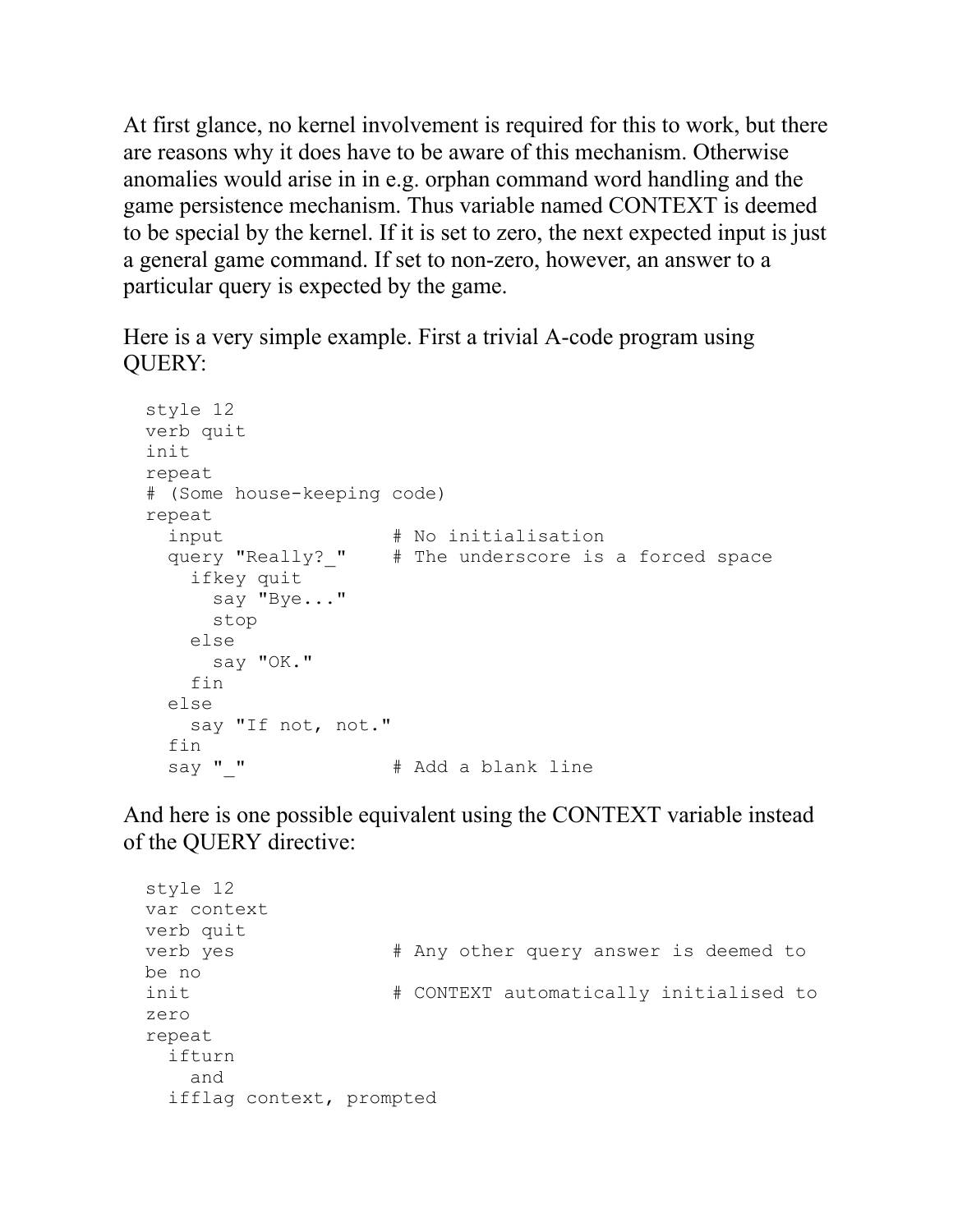```
 proceed
   fin
# (Some house-keeping code)
repeat
   ifeq context, 0 # A general command is required
    proceed
   fin
  save command # Preserve player's original command
  input \# Get query response
   ifkey yes
    restore command # Restore the original command
   ifkey quit # And act on it if appropriate
     say "Bye..."
      stop
    fin
    say "OK."
   else
    say "If not, not."
   fin
  set context, 0 \# Insure next loop is just a general
command one<br>quip " "
                     # Add a blank line
repeat
  input
  set context, 1 # Signal query processing is needed
   quip "f:Really?_"
```
Note the addition to the first, house-keeping REPEAT section. In single turn builds it ensures that the housekeeping code is not executed twice, whenever the player is prompted for input.

Probably the best way of getting to grips with the context mechanism is to [examine differences between A-code sources of Dave Platt's non-CGI and](https://mipmip.org/adv550/adv550-1.1-src.tgz) my CGI versions of Platt's Adv550.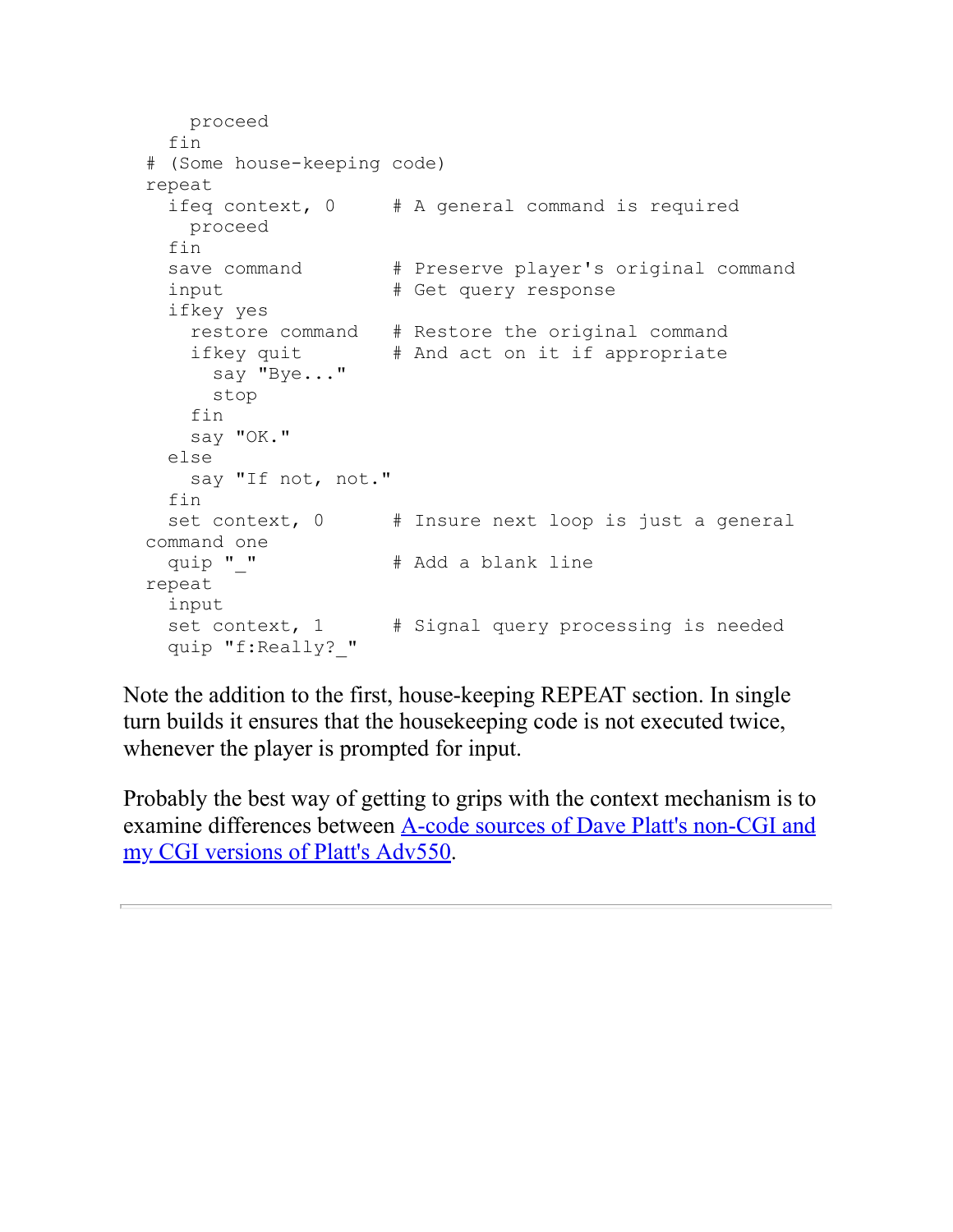# **A brief summary of A-code, version 12**

A-code is the adventure-writing language developed by Dave Platt for the adv550 superset of the original Adventure, and subsequently developed by Mike Arnautov, in working on the adv660 superset and later on the adv770 one.

# **Introduction**

A-code is not intended to be a general purpose programming language and its strengths lie in being tailored specifically for programming purely textbased interactive fiction games. Each game created with the A-code system is a stand-alone package, requiring no separate game engine/interpreter. As an added bonus, with a little care it is possible to ensure that any game saves are [upward compatible](#page-89-0) and thus can be used even after the game has been modified/extended (a feature of particular use in beta-testing!).

The current implementation of the language has only been used for writing extensions of the original Adventure, and hence its parser is limited to dealing with commands which can be reduced to (a series of) verb/noun commands. (See [a separate document](#page-94-0) on the current A-code parser.)

On the positive side, that implementation is sufficiently UTF8 compliant to allows games to be written in some languages and character sets other than English/Latin.

Technically, A-code is a Polish notation (i.e. "prefix", or "operator [argument [...]]") language, so its statements take the form of, e.g. "set door, oiled".

The original version by Dave Platt was organised as a "munger", translating A-code source into tokenised pseudo-binary, and an interpreter, interpreting the pseudo-binary at run time. This was an economical arrangement, but as versions grew in size, its performance on a multi-user machine gradually became less satisfactory. (We are talking mid-80s here! :-))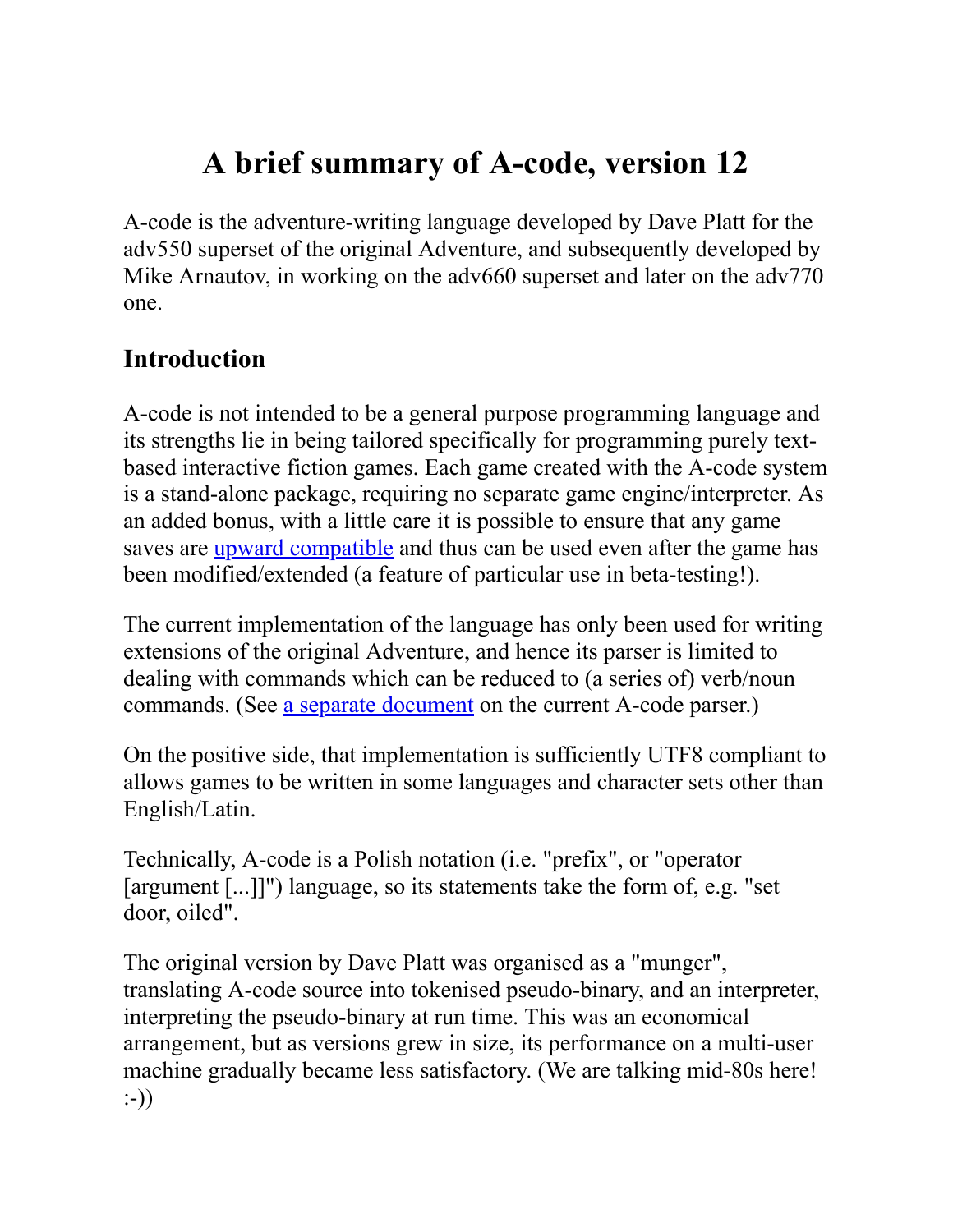This is why the current implementation of A-code takes a different route. It consists of an A-code to C translator (".acd -> .c" or just acdc!) and a C kernel which gets compiled and loaded with the translated code. The overall size of the program is larger, but the performance is very much better.

Now that computer speeds have increased dramatically, it would probably make sense to replace this translation-based implementation with a virtual machine, akin to Platt's original implementation.

# **A-code style and version numbering**

The current version of A-code departs in some significant ways from Platt's original version of the language, but maintains full backward compatibility with it. This is achieved by an optional explicit declaration via the STYLE directive of the major version number of A-code being use by game source. The significance of the major A-code version in save game compatibility.

- Style 1 is Dave Platt's original A-code of Adv550
- Style 2 is Make Goetz's slightly different A-code of Adv580
- Styles 3 to 9 were development stages of Mike Arnautov's Adv660
- Style 10 is the A-code version of the finalised code of Adv660
- Style 11 was for a while the A-code of Mike Arnautov's Adv770, until save game compatibility got broken by some technical developments.
- Style 12 is the current A-code of Adv770

If not explicitly declared, the default style is assumed to be the currently highest one supported by the A-code engine being used.

# **A note on conventions and notation**

All A-code documentation uses the following notation: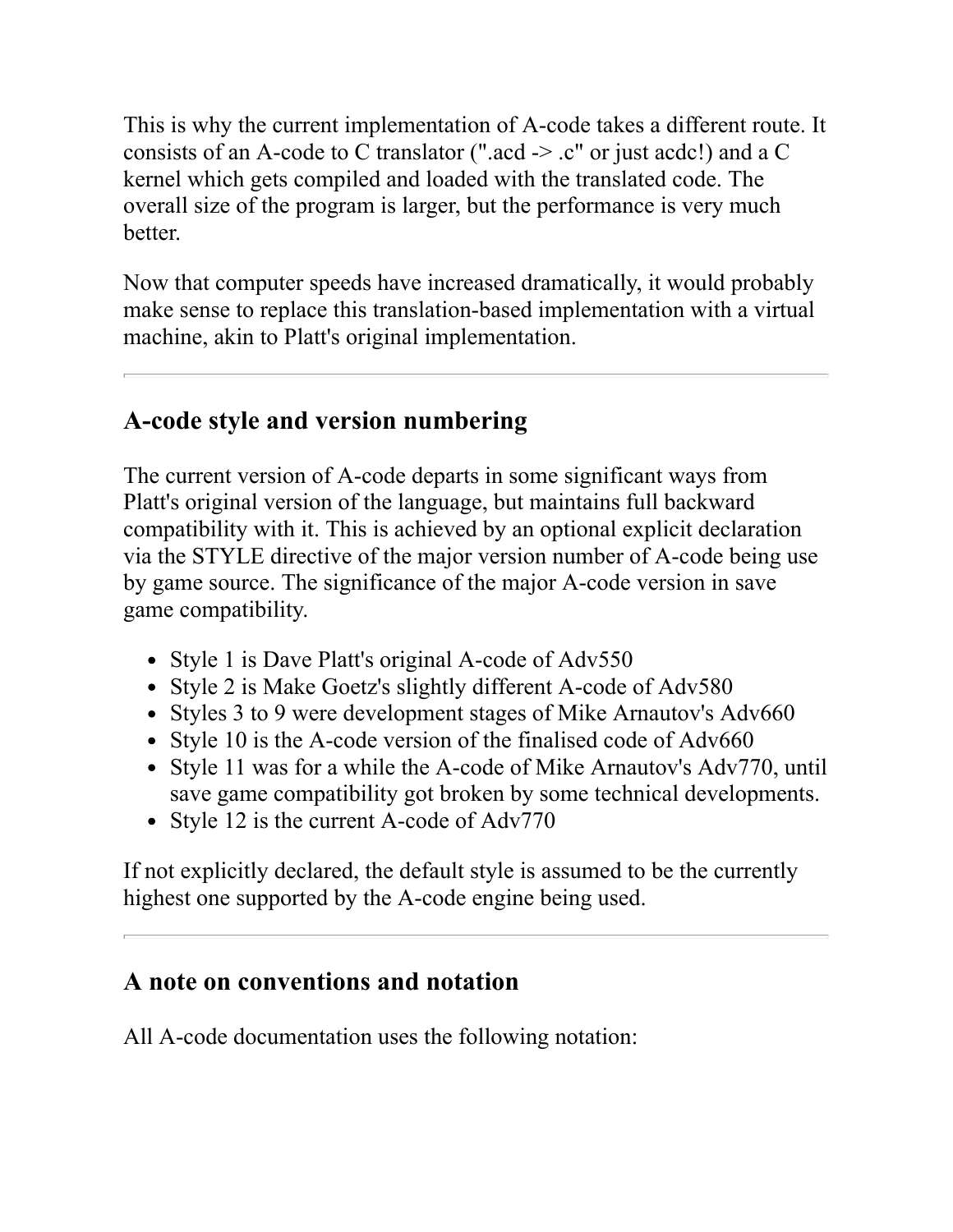- A-code statements are case insensitive. This documentation uses upper case except when providing code snippets – that is just to make such statements to stand out against other text.
- A-code lexical elements (tokens) are separated by spaces and/or commas. By convention, the operator (the first token) is separated from its arguments simply by a space (or several spaces), while its arguments are separated by commas followed by a space (or spaces). E.g. "APPORT BOTTLE, YLEM".
- Angled brackets  $(<$  and  $>$ ) are used to denote a generic name or value, to be substituted for as appropriate. Thus, e.g., "SET <varname>, <value>" is a generic form of statements such as, e.g., "SET COUNT, 1".
- Square brackets ([ and ]) are used to indicate optional arguments. For example "LOCAL <varname1> [, <varname2> [...]] " indicates that more than one local variable can be declared in a single LOCAL statement.
- Ellipsis ([...] or just ...) as in the above example, is used to show that the preceding element can be repeated.
- Curly brackets ({ and }) are used to denote mandatory items permitting some alternatives, such as "SET <entity>, {<entity2>| <state>|<constant>}".
- The word "entity" is used as a collective noun for any declared elements, which are not mere synonyms for numerical constants.

# **Source file naming.**

All A-code source file must have the mandatory suffix **.acd**. However, in using A-code tools or when using the A-code INCLUDE directive to include another source file, this suffix may be omitted – it will be automatically added by the software.

# **A-code program structure.**

At the highest conceptual level, an A-code program falls into four distinct parts: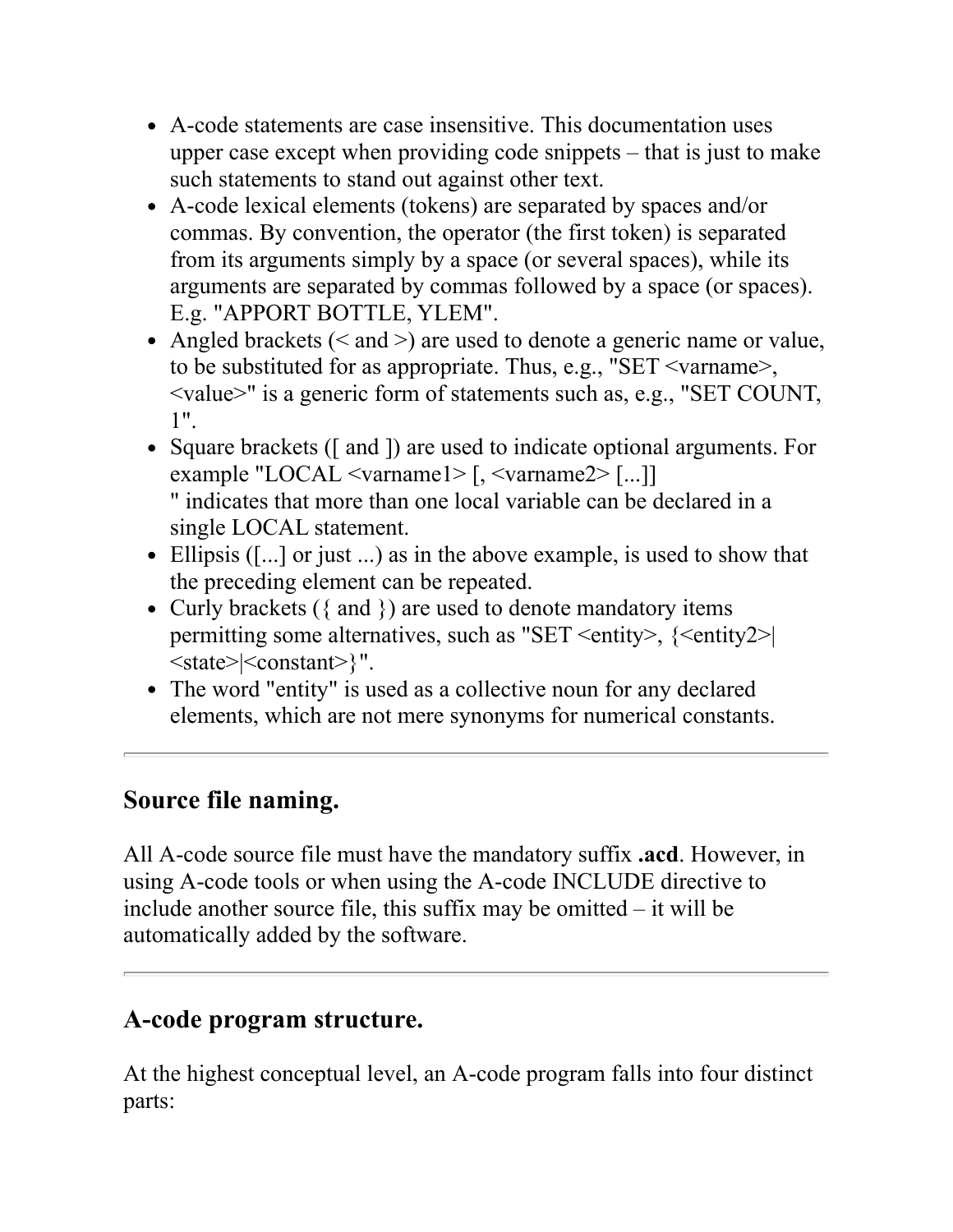- Header statements giving game information, (optional)
- Declarations of game-specific constants, entities and procedures (also optional)
- Code to be executed once, on game's invocation (mandatory, but may be empty)
- The main code loop, usually prompting the player for commands, and processing those commands (mandatory)

Thus the simplest A-code program looks like this:

```
init # There is actually no initial code
repeat # Main loop...
   stop # ... consisting simply of the instruction to
terminate the game
```
And here is the obligatory Hello World code:

```
init
    say "Hello world!"
repeat
   stop
```
In practice it is often convenient to have more than one INIT and REPEAT sections, which are executed in the order of their declaration.

Major (or declarative) directives fall into three categories: header ones, translator directives (or pragmas) and entity declarations. With a single exception, they can occur in any order. All major A-code directives (translator instructions and declarators) must start in column one. All other lines of A-code source must be offset from the beginning of the line by one or more tabs or spaces.

Other source lines are either parts of declaration, or lines of code. The latter have the form of a minor directive (a.k.a. opcode), possibly followed by some arguments. Code line tokens are separated by commas and/or spaces. The convention of using comma-space separators is not mandatory.

# **A-code lexical items**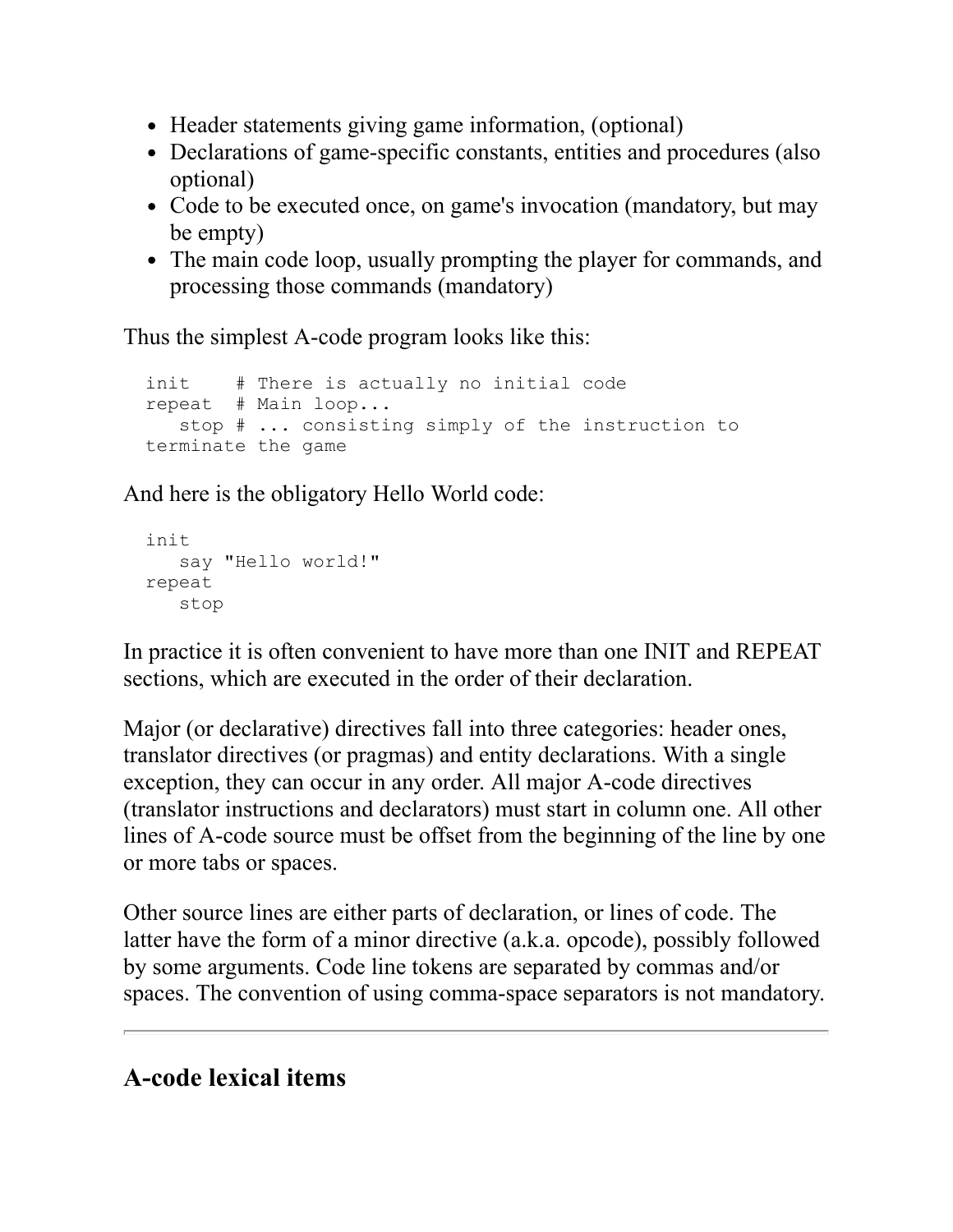A-code lexical items fall into three categories:

- 1. Major directives (or opcodes)
- 2. Minor directives (or opcodes)
- 3. Ad hoc modifiers to minor directives

Major directives come in three flavours:

- Header statements describing game name, author, date etc...
- Pragmas, which affect the way the game source is treated by any software processing it (e.g. an instruction to include a separate source file in place of the INCLUDE pragma).
- Declarations of game elements, such as location, objects, procedures etc. Forward declarations are allowed! That is, a game entity may be referenced before it is declared.

Minor directives are, with one exception (the LOCAL opcode, declaring local variables of a procedure) instructions for performing some action (e.g. SET STATUS, 1) and are used to write A-code procedures.

# **Types of declared elements**

Elements manipulated by A-code are variables, objects, places, texts, words, procedures, flags, states and constants. All declared elements are global in scope, except for local variables and procedure arguments, both of which are local to the relevant procedure.

Some elements (specifically flags, states and constants) are merely synonyms for integer values. Procedures (or procs) are a category of their own. All other elements are entities in their own rights and are referred to collectively as entities in this document.

In its current implementation, A-code makes no distinction between vocabulary verbs and nouns, allowing e.g. "cage" to be treated as either, depending on context. However, the basic form of a player command is verb optionally followed by a noun. Thus in the context of parsing player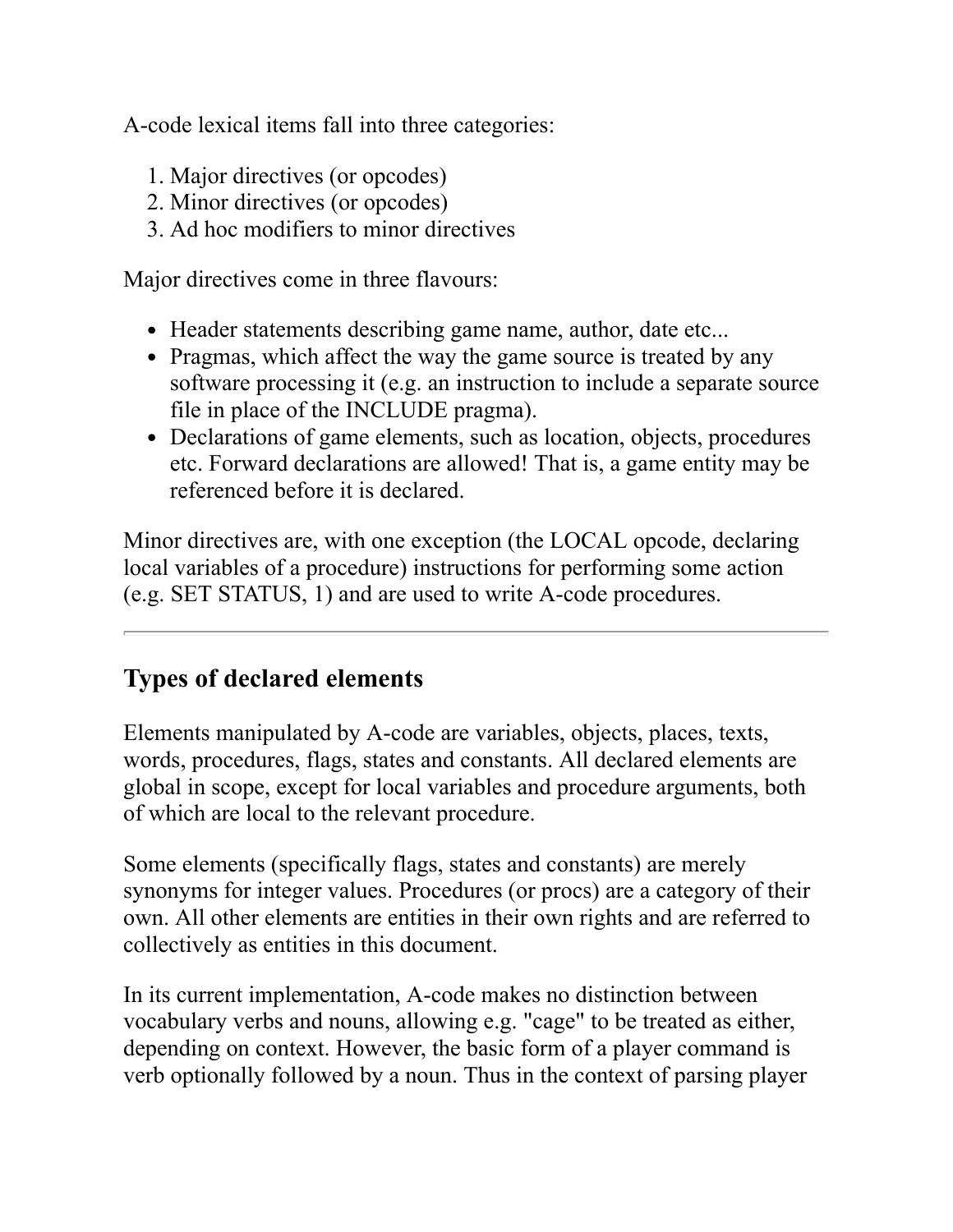commands "verb" and "noun" will be used, referring respectively to the first and second words of player command.

Any source line, which is not a part of a text or a place.object description is considered to be terminated by a hash  $(\#)$  sign. Thus  $\#$  can be used to provide comments, including in-line comments. (This convention holds for A-code version 10 and higher -- earlier versions had different convention for comments.)

Declared element names are subject to these rules:

- 1. All names are case-independent.
- 2. Names may not contain blanks or other "white space" characters (such as tab, end-of-line etc.).
- 3. Unless UTF8 encoding is being used, all names must start with an alpha character, a dot or a question mark.
- 4. Unless UTF8 encoding is being used, The rest of the name characters may be any of: an alpha character, a digit, dot (.), dash (-), underscore () shriek (!), single quote ('), ampersand  $(\&)$  and forward slash ( $\land$ ).

All declared (or automatically declared) elements other than states, flags or constants are automatically assigned a "reference number", or *refno* for short. You do not need to worry about specific refnos, but it is useful to understand that (a) they exist and (b) how they are assigned.

Refnos are assigned separately for each type of entity, consecutively in the order in which elements are declared in the source code. Thus e.g. objects will have consecutive refno value, even if their declaration is interspersed with declarations of other entities. Refnos can be thought of as "addresses" of relevant entities and, indeed, can be used as such.

Unlike other entities, texts can be declared nameless. Such texts can be accessed and manipulated via refno offsets from the nearest preceding named text. (Note, however, that this feature is deprecated in favour of using text switches.) In-line texts are also permitted. See the  $\triangle$ -code texts description later in this document.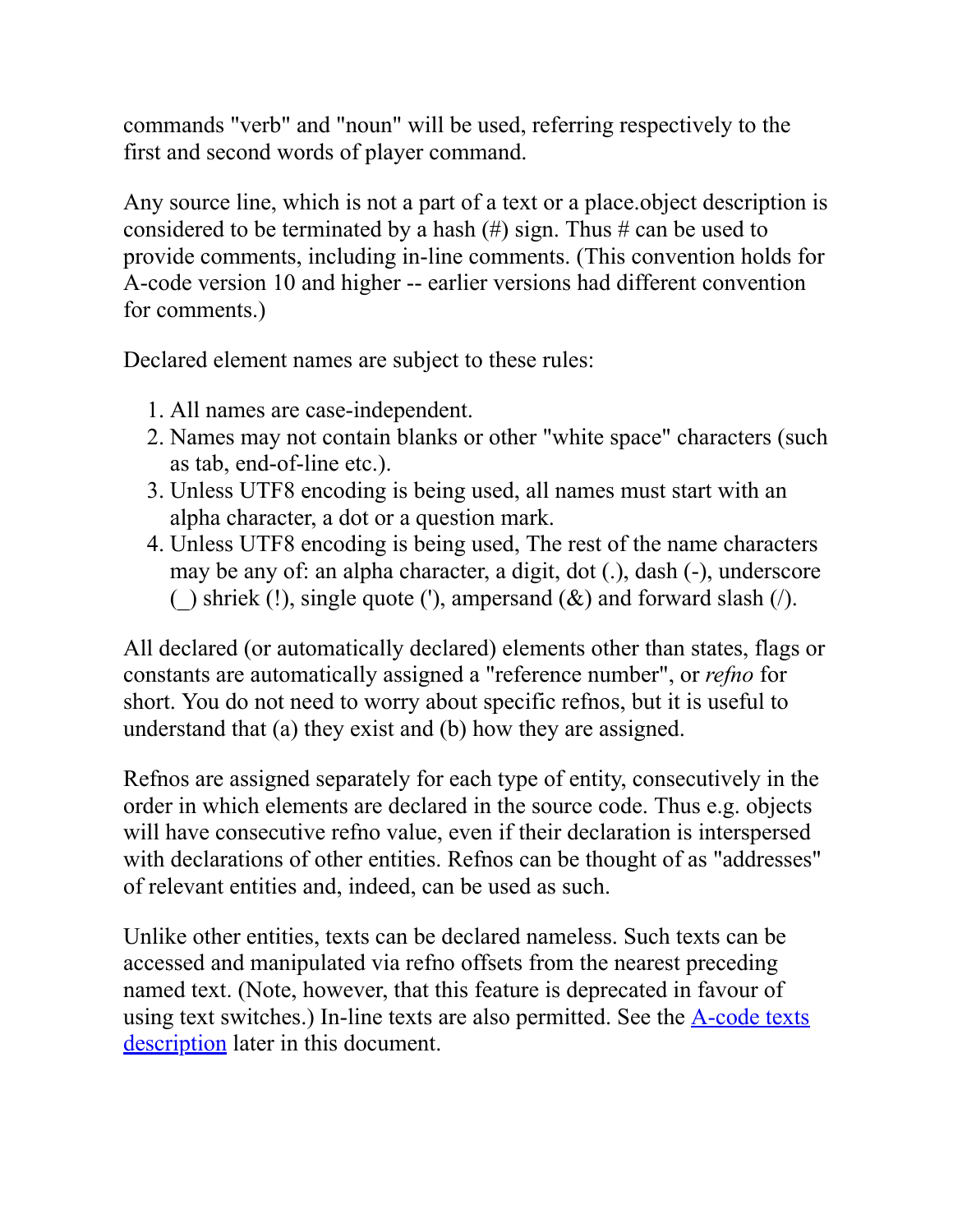Entities other than vocabulary words also have attributes other than their assigned refnos. They have a *value* (a short integer) and a bit-screen of binary *flags*. Objects, places and texts have further attributes appropriate to their type. These will be covered when describing declarations of such entities.

All entity values are automatically initialised to zero and all flags are automatically set to false on program start-up.

Places and vocabulary words can have (and generally do) have procedures associated with them via the AT and ACTION major directives (see below).

# **Flags**

Flags are binary yes/no properties (bits in entity bitscreen), referred to by symbolic names. A flag's value is simply a bit-screen offset. There are three separate categories of flags. One is defined for objects, one for places and one for variables. Each entity has its own instance of the appropriate kind of a flag set. There are no limits on the number of flags in a flag set.

Even within a given set, each individual flag can have several different names, allowing for the greater legibility of the source. Since alternative names are usually required for variable flags, several different variable flag sets can be defined (as opposed to only one for each the object and the place flag sets). The actual variable flag set is simply the biggest of these, with individual flags having synonymous names as defined in different set definitions. Don't worry if this makes little sense - it will eventually.

### **Constants**

A-code constants come in several flavours, but fall into two simple types: numerical (integer values only) and symbolic. Where a integer value has been given a symbolic name, this can be used interchangeably with the actual value it names.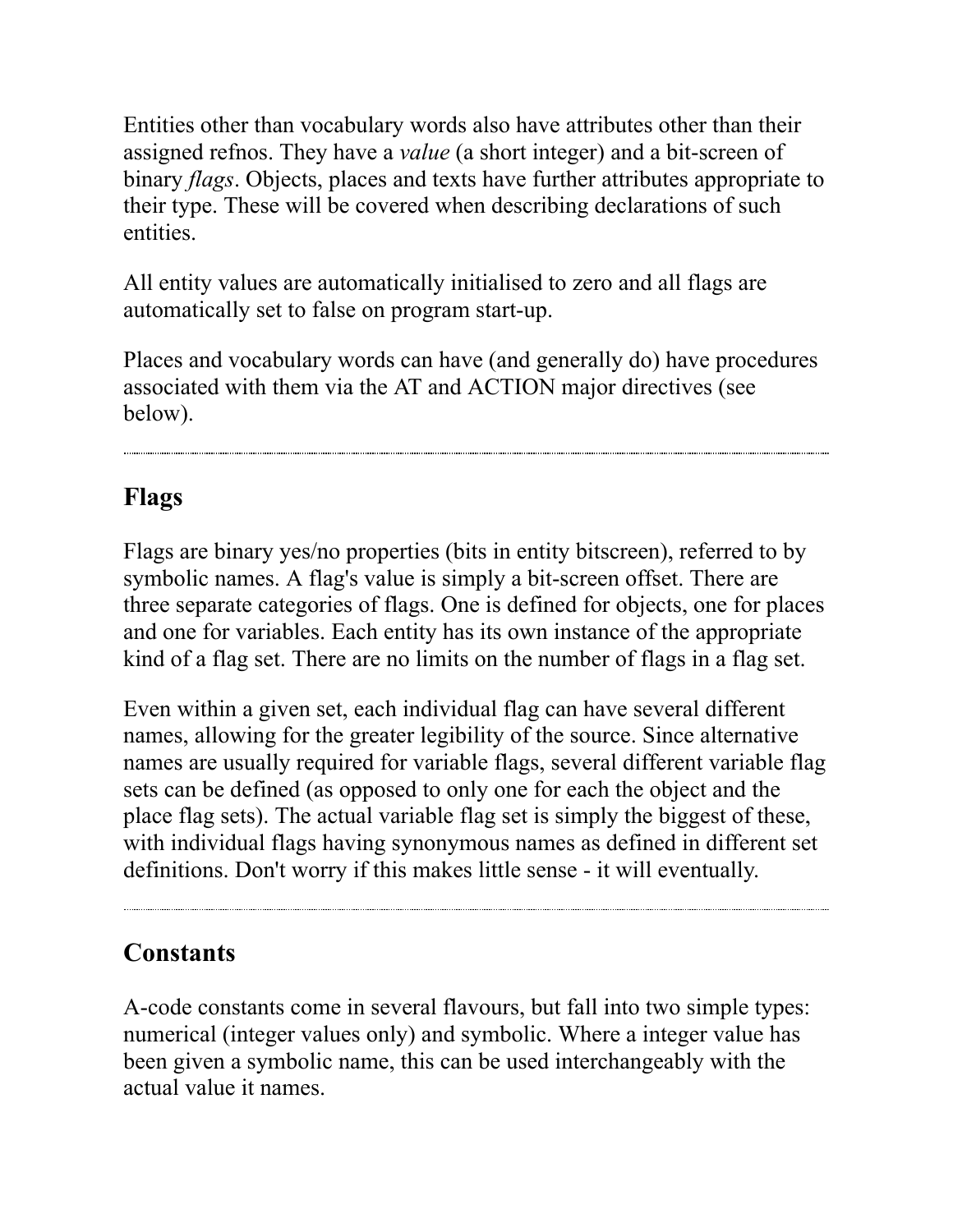The various constant flavours are:

- Numerical integer values (signed short integers)
- Symbolic names of such values, declared as CONSTANT for ease of reading game sources.
- Some entities (places, objects, variables and texts) each have a state (a.k.a. value) associated with them. These can be named by using STATE declarations. The only difference between a state and a symbolic constant is that the former cannot be negative.
- Some entities (namely objects, places and variables), also carry a bitscreen of binary flags. Symbolic names should be given to individual flags via FLAGS declaration – these are effectively just symbolic names for bitscreen offsets (necessarily non-negative).

Flag names differ from state names in some important ways. Firstly, there can be only one set of flags associated with locations, whereas a number of multiple flag sets can be declared for objects and variables. Secondly, the distinction between object, place and variable flag sets is used as part of syntax checks. Thirdly, the system uses flag declarations to work out sizes of bitscreen required respectively by objects, places and variables.

• [Finally, there are compound constants. These are deprecated. See the](#page-85-0) deprecated features section for a brief explanation.

# **Variables**

Variables are symbolically named entities, each with a state and an instance of the variable flag set. There are some mandatory variables (e.g. HERE, see below), but any number of additional variables can be declared by the programmer. Words entered on the command line are available through the special mandatory variables ARG1 and ARG2 (and ARG3, currently used for handling of EXCEPT, but available for a future parser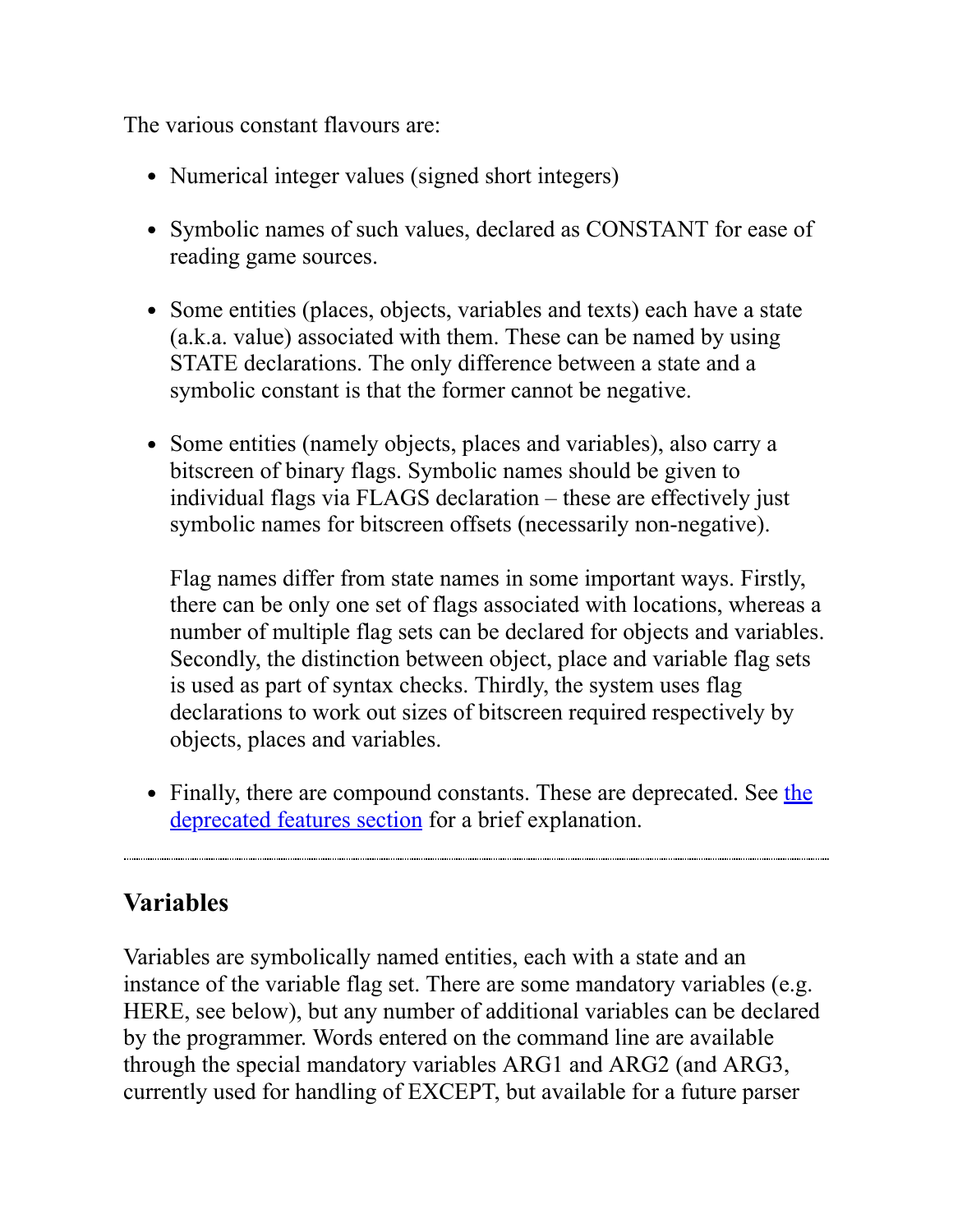use of holding command instrument). This generally restricts A-code to simple verb/noun commands, even though the parser makes this less then obvious, permitting apparently complex commands such as e.g. DROP ALL BUT LAMP AND ROD THEN EXIT (see [a separate document](#page-94-0) for an explanation of the way player commands get parsed).

It is important to understand that the ARGn variables are unlike any others. They have the appropriate player command word associated with them regardless of the actual variable value (unless the value is -1, meaning "no word"). This makes error handling possible, because variable value can be sat by the parser to an appropriate error code, while embedding the variable in a text to be displayed, actually embeds the corresponding command word.

A special form of variable declaration is an **array**. In A-code this has a very limited, simple meaning: declaring an array of n elements declares a variable of the given name, followed by n-1 anonymous variables. (See below on handling of anonymous entities).

An automatic indirection occurs for some A-code directives when manipulating variables into which "addresses" (refnos) of other entities have been loaded. Generally speaking this happens for non-arithmetical manipulation of variables.

# **Texts**

Texts are named, nameless, or in-line entities representing a piece of text. Any amount of text can be associated with a text entity. Generally multiline texts are considered to be unformatted, line wrapping and filling being done by the A-code kernel at run time. However, A-code texts are more than just textual strings. A [separate document](#page-119-0) gives their full description.

### **Procedures**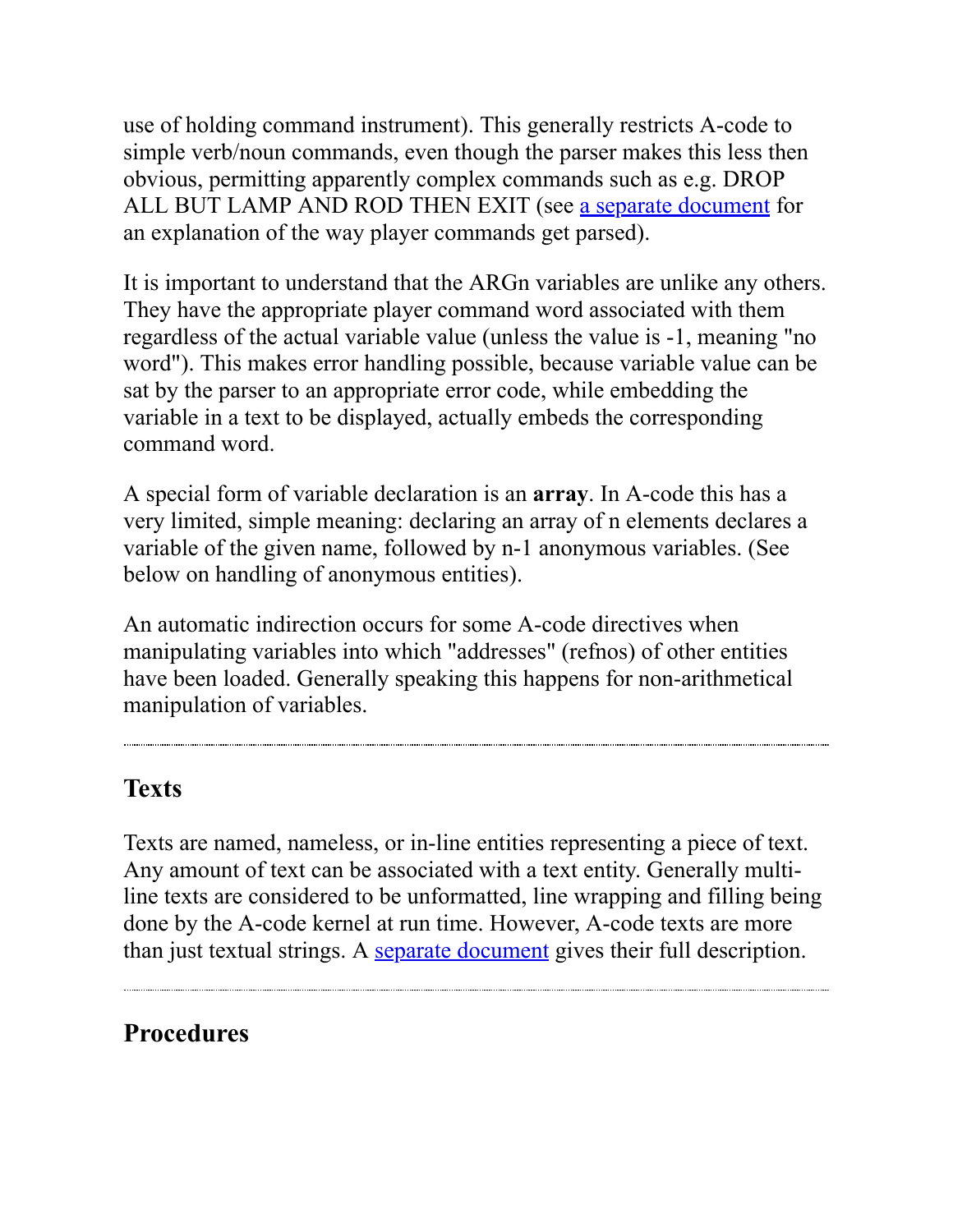A-code procedures are unusual in that there can be any number of procedures sharing the same name. Such procedure groups are executed in the order of their occurrence in the source (i.e. in the order of their refnos).

Procedures come in 5 varieties:

- 1. Initialising ones, declared as INIT. These form a procedure group, which gets executed on game startup.
- 2. Main loop, declared as REPEAT. These form a procedure group executed repeatedly after the INIT procedure group execution is completed.
- 3. "Free-standing" declared as PROC (or PROCEDURE). These procedures are all named. Procedure arguments (if any) are specified on the declaration line after the procedure's name. If two or more form an identically named procedure group, they must all have the same number of arguments.
- 4. Associated with a place and declared as AT (as in "at such-and-suchplace"). Their names are in fact names of relevant locations. No arguments are allowed.
- 5. Associated with a vocabulary word and declared as ACTION. The name of such a procedure is the vocabulary word in question (or equivalently, any of its synonyms). Arguments are allowed and, perhaps surprisingly, procedures in the same procedure group will have different arguments and even different number of arguments. See the minor directive ACTION below for details.

# **Places**

Places are symbolically named entities, each with a state, an instance of the place flag set, up to three different unnamed texts (brief, long and detailed descriptions) and a "hook" for unnamed chunks of A-code to be associated with the place. By default symbolic place names are not available in the player vocabulary, but each such name can be specifically forced into the vocabulary by prefixing the name in the place declaration with a plus sign (+). Any number of synonyms can be defined for a place name, though of course, there is no point doing this unless such names are forced into the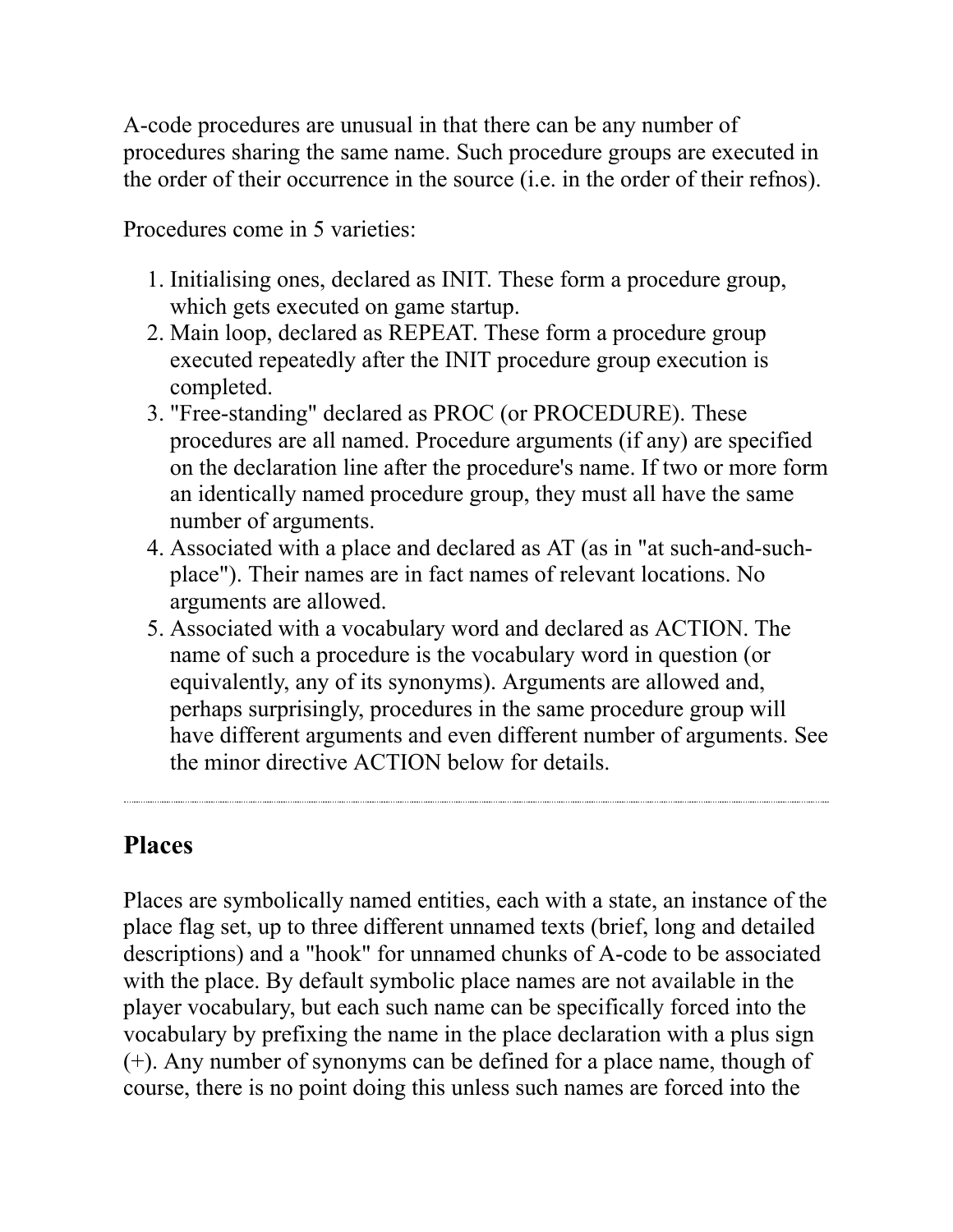player vocabulary. All properties of texts (described above) apply to place descriptions.

# **Objects**

Objects are also individually named (with any number of synonymous names) and once again, have to their name a state and an instance of the object flag set each, plus up to three different descriptions (inventory, long and detailed), but no A-code. Object descriptions also obey the rules common to any kind of text. Object names (and synonyms) do get entered into the player vocabulary by default, but it is possible to exclude any specific object name by prefixing the object name in its declaration with a minus sign (-).

## **Words (a.k.a. verbs, a.k.a. nouns)**

Words have symbolic names (with synonyms) and each is associated with one or more chunks of A-code. By default, verb names are added to the vocabulary, but again, any specific name can be excluded. It is sometimes useful to have "dummy" verbs for internal house-keeping, but not available to the player. This is again achieved by prefixing the verb name with a -, in the verb declaration.

As noted above, some of the entity names are automatically or selectively added to the player vocabulary.

To summarise, vocabulary words consist of: all explicitly defined words/verbs/nouns and their synonyms, all object names and their synonyms not explicitly excluded and some those place names which are explicitly included. A [separate document](#page-113-0) gives a full description of A-code vocabulary.

# **Major A-code directives**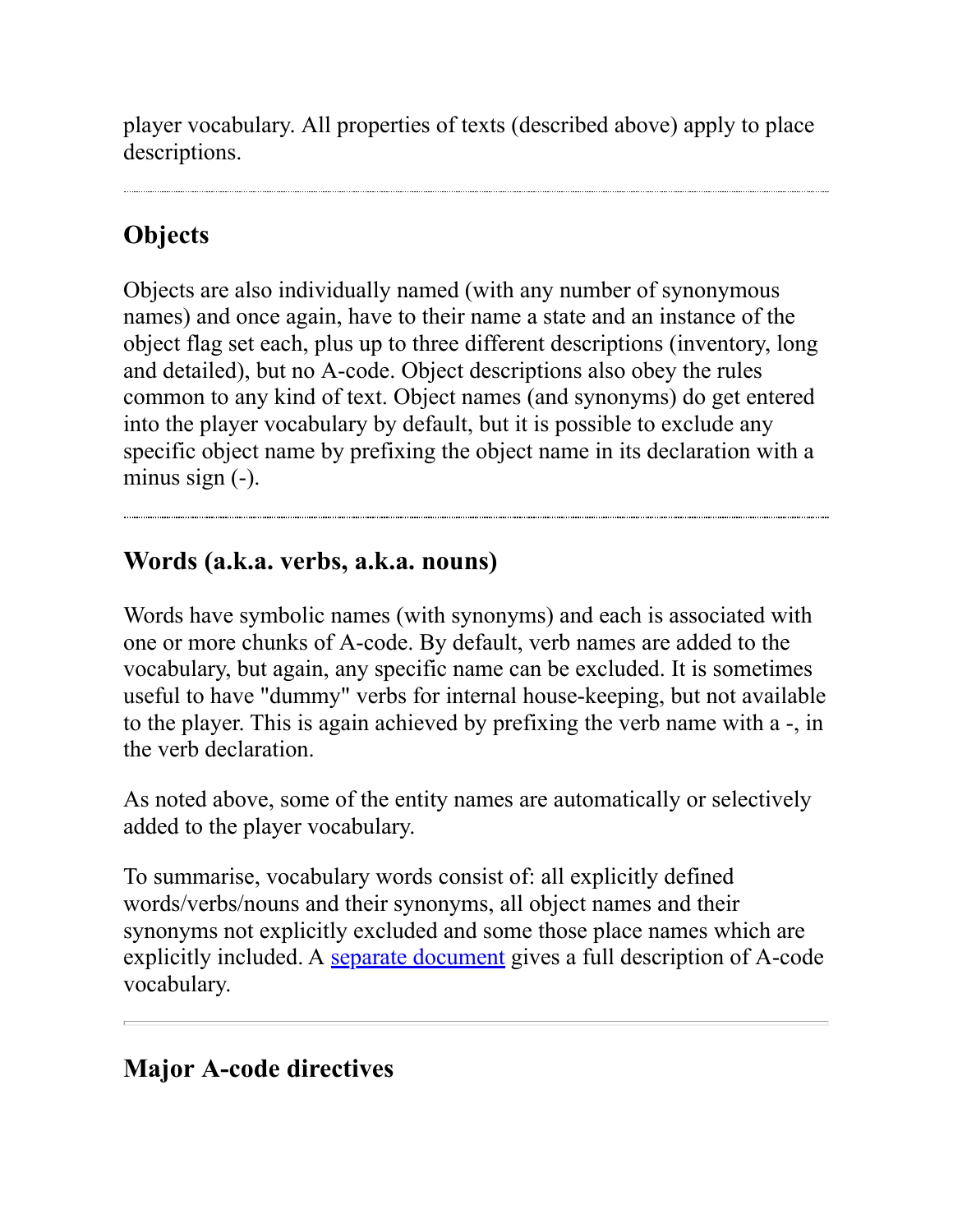Major directives are either declarations or translator instructions. They must start in the first column of a line – that's how they are recognised in the first place, since everything else must be indented. The indentation depth is arbitrary – the convention of 9 leading spaces and subsequent indents of three spaces at a time is not mandatory.

### **Pragmas**

Firstly, there are two major directives, which are in fact translator instructions:

#### **INCLUDE <file>**

read commands from indicated file until end of file, then revert to reading from the previous file. Include files may be nested down to 10 levels.

#### **INCLUDE? <file>**

conditional include – includes the file if it exists. If it does not exist, this directive is simply ignored. Given the fact that A-code permits forward declarations and supports procedure groups, this pragma can be used for optional addition of new commands or modification of existing commands – a feature used extensively by Adv770 to provide the optional Wizard (debug) mode.

#### **Game info, a.k.a header directives**

Secondly, there are six game information directives, all of them optional.

#### **NAME <game-name>**

names the game (a.g. adv770). If not specified, the game's name is taken to be the name of the file given to the acdc translator, less the .acd suffix.

#### **VERSION <version>**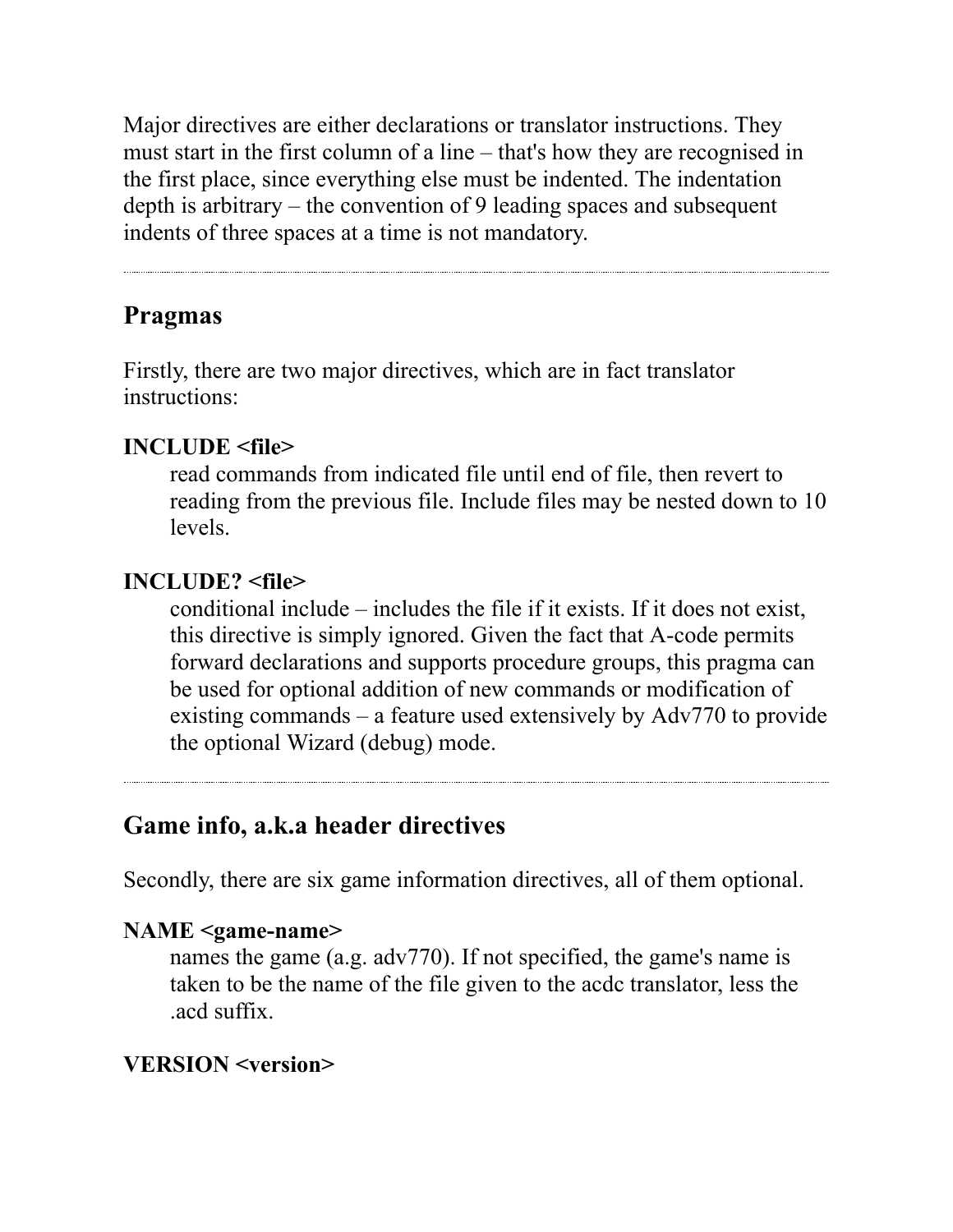specifies game's version. Traditionally this has the format of two numbers (major and minor versions) separated by a dot (.), however, this format is not enforced. If omitted, the current year is used as the game's version.

#### **DATE <date>**

gives a free-format specification of the date of this version of the game.

#### **AUTHOR <author-name>**

name the game's author (also free format).

### **STYLE <style>**

specifies the A-code style, i.e. the major version number of A-code in which the game is written. If used, directive must precede any nonheader directives. If omitted, style is set to the major version of the *acdc* translator used to convert the game's A-code source into ANSI C.

Style 1 is reserved for Dave Platt's original code of Adv550. Style 2 is similarly reserved to Mike Goetz's Adv580 (an expansion of Adv550). Styles 3 to 9 are not in use. Style 10 is reserved for Adv660.

### **UTF8**

signals use of the UTF8 character encoding in the game's A-code source. This directive is only required if the game uses UTF8 characters in its entity names or vocabulary words. It is not (and never was) required if use of such characters is restricted to games texts and objects/place descriptions.

(There are also a couple of header directives (GAMEID and DBNAME) which are obsolete and only supported in style 10, i.e. in Adv660.)

# **Declarations**

The remaining major directives are all declarators.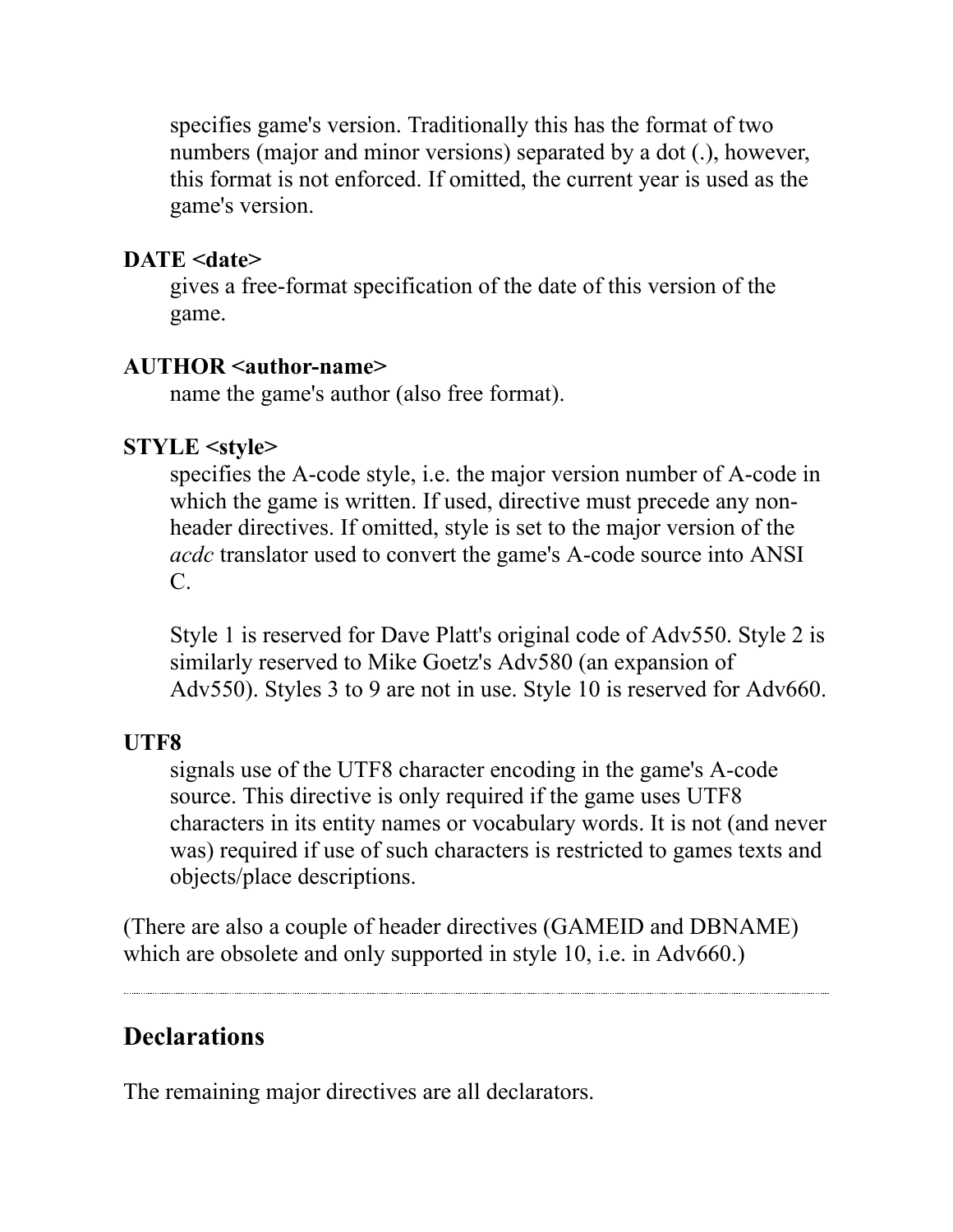Other than the flags, states and constants, all declared entities are associated with a "reference number" (refno) and are internally referenced by A-code **only** by this number. The reference numbers of entities of the same kind (e.g. objects, places, texts, variables...) are guaranteed to be lumped together into an unbroken numerical interval, with their reference numbers incrementing by one in the order in which the entities are declared.

To reiterate: within each declarative category (e.g. objects, places, texts) entities are stored sequentially in the order of declaration and hence can be referenced via refnos by numerical offsets from other entities.

It is not necessary for the game author to be aware of the reference numbers of declared entities, but it is helpful to be aware of this arrangement in general terms.

Reference numbers are used to achieve indirection in A-code. They can be loaded into variables, which are then recognised by most opcodes as "indirectors" so that the opcode is actually applied to the entity whose reference number the variable stores. This does not apply to arithmetical opcodes, making it possible to do "reference number arithmetic". This allows, for example, referencing nameless texts by offsets from other named texts, and has other uses too. It is **not** necessary to know the "reference number" of an entity, in order to load it into a variable.

### **FLAGS {VARIABLE|OBJECT|PLACE}**

starts the declaration of a flag set of the appropriate kind (variable, object or place). It is followed by any number of indented lines, each declaring a symbolically named flag in the set, optionally followed on the same line by synonymous names. Only one object and place set declarations are permitted, but any number of variable set declarations are allowed. (They are equivalent to a single declaration with flags declared on corresponding lines being synonymous with each other).

### **STATE [value] statename [...]**

is used to declare symbolic names for entity states. It makes "statename" synonymous with the value preceding it, or with zero, if the value is absent. A STATE directive can be followed by any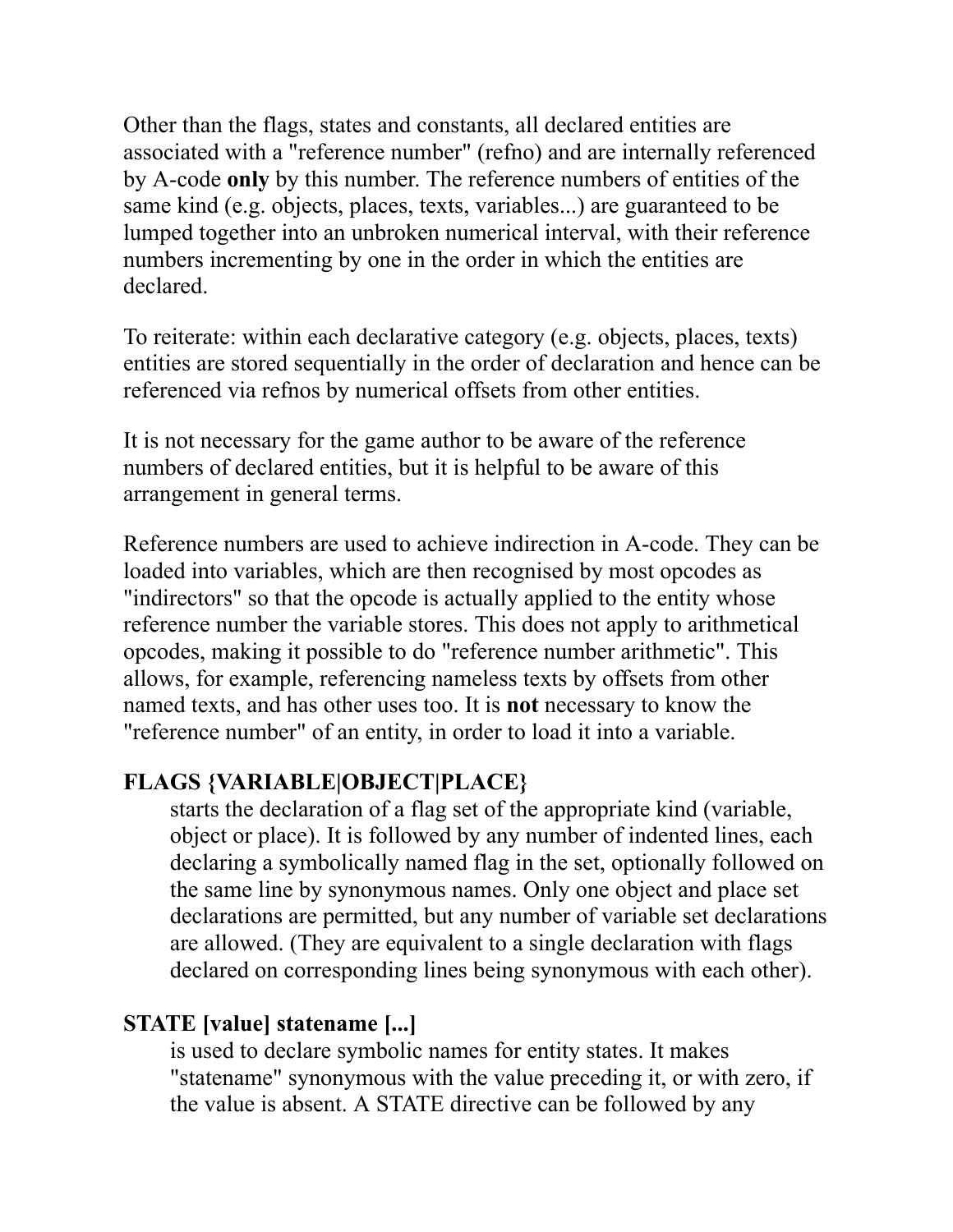number of indented lines of the format " [value] statename", which declare further state names to be synonymous with the corresponding value, if given, or with the value of "statename" defined on the preceding line plus 1. Note that the STATE directive deliberately does not specify which entities the defined statenames relate to, allowing for partial state sequences to be shared by different entities. "Value" can be a number, a previously declared constant, a previously declared entity (in which case the "reference number" of the entity is used) or several such, combined into a simple expressions with plus (+) and/or minus(-) signs, without any separating blanks.

#### **CONSTANT [value] constname [...]**

This directive is in fact exactly synonymous with the STATE directive. It is used simply to indicate that the symbolic constants being defined are general purpose constant and not entity state names. The two are completely interchangeable.

#### **TEXT [textname]**

declares a piece of text, which may be associated with a text name or be "anonymous" (available only by offset from some named text). The TEXT directive is followed by one or more lines of text, which must **not** start in column 1 (anything starting in column 1 is taken to be a major directive -- it follows, that all leading spaces are ignored). A-code texts are very rich entities. Please see [a separate document](#page-119-0) for details.

#### **FRAGMENT textname**

Identical to the TEXT directive, except that the text is not terminated by a new line. I.e. it is a text fragment.

#### **PLACE [+]placename [...]**

declares a location. By default, "placename" is not entered into the player vocabulary, unless prefixed with a '+' (which does not count as a part of the name). Synonymous names can be declared on the same line.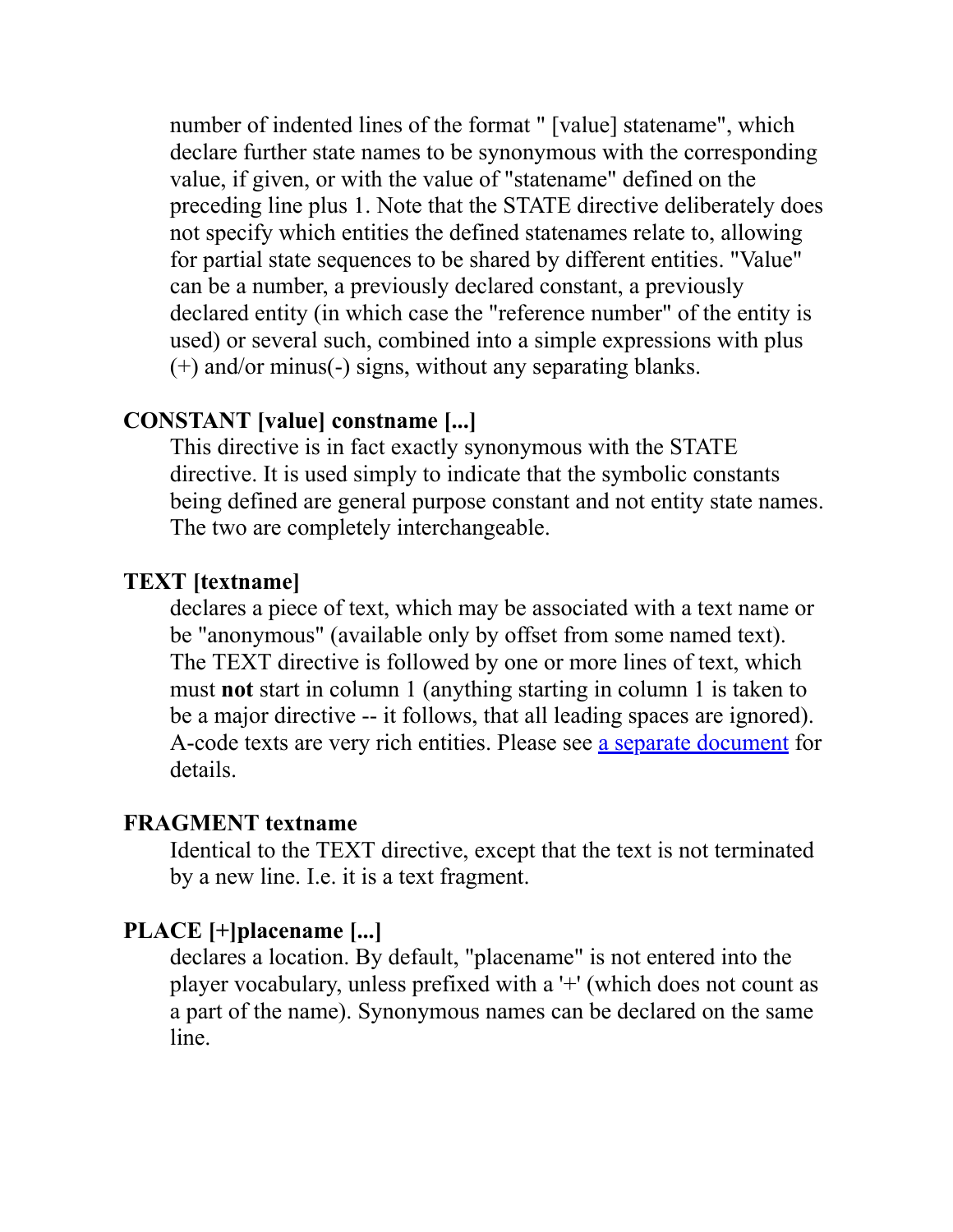Each location declaration is optionally followed by a piece of text (following all the text rules described above), comprising up to two different descriptions – the brief one and the full one – and terminated by a major directive. Insofar as these do description components occur – they occur in that particular order. The brief description (if any) immediately follows the PLACE line and is terminated by a text line starting with a '%' or a major directive. The full description (if any) starts with a line beginning with '%' and is terminated by the next major directive.

If the full description is missing and the brief one is present, the full one defaults to the brief one. It is possible for a location to have no description at all. The '%' delimiter is not itself considered to be a part of the description. If a text switch is encountered in a description being displayed, the current state of the location is used as the switch qualifier. Thus for example

```
PLACE +TUBE
   You're in lava tube at top of chimney.
   %You're at the top of a narrow chimney in the rock. A
cylindrical tube
    composed of hardened lava leads south and northwest[/,
from where
   comes some ][/silvery /day/orange ][/light, providing a
dim
    illumination to this place].
```
All special trickery described in the [A-code texts document](#page-119-0) applies to place descriptions as well.

### **OBJECT [-]objname [[=]objname ...]**

declares an object. By default, "objname" is entered into the player vocabulary, unless prefixed with a '-' (which does not count as a part of the name). Synonymous names can be declared on the same line. These can be prefixed with a  $=$ , indicating their re-mapping to the last synonym not so prefixed, which, in fact may be a string (see the example below), which is not itself entered into the game's vovabulary.

Each object declaration is optionally followed by a piece of text (following all the text rules described above), comprising up to three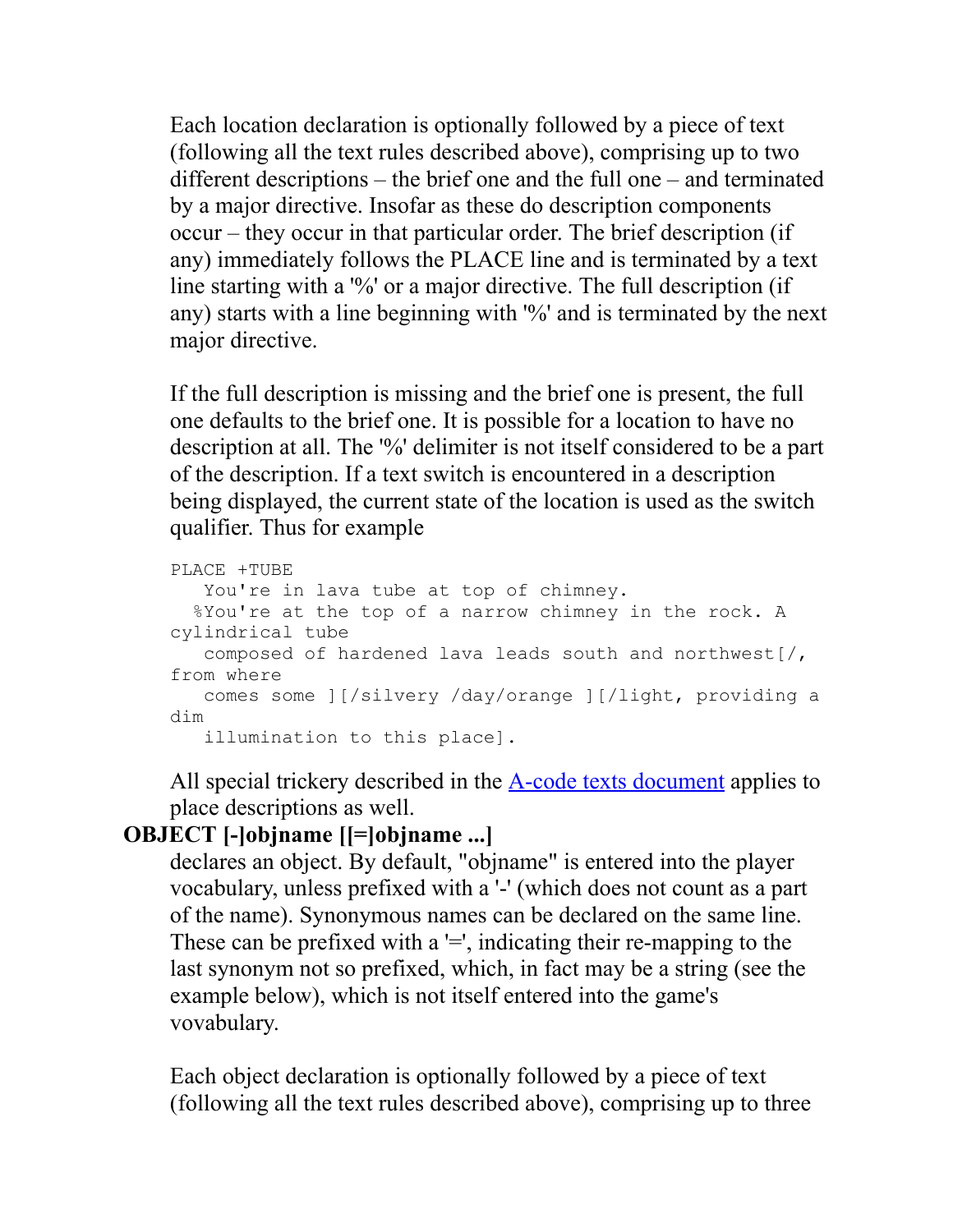different descriptions – the inventory one, the full one and the detailed one - and terminated by a major directive. Insofar as these three description components occur – they occur in that particular order. The inventory description (if any) immediately follows the OBJECT line and is terminated by a text line starting with a  $\%$ , ' $\&$ ' or a major directive. The full description (if any) starts with a line beginning with '%' and is terminated by a line beginning with a '&' or by the next major directive. The detailed description (if any) starts with a line beginning with a '&' and is terminated by the next major directive. E.g.

OBJECT "nest with eggs in it", =NEST, =EGGS Nest with golden eggs %There is a large nest here, full of golden eggs! &The nest holding the eggs is lined with some sort of bird down - might be goose, but I am not sure. The eggs themselves gleam dully in the light with the unmistakable gleam of pure gold.

If the full description is missing and the inventory one is present, the full one defaults to the inventory one. If the detailed description is missing, it defaults to the full one, if that is present, or to the inventory one, if the full one is absent and the inventory one present.

It is possible for an object to have no description at all. The '%' and '&' delimiters are not themselves considered to be a part of the description. If a text switch is encountered in a description being displayed, the current state of the object is used as the switch qualifier.

All special trickery described in the [A-code texts document](#page-119-0) applies to place descriptions as well.

#### **NOISE word [...]**

NOISE declares words to be ignored when parsing player's input.

#### **VERB [{-||}]verbname [synonyms]**

Declares a word "verbname" (optionally with synonyms), which is (by default) entered into the vocabulary available to the player. The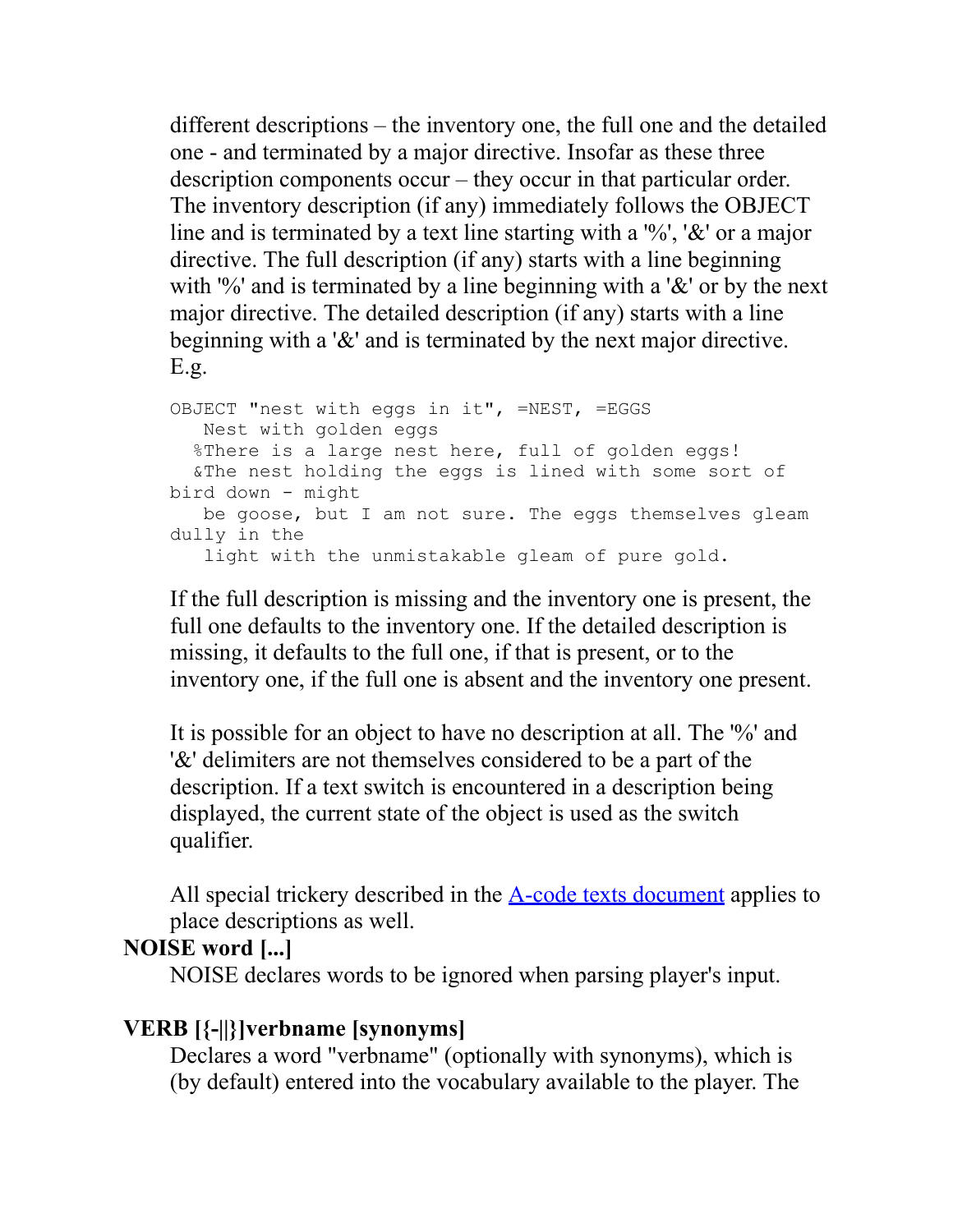optional minus sign prefixing the principal verb word stops the verb being available in the vocabulary. Such dummy verbs have two separete uses. I only the principal name is given, the word is useful for range checking within the vocabulary and bracket groups of verbs of a similar kind (e.g. movement directions). Synonyms to such excluded words can be used in replacing words that have to be know to the kernel (such as AND, THEN or AGAIN) with non-English alternatives. See the [utf8 compliance document](#page-108-0) for details.

VERB is currently synonymous with NOUN and WORD. Adjectives and prepositions are not currently supported. Distinction between different word types are up to the game's code.

#### **ACTION verb [objname]**

The major directive ACTION is used to associate chunks of A-code (procedures) with individual verbs. More than one procedure can be assigned to the same verb and they are executed in the order of their declaration. If the optional object name is given, that particular action procedure is skipped, unless the object in question features in player's command.

#### **VARIABLE variable [...]**

defines one or more variables. Note that variables defined on one line like this are **not** synonymous. By convention, related variables tend to be defined in a single VARIABLE directive.

#### **ARRAY arrayname constant**

defines a consecutive block of variables of the size given by the constant. The first of these is named by the array name, the rest are anonymous – accessible only via refno offsets from the array's base

#### **PROC procname [arg ... ]**

defines a chunk of A-code (a set of executable code) called "procname". The procname can be followed by a list of arguments, which are passed by value when the procedure is called. The subsequent lines contain the code, terminated by the next major directive.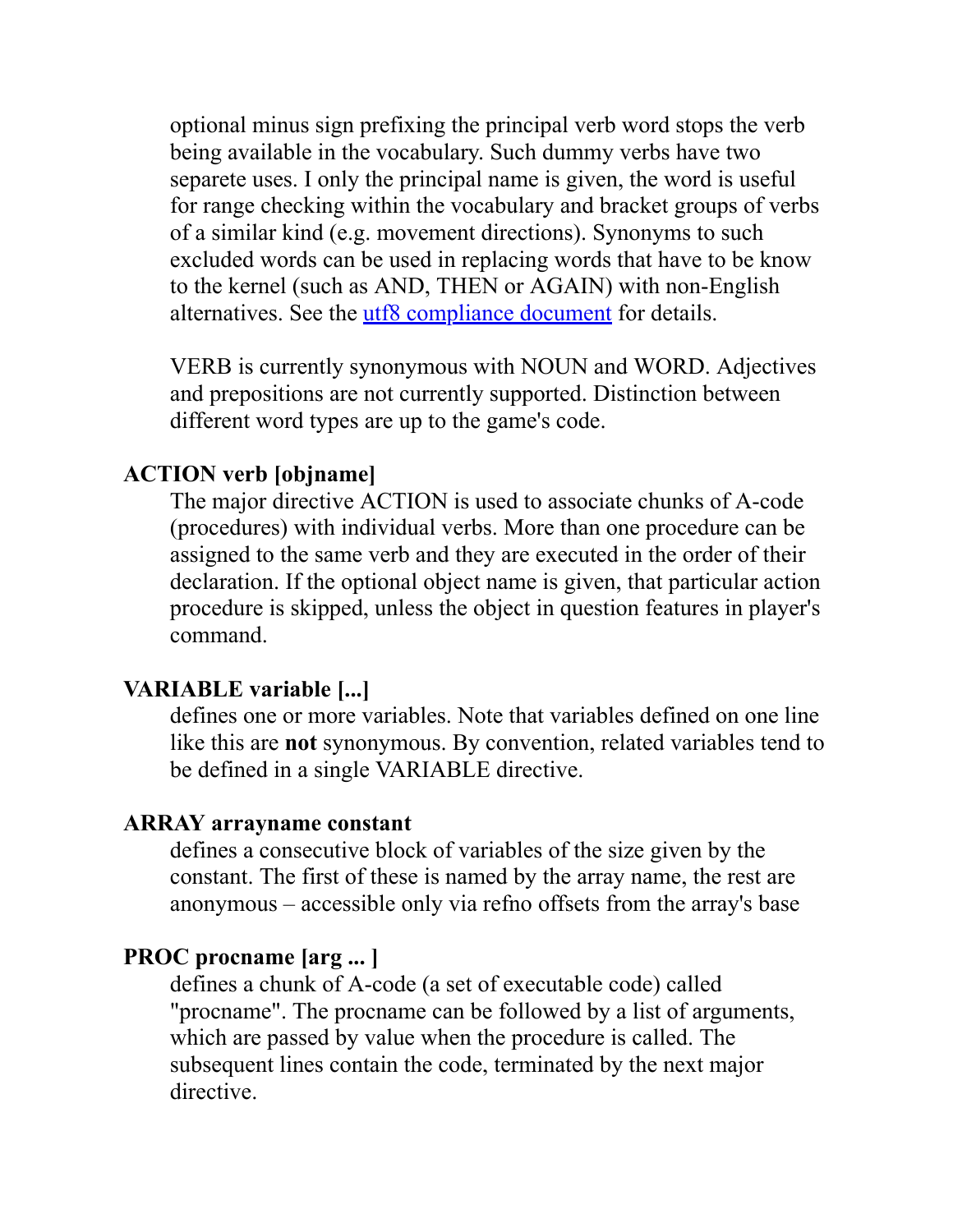#### **AT placename**

defines code to be executed when the player is at the indicated place the following lines contain the actual code. More than one AT procedure may be defined for a particular place – they are executed in the order in which they are declared in the A-code source.

#### **INITIAL**

defines once-only code to be executed at initialisation time. Multiple INITIAL commands may be used and are executed in the order encountered.

#### **REPEAT**

defines the main action-processing code that is executed during each player input. After the INITIAL code has been executed, the REPEAT statements are executed. Once the last REPEAT statement is executed, the program loops back and starts again with the first.

Each of the above "major directives" must appear in column 1. A major directive embraces all following lines up to but not including the next major directive statement (i.e., all lines in which column 1 is blank) or the end of the source file in which it occurs.

# **Special entities and flags**

Not all entities or flags need to be declared explicitly. Some are "automatic" and some are "optional"

"Automatic" means that the entity is declared automatically. Automatic entities may be explicitly declared by the program, but if so, must be of the correct type. If an entity of that name is declared as some other type, this is treated as a compilation/translation error.

"Optional" means that the entity may but need not be declared by the program. If declared, it has a special meaning. An entity of that name but of a different type is treated as a compilation/translation error.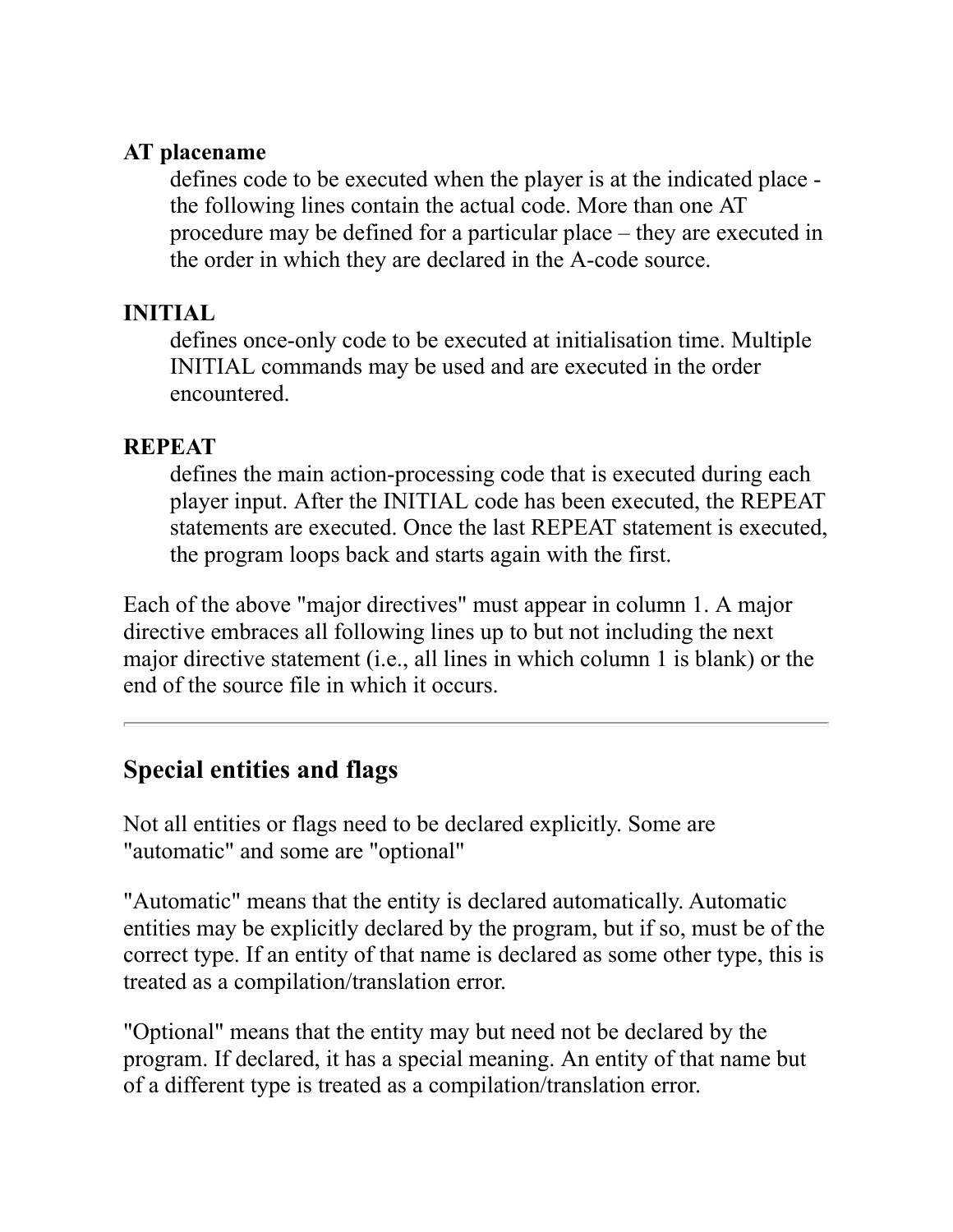#### **INHAND** automatic location

Use: contains all objects currently carried by the player; contents are maintained by the kernel but can be also accessed and modified by the game's code.

#### **STATUS** – automatic variable

 $Use:$ 

set by the kernel to indicate the number of words in the player's latest command.

Can be set by the program to various values in order to pass information to the kernel.

#### Possible values:

#### **BADSYNTAX** – automatic state

Use: set by the kernel if the current player command cannot be parsed.

#### **NO.MATCH** – automatic state

Use: set by the program to indicate that no abbreviation or approximate matching is to be performed on the next player command.

#### **NO.AMATCH** – automatic state

Use: set by the program to indicate that no approximate matching is to be performed on the next player command.

#### value **-1**

Use: set by the kernel to signal game restore on start-up.

#### Flags:

#### **FULL.DISPLAY** – optional flag

**TERSE.DISPLAY** – optional flag

**MOVED** – optional flag

Use: set by the kernel whenever player's location changes.

**JUGGLED** – optional flag

Use: set by the kernel if player's inventory has changed. **PLS.CLARIFY** – optional flag

Use: set by the game's code in order to trigger orphan processing of next player input; cleared by the kernel as a [part of orphan processing. \(See the description of the A-code](#page-94-0) parser for an explanation of orphan processing of commands.)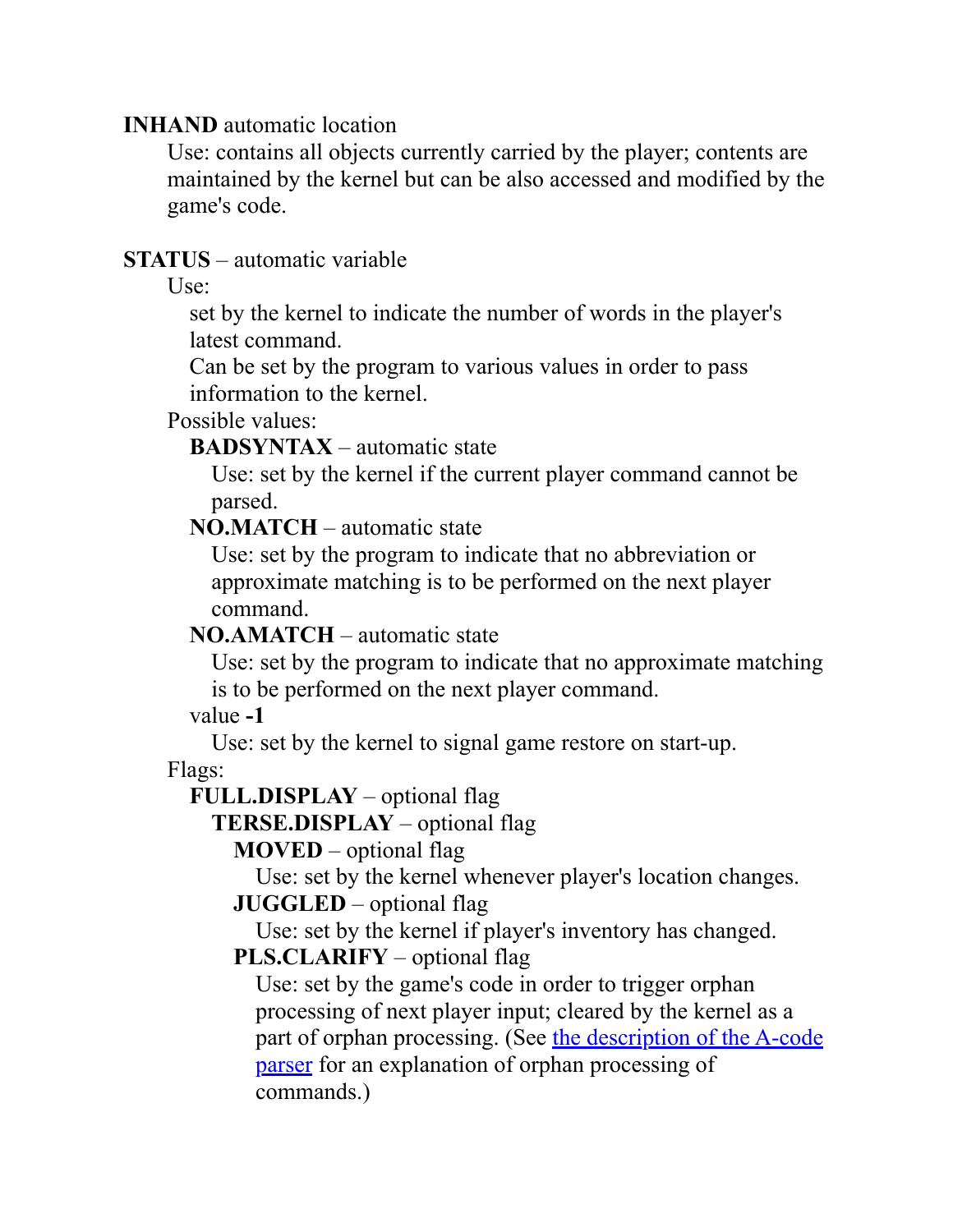**HERE** – automatic variable

Use: set by the kernel to the refno of the player's current location.

#### **THERE** – automatic variable

Use: set by the kernel on a change to player's location to the refno of the location prior to the change.

#### **ARG1** – automatic variable

Use: set by the kernel to the refno of the player command's verb Possible values:

**BADWORD** – automatic state

Use: set by the kernel if the word is not understood.

#### **AMBIGWORD** – automatic state

Use: set by the kernel if the player's word can be an abbreviation of more than one vocabulary word.

**AMBIGTYPO** – automatic state

Use: set by the kernel if the player's word can be matched as a typo in more than one way

#### **SCENEWORD** – automatic state

Use: set by the kernel if the player's word is not found in the vocabulary but matches a word (in excess of three characters) in the latest location description or in a text displayed since the last move.

#### **ARG2** – automatic variable

Use: set by the kernel to the refno of the player's noun (if any) or zero otherwise.

States: (as ARG1)

### **ARG3** – automatic variable

Use: At present used solely for EXCEPT processing. If player's command is of the form "<verb> ALL EXCEPT <list>", ARG3 may be set by the kernel to BADWORD, AMBIGWORD or AMBIGTYPO, if appropriate.

**CONTEXT** – optional variable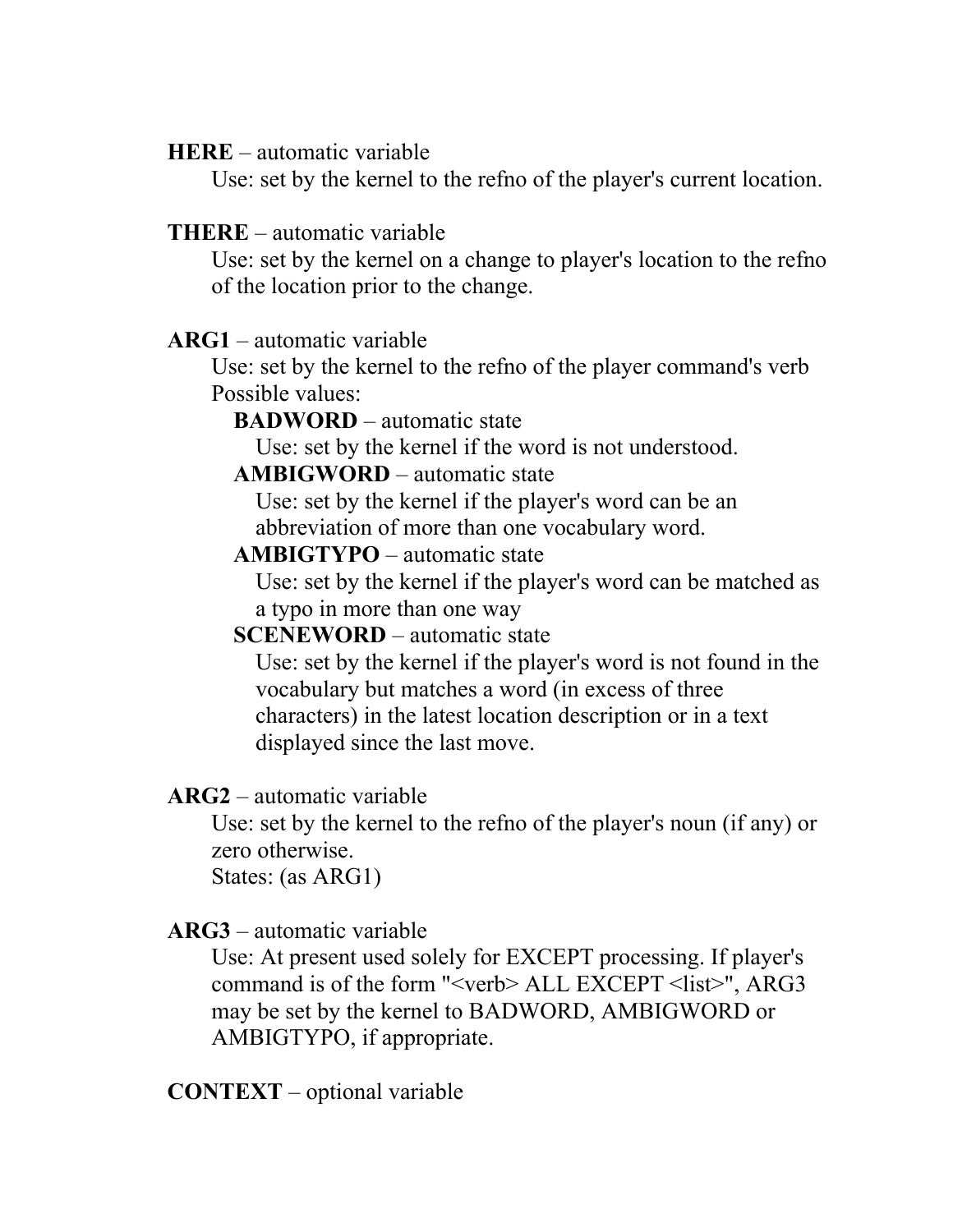Use: avoid use of the QUERY minor directive in game builds which require single-turn operation (see a separate document on [A-code game build modes\)](#page-28-0).

Value: If non-zero, indicates the current command to be a response to a query, the value (as set by the program) indicating the nature of the query.

Flags:

#### **PROMPTED** – automatic flag

Use: set by the kernel if the player has been prompted.

### **ENTNAME** – optional variable

Use: when processed by the SAY directive, shows the symbolic name of the entity to which ENTNAME is set to point.

Value: a pointer to a named entity set by game's code.

Use of ENTNAME has the side-effect of stopping the dot character ('.') acting as a command separator, permitting reference to entity names containing this character, The variable is intended for game [debugging in the wizard mode. See a separate section on debugging](#page-141-0) A-code games.

### **TYPO** – optional text

Use: enables single-typo matching of player commands against the games vocabulary.

The TYPO text must contain a switch of 4 (or a multiple of four) components. It is used by the kernel to explain a typo match to the player. Regardless of the number of components, it must be declared as

FRAGMENT CYCLE TYPO

The first three components in each foursome must contain one word holder (#). The four switch components (in any of the switch quads if there are more than 4 components) are used by the kernel as follows:

- 1. Shows original player word that got typo-corrected
- 2. Shows the typo-corrected version for what the player gave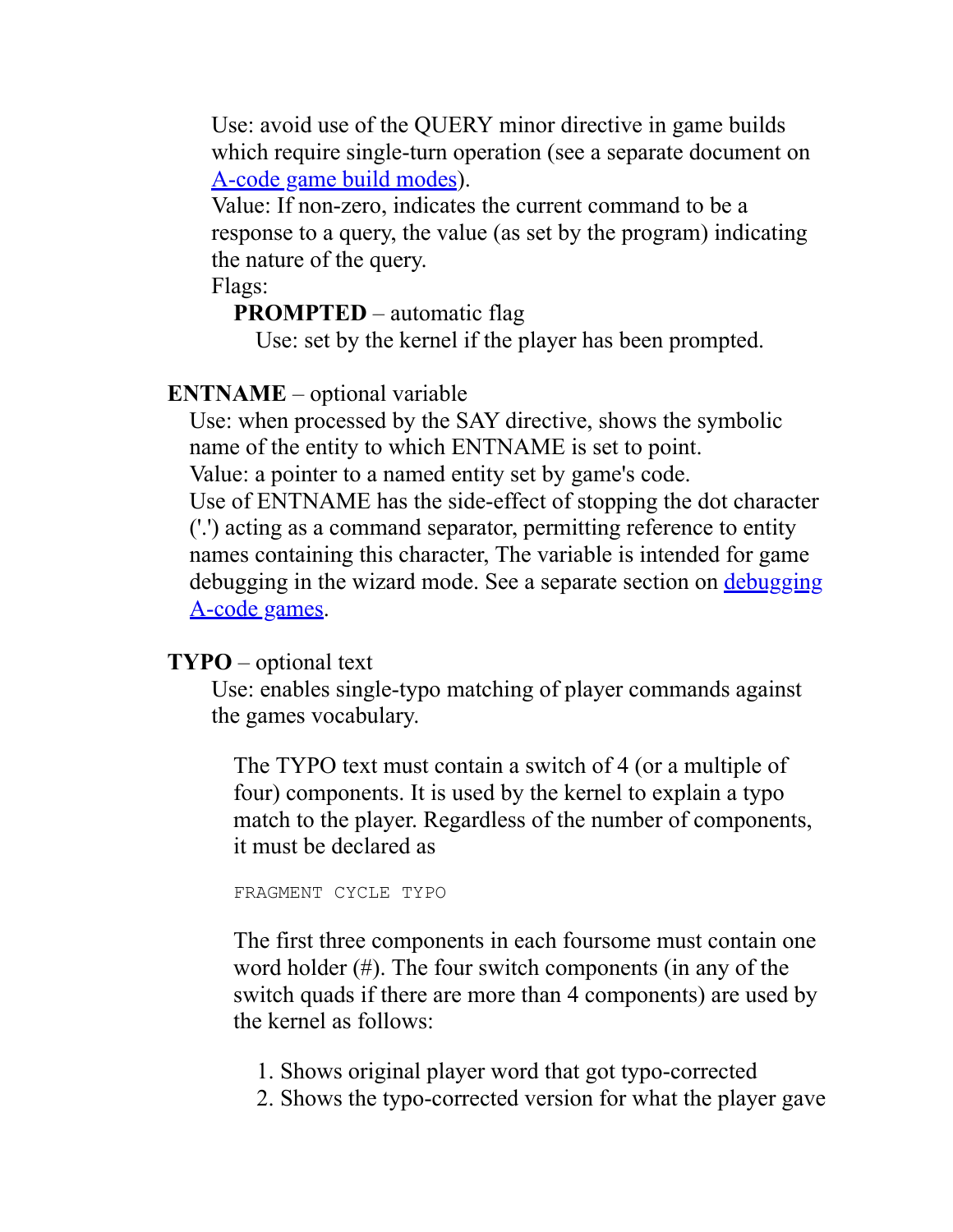- 3. Shows the full non-abbreviated matched word if typocorrected version is an abbreviation.
- 4. States that the corrected version is assumed

Here is an example from Adv770:

```
FRAGMENT cycle TYPO
     [Sorry, the word "#" is not familiar to me./
I'll just assume you
     meant "#"/, i.e. "#"/./
     Regretfully, I don't have "#" in my
dictionary./ But I do know
     "#"/, as in "#"/, so I'll assume you meant
that./
     The word "#" is not one I know./ Let's assume
you meant "#"/,
     meaning "#"/./
     I wonder what "#" might be.../ I guess it could
be mistyped
    "\#"\!/, i.e. "\#"\!/, so I'll assume that was what
you meant.]
```
#### **UNDO** and **REDO** optional verbs.

Use:

Their presence activates the A-code undo/redo facility, enabling players to undo a specified number of last commands and, if necessary, undo some or all of this undoing. This is described in [a separate document](#page-111-0) dealing with undo/redo.

#### **UNDO.STATUS** – optional variable

Use: set by the kernel to indicate the number of commands undone or re-done, which need not be the number requested by the player.

#### **UNDO.INFO** – automatic flag

Use: Can be used by game code to note that player has been advised of rules for using undo; set to off by default and ignored by the kernel.

#### **UNDO.TRIM** – automatic flag

Use: maintained by the kernel: if set, the level of undo/redo was found to be excessive and had to be trimmed to match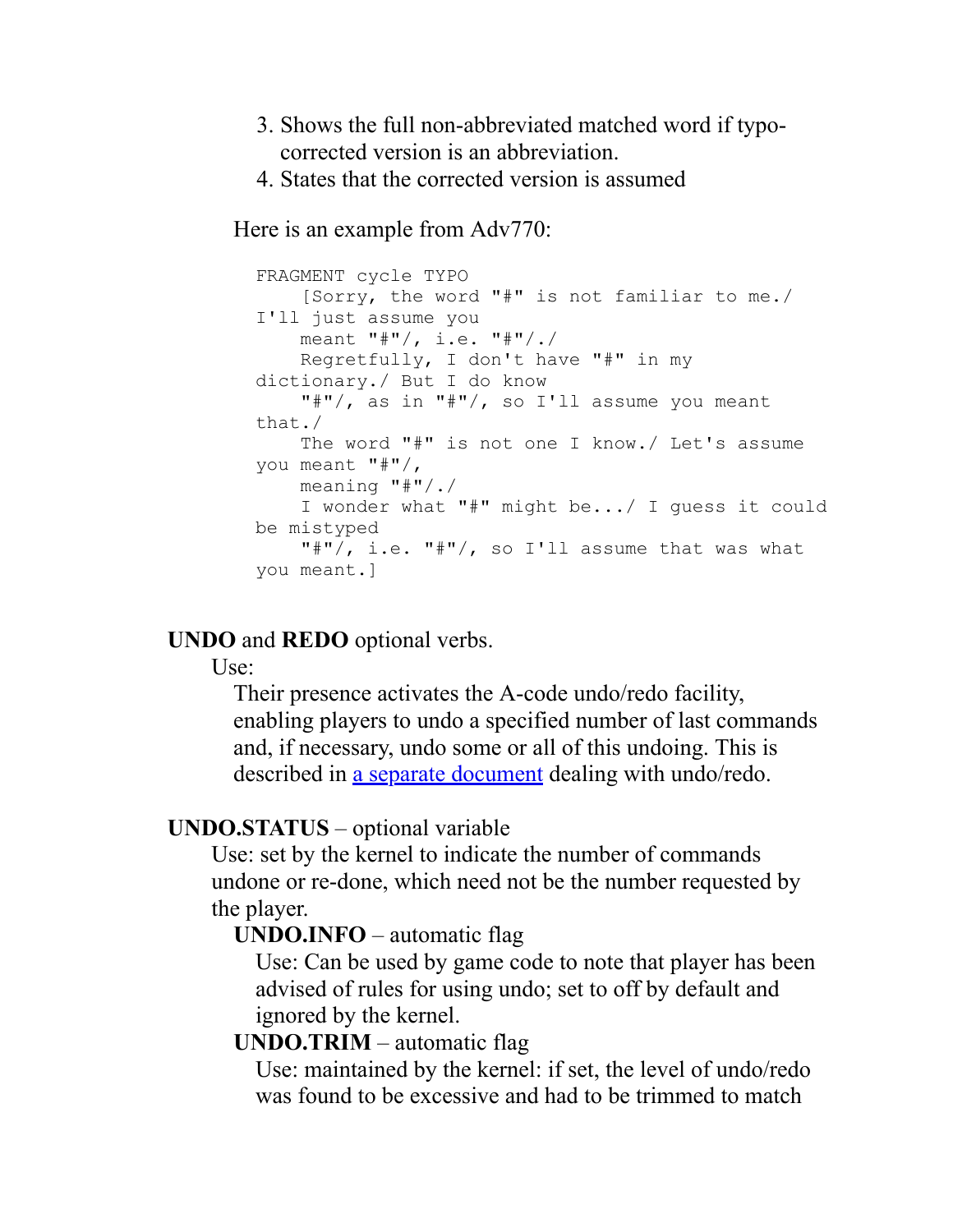the existing undo history.

**UNDO.INV** – automatic flag

Use: maintained by the kernel: if set, the player's inventory has changed as the result of undo/redo.

#### **UNDO.BAD** – automatic flag

Use: maintained by the kernel: if set, undo/redo failed.

### **DWARVEN** – optional variable

Use: If set to non-zero, all text output by the game is shifted circularly one position up in the alphabet and all player input is shifted one position down. If set to zero, any portion of game text delimited by % signs is output shifted one position up.

### **PROMPT** – reserved optional variable

Use: none at present. Reserved for specifying non-standard prompt.

### **SCHIZOID** an automatic object flag

Use: Indicates that the object is to be treated as present in its current location, and *also* in the immediately succeeding one (i.e. the one with the refno one higher).

### **Minor A-code directives (a.k.a. opcodes)**

The actual A-code code consist of minor directives (or opcodes) followed by their arguments (if any). A line of code cannot have more than a single opcode line.

The following is a list of the available opcodes and a quickie description of what they do. As noted previously, in some cases if an argument is a variable, it is automatically de-referenced – i.e. the operation indicated by the opcode is applied not to the argument but to the entity referenced by the argument. Any such opcode arguments are denoted by a trailing asterisk in the following summaries.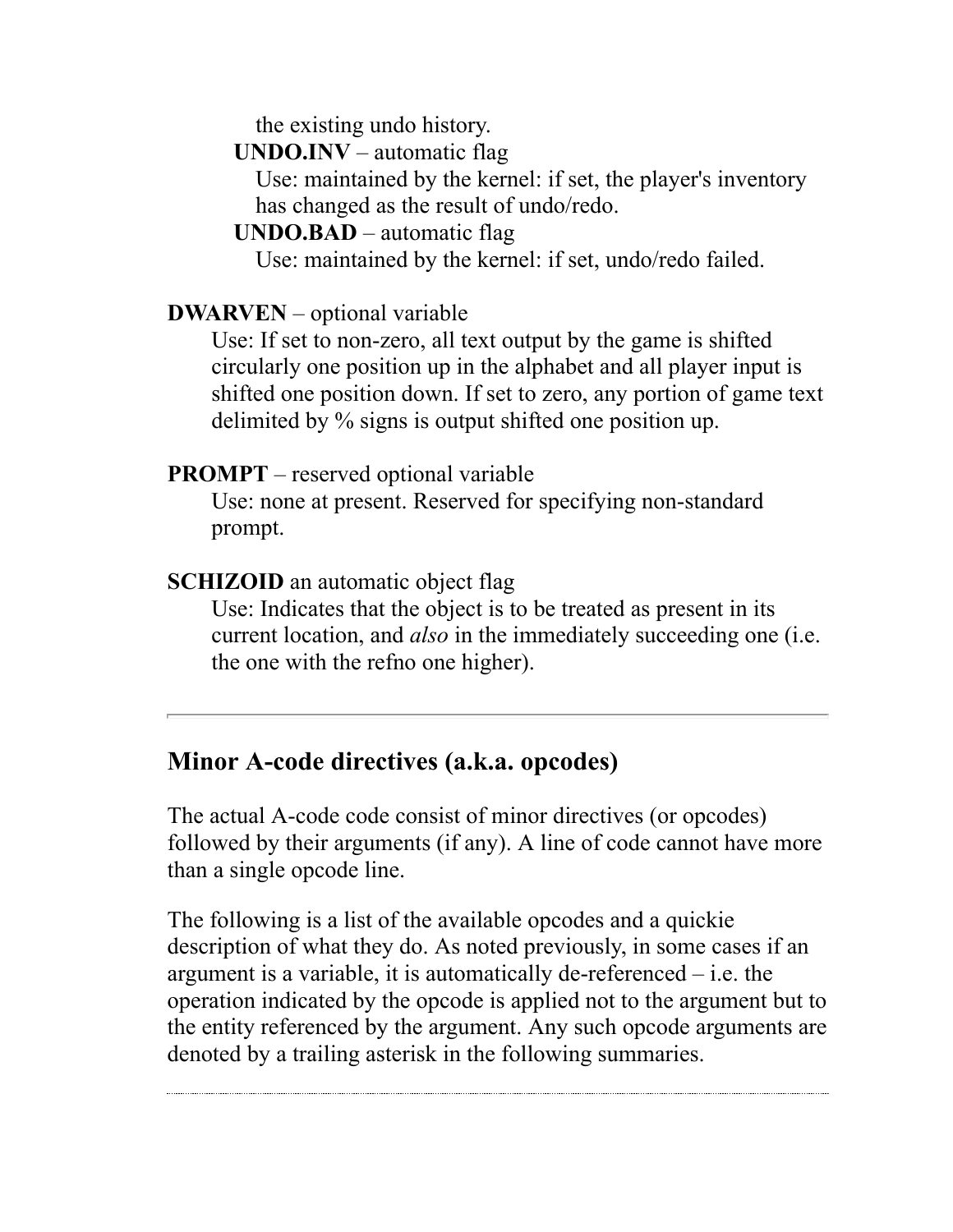# **Local variables**

### **LOCAL varname [varname...]**

Declares correspondingly named variables local to a procedure. It must immediately follow either the major directive declaring the procedure in question, or another LOCAL declaration. Local names pre-empt any identically named global variables. Local variables are dynamically initialised to zero value and zero bitscreen whenever the procedure is entered. They do not exist outside the procedure.

Local variables are not a part of the data set saved/restored by saving or restoring a game image. Thus they can be used to preserve some values over a game restore, instead of using the (now obsolete) EXEC 6 and EXEC 7.

# **Conditionals**

All conditional structures have the basic form of

```
conditional, some code, FIN
conditional, some code, ELSE, some code FIN
```
where the immediately following block of code is executed if the conditional is true, and the block following ELSE (if present) is executed if it is false.

In order to avoid deeply nested indentation in source code, A-code also features OTHERWISE, analogous to C's "else if" or Perl's elsif. Thus

```
 some condition
    some code
 ELSE
    some condition
       some code
    ELSE
```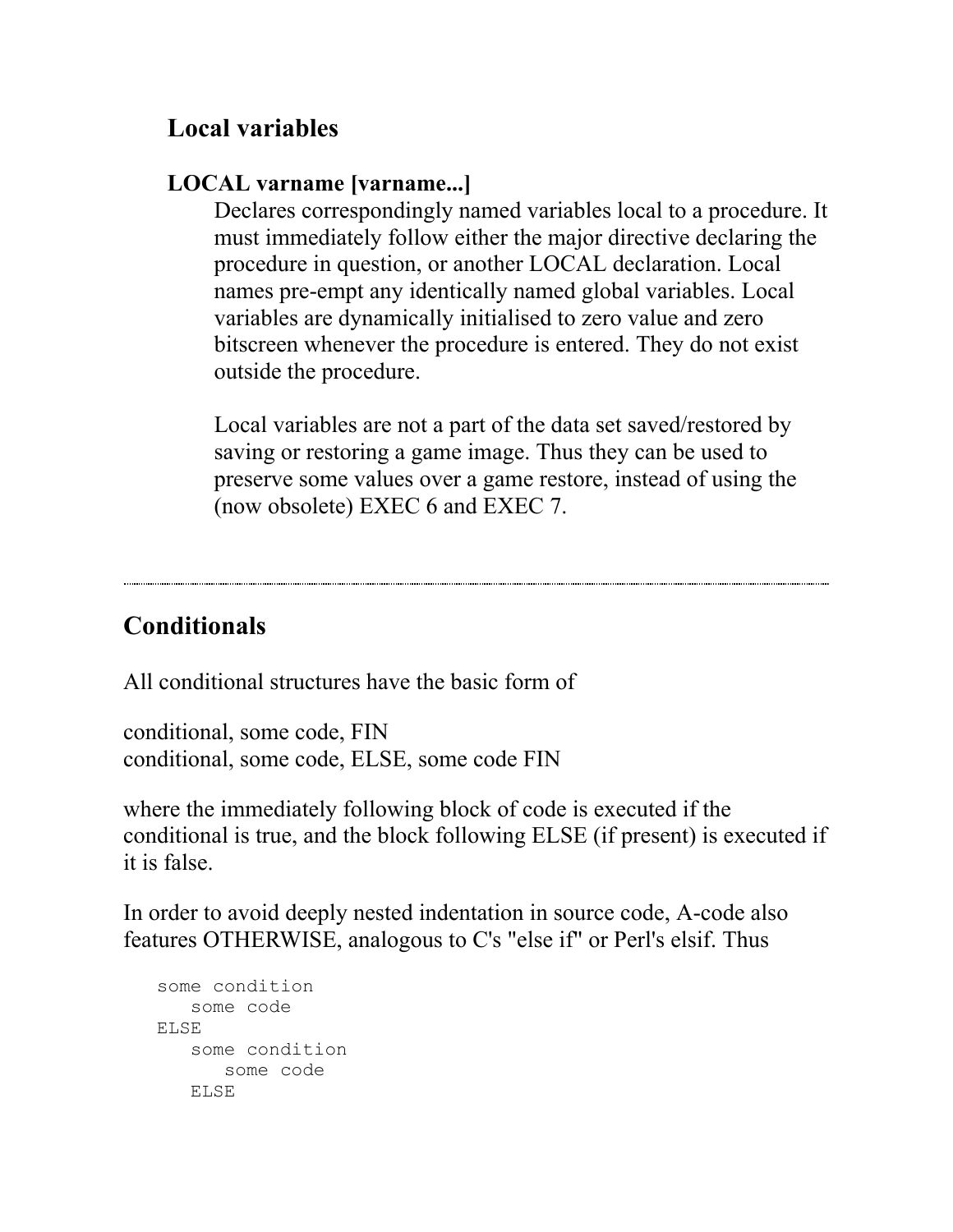```
 some condition
        some code
       FIN
    FIN
 FIN
```
can be equivalently written as

```
 some condition
    some code
 OTHERWISE
 some condition
    some code
 OTHERWISE
 some condition
   some code
 FIN
```
The following conditionals are available:

(A quick reminder: the value of a place or an object, is its state; however, variables (local or global) can be "pointers", i.e. have the refno of some entity is loaded into them. In the below, variables, which are in fact pointers are represented as "varname\*".) value of a variable is either just that value or (if indirection is indicated

#### **IFEQ {entname1|const1}, {entname2|const2}**

True if the value of the first argument is equal to the value of the second argument.

#### **IFNE {entname1|const1}, {entname2|const2}**

True if the value of the first argument is not equal to the value of the second argument.

#### **IFLT {entname1|const1}, {entname2|const2}**

True if the value of the first argument is less then the value of the second argument.

### **IFLE {entname1|const1}, {entname2|const2}**

True if the value of the first argument is less then or equal to the value of the second argument.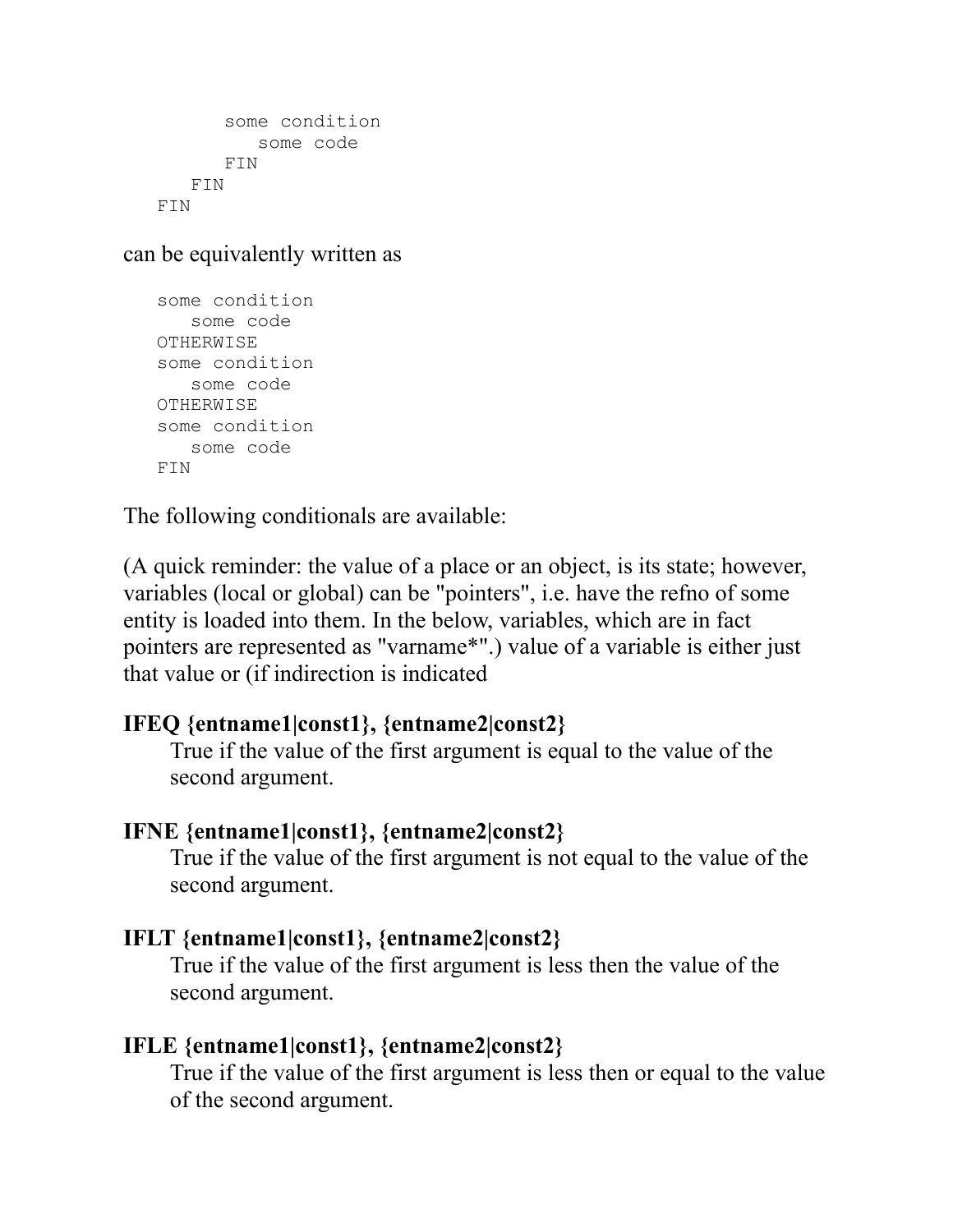#### **IFGT {entname1|const1}, {entname2|const2}**

True if the value of the first argument is greater than the value of the second argument.

### **IFGE {entname1|const1}, {entname2|const2}**

True if the value of the first argument is greater than or equal to the value of the second argument.

### **IFINRANGE {entname|constant} {entname|constant} {entname|constant}**

True if the value of the first argument is greater or equal to that of the second argument, but less or equal to the value of the third one.

#### **CHANCE {entname|constant}**

True with the probability of n%, where 'n' is the value of the argument.

### **IFHAVE {objname|varname}\* [{state|flagname}]**

True if the player is holding the specified object. If the second argument is supplied, the object also has to be in the specified state or have the specified flag set.

e.g. if THING is a variable,

```
 LDA THING, BOTTLE
 IFHAVE THING
```
will be true if and only if the bottle is in the player's inventory. Of course,

```
 IFHAVE BOTTLE
```
will have the same effect in this particular example.

### **IFHERE {objname|varname\*} [{state|flagname}]**

True if the specified object is at the same location as the player. If the second argument is supplied, the object also has to be in the specified state or have the specified flag set.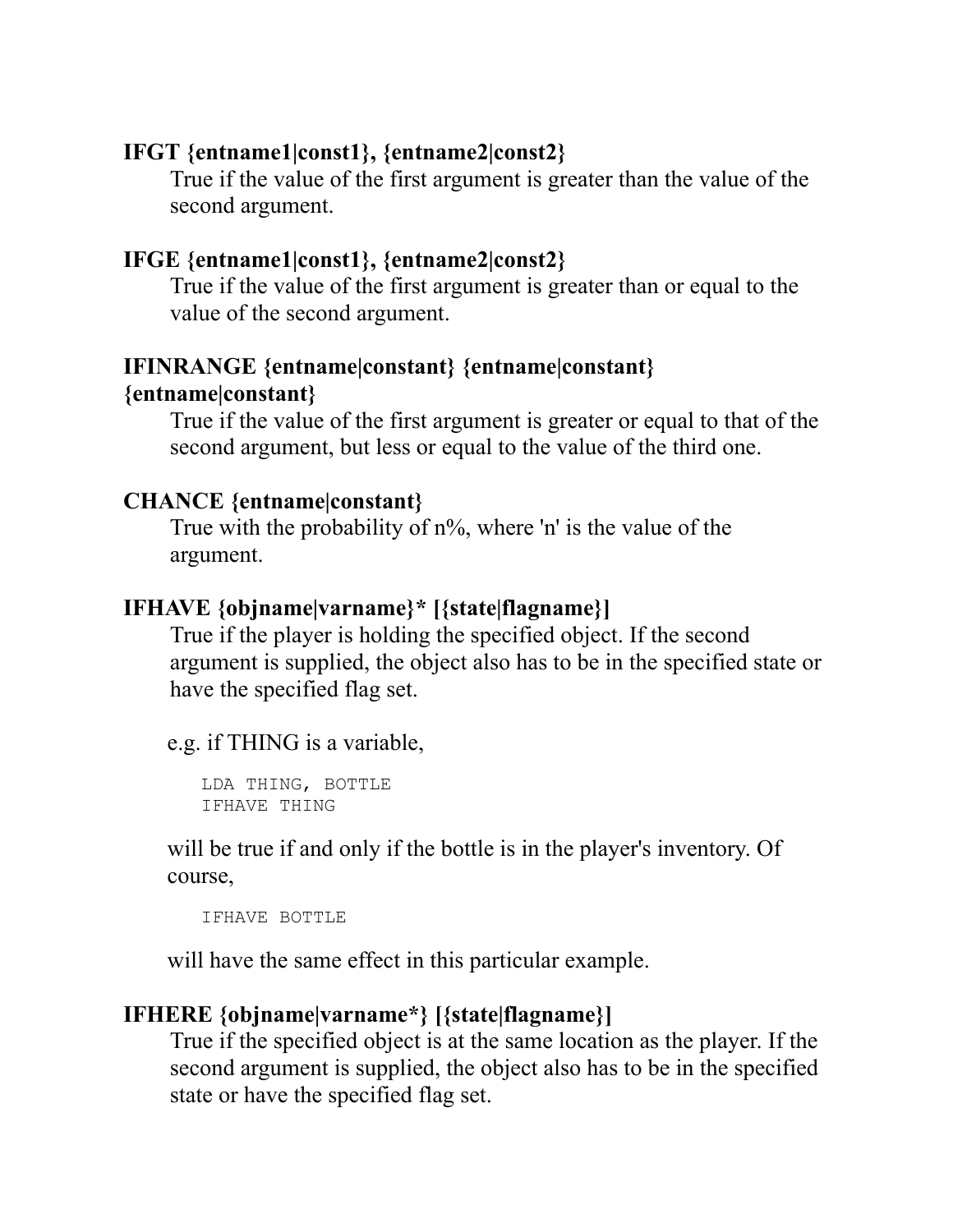### **IFNEAR {objname|varname}\* [{state|flagname}]**

True if the specified object is held by the player or is in the same location as the player. If the second argument is supplied, the object also has to be in the specified state or have the specified flag set.

### **IFFLAG {entname|varname\*} flagname**

True if the specified entity has the corresponding flag set. If a flagless entity is specified, the test returns FALSE.

### **IFAT {placename|varname\*} [...]**

True if the player is currently at the one of the specified locations.

### **IFLOC {objname|varname1}\*, {placename|varname2\*} [...]**

True if the object specified by the first argument is at one of the the specified locations.

### **IFIS varname, {objname|placename|varname\*} [...]**

True if the named variable is a pointer to one of the specified objects or locations.

### **IFKEY word [word]**

True if all specified words appear in the player's command.

### **IFANY word [word...]**

True if any of the nominated words appear in the player's command.

### **QUERY {textname|varname\*}**

Displays the nominated text, which should be a yes/no question, and gets player response. Set to true if the answer is yes and false otherwise. **CAUTION** this directive is incompatible with library and single-turn modes (and thus incompatible with the HTML/JavaScript build, which uses the library mode). If such modes are to be supported, use [the CONTEXT variable mechanism](#page-40-0) instead.

### **IFHTML**

True if the game is running in a mode in which its output is formatted as HTML.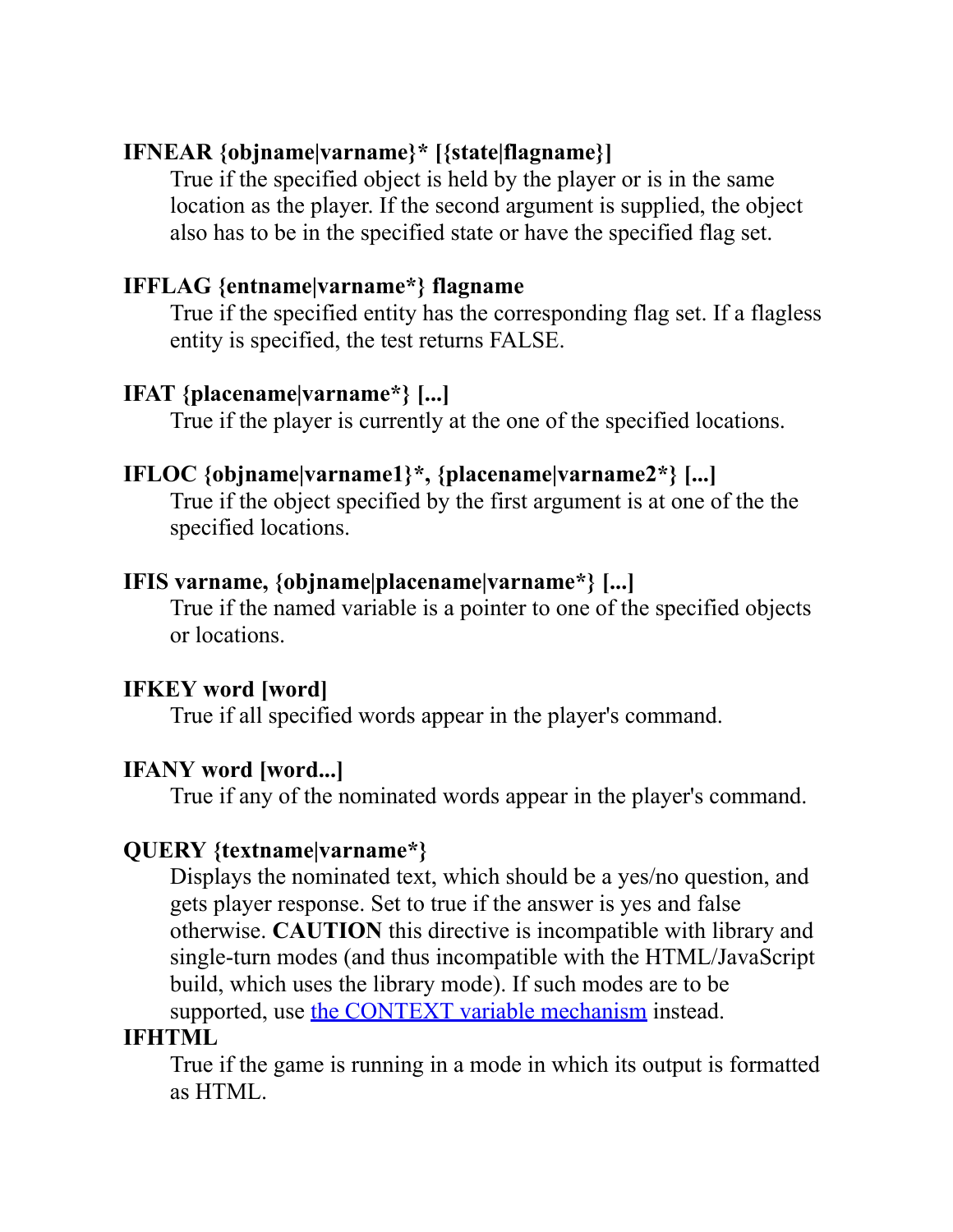#### **IFCGI**

True if the game is running in a cloud via a CGI interface.

### **IFDOALL**

True if the game is processing a DOALL command loop.

### **IFTYPED**

True if the player actually typed the string given as an argument, as one of the command words.

Thus for example

```
 IFTYPED W
```
will be true only if the player typed W rather than WEST, even though W is interpreted as WEST.

### **IFNEEDCMD**

True if there are no more pending simple commands to process, i.e. the player is about to be prompted for a new command. This is useful e.g. to avoid interrupting processing of a compound command with a spontaneous offer of help.

# **Logical operators**

Now for some logical operators, to string the tests together, creating "compound" conditions. Note that tests are executed in the order in which they are encountered, with no precedence rules for operators and no bracketing. So, conceptually, A and B or C and D is understood as ((A and B) or C) and D. This may be unusual, but is, in fact surprisingly natural (or at least I found it so :-)).

### **AND**

"And" the test results so far with the following test.

### **OR**

"Or" the test results so far with the following test.

### **XOR**

"Xor" the test results so far with the following test.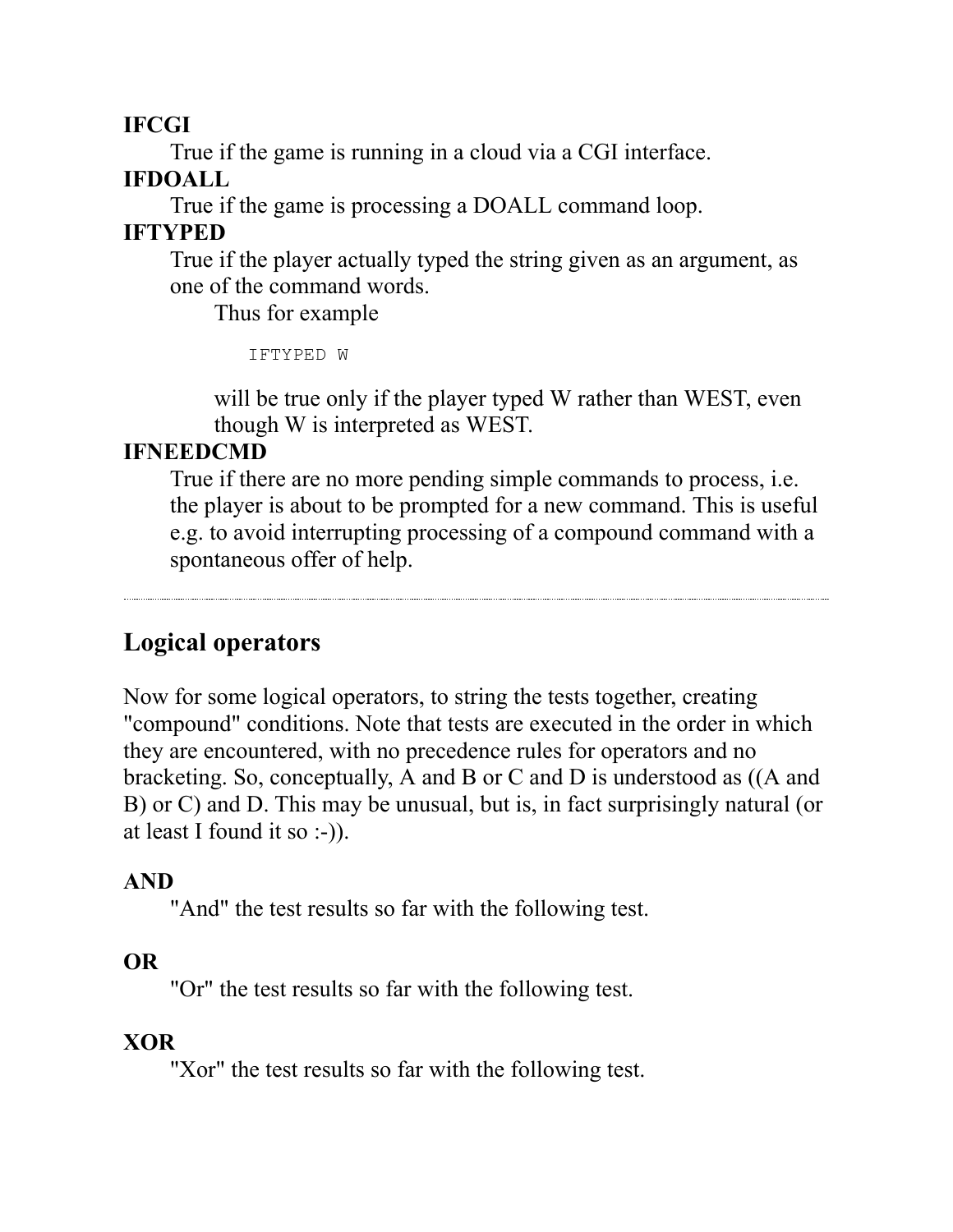#### **NOT**

Invert immediately following test.

Logically enough, here are delimiters for conditional code.

#### **ELSE**

Execute the following code, up to the next FIN, if the latest (compound) condition returned false.

## **OTHERWISE**

An equivalent of "else if" in C or elsif in Perl. Useful for avoiding deeply nested if-then-else constructs.

#### **FIN**

Delimits the code associated with the most recent (compound) condition. Can be used interchangeably with EOI.

# **Iteration**

Next come the opcodes to do with iteration.

# **ITOBJ varname [{placename|varname\*}] [objflag]**

Execute the following code up to the matching FIN repeatedly, with the value of the nominated "loop variable" becoming a reference to objects satisfying the optional location and/of flag/state constraints (or all object, if no constraints specified) in the order of their declaration.

#### **ITPLACE varname [{placename1|varname1\*}, {placename2|varname2\*}]**

Execute the following code up to the matching FIN repeatedly, with the value of the nominated "loop variable" running through the specified range of locations (default all declared locations) in the order of their declaration.

# **ITERATE varname, {entname1|varname1\*|const1}, {entname2|varname2\*|const2}**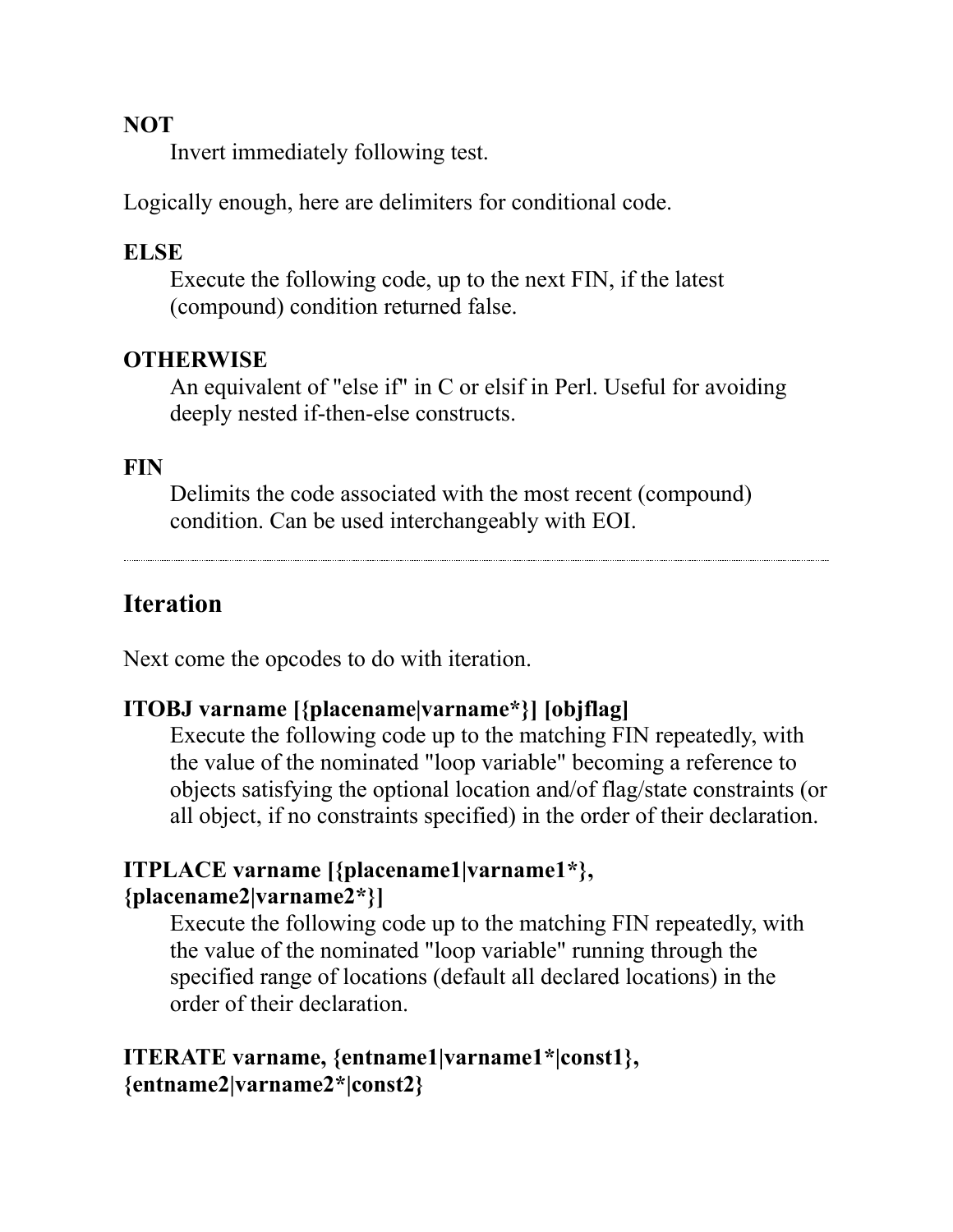Execute the following code up to the matching FIN repeatedly, with the value of the nominated "loop variable" running through all values from entname1 to entname2 inclusive. If either of the two range delimiting entnames is a variable, its value is used as the appropriate loop boundary (this may but need not be the reference number of some other entity). If either is a constant, the value of the constant is used. Otherwise the reference number of the nominated entity is used.

# **NEXT**

#### **CONTINUE**

Skip the rest of the iteration block and proceed with the next iteration loop.

## **BREAK**

#### **LAST**

Break out of the innermost iteration block.

# **DOALL [{placename|varname\*}] [objflag]**

DOALL starts off a do-all loop, in which the REPEAT cycle is repeated, but instead of querying the player for input, input is constructed out of the verb in ARG1 and the next object fitting the specified criteria. The loop is terminated either when no more objects fit the criteria or when the FLUSH directive is executed.

# **FLUSH**

Abort the do-all loop if one executing and flush the command line buffer

# **Execution flow control**

#### **CALL {procname|placename|verbname|varname\*}**

Execute code associated with the named entity, which may consist of one or more separate, identically named chunks of code. These are executed in the order of their declaration, until either none left or one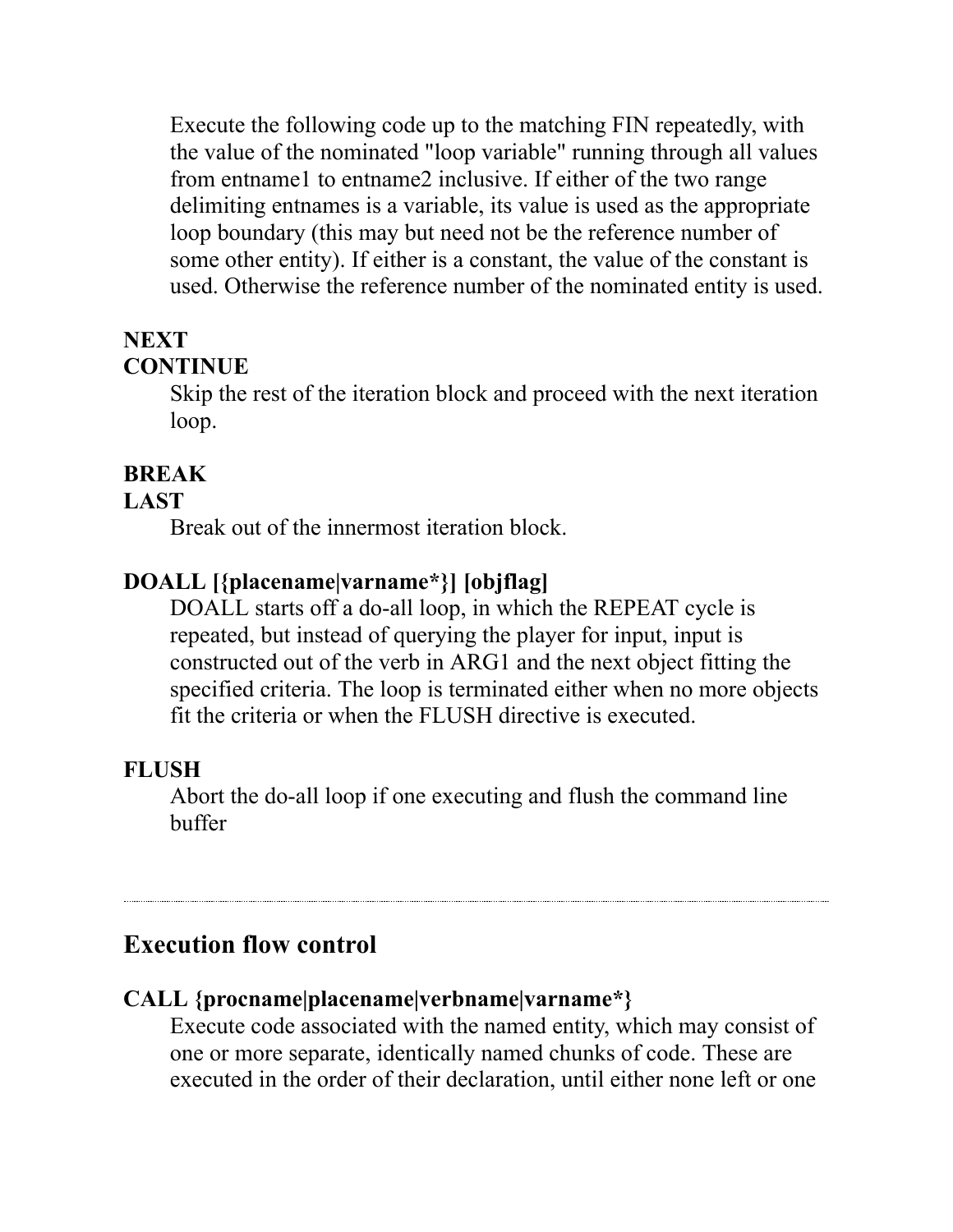of RETURN, QUIT or QUIT-implying opcodes is executed in one of them.

#### **PROCEED**

Terminate the execution of the current procedure. If the procedure is one of a group of procedures of the same name, the next procedure in the sequence (in the order of declaration) is executed.

#### **RETURN**

Terminates the execution of the current procedure and of all procedures within the group of procedures of the same name

## **QUIT**

Abort execution of the current procedure and restart the REPEAT loop at the first REPEAT procedure.

#### **STOP**

Terminate the whole program immediately.

# **Moving player and objects**

#### **APPORT {objname|varname\*} {placename|varname2\*}**

Transport the indicated object to the indicated location.

#### **GET {objname|varname\*}**

Transport the indicated object into the player's hands. Equivalent to "APPORT {objname|varname\*}, INHAND".

#### **DROP objname\***

Transport the indicated object (presumed to be in player's hands (location INHAND) to the same location as the player). Equivalent to

```
 IFAT {objname|varname*}, INHAND
  APPORT {objname|varname*} HERE
 FIN
```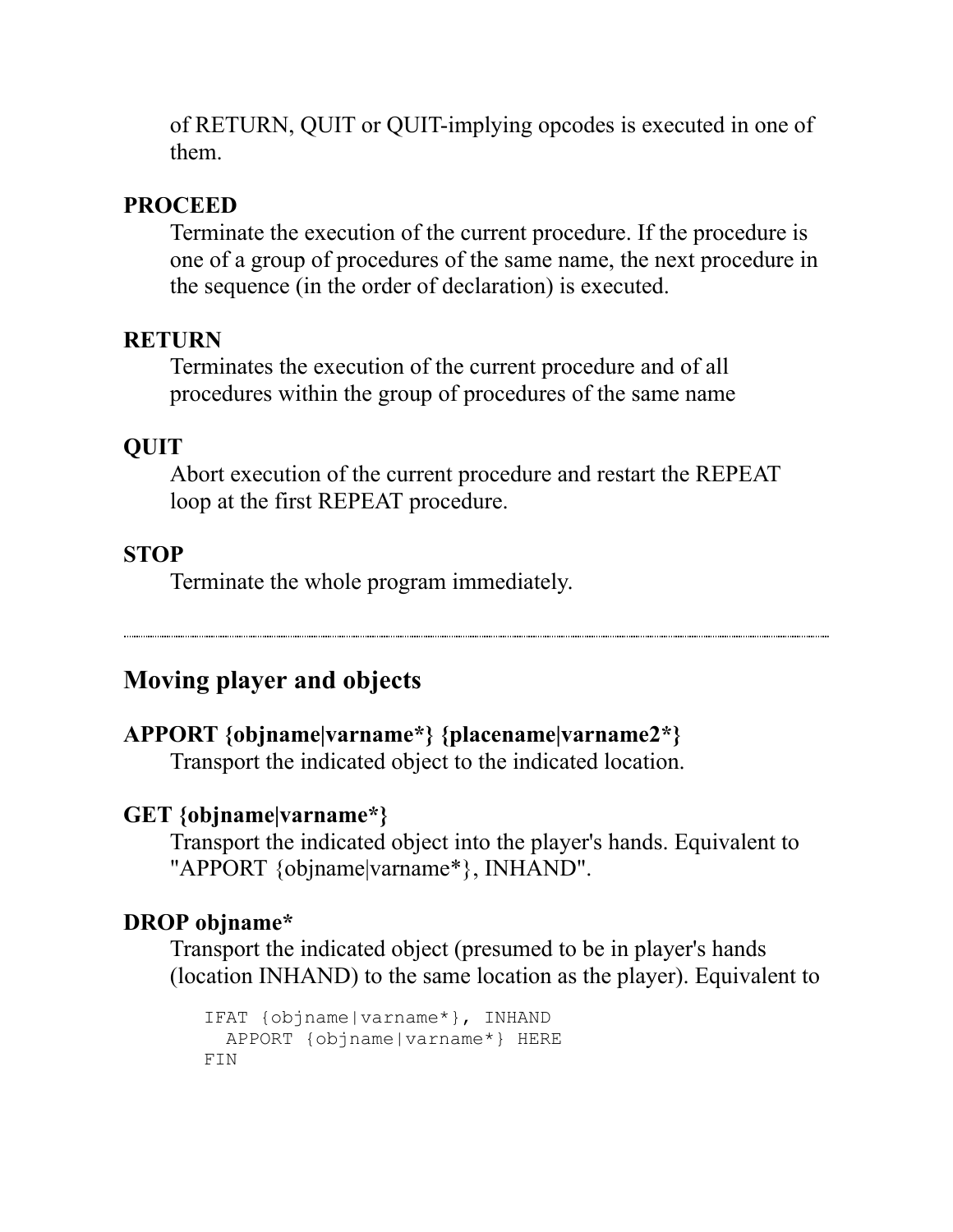## **GOTO {placename|varname\*}**

Transport player to the indicated location.

# **MOVE [word [...]] {placename|varname\*}**

If no word list supplied or if any of the supplied words appear in the player's command, transport the player to the indicated location and restart the main loop (the REPEAT loop).Equivalent to (if a word list is present)

```
 IFANY [word [...]]
    GOTO {placename|varname*}
    QUIT
 FIN
```
# **SMOVE [word [...]] {placename|varname1\*} {textname|varname2\*}**

If no word list supplied or if any of the supplied words appear in the player's command, transport the player to the indicated location and display the indicated text, then restart the main loop. If a word list is present, equivalent to

```
 IFANY [word [...]]
   SAY {textname|varname1*}
    GOTO {placename|varname2*}
    QUIT
 FIN
```
# **Generating and manipulating output**

There are several directives for producing text output. All of them can be "qualified" for the purposes of "#" and "\$" substitution and/or of the text switch mechanism. The VALUE qualifier is mandatory, but both SAY and QUIP can be used with a single argument. If the argument is an object or a place (possibly indirectly pointed to through a variable), the current state [value of the object or place is used as the implicit qualifier. See a separate](#page-119-0) document for a full explanation of A-code texts.

# **SAY {entname|varname\*} [{entname|constant}]**

Display text associated with the specified entity (text, object, place or any of these indirected through a variable). General rules for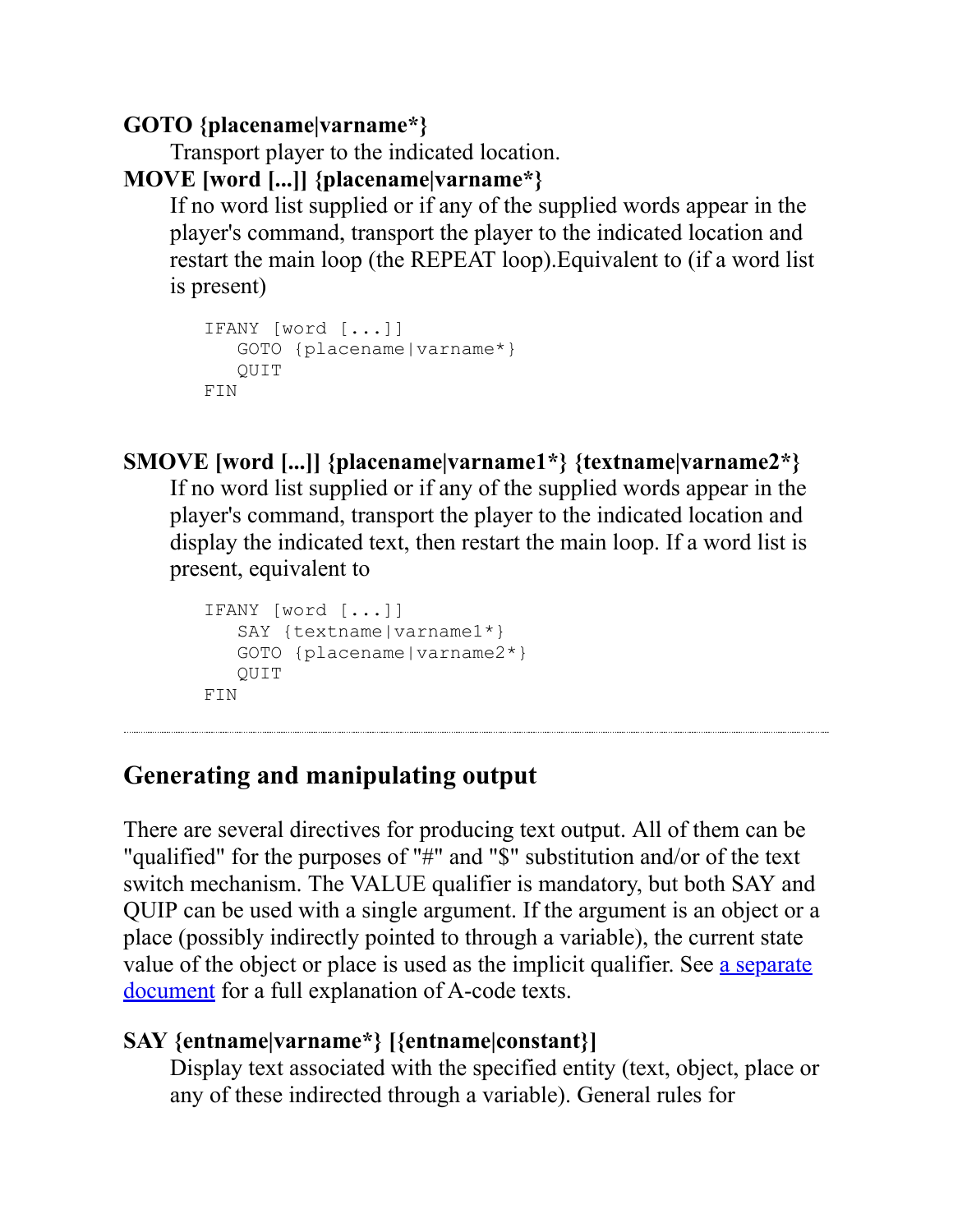displaying texts are covered in [the section on A-code texts.](#page-119-0) However, objects and locations can have up to three separate texts applying to them. Please see [a separate sections](#page-148-0) for details of displaying object and location descriptions.

## **RESAY {entname|varname\*} [{entname|constant}]**

Just like SAY, except that any text accumulated but not yet displayed is discarded first.

## **QUIP {entname|varname\*} [{entname2|constant}]**

Like SAY, but perform a QUIT having output the text

## **RESPOND word [word [...]] {entname|varname\*} [{entname2|constant}]**

Like QUIP, but null effect unless one of the listed words is present in the player's command.

## **APPEND {entname|varname\*} [{entname|constant}]**

Like SAY, but it first eliminates any trailing line feeds (if any) in the output accumulated so far and replaces them with a single blank. That is, it appends its text to the preceding paragraph.

#### **DESCRIBE {placename|objname|varname\*}**

Outputs the longest available description of the indicated object or location.

## **VOCAB {objname|placename} [flagname] [textname] VOCAB word {objname|placename} flagname [textname] VOCAB [textname]**

Used for displaying context-sensitive vocabulary. The first of the above three formats displays either primary name of the object or place in question, or the text specified as the last argument, unless the flagname argument is present and the flag in question is not set for that object or place. For example:

```
 VOCAB CAGE, SEEN 
 VOCAB DWARF, SEEN, DWARF.VOC
```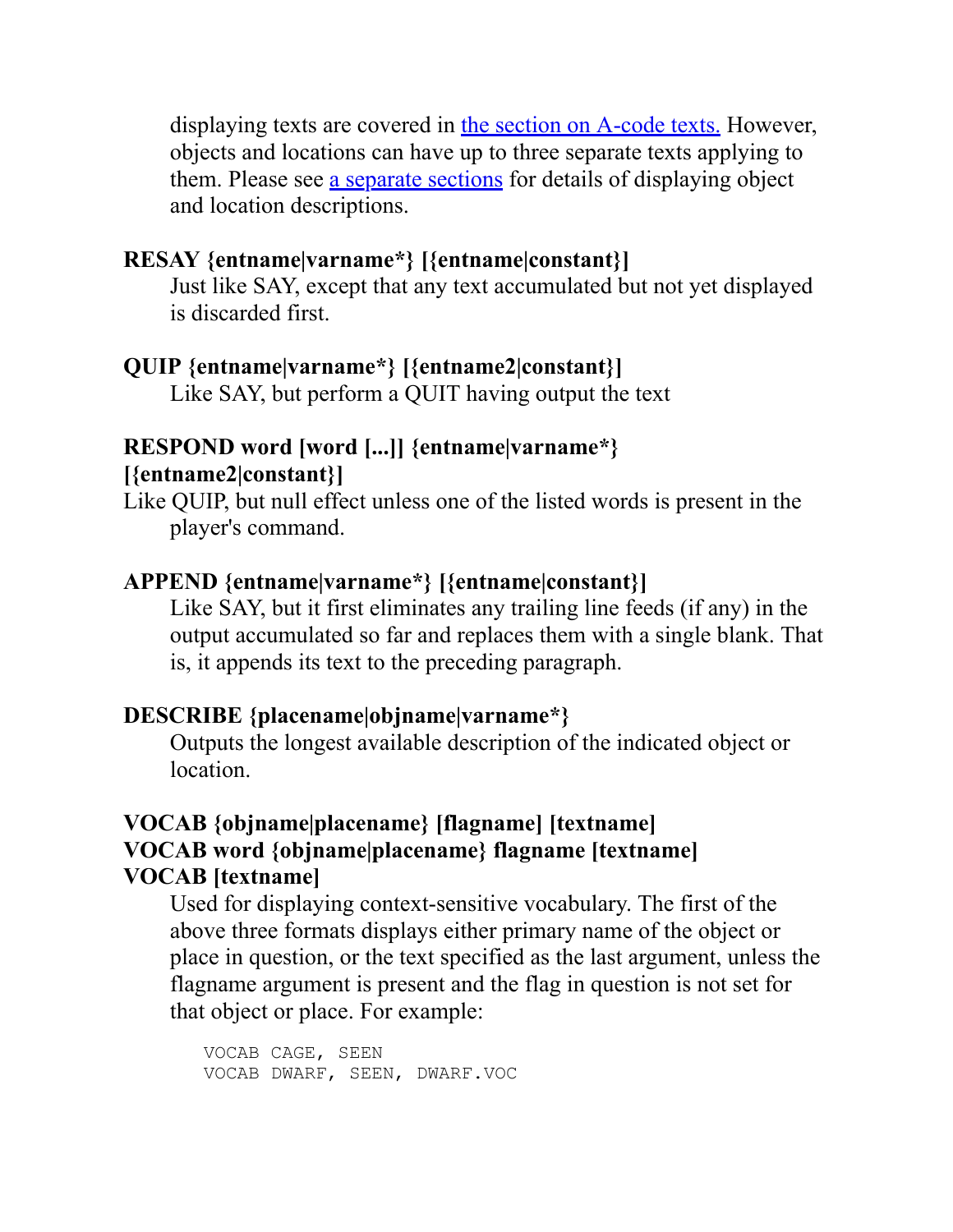The second format applies to words which are neither places nor objects, but their listing should be regulated by a flag setting of some object or place. For example:

VOCAB CHASM, SW.OF.CHASM, BEEN.HERE

The display, if any, is prefixed with a comma and a space, except for the first word displayed. The count of words displayed is reset to zero by a VOCAB directive with no arguments or with just the textname argument.

#### **TIE textname [textname2...] [entname|textname]**

Ties the value of the text (or texts) to that of the indicated entity or text. (See [the A-code texts](#page-119-0) documentation for an explanation of text values.) The effect is that the value(s) of text(s) being tied are automatically kept in step with the value of the entity or text given as the last argument.

#### **Arithmetical operations**

#### **SET entname {entname|constant}**

Set the value of the entity given as the first argument, to the value of the constant or entity given as the second argument. Note that **no** indirection occurs with this opcode. If the first argument is an "indirector" variable, SETting it reverts it to an ordinary variable. Use the DEPOSIT opcode to SET with indirection.

#### **ADD entname {entname|constant}**

Increase the value of the entity supplied as the first argument, by the value of the constant or entity supplied as the second. Note, that **no** indirection takes place!

#### **SUB entname {entname|constant}**

Decrease the value of the entity supplied as the first argument, by the value of the constant or entity supplied as the second. Note, that **no** indirection takes place!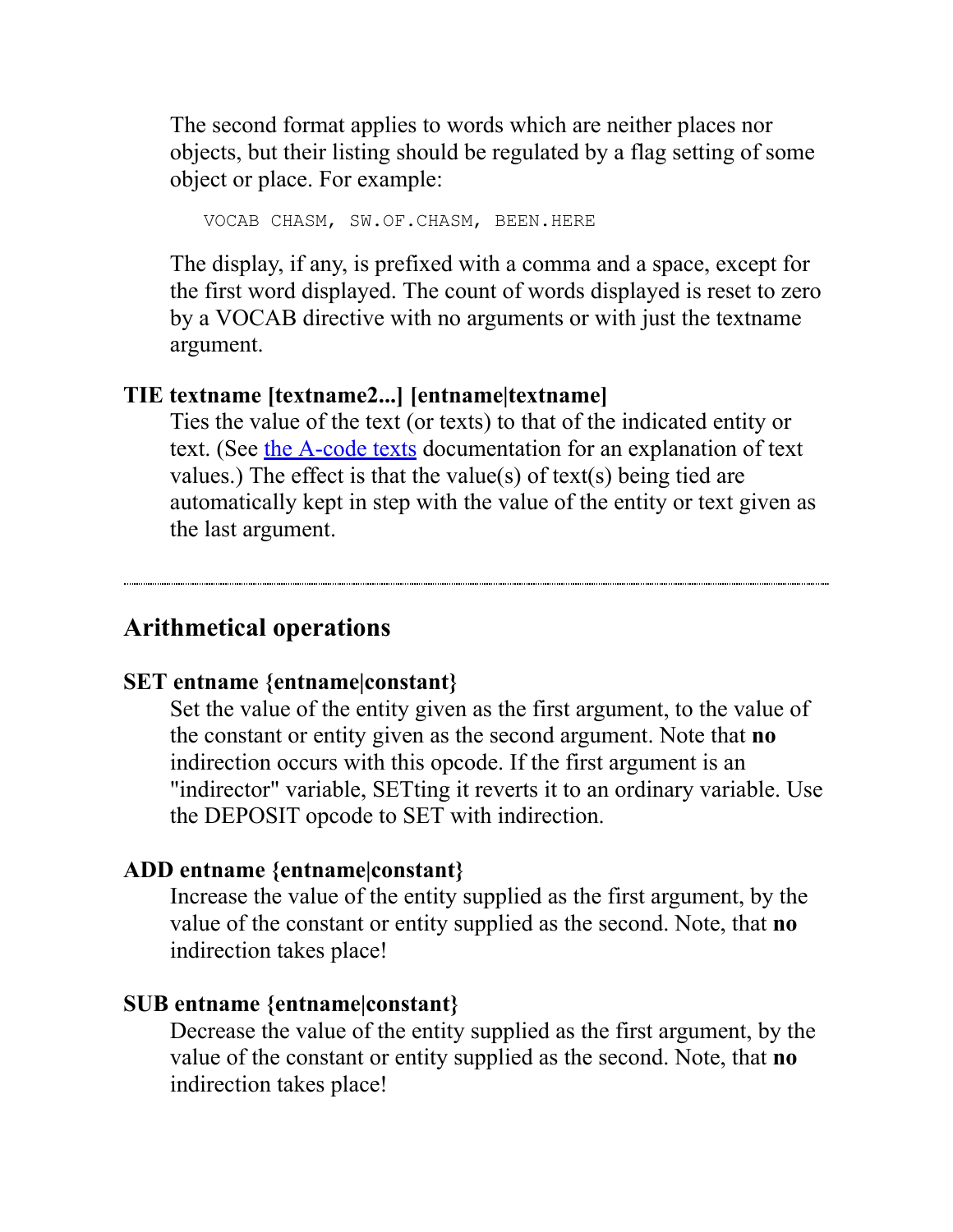#### **MULTIPLY entname {entname|constant}**

Set the value of the nominated entity to its original value multiplied by the value of the second argument. Note, that **no** indirection takes place!

#### **DIVIDE entname {entname|constant}**

Set the value of the nominated entity to its original value divided by the value of the second argument. Note, that **no** indirection takes place!

#### **INTERSECT entname {entname|constant}**

Set the value of the nominated entity to the bit-wise "and" of its original value and the value of the second argument. Note that **no** indirection takes place!

#### **NEGATE entname**

Set the value of the nominated entity to its original value negated. Note, that **no** indirection takes place!

# **Randomisation**

#### **RANDOM entname {entname|constant}**

Set the value of the entity indicated by the first argument to an integer chosen randomly from the interval between zero (inclusive) and the value of the entity or constant given as the second argument (exclusive). E.g. RANDOM CLOCK 10 will set the value of CLOCK at random to an integer number from 0 to 9. Note that **no** indirection takes place.

## **RANDSEL varname, entname1, entname2, [...] RANDSELECT varname, entname1, entname2, [...]**

Selects at random (i.e. with equal probability) one of the listed entities and makes its first argument into a pointer to that entity.

# **CHOOSE entnam {entnam2|constant2} {entnam3|constant3}**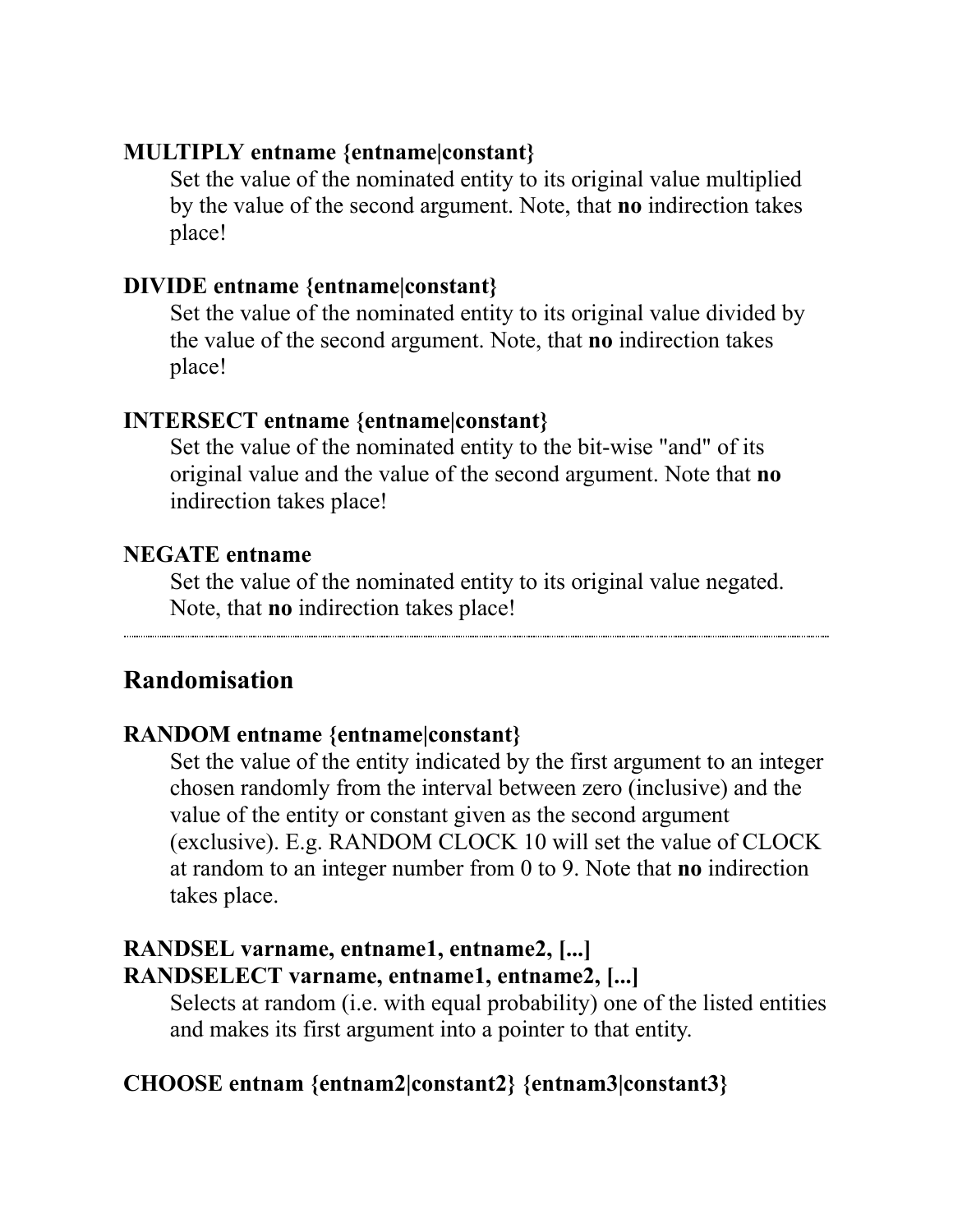Set the value of the entity indicated by the first argument to a random integer from the interval indicated by the second and the third arguments. If these latter arguments are both constants or variables, their values are used to determine the interval boundaries. However, for any entities other than variables, the reference numbers of the two entities are used instead. The randomisation is inclusive of the interval boundary values. E.g. CHOOSE VAR1 20 29 will set the value of VAR1 to a random integer between 20 and 29 inclusive, while CHOOSE VAR1 FIRST.QUIP, LAST.QUIP (where the two "quips" are not variables but text names) will load into VAR1 the reference number of an entity (text in this case) randomly chosen from between FIRST.QUIP and LAST.QUIP inclusive (there may well be some unnamed texts between these two).

#### **RANDOMISE {objname|placename}, constant**

Set state of the object or place to a random value between the base lower bound indicated by the constant (usually 0), and the highest numbered text switch component in any of the object's or location's description.

#### **Refno manipulation**

#### **LDA varname, entname**

Make the variable specified by the first argument "indirect" to to entity specified by the second.

#### **EVAL varname varname**

Set the value of the variable specified by the first argument to the value of the entity "indirected" through the second argument. Please note that no check is made to verify that the second argument "indirects" anything meaningful.

#### **DEPOSIT varname {varname|constant}**

Set the value of the entity "indirected" by the first argument to the value specified by the second. Note that no check is made whether the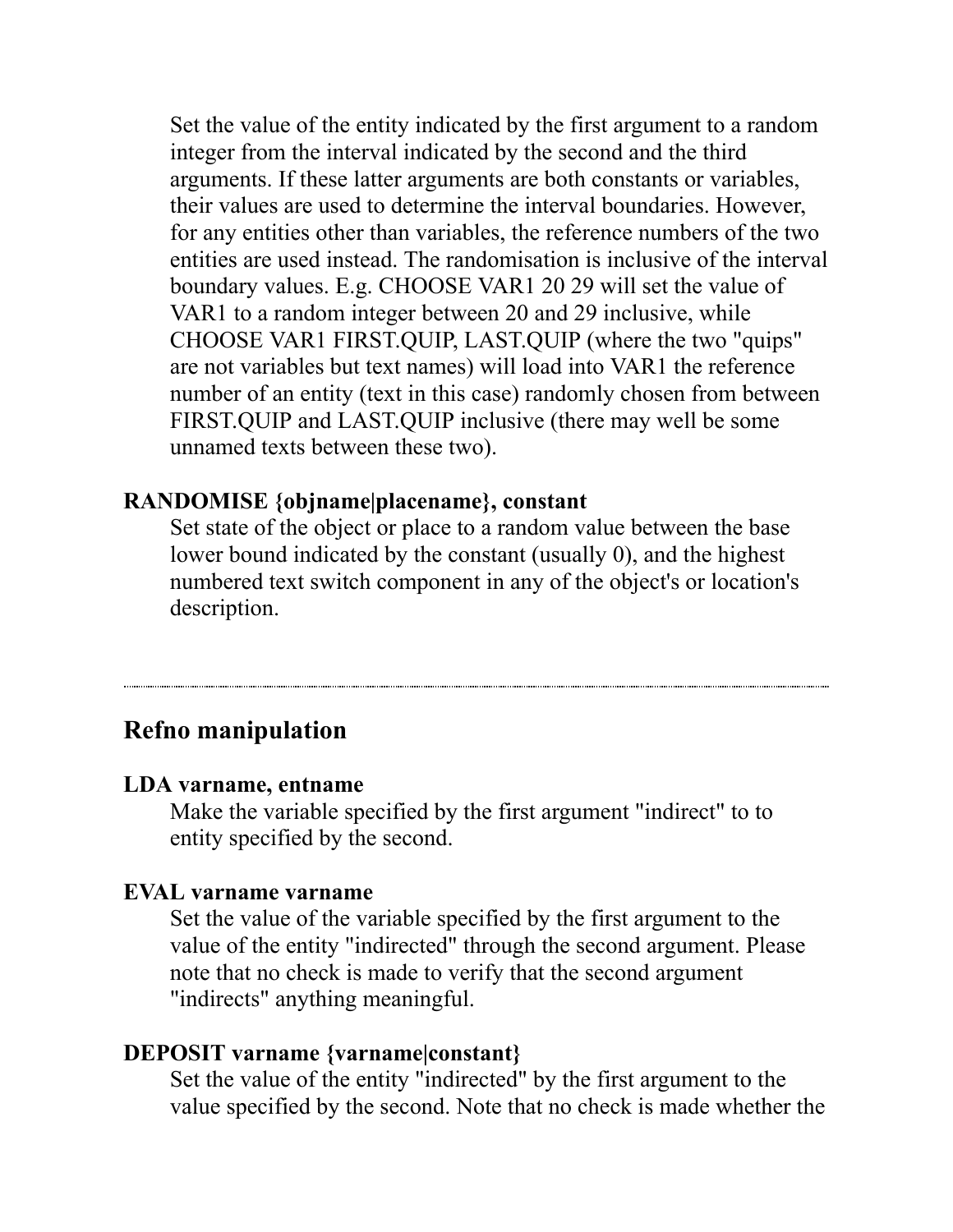first argument truly indirects to some other entity.

#### **LOCATE varname objname\***

Make the indicated variable into an "indirector" for the location currently holding the indicated object.

# **Manipulating flags**

#### **FLAG entname flagname**

Switch on the flag identified by "flagname" in the instance of the appropriate flag set belonging to the indicated entity.

#### **UNFLAG entname flagname**

Switch off the flag identified by "flagname" in the instance of the appropriate flag set belonging to the indicated entity.

# **Communicating with the machine environment**

#### **EXEC {varname|constant}, varname**

Perform a special action, indicated by the value of the first argument, and return the result in the value of the variable given as the second argument. This opcode is to do awkward things, which are not allowed for in A-code opcode definitions or are far easier done in C than in A-code. All these special actions are performed in the adv00.c procedure special(). As supplied the following actions can be selected by the appropriate value of the first argument: the value

- 1. dump game to disc (obsolete use SAVE FILE instead)
- 2. restore game from disc (obsolete use RESTORE FILE)
- 3. delete saved game(obsolete use DELETE FILE)
- 4. Obsolete Adv550 legacy only (flush game cache)
- 5. Obsolete Adv550 legacy only (get prime time flag)
- 6. save value of a variable (obsolete use local variables instead)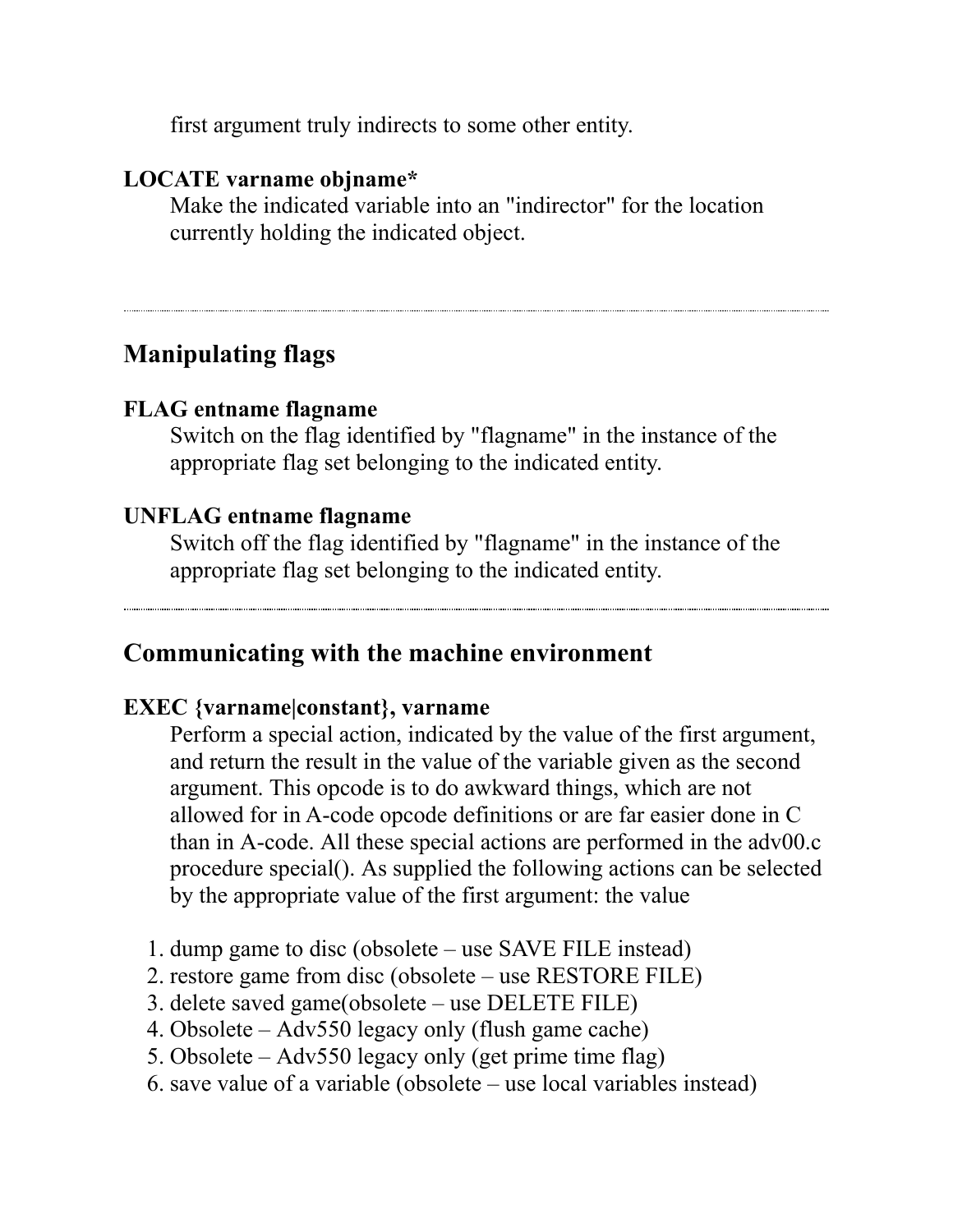- 7. restore value of a variable (obsolete use local variables instead)
- 8. get number of minutes since restored game saved
- 9. set the value (pointer!) of ARG1
- 10. set the value (pointer!) of ARG2
- 11. pretend player said "X X" instead of "X"
- 12. check for end of player's (possibly compound) command (obsolete use IFHAVECMD instead)
- 13. (spare)
- 14. retrieve a persistent data flag (should be part of IFFLAG?)
- 15. store a persistent data flag (should be part of FLAG?)
- 16. delete a persistent data flag (should be part of UNFLAG?)
- 17. save current location of all objects (should be part of SAVE?)
- 18. retrieve saved location of an object (should be part of RESTORE?)
- 19. toggle output text justification
- 20. set screen width (in fixed font characters)
- 21. set page margin (in fixed font characters)
- 22. set screen height (in lines)
- 23. save player's command (obsolete use SAVE COMMAND instead)
- 24. restore player's command (obsolete use RESTORE COMMAND instead)
- 25. (spare)
- 26. (spare)
- 27.  ${space}$
- 28. recover from failed restore
- 29. swap ARG1 and ARG2
- 30. (spare)
- 31. (spare)
- 32. check object being on the exception list
- 33. check existence of a memory save
- 34. list available saved games

Any number of other special action may be defined, but codes up to and including 100 are **reserved for future use** by the engine.

Get and manipulate player input.

# **INPUT [{textname|varname\*}]**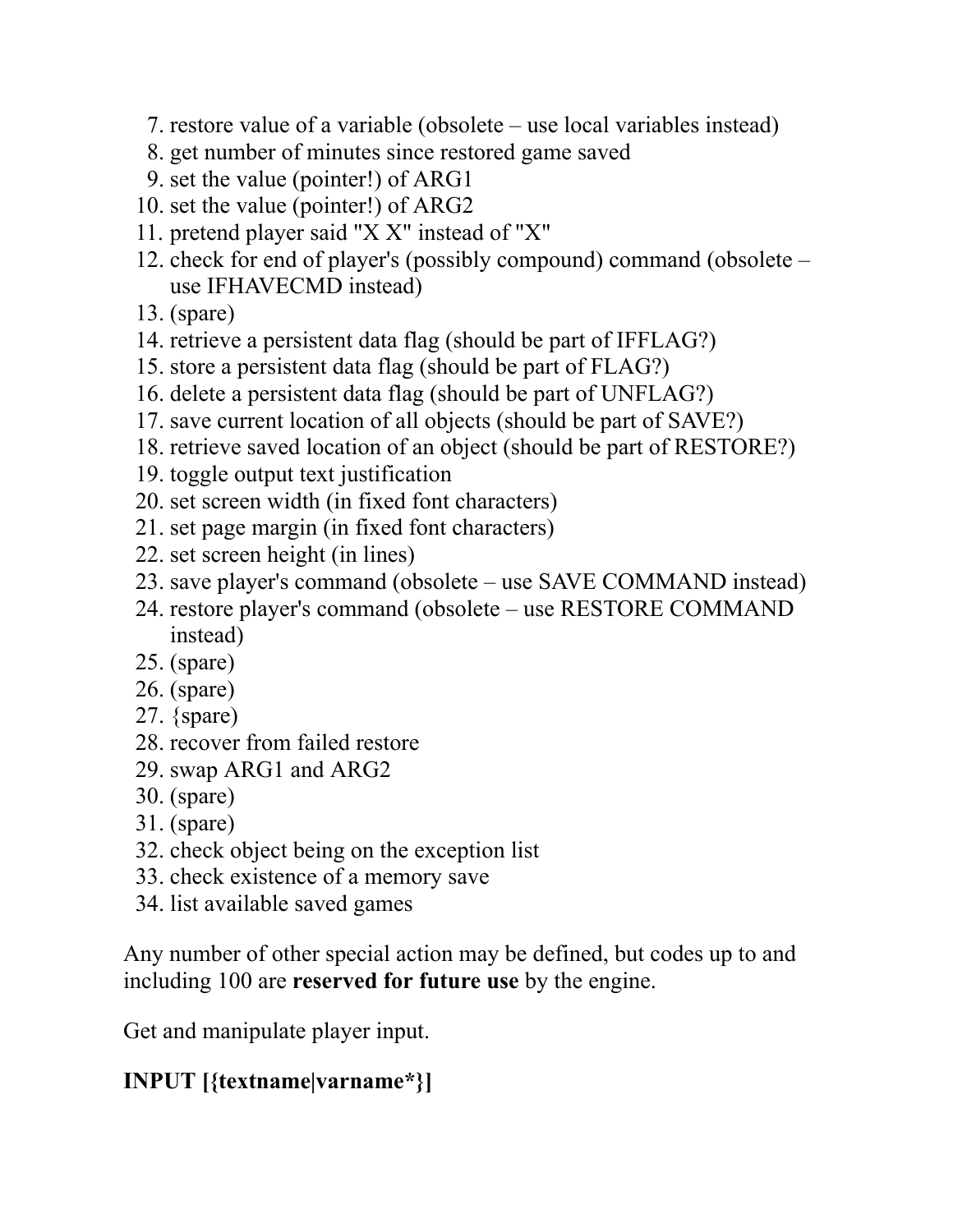Input and parse a command, setting the mandatory variables ARG1 and ARG2 to the supplied verb and noun respectively. If only a single word is given and the mandatory flag PLS.CLARIFY of the mandatory variable STATUS is set, the supplied word is combined with the last (incomplete) command.

Note that the player is queried for input only if we have run out of the last command line. There are three circumstances under which the player is not prompted:

- 1. He gave several commands separated by full stops or semicolons and we have not processed the last one yet.
- 2. The last processed command consisted of a verb followed by several nouns and we haven't yet finished applying the verb to all the nouns. This case does not preclude case (a) also applying!
- 3. We are in a doall loop, applying the verb of the last processed command to all objects satisfying the criteria of the DOALL opcode, which started the loop – and there is at least one more object to process. Again, this case does not preclude either of the two preceding cases applying simultaneously.

If the optional argument is supplied, the nominated text is displayed, before accepting player's input. Whether or not this happens, if the last printed text was a "fragment", it is pushed out as the prompt and padded with a space, if required. If the last message was not a fragment, the player is prompted by the standard linefeed and question mark prompt. Note that this allows you to have any prompt you like, instead of the standard one.

# **FAKEARG [{entname1|varname1\*}] [{entname2|varname2\*}]**

If player's command refers to an entity referenced (possibly indirectly) by the first argument, pretend that the reference was to the entity referenced by the second argument. This directive does not, however, alter the words of the command.

# **FAKECOM [{entname1|varname1\*}] [{entname2|varname2\*}]** Like FAKEARG, except that the relevant word in the player's command is also modified, in case it is echoed back at the player.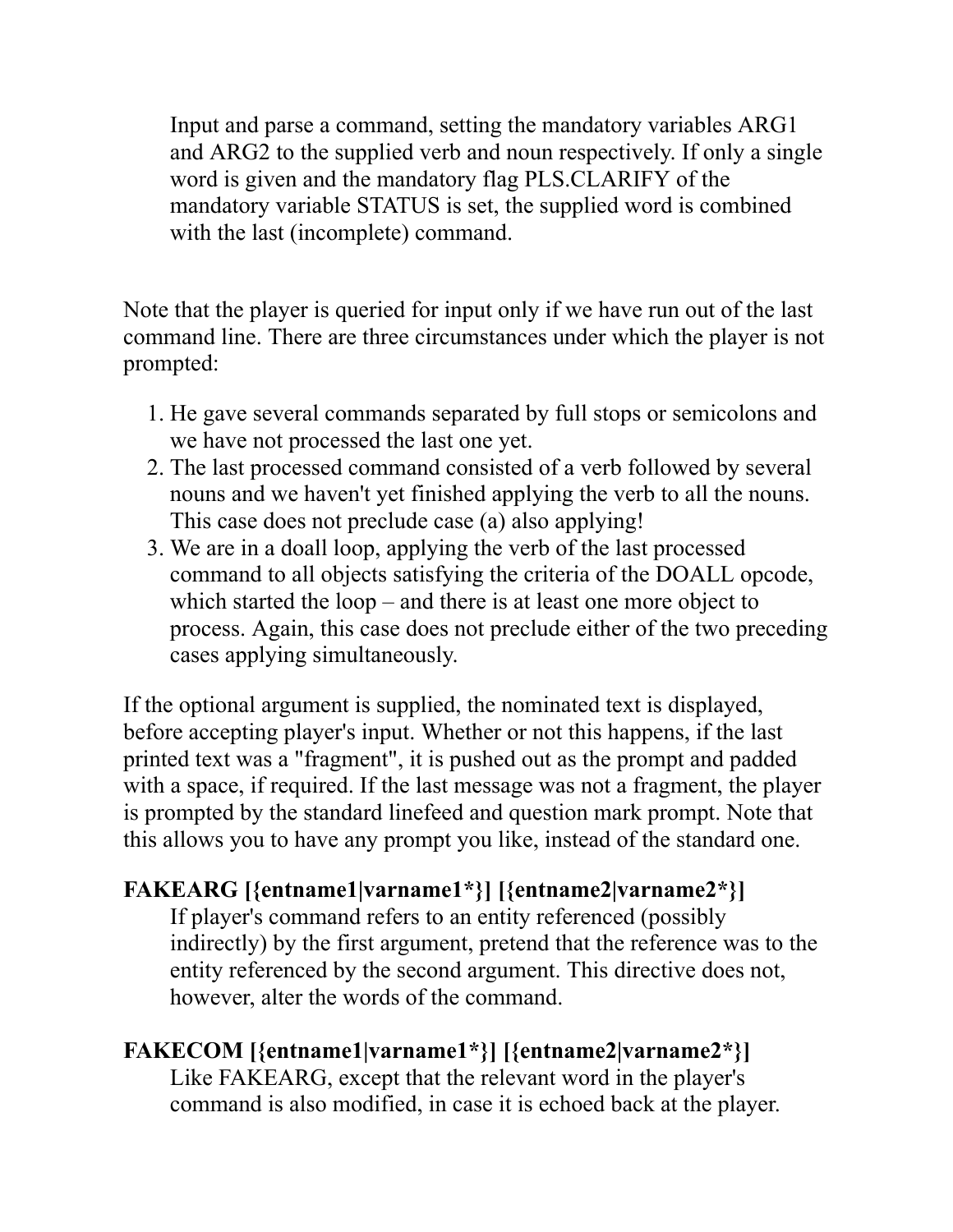# **VERBATIM {ARG1|ARG2}**

Replaces the word string associated with ARG1 or ARG2 respectively, with whatever the player actually used, which got interpreted as whatever word string that is to be replaced.

# **UNDO**

If undo is permitted, undo the number of commands specified by player command's second word, which may be (a) a number to undo a specific number of commands, (b) ALL to undo all commands since the last restore, or (c) UNDO to undo the immediately preceding UNDO. The UNDO\_TRIM flag of the UNDO\_STATUS variable is set or cleared appropriately.

## **REDO**

Only accepted immediately after an UNDO command. REDO reverts the undoing of the specified number of commands, which may be given as (a) a number or (b) ALL which is equivalent to UNDO UNDO. The UNDO\_TRIM flag of the UNDO\_STATUS variable is set or cleared appropriately.

# **DEFAULT [{placename|varname\*}] [objflag]**

If no object has been specified in the player's last command (i.e. if the value of STATUS is 1), check whether there is an object at the nominated location (default HERE) and, optionally, has the nominated flag set. If no such object exists, this directive has no effect. If only one object satisfies the criteria, ARG2 is set as if the player had explicitly nominated that object. If more than one object fits the criteria, ARG2 is set to AMBIGWORD. In either case, the value of STATUS is increased from 1 to 2.

# **Saving and restoring (file, memory or command)**

# **SAVE {FILE|MEMORY|COMMAND} varname**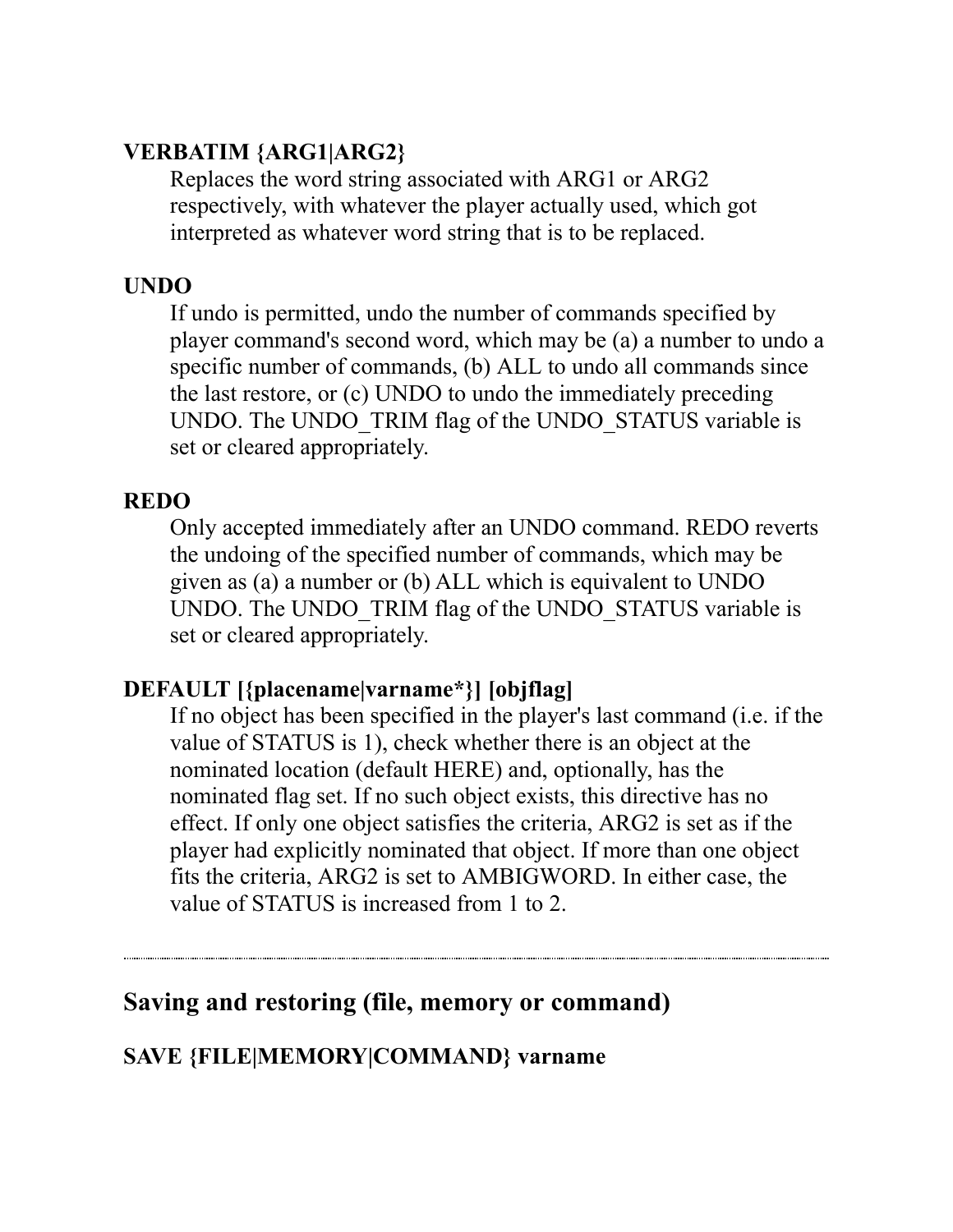SAVE FILE saves the current state of the game in a file nominated by the command text string associated with ARG2. SAVE MEMORY creates or replaces an in -memory save image (this gets written off to disk in ADVLIB and CGI modes). SAVE COMMAND saves player's parsed command, so that the game can ask a yes/no (or other) question, without relying on the QUERY directive, since this directive is not compatible with ADVLIB or CGI modes.

The variable specified by the <varname> argument returns zero on success. Non-zero return indicates failure.

#### **RESTORE {FILE|MEMORY|COMMAND} varname**

Restores file, memory image or player command saved by the SAVE directive.

The variable specified by the <varname> argument returns zero on success. Non-zero return indicates failure.

#### **DELETE {FILE|MEMORY} varname**

Deletes respectively a saved file nominated by the second word of the player's command, or the saved memory image (which also can be a file, in an ADVLIB or CGI modes).

The variable specified by the <varname> argument returns zero on success. Non-zero return indicates failure.

#### **Debugging minor directives .**

#### **CHECKPOINT**

SAYs its location (file name and line number) in the A-code source.

#### **DUMPDATA**

Dumps game data to STDERR or to the log file if one is being written to. If a second command word is given, it is taken to indicate the type of value-bearing entites to be shown. Possible values are "objects",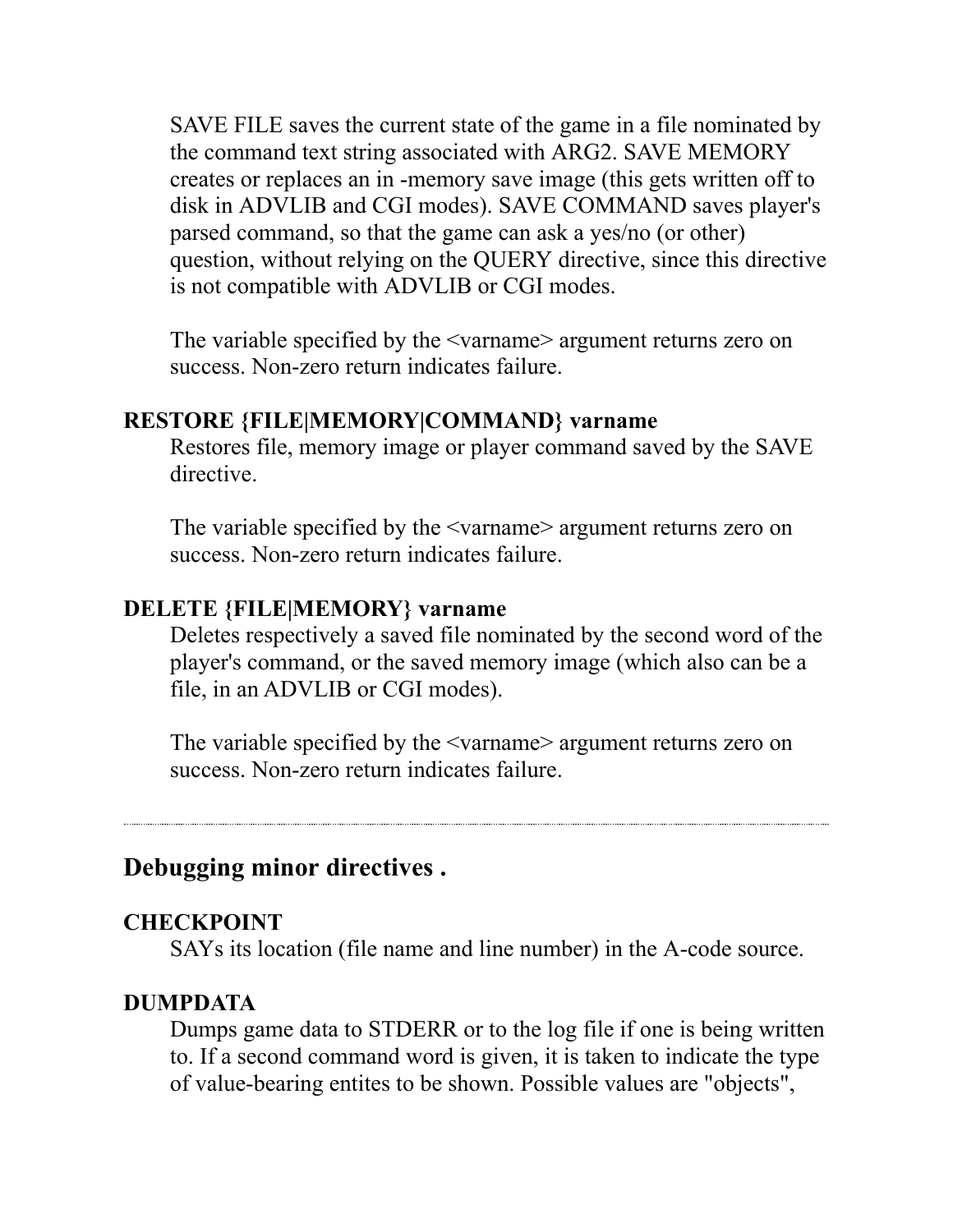"locations" or "places"), "variables" (or "vars") and "texts" – all of these being abbreviable to a single character. The command is handled by the kernel and hence types of dump need not be in the game's vocabulary. Most likely use of this directive is in optionally included code – see the  $\frac{\text{debugging section}}{\text{f}}$  $\frac{\text{debugging section}}{\text{f}}$  $\frac{\text{debugging section}}{\text{f}}$  for debugging use of optional includes.

# **Obsolete and/or deprecated lexicals and directives**

These directives are still supported for compatibility with old versions of A-code. Some are supported only for style 1 of A-code (i.e. only for Platt's original source).

# **Compound constants**

A compound constant is a text string with no spaces, where names of simple constants or entitynames are joined by plus and/or minus signs.E.g. LAST.DEFLECTOR-FIRST.DEFLECTOR+2 evaluates as the value of LAST.DEFLECTOR minus the value of FIRST.DEFLECTOR plus 2. For entity names the value used in the calculation is the refno of that entity. In this example from Adv550, the two symbolic names happen to be text names.

# **SYNON {value|symbname}, synon [...]**

Used to define symbolic name for constants or synonyms for already defined symbols.

# **BISET {entname|varname\*}, flagname**

**BIS {entname|varname\*}, flagname**

Obsolete synonym of FLAG.

# **BITST {entname|varname\*}, flagname**

**BIT {entname|varname\*}, flagname**

Obsolete synonym of IFFLAG.

## **BICLEAR {entname|varname\*}, flagname BIC {entname|varname\*}, flagname**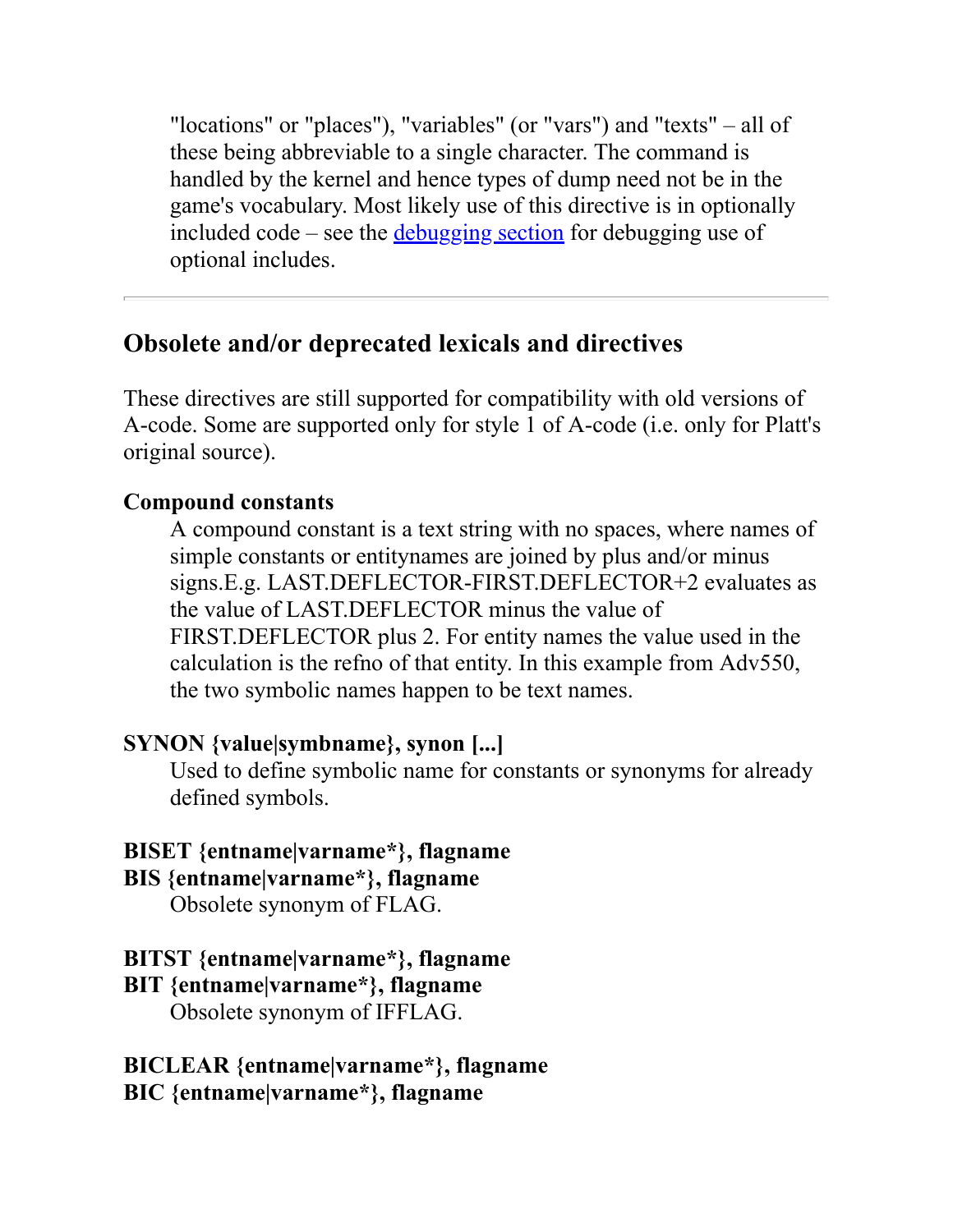Obsolete synonym of UNFLAG.

#### **LABEL procname**

Synonymous with PROC.

#### **NAME entname, qualifier**

Synonym of SAY, except that the qualifier is mandatory.

## **DEFINE placename**

Add the placename to player's vocabulary. The recommended way of doing this is by prefixing the placename with the  $+$  sign in its declaration

## **EOI**

Closes an iteration loop. Use FIN instead!

# **EOF**

Used in Platt's code as a short-hand for an arbitrary number of successive FINs.

#### **DBNAME database-name**

Defines the name of the data file.

#### **TITLE title**

Older synonym of DBNAME.

# **KEYWORD word [...]**

If all indicated words (or their synonyms) appear in input, execute the following code, up to the next major directive; otherwise PROCEED.

# **HAVE {objname|varname\*} [...]**

If all indicated objects are held by player (at location INHAND), execute the following statements up to the next major directive; otherwise PROCEED.

# **HERE {objname|varname\*} [...]**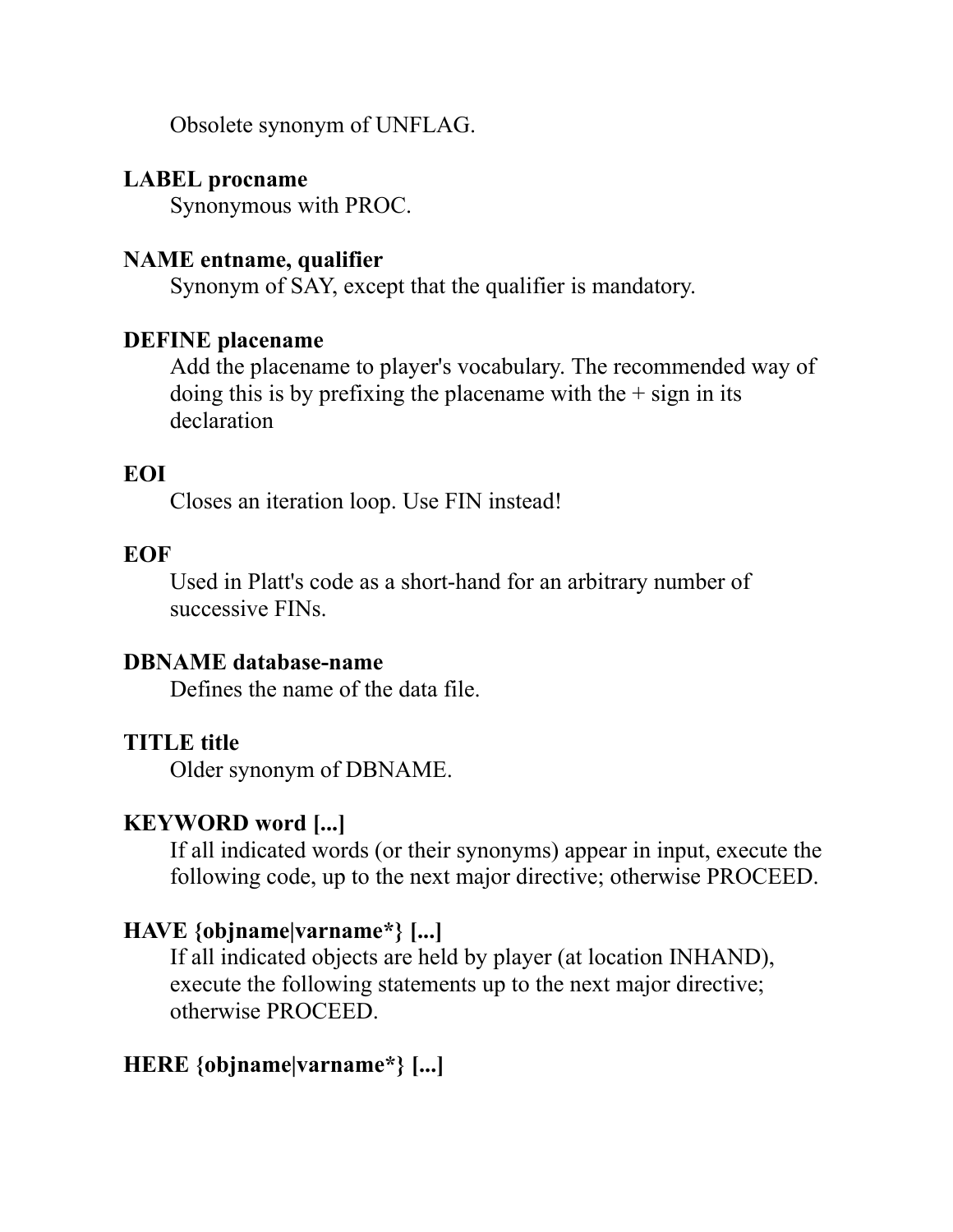If all indicated objects are at the same location as the player (specified by the variable HERE), execute the following code, up to the next major directive; otherwise PROCEED. There was no corresponding opcode in the original A-code.

# **NEAR {objname|varname\*} [...]**

If all indicated objects are either held by the player (at location INHAND) or at the same location as the player (as specified by the variable HERE), execute the following code up to the next major directive; otherwise PROCEED.

# **AT {placename|varname\*} [...]**

If the player is at (any of) the indicated location(s), execute the following code, up to the next major directive; otherwise PROCEED. Don't worry about the name of this opcode clashing with the AT major directive – they exist in different name spaces, major directives being recognised by starting in column one. Note that the "place" may be an object!

# **ANYOF word [...]**

If the player typed any of the indicated words in the command being processed, execute the following code, up to the next major directive; otherwise PROCEED. If successive lines have the ANYOF opcode, they are merged internally into a single ANYOF directive. If any of indicated words are in command do following; else PROCEED

# **VALUE entname\* [{entname|constant}]**

Like SAY, but replace '#' with value of the qualifier, rather than the qualifying entity name.

# **SVAR {varname|constant}, varname**

Set value of the variable nominated in the second argument, according to the value of an environmental variable (or condition) indicated by the value of the first argument. Supported only for the sake of Platt's original code of Adv550, which uses SVAR 4 and SVAR 5 to regulate timing of game restores.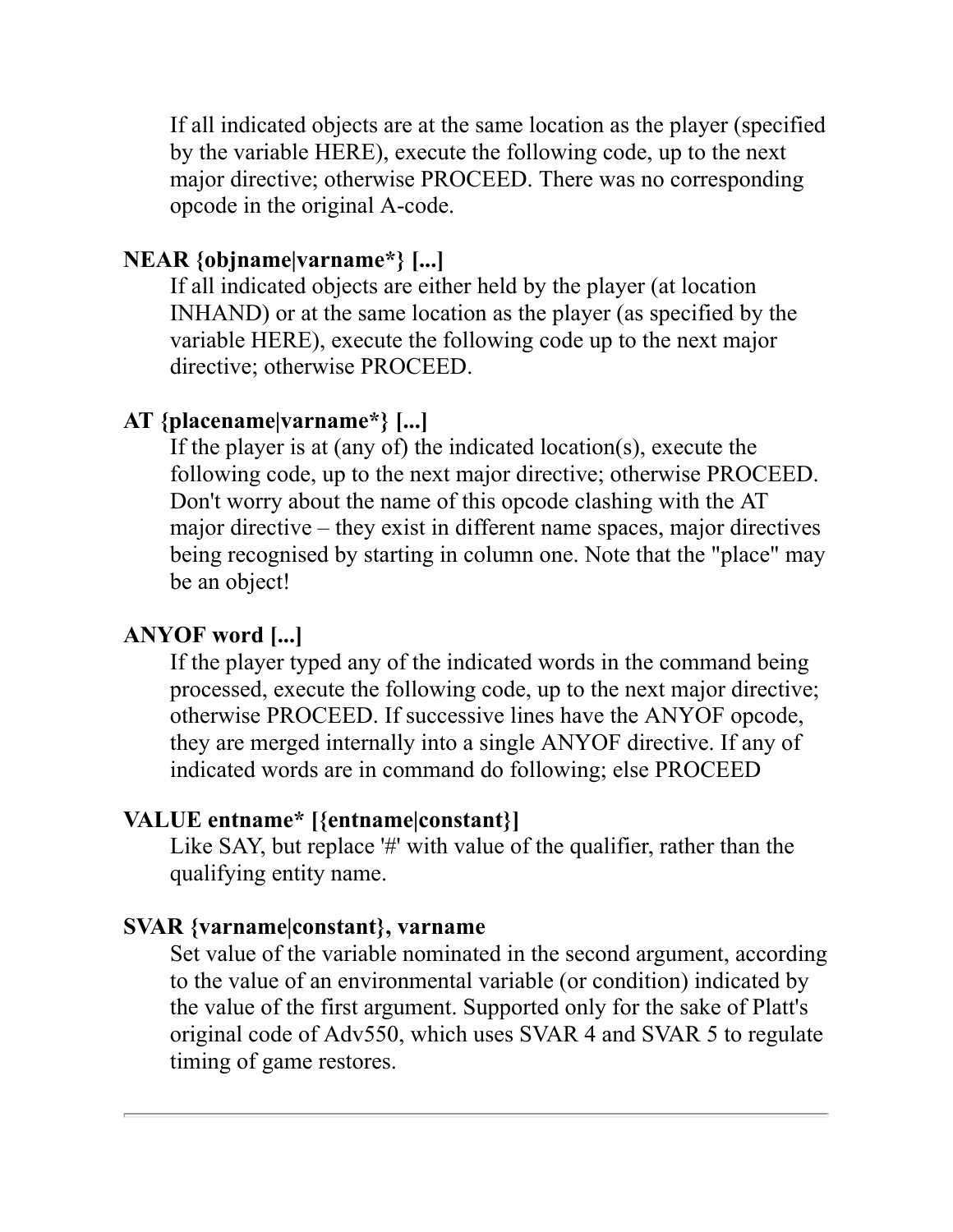# **A-code history**

The A-code language was created by Dave Platt in early 1980s for the purpose of writing his classic 550 expansion of the original Adventure. It was subsequently expanded by myself in mid 1980s when merging Platt's Adventure 3 (now known as Adv550 ) with Luckett's and Pike's AdventureII (now known as Adv440) into Adv660 (well... into Adventure4, upgraded to Adventure4+, now known as Adv660).

I embarked on further expanding Adv660 into Adv770 in 1998, one of the purposes of the exercise being to explore further possibilities for improving A-code. The final result was the considerably improved Acode12. A [separate document](#page-149-0) describes the history of the language in greater detail.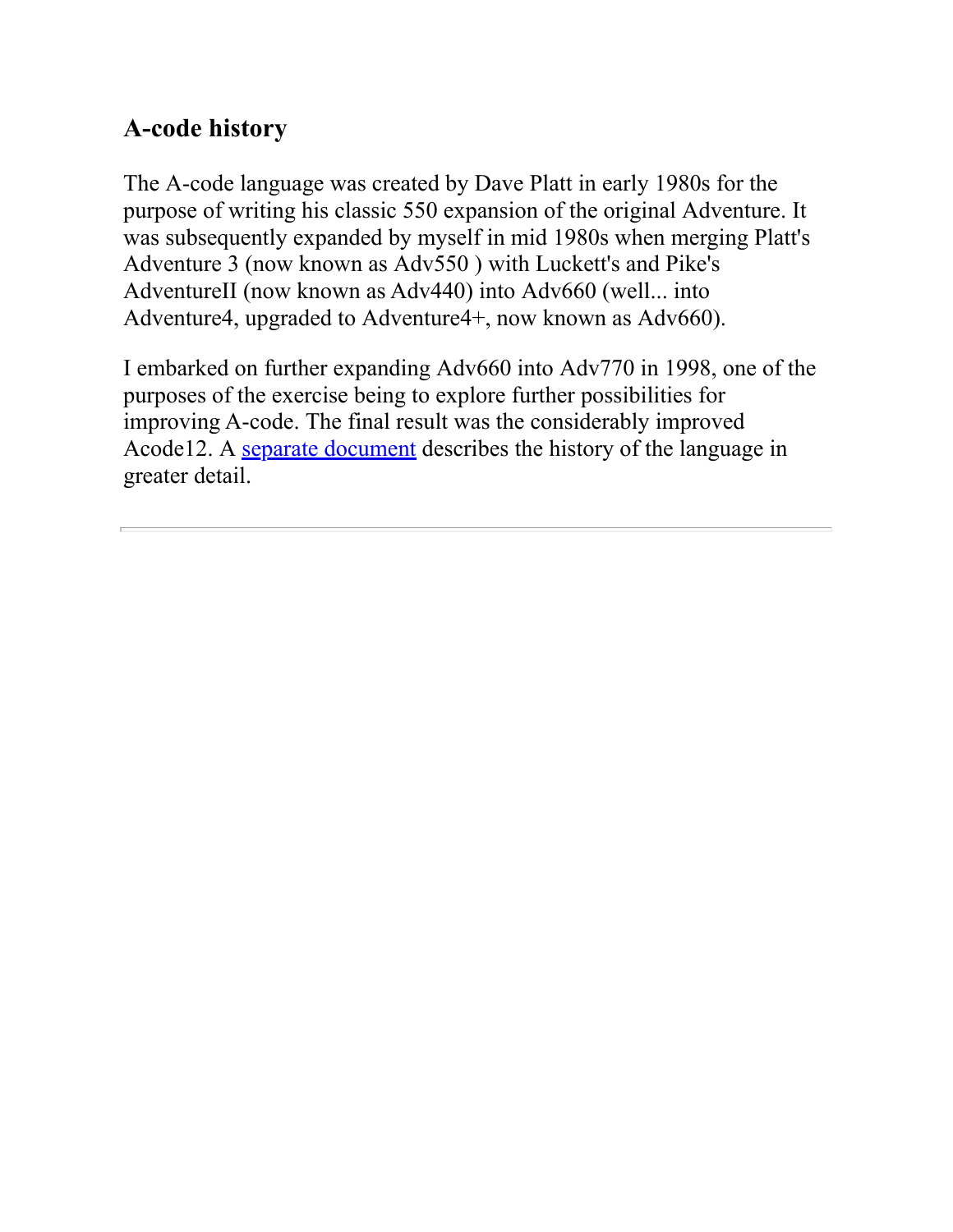# **A-code upward compatibility of saved games**

A-code makes it fairly simple to preserve upward compatibility of saved games – a feature I found indispensable in alpha and beta testing, and generally useful after that.

You can just stick to following the five rules outlined below, and ignore ignore all accompanying explanations, but it may be useful to have some idea as to why those rules need to be followed. For that you need to have some grasp of A-code's internal concept of *refnos* (short for reference numbers).

[Refnos were briefly explained in the main description of the A-code](#page-48-0) language, so just briefly...

A refno (or in full a reference number) is a number uniquely assigned by A-code to value-bearing declared entities  $-$  i.e. to objects, locations, variables and texts. The important point is that these refnos are allocated sequentially within each of these four categories in the order of entity declarations. Thus in a game source which mixes randomly object, place, variable and text declarations, objects will be numbered consecutively in their order of declaration, followed by places in their order of declaration etc.

It is by preserving associations of refnos to game entities *within* these categories that saved games are kept upwardly compatible. So let's consider what specifically would or would not break such compatibility. For simplicity, I'll stick with talking about objects, but exactly the same points apply within other categories that can have non-constant values associated with them - places, variables or texts.

If a previously declared object is removed in a later version of game's code, then all objects declared after the removed one will have their refnos reduced by one. If there are such objects, compatibility breaks. If there aren't (i.e. if the last declared object was removed, it does not break.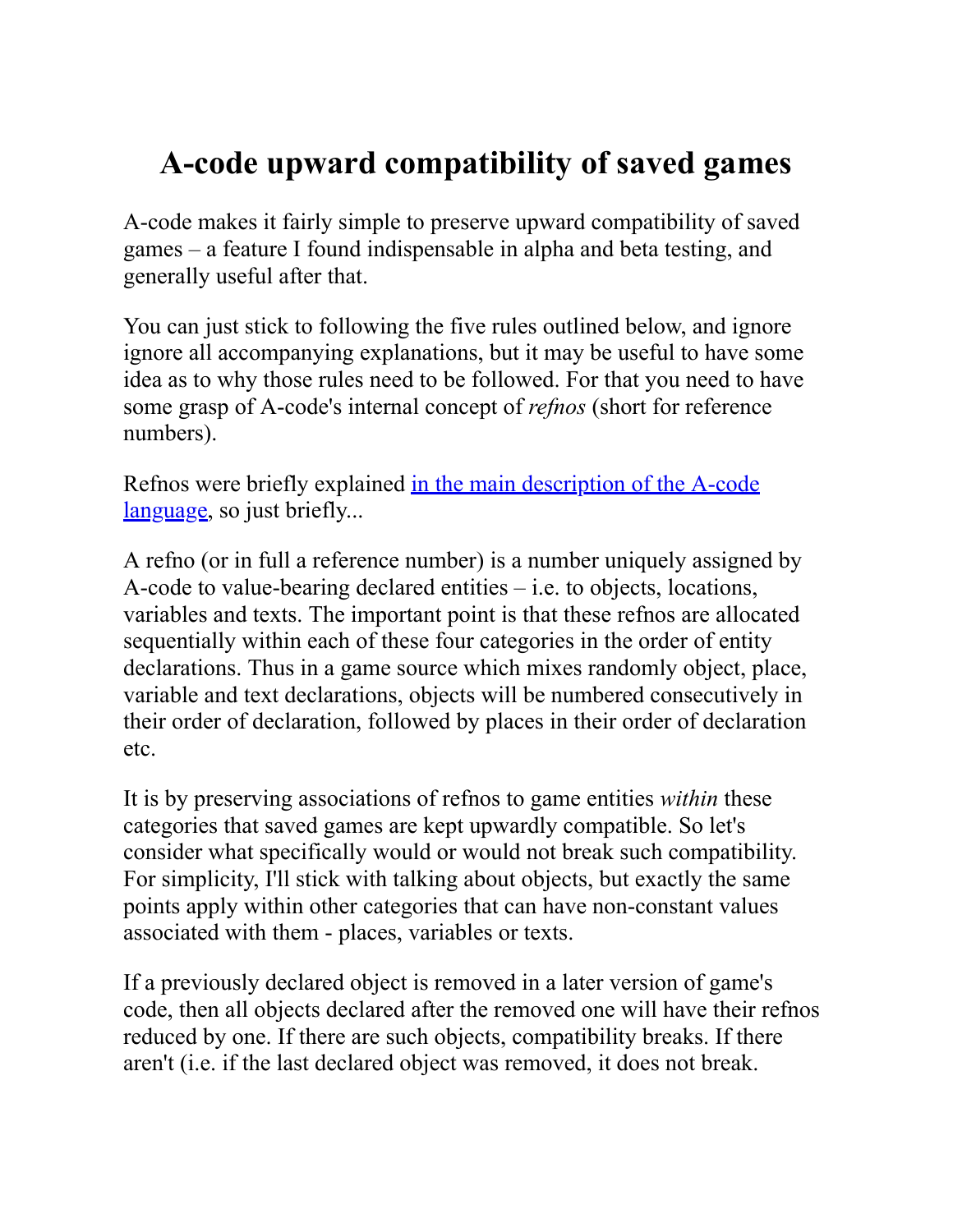Similarly, if an object is added, then refnos of all objects declared later in the game's code will be increased by one. If there are such objects, compatibility breaks. If there aren't (i.e. if the added object is the last object declaration, it does not break. So...

## **Rule 1: do not add objects (places, variables or texts) except at the end of all object (place, variable or text) declarations.**

What about removing objects. As should be obvious from the above, that's a bad idea. While it may seem that removing object(s) from the end of object declarations, the internal mechanics of the A-code kernel preclude this too. Thus...

# **Rule 2: The overall number of objects (places, variables or texts) may increase (as per rule 1), but decreasing it will break compatibility.**

If you do find that an object is no longer required, don't remove it. Just leave it there, possibly giving it a different name, e.g. SPARE.OBJ.1 or something equally obvious. Better still, make its new name start with a dot: .SPARE.OBJ.1 -- this will stop the *acdc* translator complaining about an object being declared but not used. If later on you do want to re-use that spare slot for some other object, you can do so, but you cannot assume its value to be zero after a game is reloaded – that game may have been saved before you removed the original object.

As explained in [the language description document,](#page-49-0) in addition to an integer value all objects, places and variables carry a bit-screen of flags. Flags have to be declared as symbolic names, but as far as the A-code kernel is concerned, such names are just synonyms for integer (nonnegative) bit-screen offsets. Just as for refno association with entities, the association of these values with flag symbolic names must be preserved if saved games are upwardly compatible.

Therefore Rules 1 and 2, stated above, apply to flag declarations too (separately for object, location and variable flag sets), but there is an additional constraint, which can be stated as

# **Rule 3: do not change bit-screen byte-sizes!**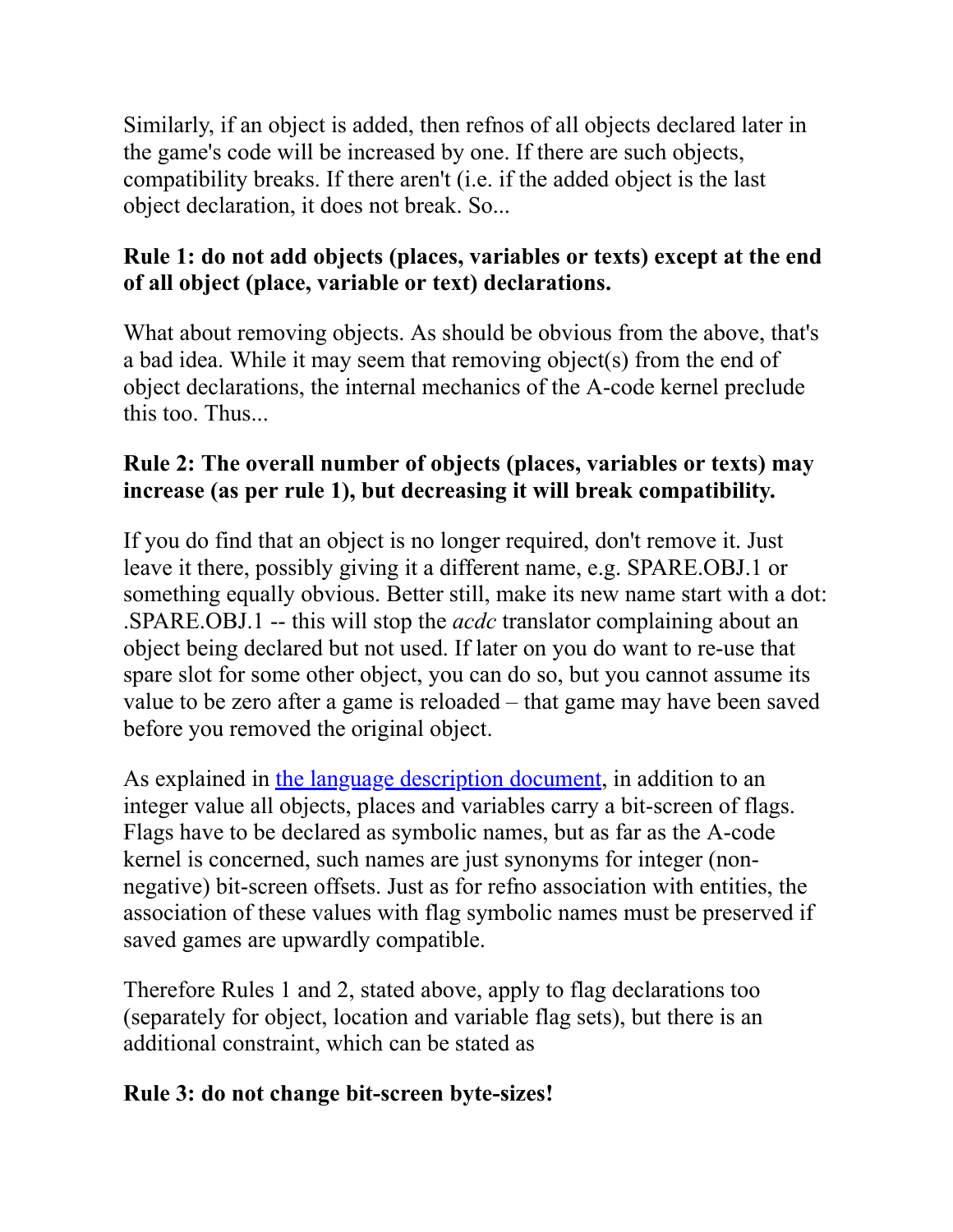Simple version: declare up front a few spare flags in each of the three categories – object, location and variable. To avoid *acdc* complaining about the extra flags not being used, give them names starting with a dot (e.g. .SPARE.OBJ.FLAG.1 etc) or wiith "spare.." (e.g. SPARE..O1).

Complex version: you may have some spare flags in each flag set, even if you did not declare any spare ones. This needs unpacking and to do so, I need to explain a bit about internal data structures involved.

While A-code only permits a single flags declaration for both of objects and places, multiple flag sets of various sizes can be declared for variables. It may seem puzzling that bit-screens carried by variables are not somehow associated with particular variables (except possibly via code comments). The simple explanation is that there is in fact just one bit-screen for variables too. All the separate declarations of it merely define different synonyms for the same bit offsets. Thus e.g.

```
FLAGS VARIABLE
      FLAG1
       FLAG2
FLAGS VARIABLE
       FLAG3
       FLAG4
       FLAG5
```
define one bit-screen of three bits, where FLAG1 and FLAG3 are both synonyms for 0, FLAG2 and FLAG4 are both synonyms for 1, and FLAG5 is a synonym for 2.

To make things more complicated, for historical reasons, location and object bit-screens automatically reserve the first three bits for kernel's use. Thus

```
FLAGS OBJECT
       OFLAG1
       OFLAG2
```
declares a bit-screen of **five** bits, with OFLAG1 as a symbolic name for 3 and OFLAG2 as a symbolic name for 4.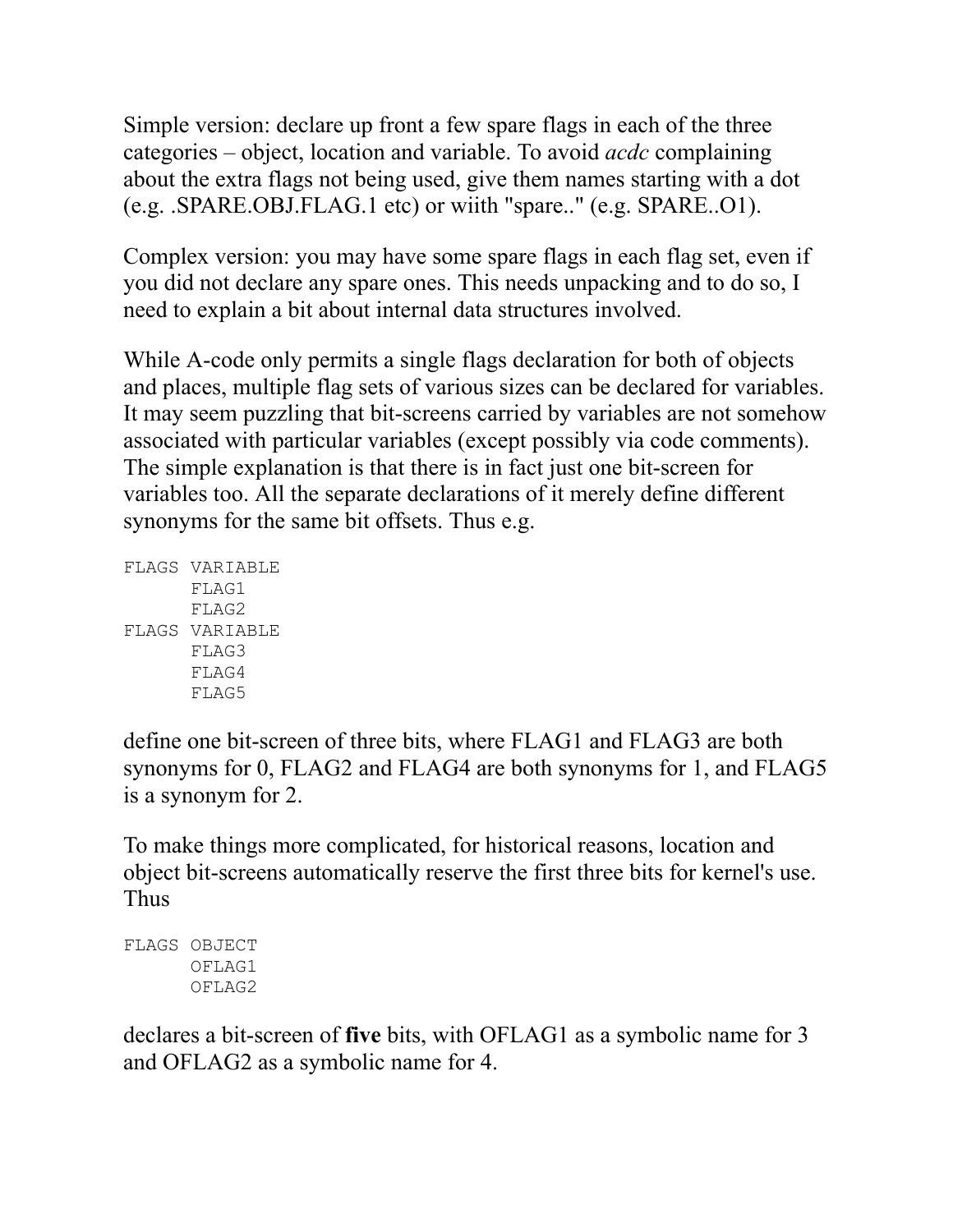And as a final complication, bit-screens are actually allocated in 8-bit bytes. Hence in the above examples, the object bit-screen will have three spare flags (offsets 5, 6 and 7), while the variable bit-screen will have 5 spare (offsets 3, 4, 5, 6 and 7).

We are now ready to calculate "bit-screen byte-sizes" that have to be preserved. If the longest variable bit-screen declared by game's code has N flags, the size of the bit-screen is the smallest number of 8-bit bytes containing at least N bits. For both place and object bit-screens it is the smallest number of bytes containing at least  $N + 3$  bits.

Thus, for example, if you have 17 distinct (non-synonymous) object flags, the number of bits actually uses is 20, leaving you with four spare flags. Of course, there is nothing to stop you declaring explicitly some spare flags (with names prefixed with a . to keep *acdc* happy) for potential future use.

Rules 1 and 2 above have dealt with declared texts, but an additional, related consideration applies to in-line texts.

# **Rule 4: do not use text morphing features in in-line texts.**

By this I mean texts which have an internal dynamic: incrementing, cycling or randomised – in the case of in-line texts signalled respectively by 'i:', 'c:' and 'r:' at the beginning of the text. The 'f:' prefix, signalling that the in-line text is a fragment, is benign.

The reason for this restriction is simple: by their very nature, the order of declaration of inline texts is what it is. While the *acdc* translator can group them all safely at the end of text refnos, it can do nothing about their ordering. Therefore adding an in-line text necessarily increments refnos of all succeeding in-line texts. If such texts have no internal dynamic, this is not a problem, since being nameless, they cannot be referenced from elsewhere in the code.

And that's really it. In practice, while working on and testing Adv770 I found that preserving upward compatibility between game versions was not hard. If the kernel ever changes in a way which would enforce upward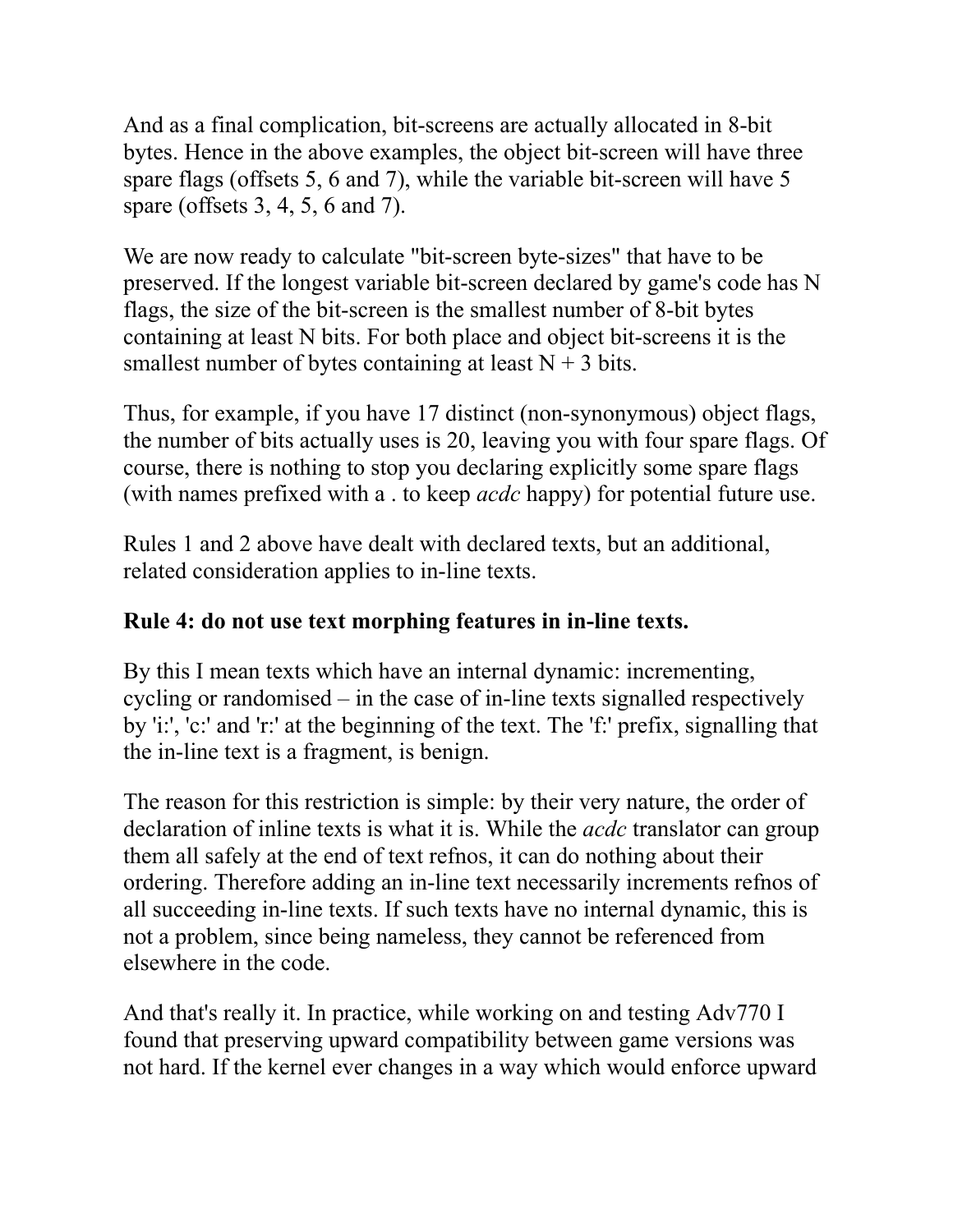compatibility break, this will be signalled by a change in its major version number.

<u> 1980 - Johann Barn, amerikan besteman besteman besteman besteman besteman besteman besteman besteman bestema</u>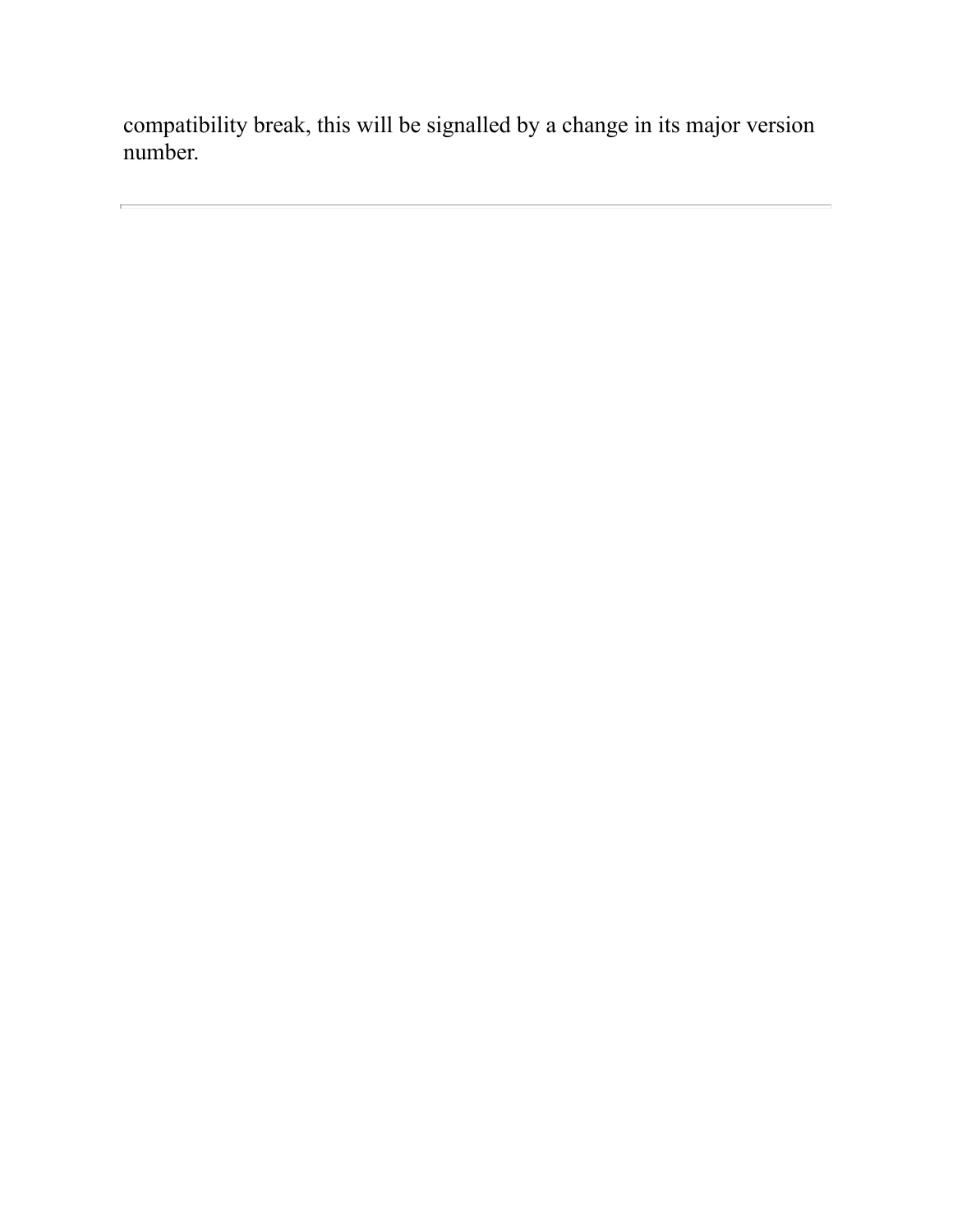# **A-code command parsing**

While all command examples in this document are given in the upper case for ease of visual identification, A-code parser is case-insensitive: all commands are automatically forced into lower case.

- [Where and when parsing takes place](#page-94-0)
	- [The QUERY directive](#page-94-1)
	- o [The INPUT directive](#page-95-0)
- [Core parser operation](#page-96-0)
	- [Simple commands](#page-96-1)
	- [Compound commands](#page-96-2)
	- [Identifying vocabulary words](#page-97-0)
	- [Treating blanks as command separators](#page-99-0)
	- [Inverting verb/noun order](#page-99-1)
- [Additional parsing features enabled by game code](#page-99-2)
	- o [Repeating commands](#page-99-3)
	- [Non-vocabulary "nouns"](#page-100-0)
	- [Handling IT](#page-102-0)
- [Optional parsing features, available to game code](#page-103-0)
	- o [Orphan processing](#page-103-1)
	- [Handling collective nouns](#page-104-0)
	- [Using EXCEPT with collective nouns](#page-106-0)

# <span id="page-94-0"></span>**Where and when parsing takes place**

<span id="page-94-1"></span>There is no separate A-code directive for player command parsing. Parsing takes place as an integral part of acquiring player input. There are two separate minor directives which do so: INPUT and QUERY. It is INPUT that does the heavy lifting. The much simpler QUERY directive is there merely as a convenience for asking yes/no questions. For reasons [explained elsewhere](#page-40-0) it has to be avoided in A-code games, which are expected to be built in single-turn or library modes.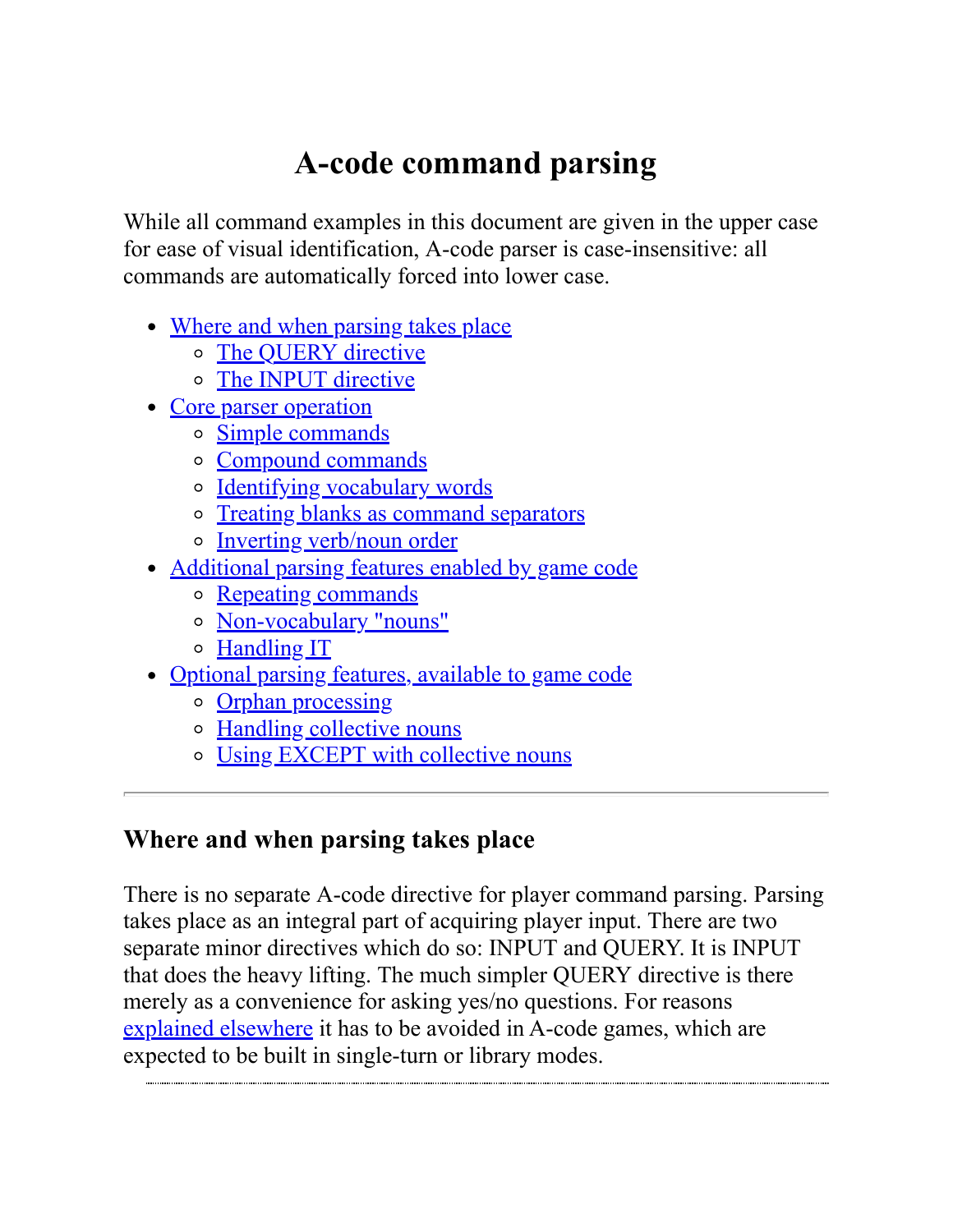# **The QUERY directive**

The QUERY directive is in fact one of the set of A-code conditionals. It takes as its single argument a text, which gets displayed as a prompt and expects yes or no in response. For example:

```
QUERY "Do you really mean it?"
   SAY "It shall be done, boss!" # Player said yes
ELSE
    SAY "Oh, OK. You had me worried there for a moment." 
# Player said no
FIN
```
Parsing is extremely primitive: any response starting with 'n' (or 'N') is taken to mean "no", and any response starting with 'y' (or 'Y') is taken to mean "yes". A null response is interpreted as "yes". Any other response is rejected with "*Eh? Do me a favour and answer yes or no! Which will it be?*" (this text is at present hard-wired into the kernel). If the player still responds with something that cannot be interpreted as yes or no, the parser says "*(OK, smartass... I'll assume you mean YES - so there!)*" (also hard-wired) and returns true.

# <span id="page-95-0"></span>**The INPUT directive**

The INPUT directive is the one that acquires and parses player commands. It takes as its optional argument a text (or a variable pointing to a text), which is to be used as a prompt, instead of the default question mark followed by a space. The rest of this document is devoted to parsing done by INPUT.

While the basic form of a player command has the simple "<verb> <noun>" format, the parser can handle [compound commands](#page-96-2), reducible to a series of simple command in the basic format. When a compound command is given, successive executions of the INPUT directive process the implied simple commands, one at a time.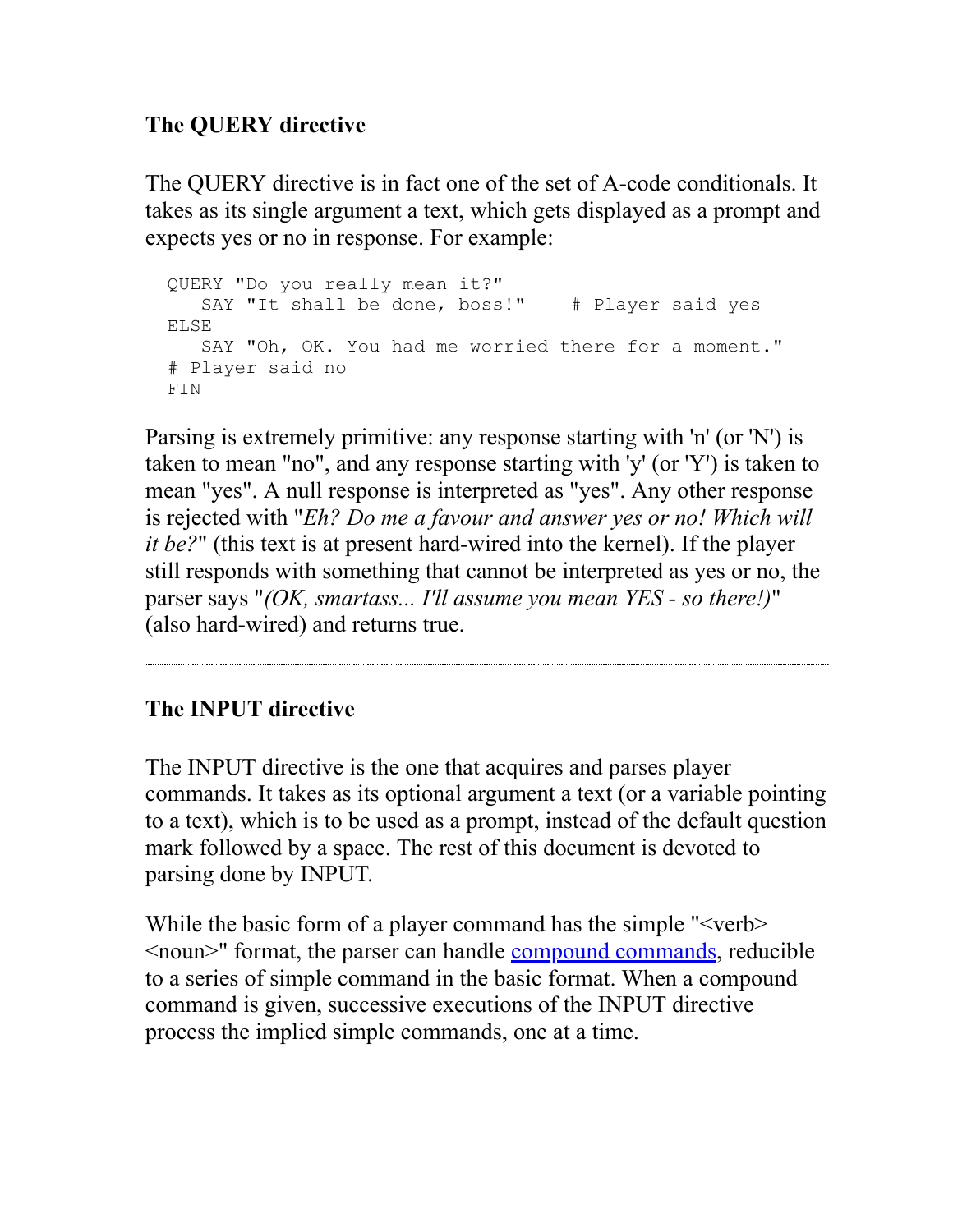The result of parsing a simple command is delivered in three variables: ARG1, ARG2 and STATUS. ARG1 and ARG2 contain respectively refnos of the verb and the noun of the simple command parsed. The STATUS variable is set to the number of words in the command: one or two, or to the automatically defined constant BADSYNTAX a syntax error has been identified. For more detail see below, in the section on [identifying vocabulary words](#page-97-0).

# <span id="page-96-0"></span>**Core parser operation**

Conceptually, A-code command parsing has three separate components:

- Parsing that is performed by the INPUT directive regardless of the game code,
- Additional parsing features which are enabled by some particular entities being declared in the game code, and
- Optional parsing features made available by the kernel to A-code games.

This section deals with core parsing features, which are not influenced by the game code.

# <span id="page-96-1"></span>**Simple commands**

A command consists of one or more words (a.k.a. tokens), delimited by blanks (spaces) and/or commas (,) and/or dots (.) and/or semicolons (;). All leading and trailing blanks are ignored and multiple blanks are treated as a single blank.

A simple player command has the verb or verb/noun structure. E.g.

GET LAMP

# <span id="page-96-2"></span>**Compound commands**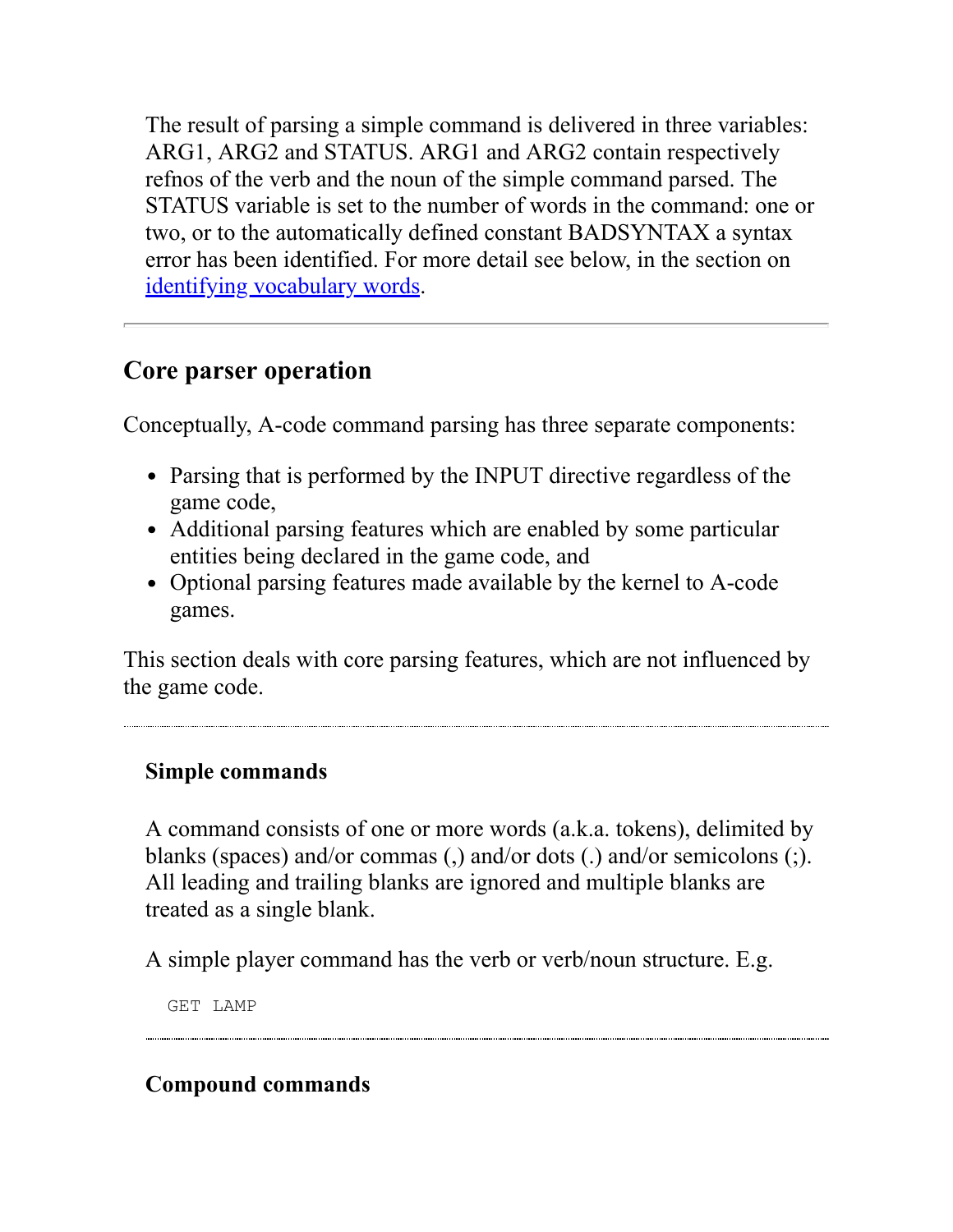Compound commands can be constructed by joining simple commands by command delimiters. The parser recognises three such delimits, which are completely synonymous: a semicolon (;), a dot (.) or ' then ' (note that unlike the colon or the dot, the ' then ' delimiter must be surrounded by blanks, to make it into a separate token.

Compound command may also feature object iteration: a verb followed by a list of nouns, separated by commas (,) or ' and '. Again, the surrounding blanks are mandatory for the latter form.

Thus for example,

GET LAMP AND KEYS THEN READ POSTER

is equivalent to

GET LAMP, KEYS. READ POSTER

and is parsed as meaning

GET LAMP GET KEYS READ POSTER

In order to be maximally forgiving, the parser will also understand some incorrect but unambiguous variants on this syntax. E.g. in ' and then ' (equivalent to ',.') the iteration delimiter is ignored. So

GET LAMP AND KEYS AND THEN READ POSTER

will have the obviously intended effect.

The special English words AND and THEN are default equivalents of a comma and a semicolon respectively, but they can be replaced by others by a game's code. See the A-code <u>UTF8 section</u>.

#### <span id="page-97-0"></span>**Identifying command words**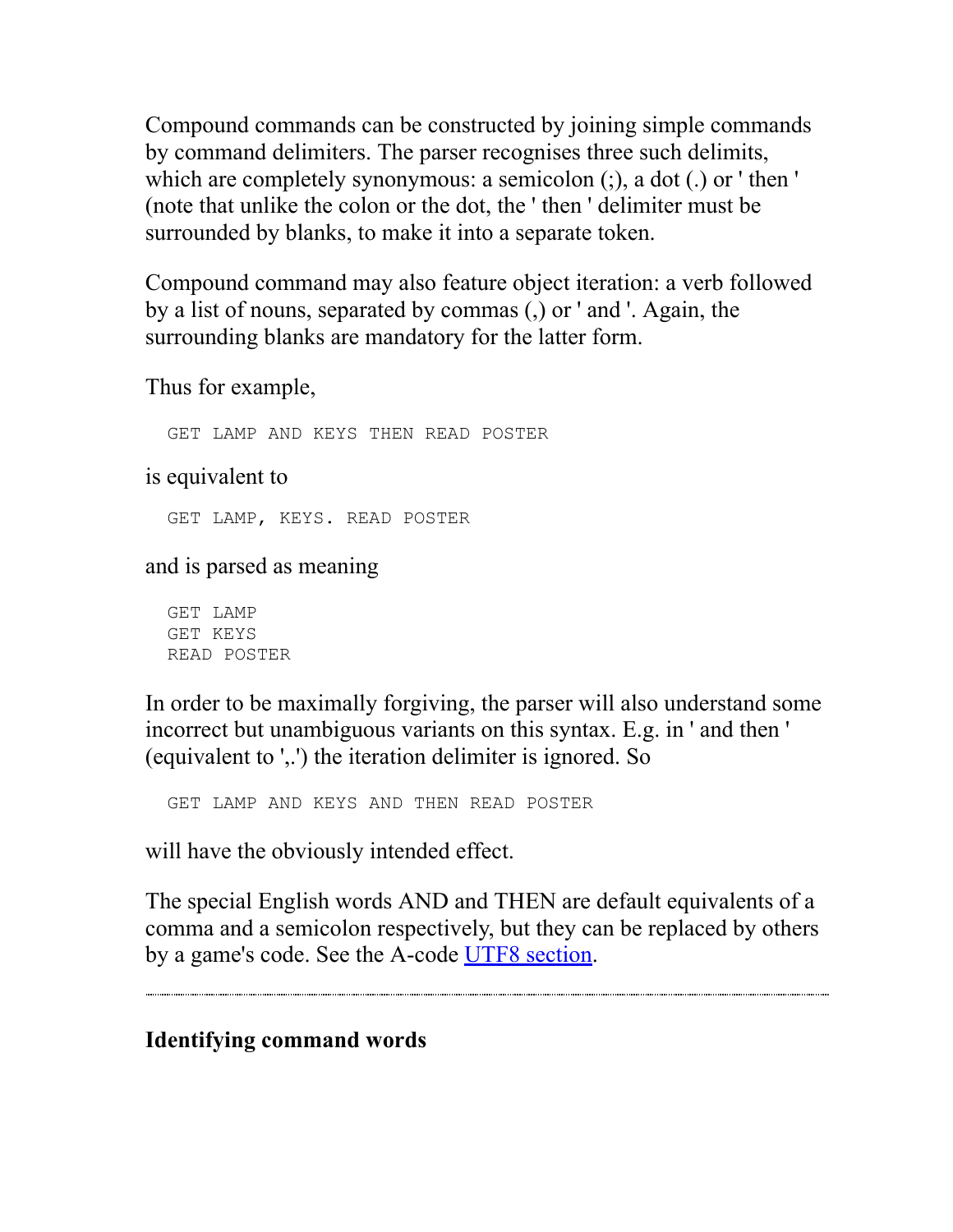Individual command tokens are matched against the game's vocabulary. At game's discretion, the matching process may be

- restricted to exact matches, or
- permit minimal (automatically derived) abbreviations, or
- permit single typo correction see the [vocabulary description](#page-113-0) for more details.

See the **[A-code vocabulary description](#page-113-0)** for details of command words matching against game's vocabulary.

If a simple command is parsed successfully, values of ARG1 and ARG2 are set to the refno values corresponding to the first and the second command token respectively. However, a further enhancement, if ARG1 value turns out to be in the range of object or location refnos, and ARG2 in the range of verb refnos, the two command words are swapped around. Thus, for example BIRD GET gets parsed as GET BIRD.

An additional parsing feature is present for games of style 11 or higher. If no match is found for the second command word, the kernel still does not give up. It is possible that the player was trying to reference something mentioned in an object or place description, or in some response recently given to an earlier command. Every time some text is output, all of its words longer than 3 characters and not ending in "ing", are stored in a separate, temporary vocabulary. This vocabulary, which is re-initialised whenever the player changes location, is scanned for an exact match (no abbreviations or typos). If a match is found, this is still treated as a matching failure, but of a different kind, so that if desired, it can be treated differently by A-code source.

If the parser fails to match a vocabulary word, the corresponding ARG1 or ARG2 variable is set to one of special pre-defined values:

- BADWORD no match of any kind.
- AMBIGWORD abbreviation matching gives a non-unique result – more than one vocabulary word could be meant.
- AMBIGTYPO single typo matching gives a non-unique result.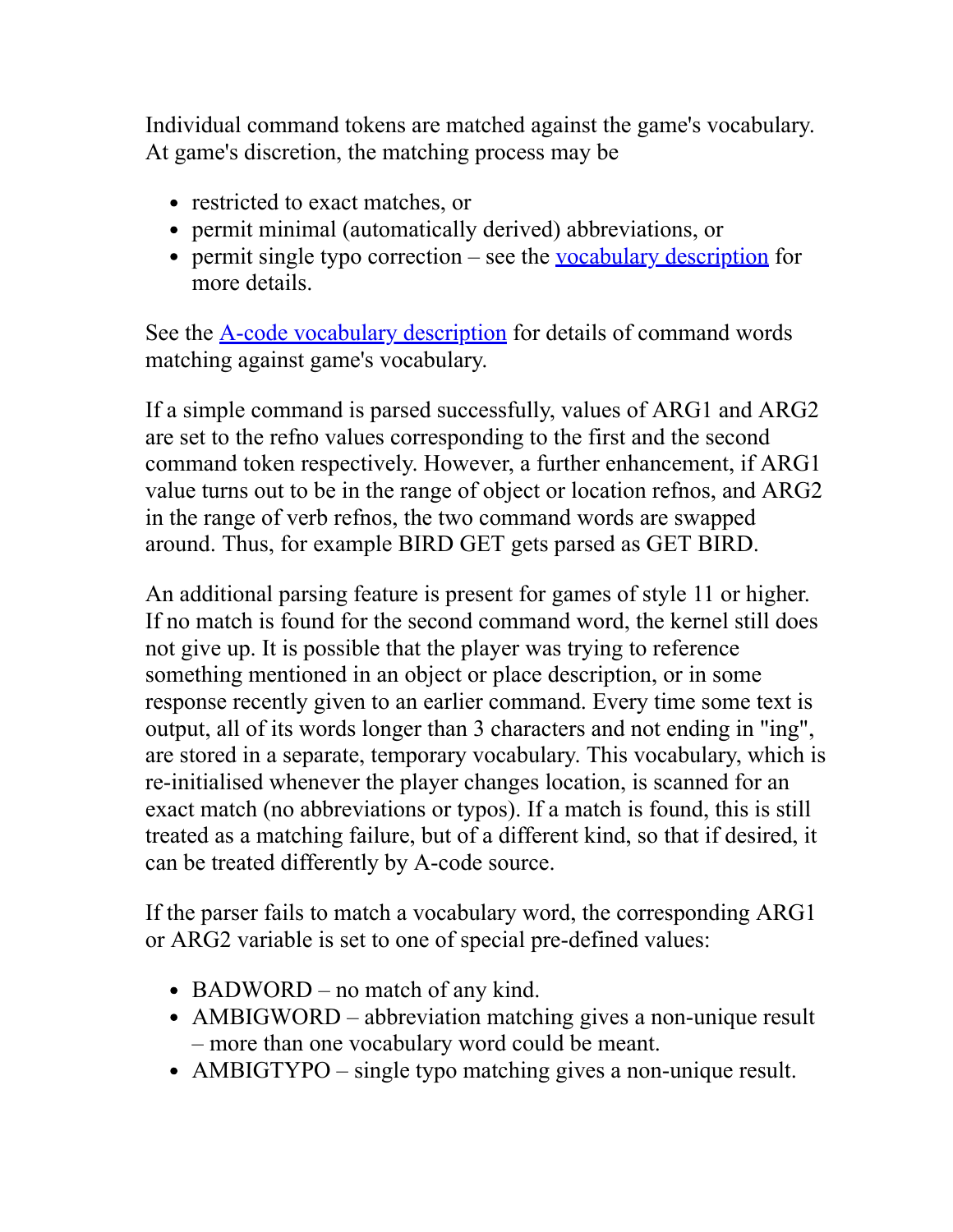- SCENEWORD the match is not against the vocabulary by against the list of words used by the guide since the last change of location.
- BADSYNTAX any other parsing failure. (Note that in this case the STATUS variable is also set to BADSYNTAX.)

Finally if a command consists of just a single word (the STATUS variable is set to 1), the ARG2 variable is set to the predefined constant NOWORD.

#### <span id="page-99-0"></span>**Treating blanks as list or command separators**

The verb SAY is treated by the parser as a special case in that spaces can be used instead of commas as in SAY FEE FIE FOE, which is treated as SAY FEE, FIE, FOE (which is equivalent to SAY FEE; SAY FIE; SAY FOE).

#### <span id="page-99-1"></span>**Inverting verb/noun order**

By default, in two word commands, the first command token is considered to be the verb and the second one as the noun, e.g. TAKE BOTTLE. However, if the first token is not likely to be a verb (being e.g. a place or an object) and the the second is identifiably a verb, the parser will automatically swap them around, making BOTTLE TAKE also a legitimate command.

# <span id="page-99-2"></span>**Additional parsing features enabled by game code**

Some functionality of the A-code kernel is only present if game source defines particular entities.

#### <span id="page-99-3"></span>**Repeating commands**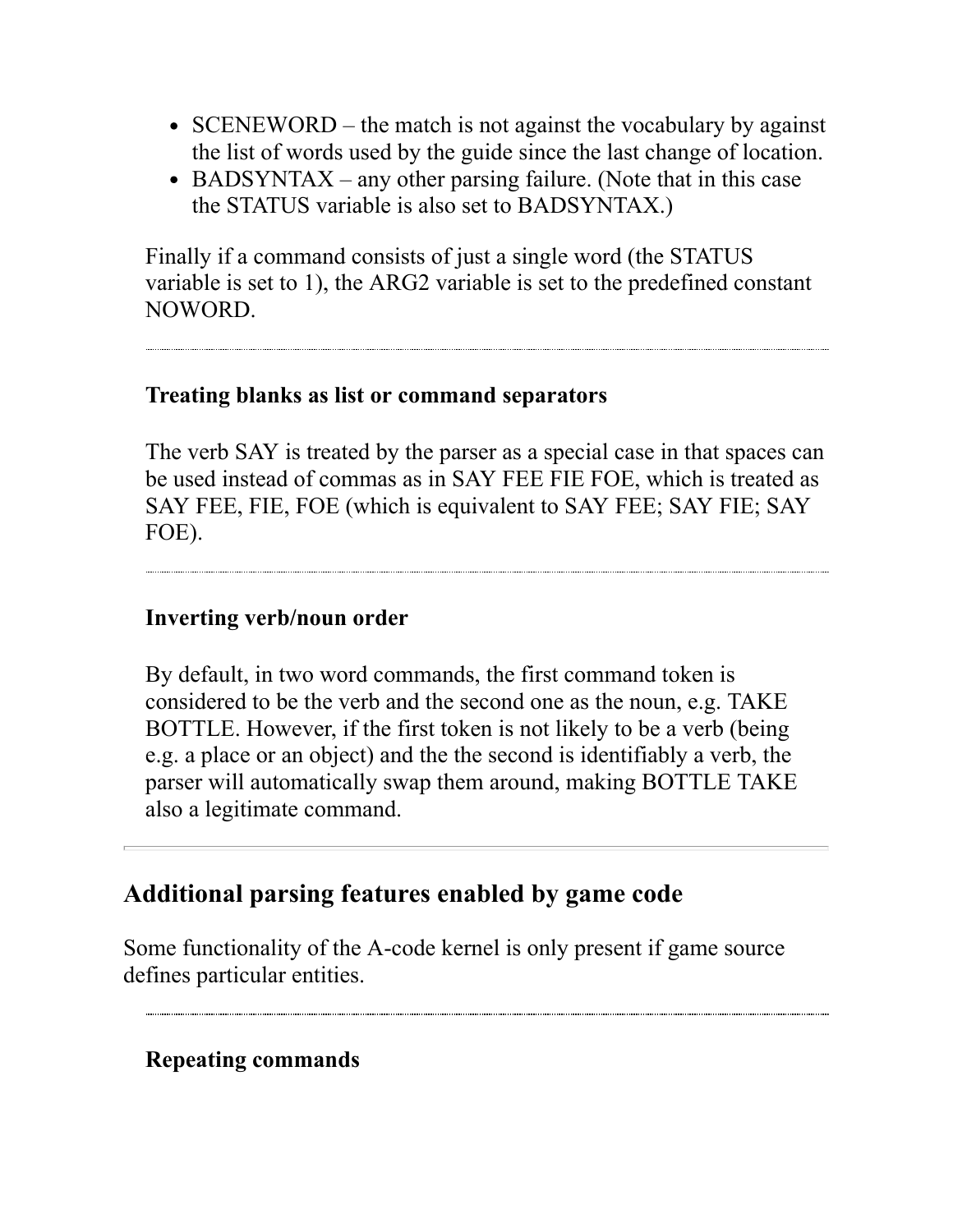If game source declares the word AGAIN (possibly with some synonyms), commands can be repeated by using AGAIN as a verb. If used within a compound command it will repeat the last sub-command delimited by THEN (or a dot or a semicolon). If used on its own, it will repeat the whole of the player's last input, which may be a compound command (and may itself contain AGAIN on order to repeat its subcommand).

The special English word AGAIN is merely the default "repeater" word.

So, for example:

GET BUCKET.DRINK BUCKET. AGAIN

is equivalent to

GET BUCKET DRINK BUCKET DRINK BUCKET

#### whereas

THROW AXE THEN GET AXE AGAIN

#### is equivalent to

THROW AXE THEN GET AXE THROW AXE THEN GET AXE

# <span id="page-100-0"></span>**Non-vocabulary "nouns"**

Sometimes it is not desirable to match player input against the games vocabulary at all. Saving and restoring games is an obvious example of this – players cannot be restricted to game's vocabulary for naming saved games. One could, of course, insist that SAVE and RESTORE do not take a save name as the second word of the command, but invoke instead a separate input routine, which takes the desired save name without any reference to the vocabulary. However, the same applies to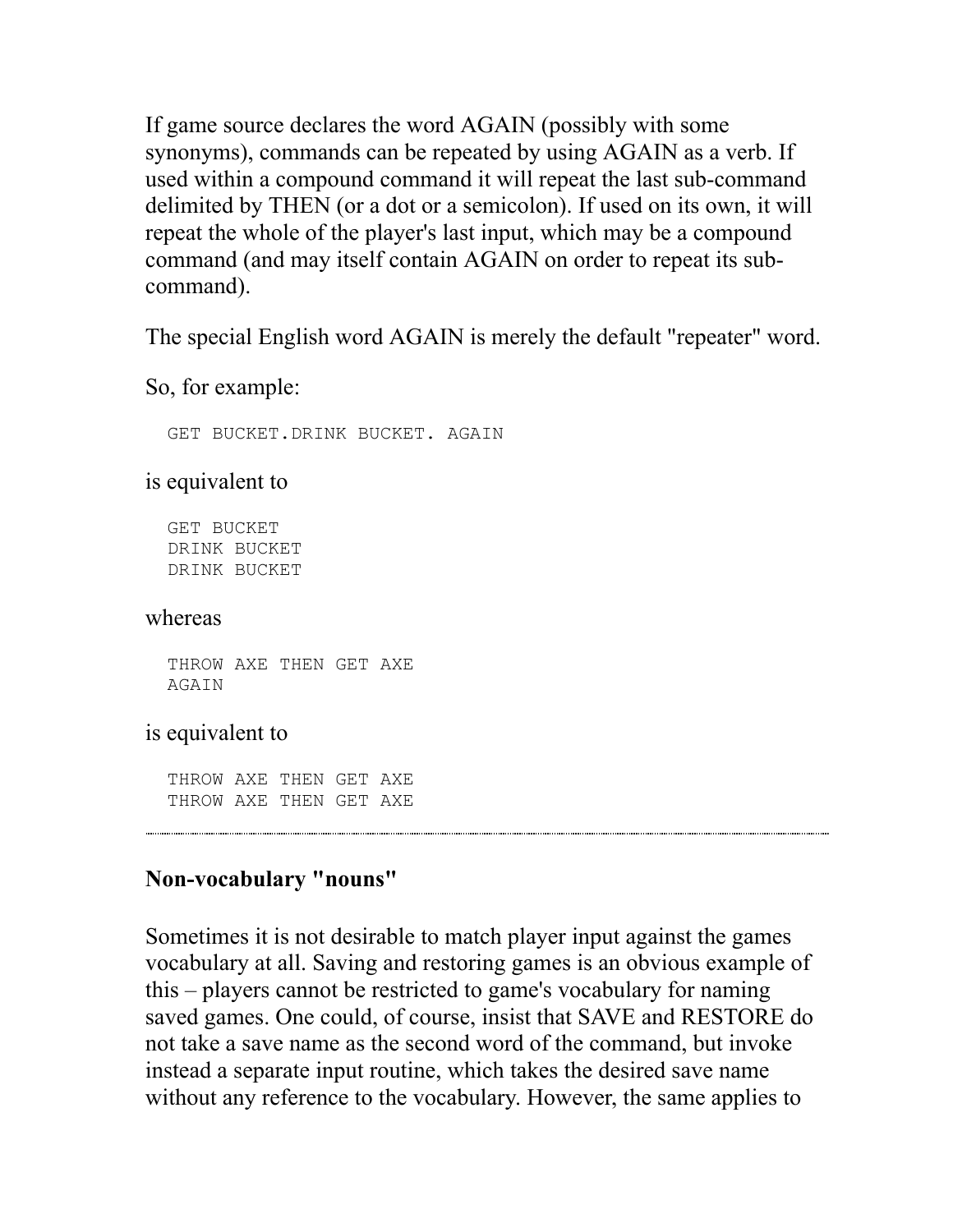any command which takes a numerical argument, e.g. specifying screen width or height in the console mode.

Rather than having special code for handling such (and similar) exceptions, A-code's approach is to tag relevant verbs as "special". In the absence of flag settings for vocabulary words (possibly to be rectified in the future), the solution is to groups declaration of such verbs between declarations of two pseudo-verbs: first.special and last.special. This works because (a) A-code allocates refnos (in a given entity category) in the order of declarations and (b) if prefixed with '-' these pseudo-verbs are themselves allocated refno, but are not added to the game's vocabulary. Here's an example based on Adv770:

```
# The next block are specials, not requiring validation of
ARG2.
#
verb -first.special # Mark the first one
verb again, repeat, =r
verb save, suspend, pause
verb restore, load
verb rest, wait \qquad # In case players type REST
MYGAME
verb !length, =!line, =!width
verb !scroll, =!screen, =!depth
verb !margin, =!offset
verb restart, initialise
verb why
verb please
verb -last.special # Mark end of special verbs
#
# End of verbs not requiring validation of ARG2.
```
The kernel is aware of the special significance of first.special and last.special and will automatically suppress validation of the second command word when parsing a command with any verbs defined as special in this manner. However, a similar mechanism can be profitably used by A-code source. Here's another example from Adv770:

```
verb -first.direction
verb north, =n
verb northeast, =ne
verb east, =e
verb southeast, =se
```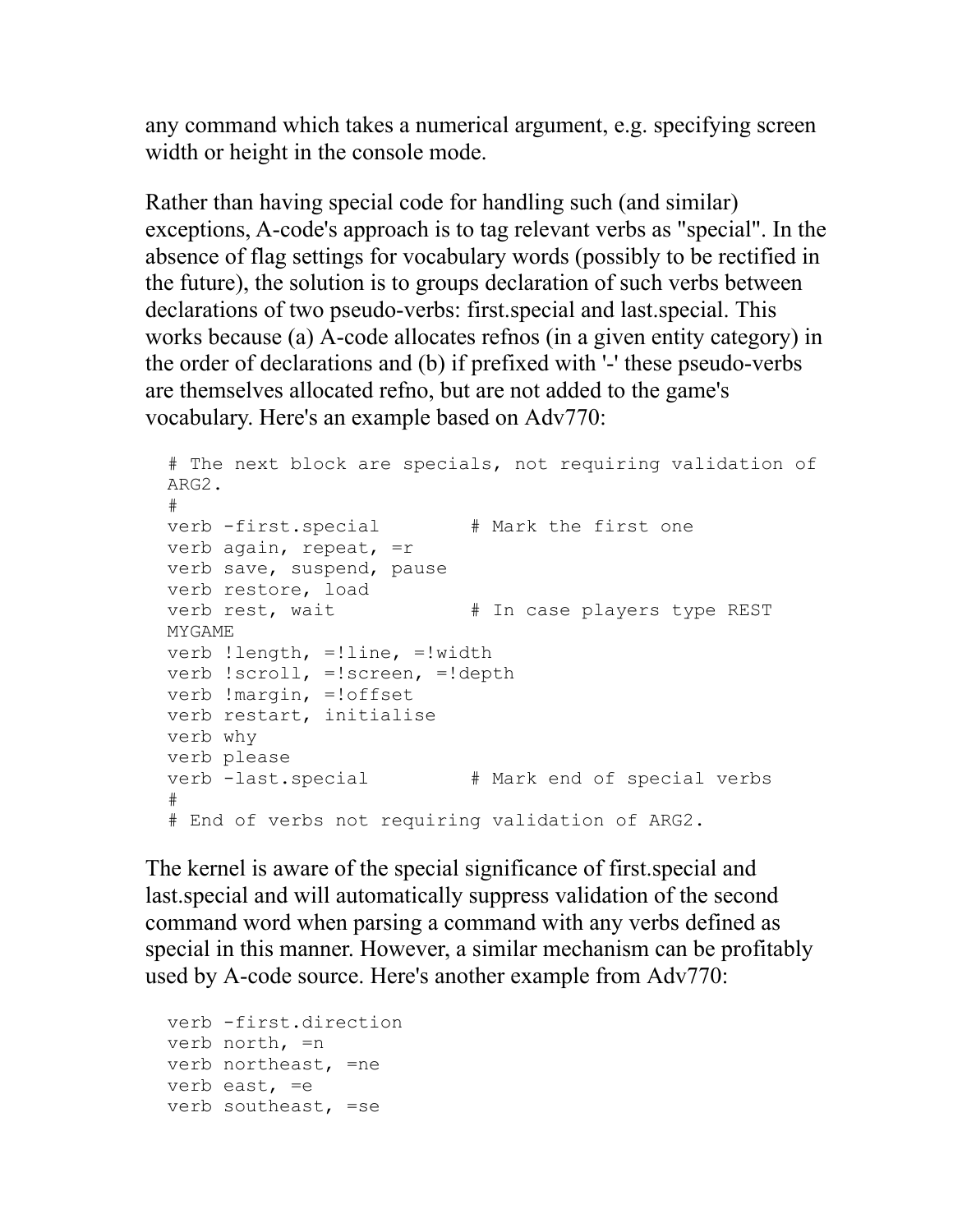```
verb south, =s
verb southwest, =sw
verb west, =w
verb northwest, =nw
verb -last.compass.point
verb up, =u, upward, ascend
verb down, =d, downwards, descend
verb -last.direction
```
This makes it easy to check for a command word being a direction

IFINRANGE ARG2, FIRST.DIRECTION, LAST.DIRECTION

or a compass point:

IFINRANGE ARG2, FIRST.DIRECTION, LAST.COMPASS.POINT

# <span id="page-102-0"></span>**Handling IT**

Handling the indexical noun IT is fairly straightforward in A-code. One declares a dummy object of that name (with whatever synonyms may be deemed appropriate) and sets its value to be a pointer to an appropriate object. The value of IT should be set to a pointer to an object in the following situations:

- A player command explicitly names an object.
- Player's inventory gets listed and the list consists of a single object.
- Objects in the current location get listed and the list consists of a single object.

OTOH the value of IT should be probably cleared (set to zero) if either of the two kind of object list contain more than one item.

If a player's command contains the word IT and the IT object has a nonzero value FAKECOM can be used to set ARG! or ARG2 (as appropriate) to pretend that the command explicitly named the object pointed at by IT.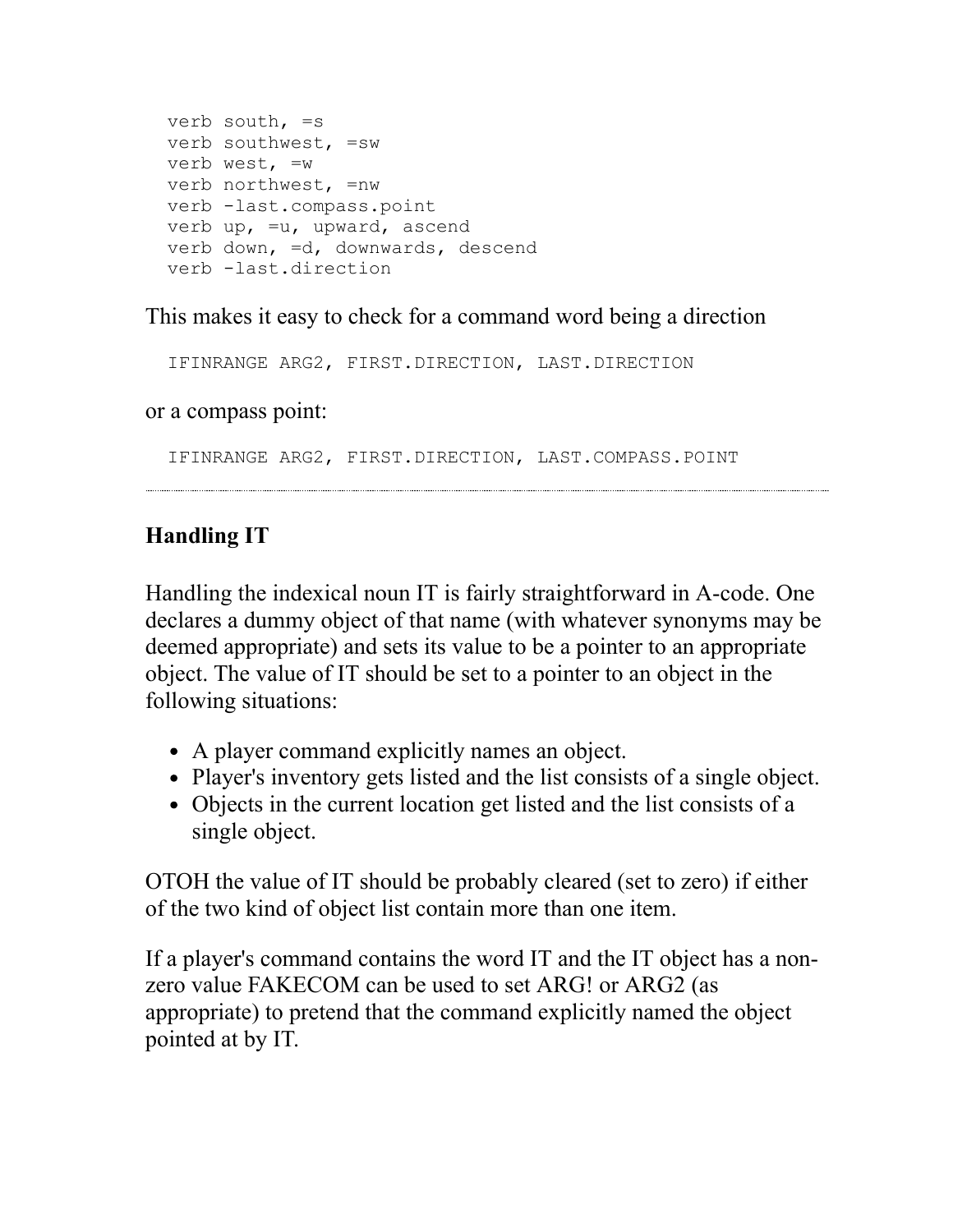None of the above involves any special kernel functionality, so why is the matter even mentioned in this description of command parsing by the kernel? The reason is that there is one other situation which requires the value of IT to be modified, and that situation is handled by the kernel.

If IT is declared as an object and the game source successfully uses the DEFAULT directive to select a default object, then IT is automatically set by the kernel to point at the object defaulted to.

# <span id="page-103-0"></span>**Optional parsing features available to game code**

Other features of the A-code kernel, which are also dependent on some entities being or not being defined in game source, do not take effect automatically, but have to be explicitly triggered by game code as and when appropriate.

# <span id="page-103-1"></span>**Orphan processing**

If a player issues a single word command, which can be assumed to imply a a target object on an action (e.g. PUSH on its own, or KEYS ditto), the game can do better than just complain that not enough information has been given. If the A-code source declares PLS.CLARIFY as a flag, setting this flag on the automatic variable STATUS affect the way the next command gets parsed.

If the next command also consists of a single word, the "orphan processing" mechanism comes into play. It combines this command with the preceding one-word one, so that the player does not have to repeat the previously typed word. On the other hand, if the next command consists of two words, it is parsed in the usual manner and the clarification request is ignored. The PLS.CLARIFY flag gets automatically unset in either case, so that it does not have to unset explicitly by the game's code.

Here's an example of orphan processing in action: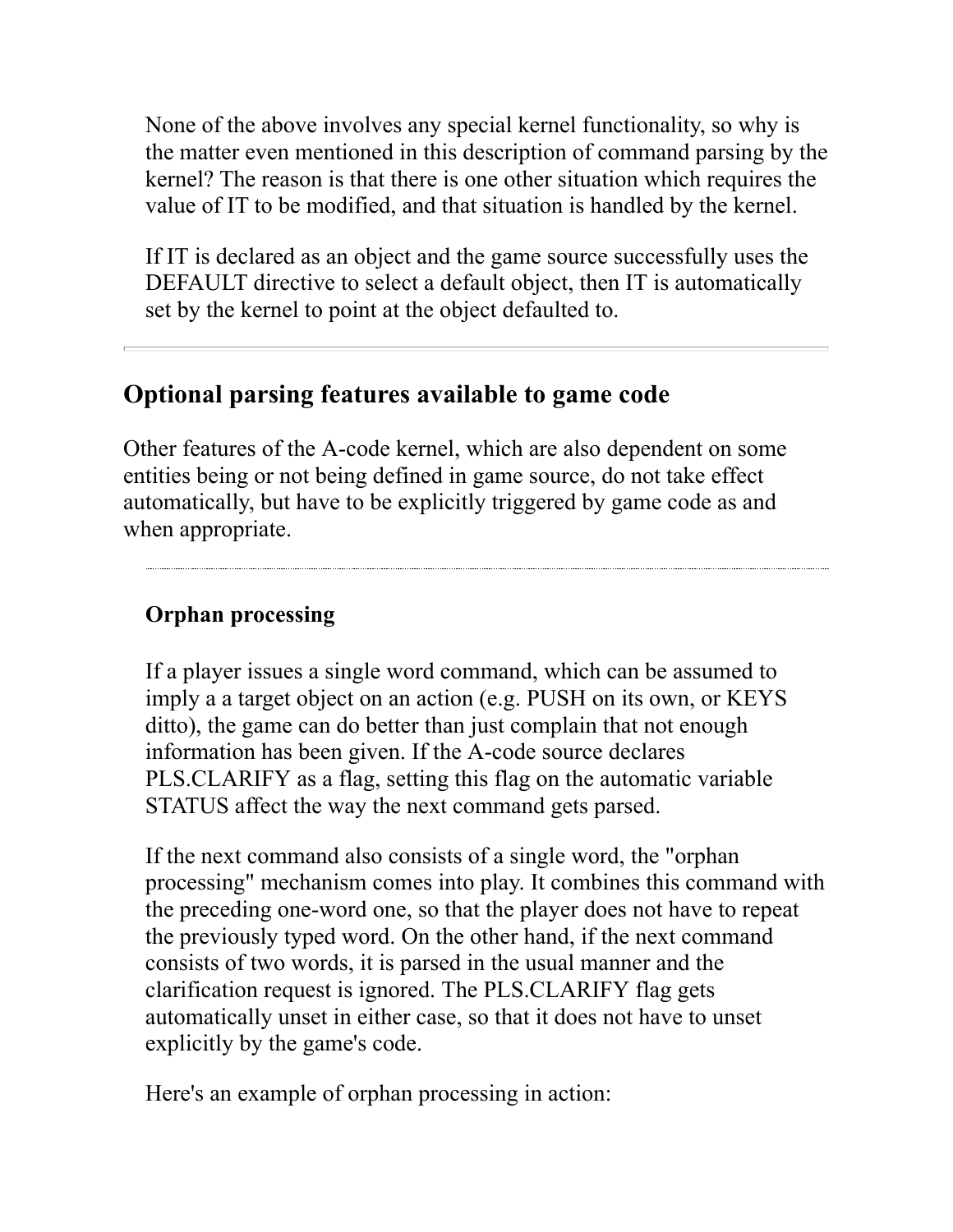```
? get
What do you want me to get?
? rod
You get the rod.
? rod
What do you want me to do with the rod?
? drop
You drop the rod.
?
```
The underlying code dealing with generic GET requests could look like this:

```
action get
    ifeq status, 1
     default portable # Find default object
flagged as portable
     ifeq arg2, ambigword \qquad # If more than one
possible target
         flag status, pls.clarify # Activate orphan
processing
         quip "What do you want me to {arg1}?"
      fin
......
```
The code for handling the drop command in the above example would have to come into play, once the game fails to find an action associated with the word ROD.

```
call arg1 # If arg1 has an associatedaction, execute it
  ifflag arg1, object # We fell through, so
presumably no such action
      flag status, pls.clarify # Activate orphan
processing
      quip "What do you want me to do with the {arg1}?"
   fin
```
#### <span id="page-104-0"></span>**Handling collective nouns**

The A-code language makes it easy for a game to permit use of collective nouns such as, for example, ALL or TREASURE. This is done by using the A-code directive DOALL before handling the verb to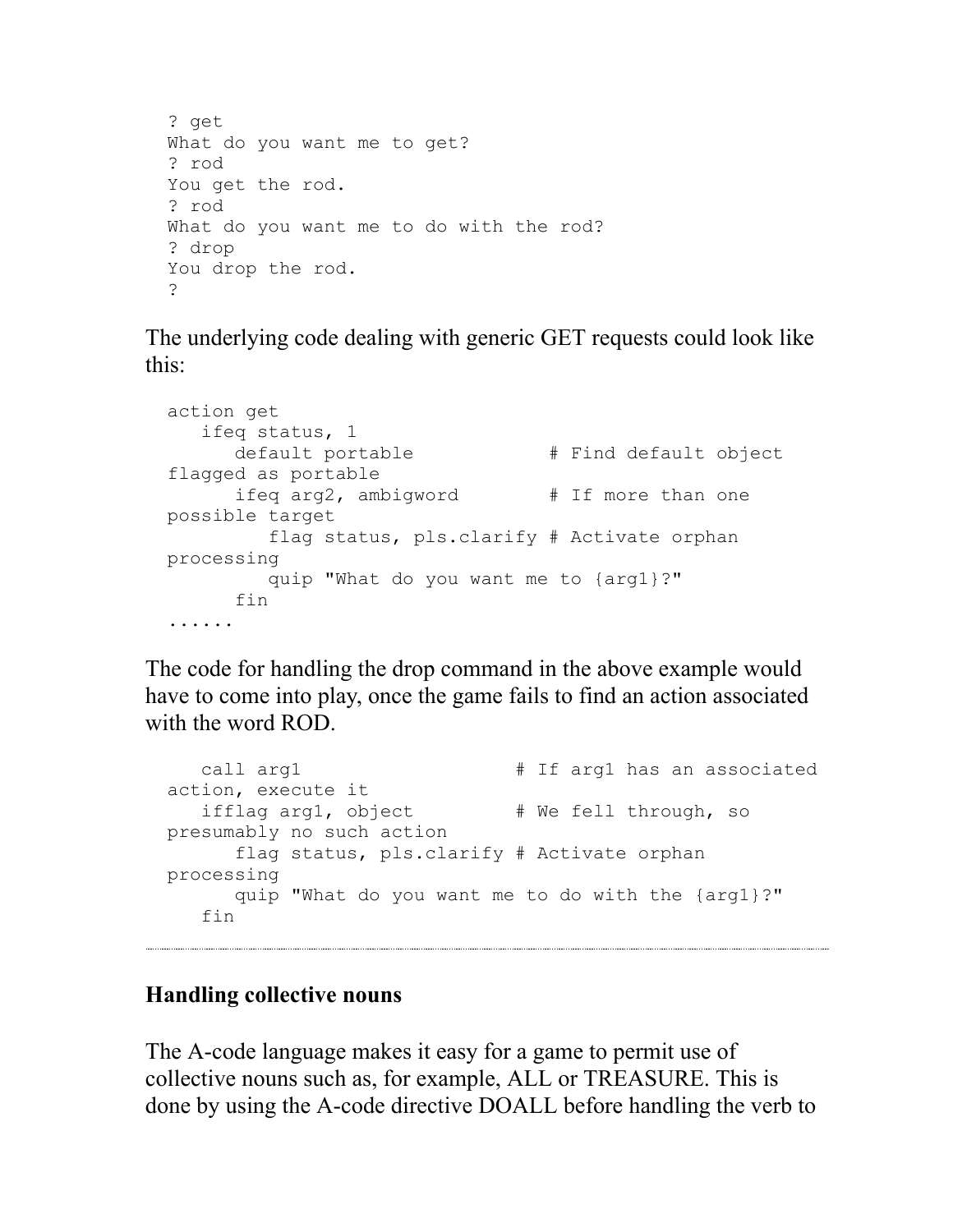be applied to a collective noun. Here, for example is a very simple code to handle GET ALL:

```
action get
#
# Check for the command being GET ALL.
# ifkey all 
    doall here, portable # Sets up the "do all" loop
  fin
#
# The rest is ordinary handling of GET
#
 ifeq status, 2 + Do we know what to get?
    and
  ifhere arg2 # Is the the object in the same
place as the player?
     and
   ifflag arg2, portable # Is the object portable?
    apport arg2, inhand # If so, relocate the object to
player's possessions
    quip "You {arg1} the {arg2} # Report the action.
   fin
fin
```
The DOALL directive in the above example sets up the do all loop of command processing, with the effect of setting ARG2 to the first object matching the specified criteria (being both co-located with the player and flagged as portable), and sets the value of STATUS to 2. The effect of this is that the rest of ACTION GET code results in that object being picked up and the REPEAT code loop restarted (due to the use of QUIP instead of SAY when reporting the action).

Because of the do loop being active, instead of prompting the player for the next command, the kernel constructs that command by taking the same verb (GET in our case) and combining it with the *next* matching object, if any. That command is again processed in the normal way. This continues until such time as there are no matching objects left, at which point the do all loop is terminated and the player prompted for a command.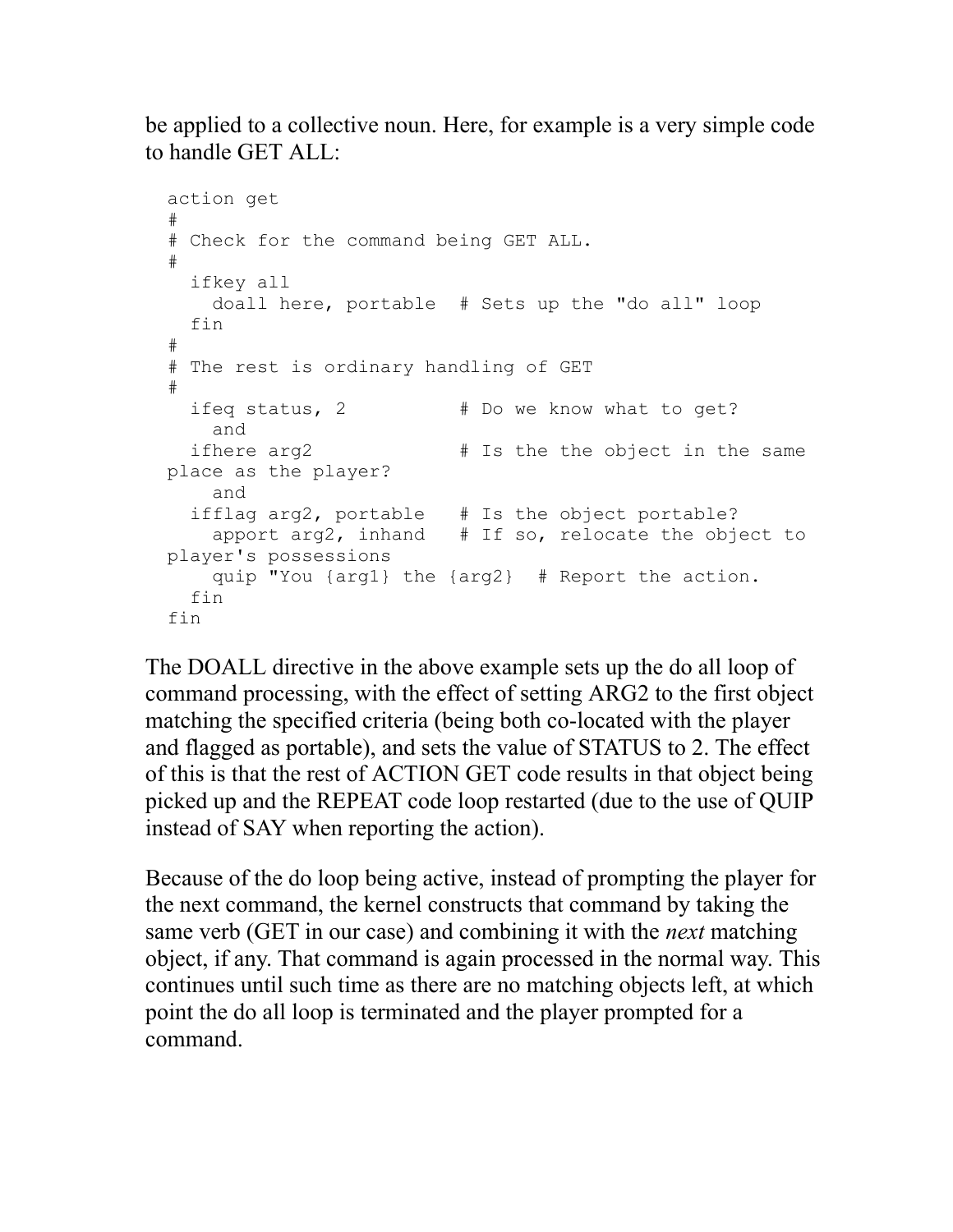This is obviously a very simplistic implementation and various checks may be necessary, such as e.g. checking that the player has a spare carrying capacity for the next object to be picked up. Such checks cab be performed as appropriate using the IFDOALL directive, which executes its associated block of code if the do all loop is active. If needs be, the loop can be aborted by the FLUSH directive.

TREASURE could be handled in a similar manner, assuming that in addition to being flagged as being portable (via the game-defined flag PORTABLE in the above example), it is also flagged as valuable by some other game defined flag.

## <span id="page-106-0"></span>**Using EXCEPT with collective nouns**

As a further enhancement of handling collective nouns, if EXCEPT is declared as a vocabulary word, the parser accepts an extension of the simple verb/noun command structure. Where a collective noun (e.g. ALL) is allowable as a command noun, it can be followed by EXCEPT (or a synonym thereof) and a list of entities to be exempt from the requested action. For example:

DROP ALL EXCEPT LAMP AND KEYS THEN READ POSTER

will be understood in a natural manner.

This expanded syntax has to, of course, cater for the possibility of unrecognised words being given by the player in the list of exceptions. To do so, this syntax enhancement brings into existence the automatic variable ARG3. If a word in the exception list is not recognised, the doall loop is aborted and ARG3 is set to an appropriate error code, and its associated word is the unrecognised word of the player's command. Here is an example of this kind of error handling in Adv770:

```
 ifkey all
    call shadow.shutup
    ifeq arg3, badsyntax
       quip no.except, arg3
    fin
```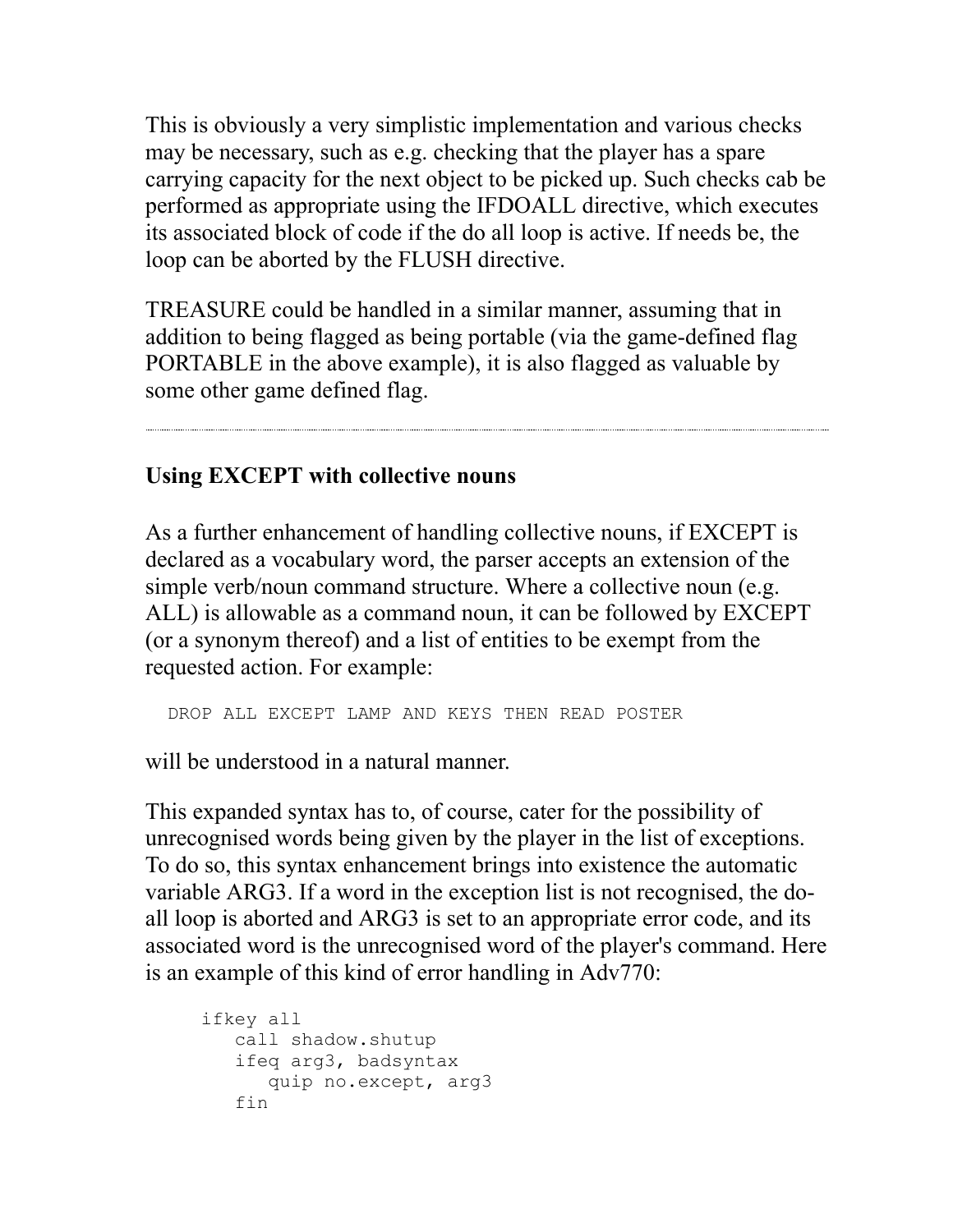```
 ifeq arg3, ambigword
    quip tell.me.more, arg3
 fin
 ifeq arg3, badword
    flush
    quip nocomprende.object, arg3
 fin
 ifeq arg3, ambigtypo
    quip is.it.a.typo? arg3
 fin
 ....
```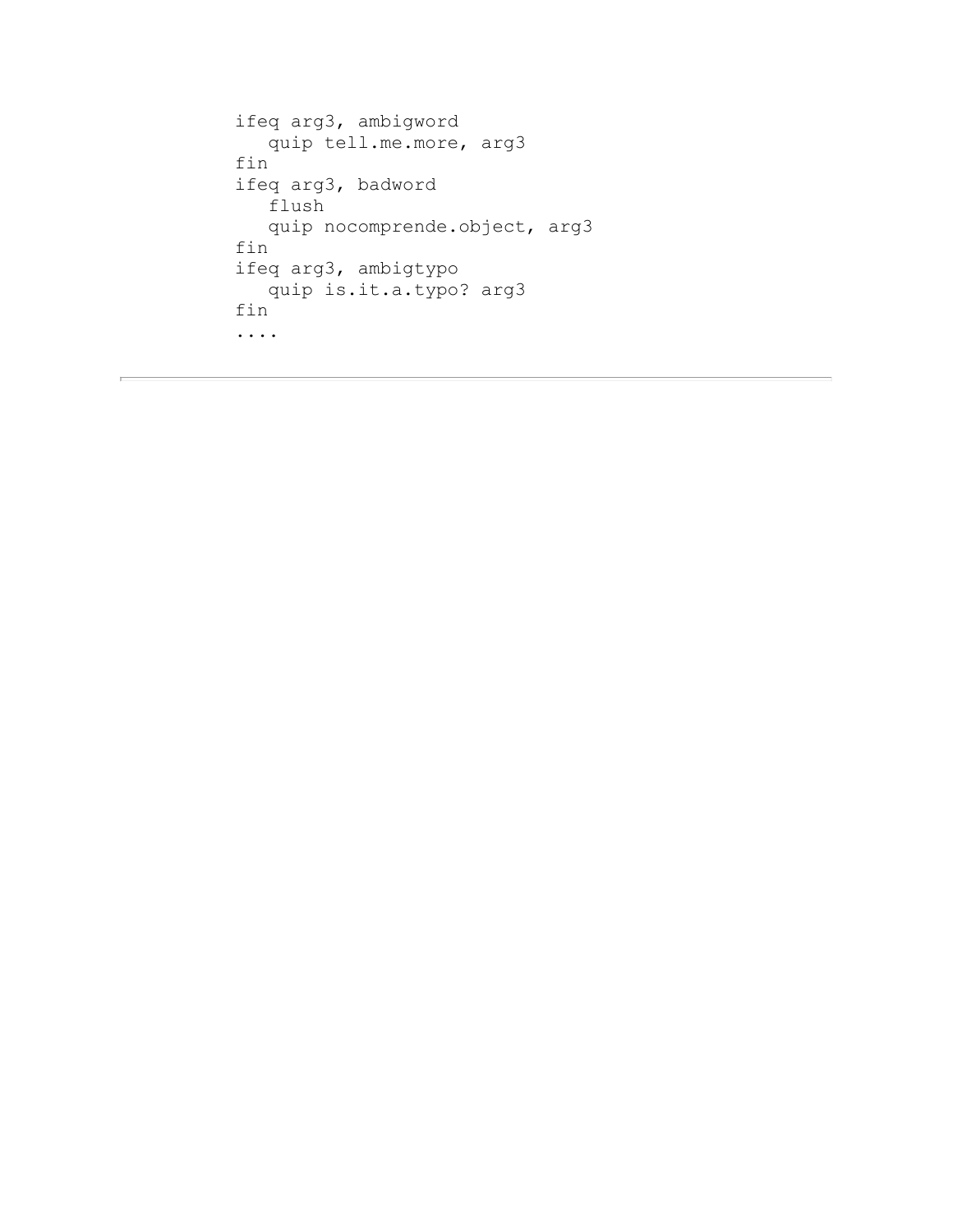# **A-code and UTF8**

As of version 12.83, A-code is sufficiently UTF8 compliant handle games with messages, vocabulary and entity names in languages other than English, including ones which use non-ASCII characters, provided (a) words are separated by ASCII blanks (octal 32) and (b) are parsed left to right. All you need is a UTF8-compliant text editor. While this degree of UTF8-compliance is only possible since A-code version 12.83, it is available in games using A-code styles from 10 upwards.

UTF8 compliance means that you can have texts and player vocabulary, including object/place names in any character set that can be represented in UTF8 encoding of Unicode.

There is, of course, a residual difficulty. The A-code kernel has to be able to identify words being used to structure complex command: AND being used instead of a comma, and THEN being used instead of a semicolon. Furthermore, if the verb AGAIN is defined by the game, it is intercepted by the kernel and taken to men a request to repeat the previous command (see the [section on automatic entities and flags](#page-61-0) in the A-code language documentation). There are a few other special words that have to be known to the kernel. The current complete list is as follows:

- **AND** parsed by the kernel as equivalent to a comma (see the explanation of <u>compound player commands</u>).
- **THEN** treated as equivalent to a semicolon (see the explanation of [compound player commands\)](#page-96-0).
- **AGAIN** its presence in player vocabulary activates the repeater [feature of command parsing \(see the relevant part of the command](#page-99-0) parsing document).
- ALL its presence in player vocabulary activates the availability of [the A-code minor directive DOALL \(see the the relevant section of](#page-104-0) the command parsing document.)
- **EXCEPT** used to signal exceptions to an DOALL command [processing \(see the the relevant section of the command parsing](#page-104-0) document.)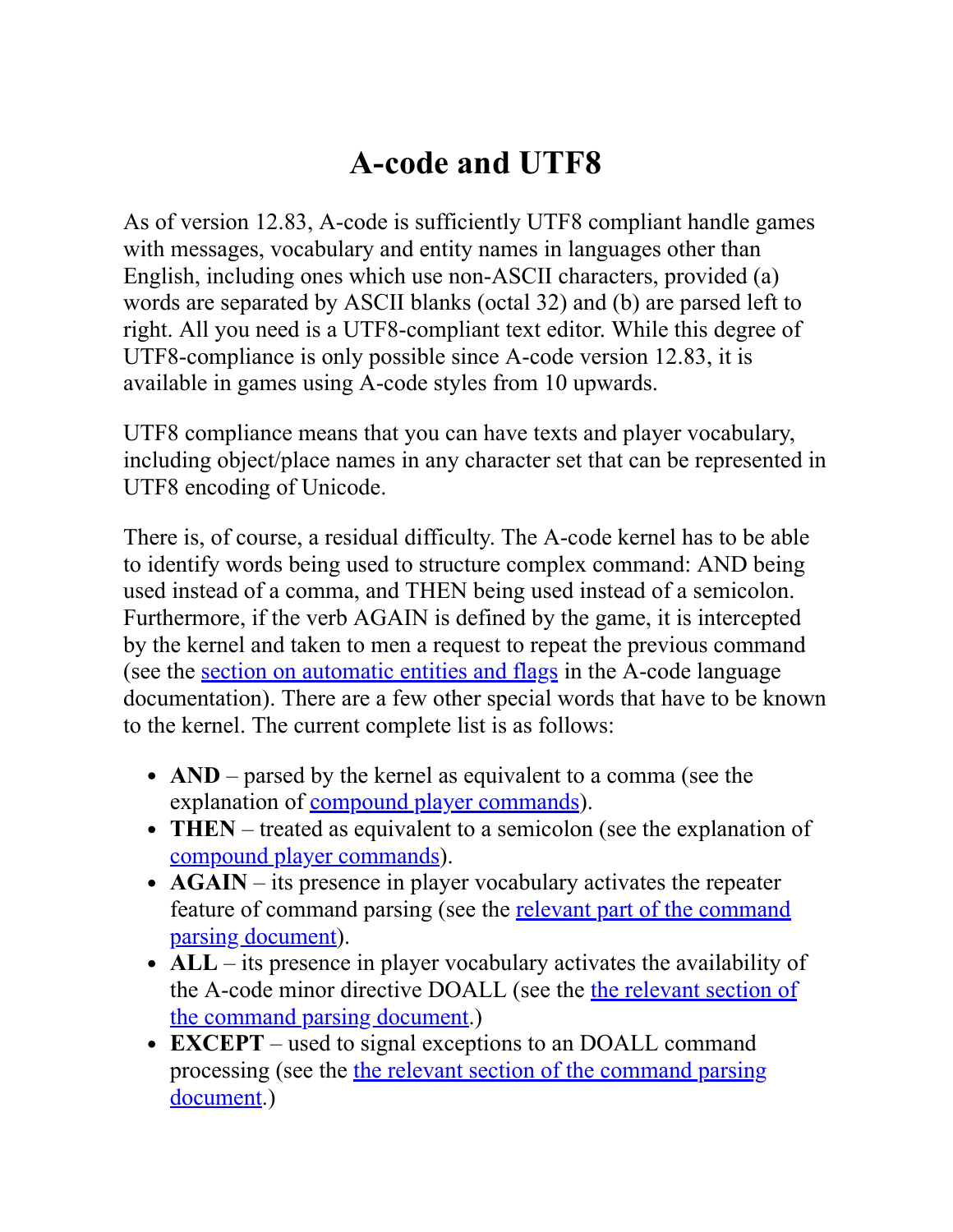- **IT** maintained by the kernel as a pointer to the last referenced [objects \(see the the relevant section of the command parsing](#page-102-0) document.)
- **UNDO** its presence in player vocabulary activates the system for [undoing/re-doing player commands \(see the the explanation of the](#page-111-0) undo mechanism.)
- **SAY** use in kernel is experimental, will be fully described in a later A-code version.

The obvious solution in writing a game in a language other than English is to declare the appropriate synonyms for such special words. (AND and THEN are defined automatically, but can be also defined explicitly as vocabulary words.) E.g. in Czech the equivalent of AND is A, and of THEN is PAK (or POTOM). Thus

WORD AND, A WORD THEN, PAK, POTOM

enables these words to be used in place of AND and THEN.

There is, of course, an obvious snag to this simple solution. It leaves the English version of such special words in the player vocabulary, which may be very confusing to players (e.g. because of the typo correction mechanism). Or worse, those words might mean something else in some other language. To avoid such problems, one can specify exclusion of English versions from the player dictionary in the standard manner:

WORD -AND, A WORD -THEN, PAK, POTOM

A bit of magic happens when any synonyms are given to the excluded word, allowing that word to be defined in its own right and having another meaning altogether. Thus it would be perfectly legal to add e.g. WORD THEN to the above example. Any code references to THEN would then be referring to that addition definition. This avoids any potential case of a clash between a reserved English vocabulary word and some word in another language.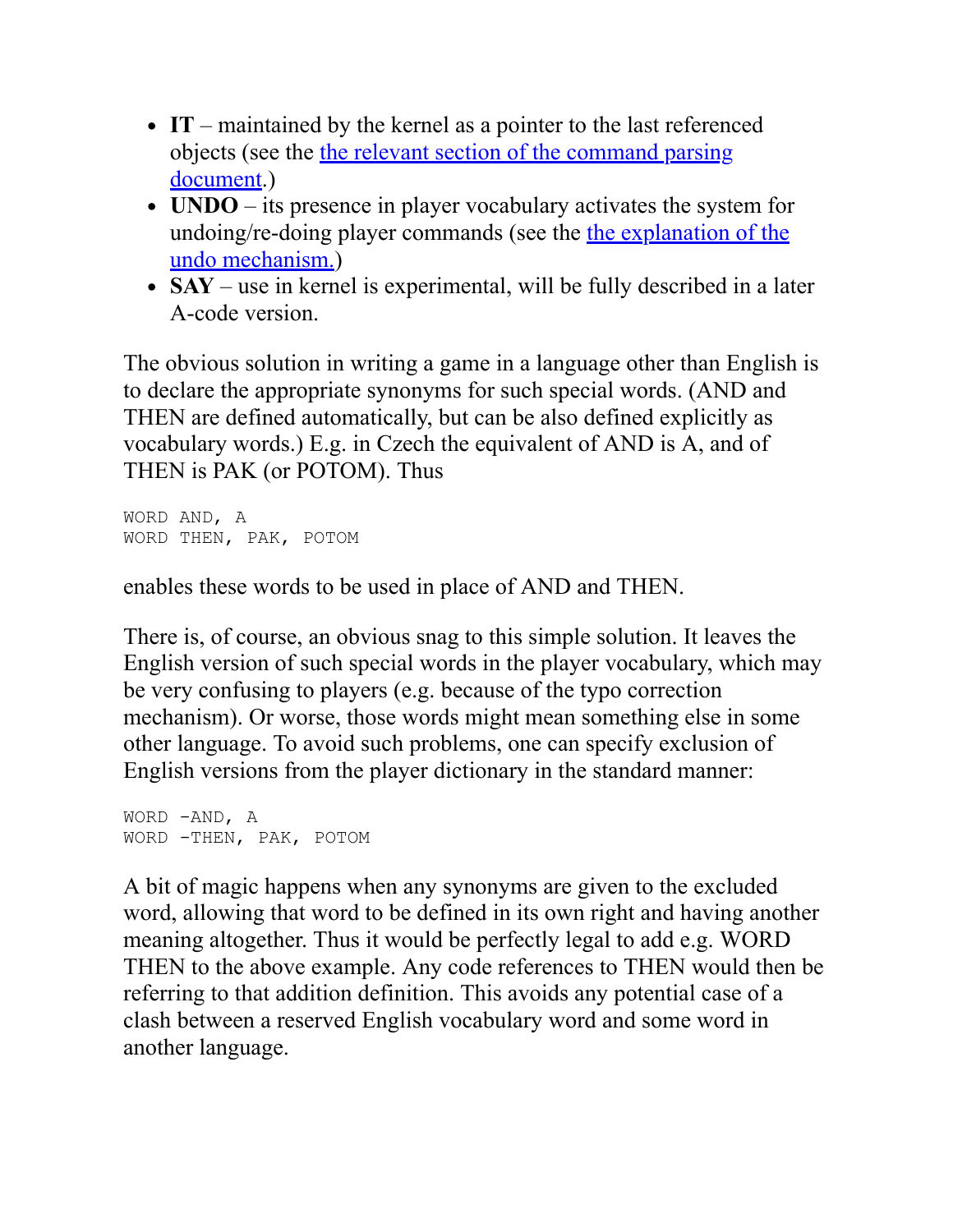If no synonyms are given, the excluded word can still be used by game code, if required.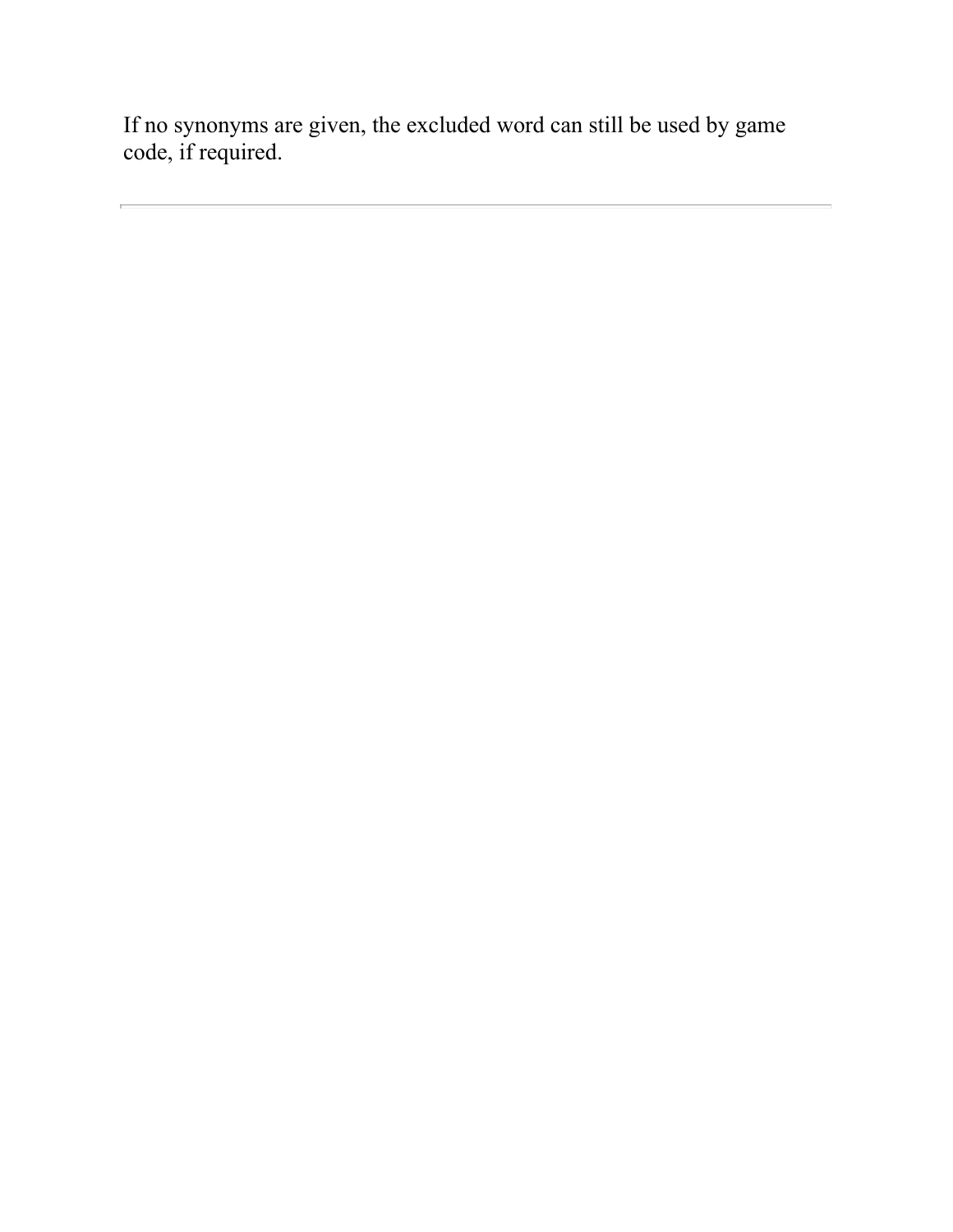# **A-code undo/redo facility**

<span id="page-111-0"></span>If the game defines UNDO as a verb, then the undo/redo A-code mechanism gets activated for that game. The REDO verb is then defined automatically, though it can be also defined by the game explicitly as a verb. In such circumstances, defining REDO as anything other than a verb is treated as an error. REDO can be used immediately after an UNDO command, to undo some or all of the UNDO.

The general form of UNDO and REDO commands is as follows:

verb UNDO [{||ALL|UNDO} verb REDO [{||ALL}

The default number of turns to undo or redo is one, though a specific number can be specified. ALL means just that – undo all collected turn history or undo all of the preceding UNDO. "UNDO UNDO" is equivalent to REDO ALL.

Information on the effects of an UNDO/REDO command is returned by an automatic variable UNDO.STATUS, which may but need not be explicitly defined by the game's code. The variable is considered to have four automatically declared flags:

#### **UNDO.INFO**

This flag is defined but not used by the kernel. It may be used by the game's code e.g. to enable or disable use of UNDO and REDO commands.

#### **UNDO.TRIM**

Set if requested number of turns has been trimmed. The value of UNDO.STATUS is set to the actual number of turns undone or redone.

#### **UNDO.INV**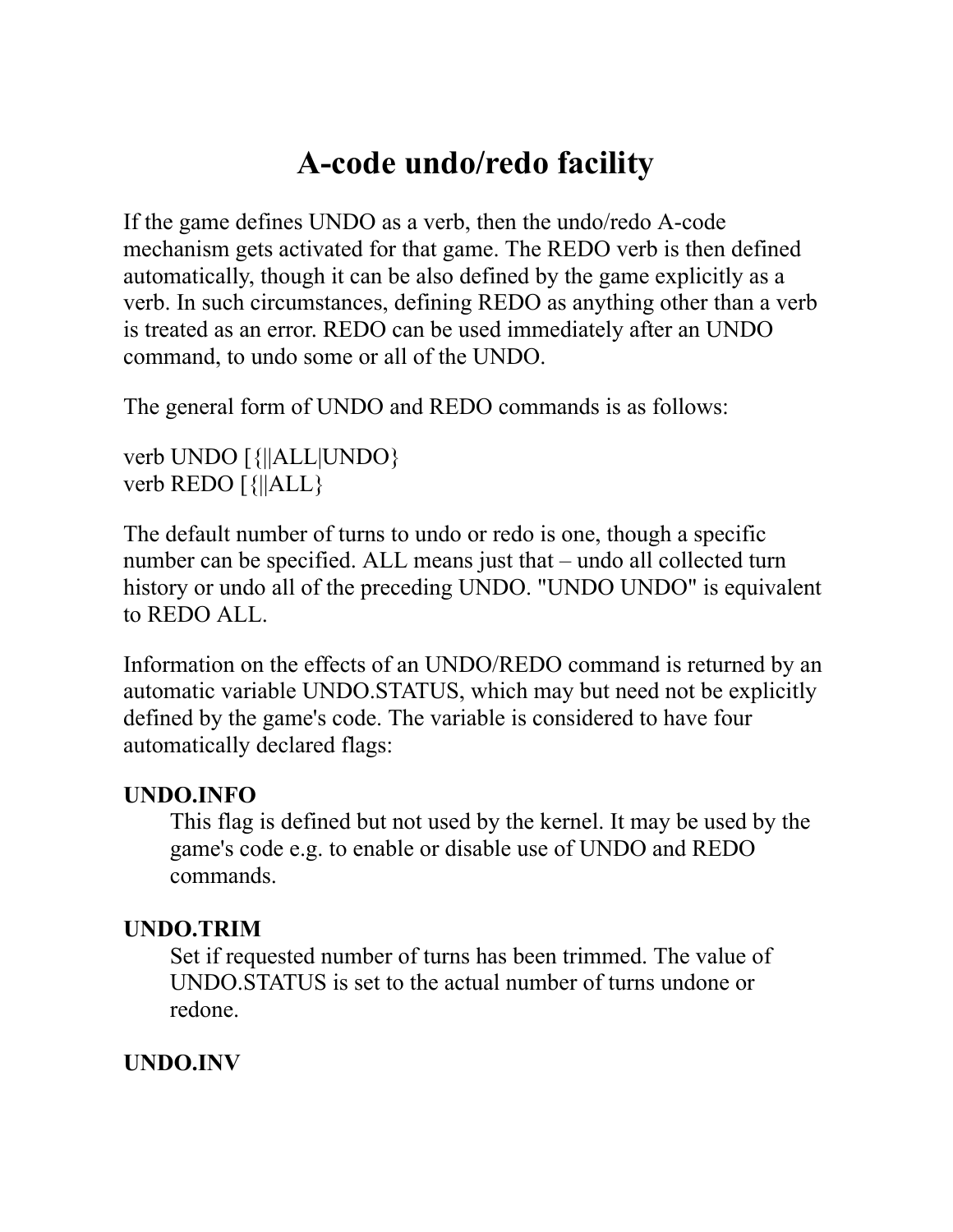Set if inventory contents changed, so that the game can note the fact. There is no equivalent flag for change of location, because that can be checked by the game's code by preserving the HERE value in a local variable and then it with the value of HERE after the UNDO/REDO.

#### **UNDO.BAD**

Set if the UNDO/REDO is given an illegal argument.

Undo history is saved and restored as a part of game saving and restoring. However, should the game's number of objects, locations or global variables change, the undo history of games saved by an earlier version will be quietly ignored.

Here is a simple example of using UNDO:

```
action undo
   local uhere
 set uhere, here \qquad # Preserve value of HERE in a local
variable
 undo arg2 # Do the UNDO!
   ifgt undo.status, 0 # Something got undone
     ifflag undo.status, undo.trim
       say "Cannot undo that many turns!"
     fin
     say "Turns undone: $n.", undo.status
     ifne here, uhere
       say "You have relocated!"
     fin
     ifflag undo.status, undo.inv
       say "Your possessions have changed!"
     fin
    quit
   else # Nothing undone
    quip "Nothing happens."
   fin
```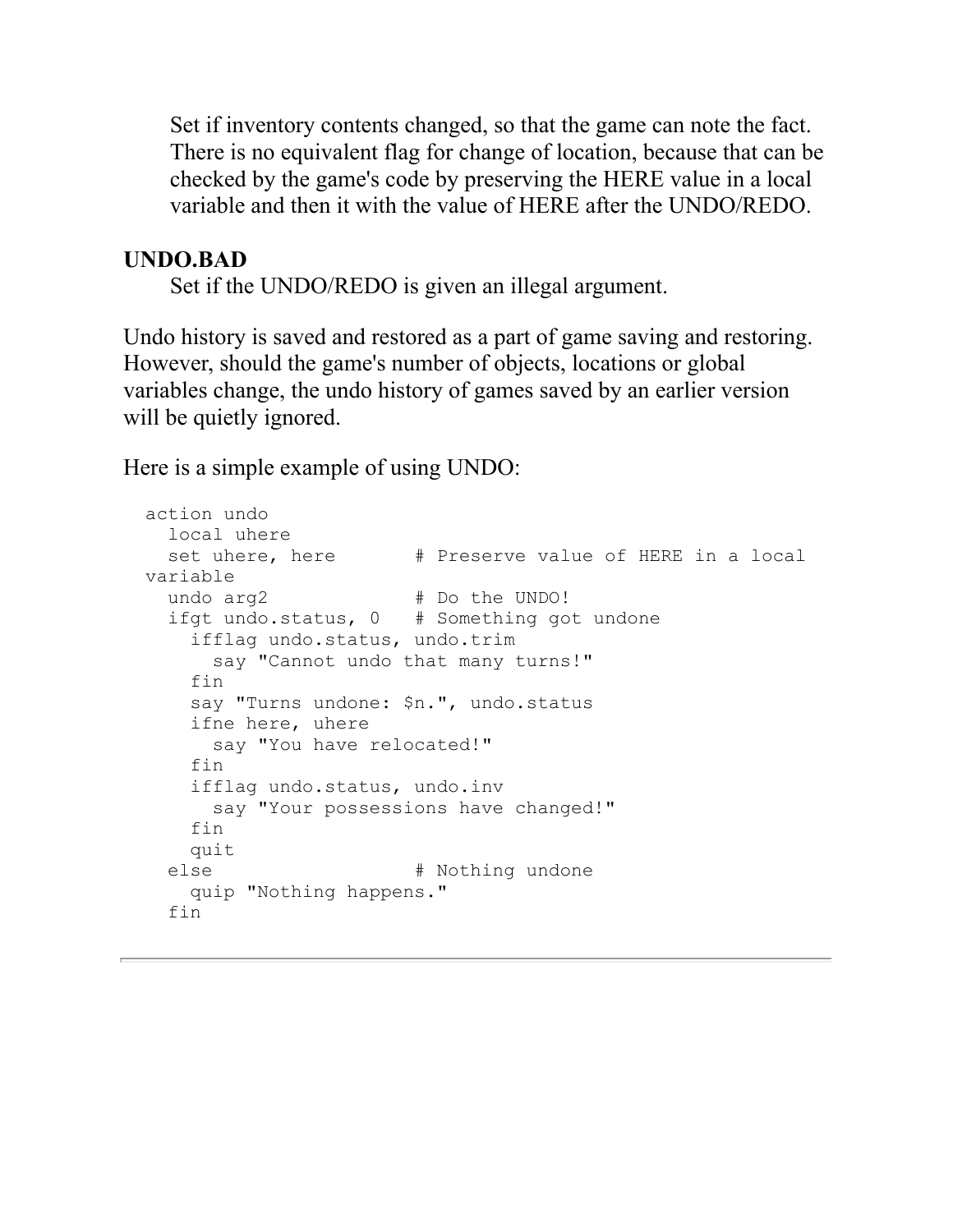# **A-code vocabulary**

<span id="page-113-1"></span>A-code vocabulary structure and handling have some unusual features, motivated by my desire to make IF games more player-friendly and less 'mechanical' in their responses to player commands. This document deals specifically with vocabulary handling, rather than with the more general topic of player command parsing. See a [separate document](#page-94-0) for parsing details.

There are four specific areas in which A-code vocabulary handling is unusual. These are:

- [Automatic abbreviations](#page-113-0)
- [Approximate matching \(a.k.a. typo correction\)](#page-114-0)
- [Synonyms and sub-synonyms \(a.k.a. the 3D vocabulary structure\)](#page-115-0)
- [Vocabulary listing](#page-116-0)

## <span id="page-113-0"></span>**Automatic abbreviations**

By default, all vocabulary words are automatically abbreviated to the shortest unambiguous length. For example, if the vocabulary contains **KICK** and no other word beginning with **K**, then **KICK** is automatically abbreviable as any of **K**, **KI** and **KIC**. If, however, the vocabulary also contains **KILL** (and no other word beginning with **KI**), then **KICK** is only abbreviable to **KIC**, and **KILL** to **KIL**.

There are, of course, command words which must not be abbreviated: this is particularly true for any magic words. E.g. we do not want **X** to mean **XYZZY**! This is catered for in vocabulary declarations by prefixing the non-abbreviable word with an exclamation mark:

#### **verb !xyzzy**

This does not, however, eliminate all unwanted abbreviations. For example, a player may wish to save a game under some arbitrary name,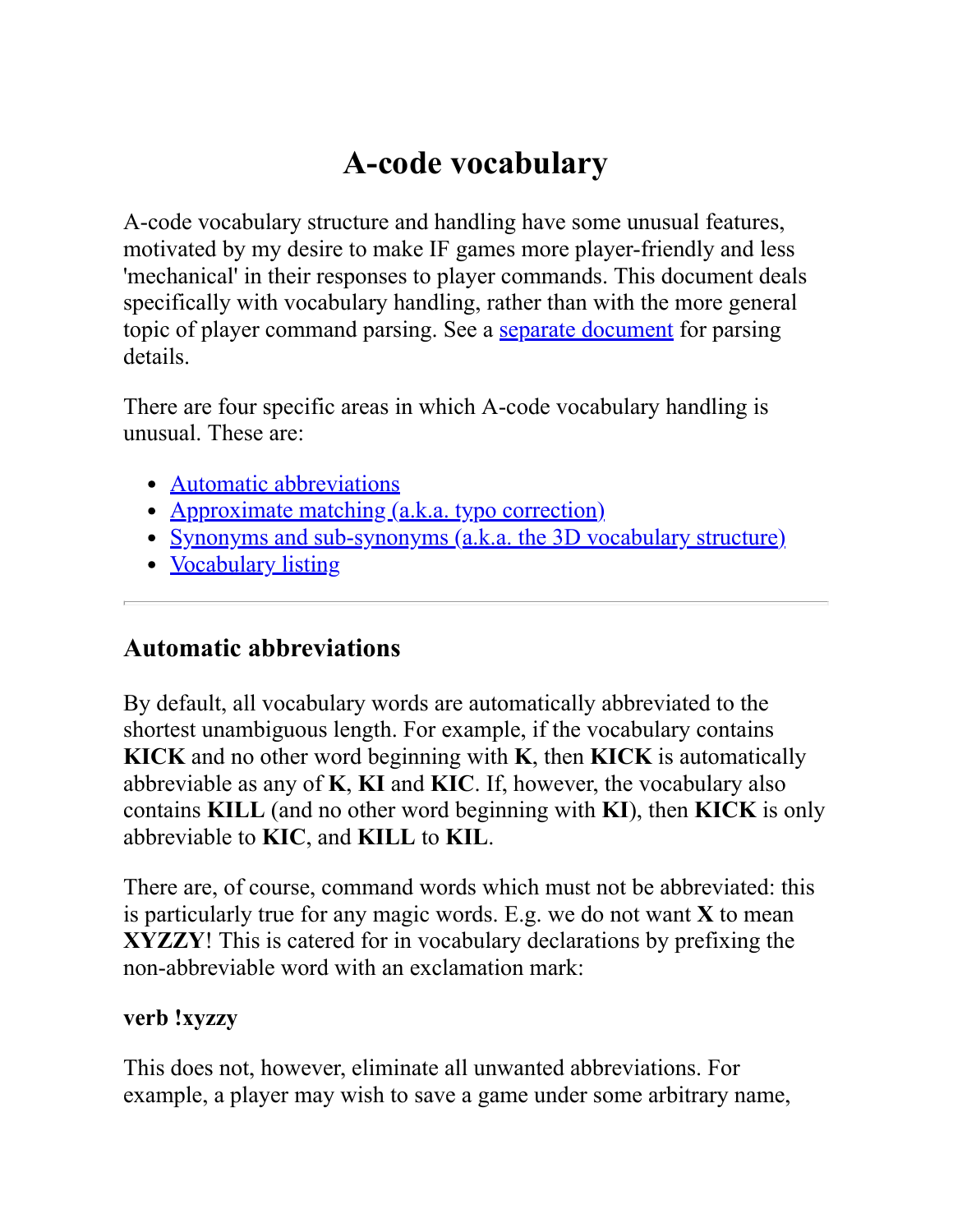which just happens to be a legitimate abbreviation of some vocabulary word. Clearly, the intended name should not be expanded to the vocabulary word in question.

This problem is solved by permitting some vocabulary verbs to be marked as "special" in that other words in the command are taken verbatim, as entered by the player (except for the case, which is always normalised to lower case). For historical reasons, instead of such special verbs being flagged individually, at present (A-code version 12) they are grouped in one block of verb declarations:

#### **verb -first.special**

[standard declarations of any special verbs] **verb -last.special**

The '-' sign preceding "first.special" and "last.special" indicate that these are pseudo-verbs, not to be added to the game's vocabulary. This is an extension of the same convention in declaring object names.

To cater for any other instances in which abbreviation expansion is not wanted, setting the mandatory STATUS variable to the built-in value of NO.MATCH suppresses expansion for the duration of one command cycle.

As a further wrinkle, for object names, abbreviation matching is performed only if the object in question is either carried by the player or is in the same location as the player. This prevents game secrets being inadvertently revealed by being too generous in interpreting player's command.

See the [document on command parsing](#page-94-0) for an explanation of A-code's response to ambiguous abbreviations.

# <span id="page-114-0"></span>**Approximate matching**

My typing is terrible. From seeing many player logs I know that I am not alone in this. That's why by default A-code enables automatic approximate matching of words entered by the player against words in the game's vocabulary. This feature is activated by the game declaring a text named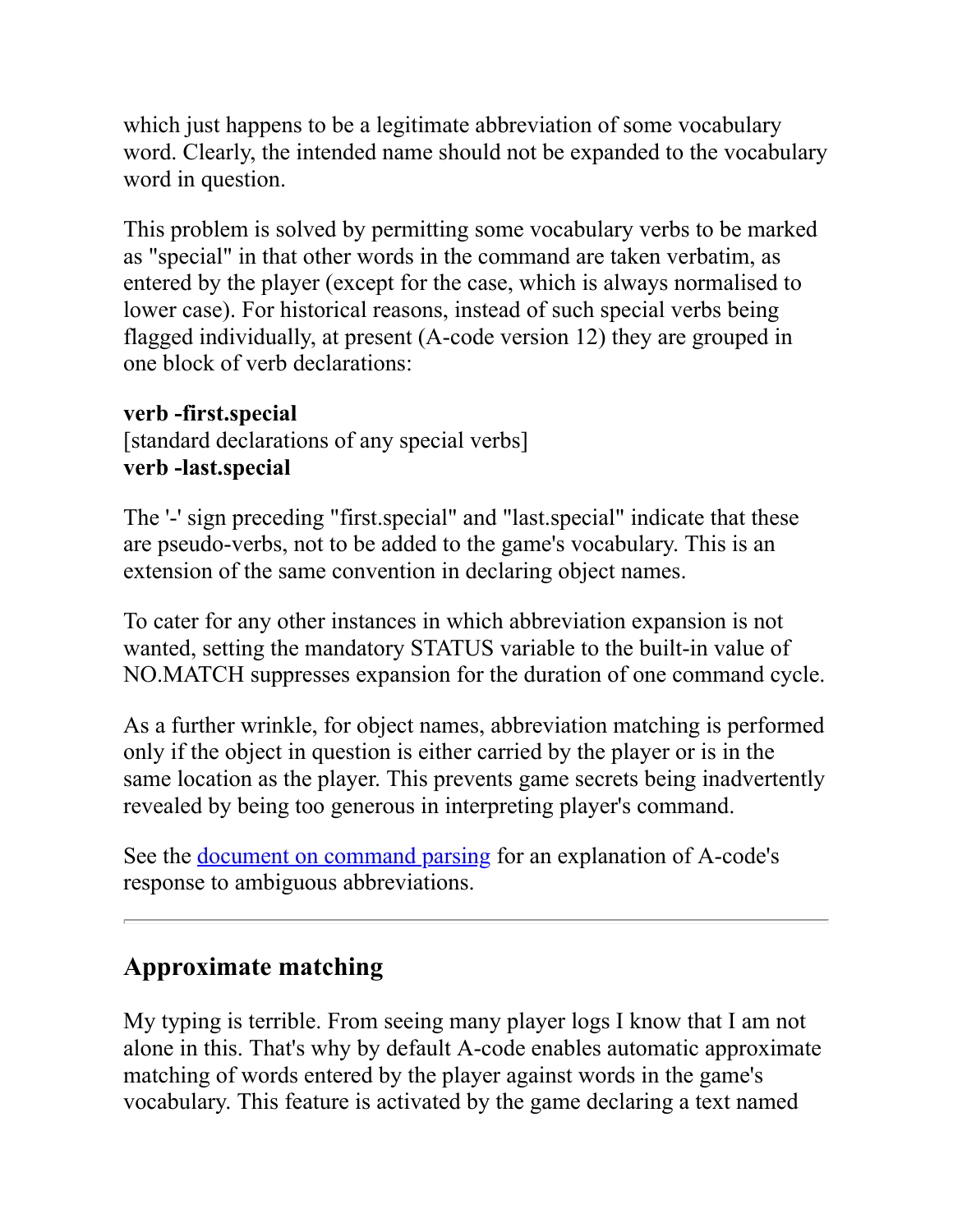TYPO, the assumed purpose of which is to report typo matching. This is necessary because otherwise typo correction can look distinctly baffling to players.

If a single typo is sufficient to transform an unknown word type by the player into a unique, non-abbreviated match in the vocabulary, that match is accepted as the player's command word. Here by a typo I mean a single character dropped, a single character interpolated, a single character substituted by another character or two adjacent characters swapped around. Thus, for example GET BOTTEL will be understood as GET BOTTLE.

Note, however, that approximate matching is attempted instead of, rather than in addition to unique abbreviation matching, if no unique abbreviation is found. Thus if BOTT is a unique abbreviation of BOTTLE, then GET BOTT will be understood, but GET BORT will not. That's because BORT differs from BOTTLE by three typos rather than one: mistyped R instead of T and two missing letters L and E at the end.

Clearly enough, the same problems arise here as with abbreviation matching. These are dealt with by the same mechanisms. No approximate matching in the following circumstances:

- word declared as non-abbreviable
- word accompanies a verb declared as "special"
- word refers to an object not yet seen by the player
- the STATUS variable is set to NO.MATCH or NO.AMATCH (duration one command cycle)

See the <u>document on command parsing</u> for a detailed explanation of Acode's responses to approximately matched commands.

# <span id="page-115-0"></span>**Synonyms and sub-synonyms**

Traditionally, IF game vocabulary is a 2D structure, consisting of list of lists of synonyms. Thus, for example, using A-code notation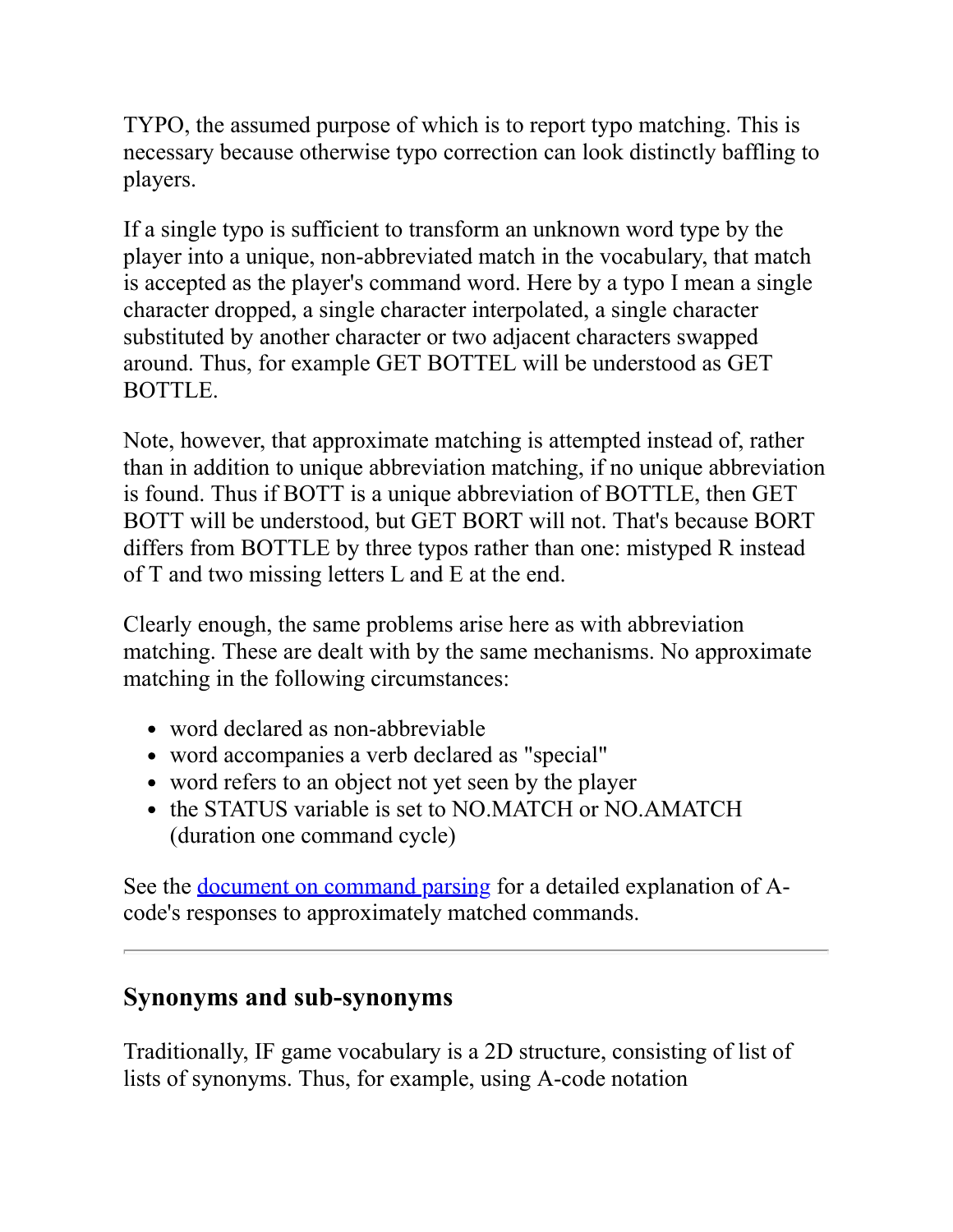#### **verb get, take verb drop, release**

declares two vocabulary terms, both of which are denoted by two synonymous words. From version 10, A-code adds a third dimension: any individual word in the traditional structure may be associated with a list of sub-synonyms. For example, in Adv770 the full definitions of get and drop are as follows:

#### **verb get, =g, =reach, carry, take, =t, pickup, keep, hold, catch, grab, =grip, clutch, steal, capture, tote, scoop verb drop, =dr, =discard, =fall, =abandon, free, =release, =let**

The '=' sign preceding a word indicates that word to be a sub-synonym of the last preceding word not prefixed with '='. So G and REACH are subsynonyms of GET, but CARRY is not.

This additional vocabulary structure is motivated by my preference for responding to player commands rather more explicitly than is traditionally the case. Thus instead of the standard and rather mechanical "Taken." in response to GET CAGE, I like the game to respond with "You get the cage.". But there is a very obvious snag to this: G CAG should not result in "You g the cag."

While the expansion of "cag" to "cage" is handled by the abbreviation processing feature of the parser, "g" is declared explicitly as a vocabulary word, so does not get expanded as an abbreviation. If there were no other verbs beginning with g, it would not be necessary to include "g" as a verb synonym – the abbreviation processor would do the expanding, but that's not a realistic solution. Hence the declaration of "g" as a sub-synonym of "get", which instructs the A-code engine to echo the latter if the command verb is to be echoed.

# <span id="page-116-0"></span>**Vocabulary listing**

To my mind, one of the most irritating features of many IF games is the need to guess what words may or may not be present in the game's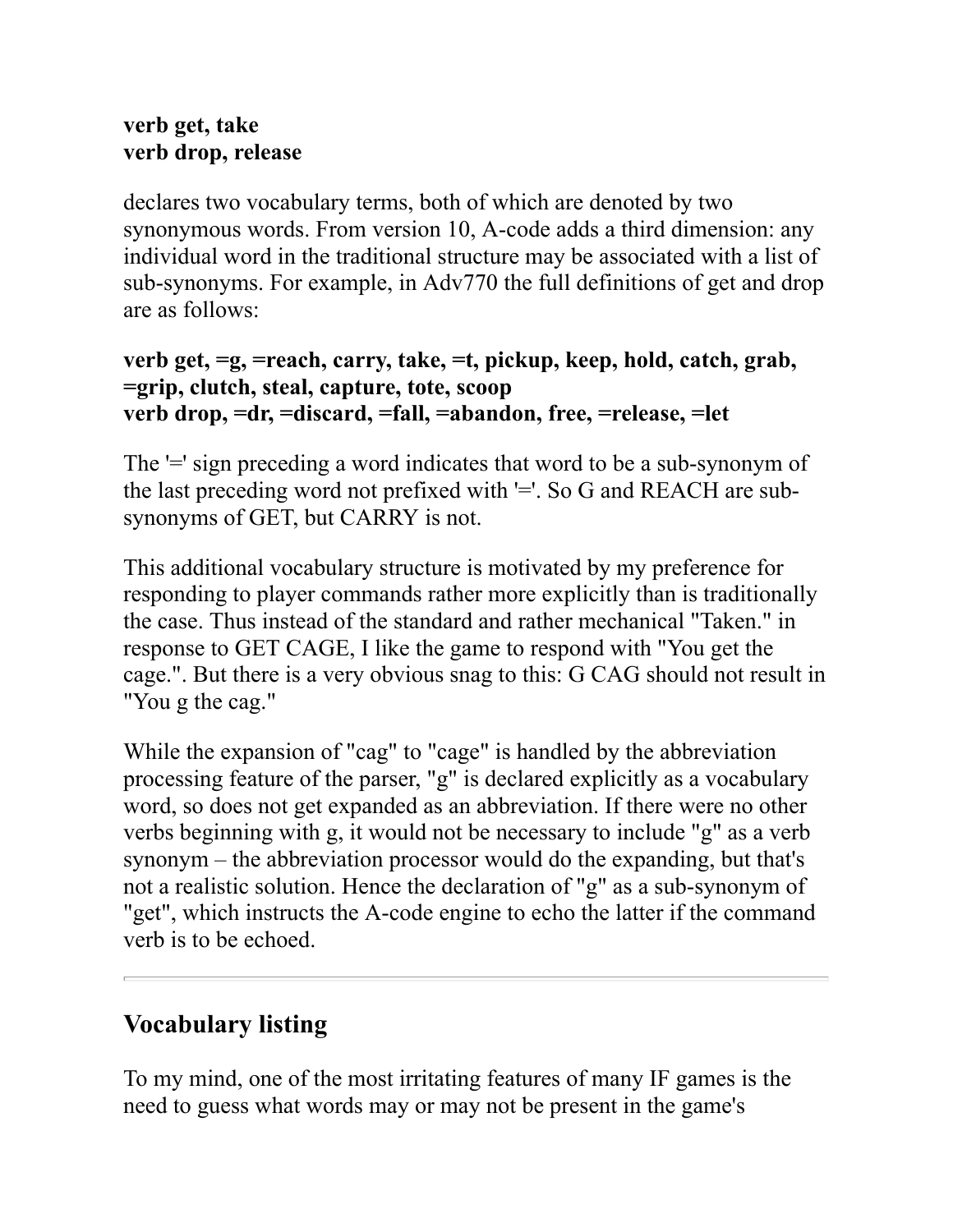vocabulary. A-code offers an intelligent way of making the vocabulary listing available to players, without revealing things players should not as yet know about. This is achieved by the minor directive VOCAB, which is a kind-of fancy wrapper around the SAY directive. The full syntax of the directive is as follows:

# **VOCAB {<OBJECT>|<PLACE>|<WORD>} [, {<PLACE>}] [, {<FLAG>}] [, {<TEXT>}]**

The first argument is the vocabulary word to be conditionally included in a vocabulary listing. The optional second and the third arguments specify conditions under which the word is to be included. The fourth argument, also optional, specifies the text to be shown instead of the word given by the 1st argument. Each vocabulary word shown to the player is prefixed with a comma followed by a space. A special form of the directive

# **VOCAB [<TEXT>]**

is used to signal the start of a sequence of VOCAB directives. It can optionally display a text, but its main purpose is to suppress the commaand-space lead of the following vocabulary list.

As an example, here are some VOCAB commands from Adv770

#### **vocab voc.lead**

A special form, signalling the beginning of a vocabulary listing in order to suppress the leading comma before the first word to be shown; in this example a text name is given as an argument, so the **voc.lead** message will be also displayed.

### **vocab axe**

The word **axe** is shown unconditionally.

### **vocab alarm, seen**

The word **alarm** is shown if the *seen* bit of the *alarm* object is set.

### **vocab bones, bones.room, been.here**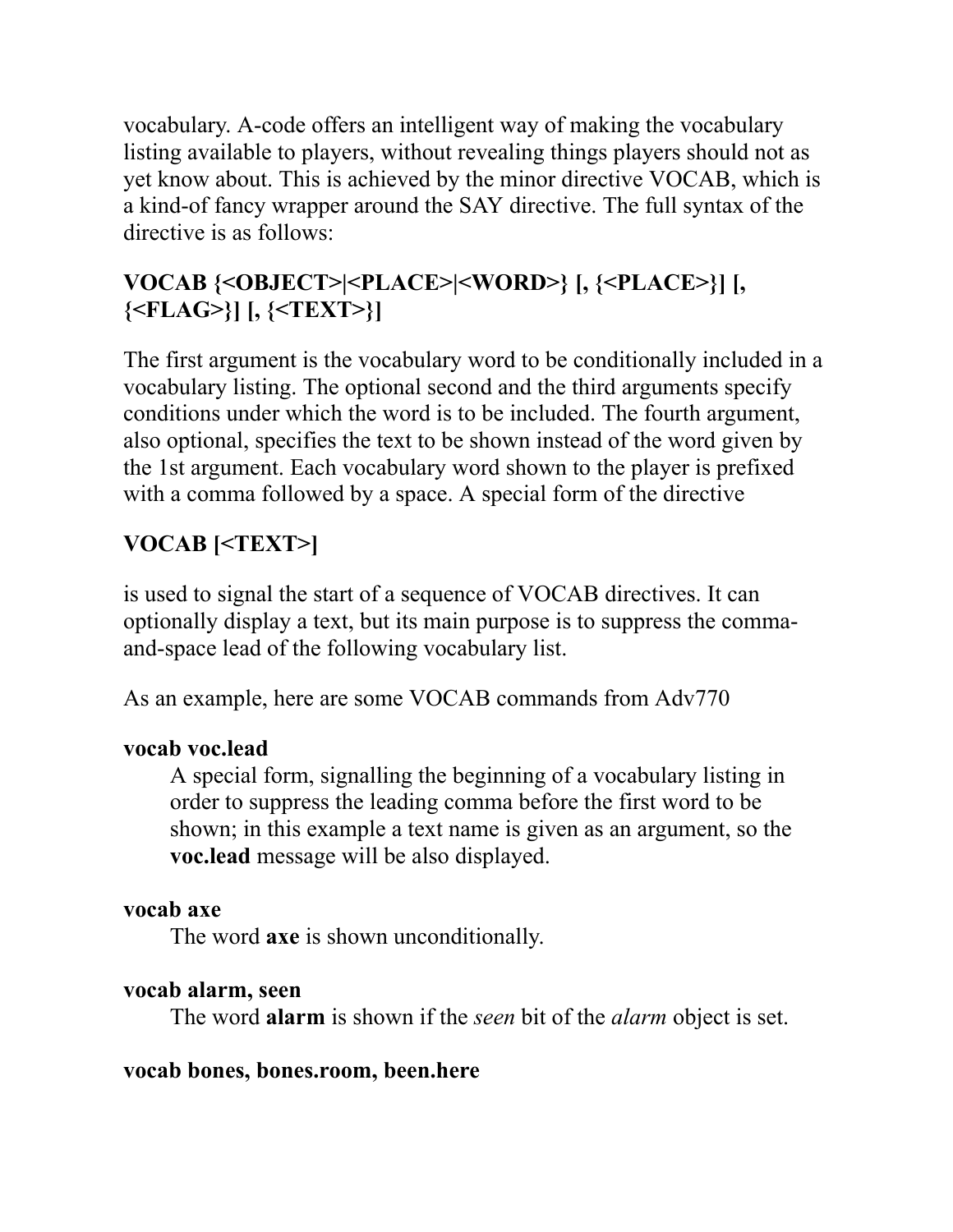The word **bones** is shown if the player has been at the *bones.room* location.

### **vocab eggs, seen, eggs.voc**

The text *eggs.voc* (in this case "eggs (nest)") is shown if the object *eggs* has been seen.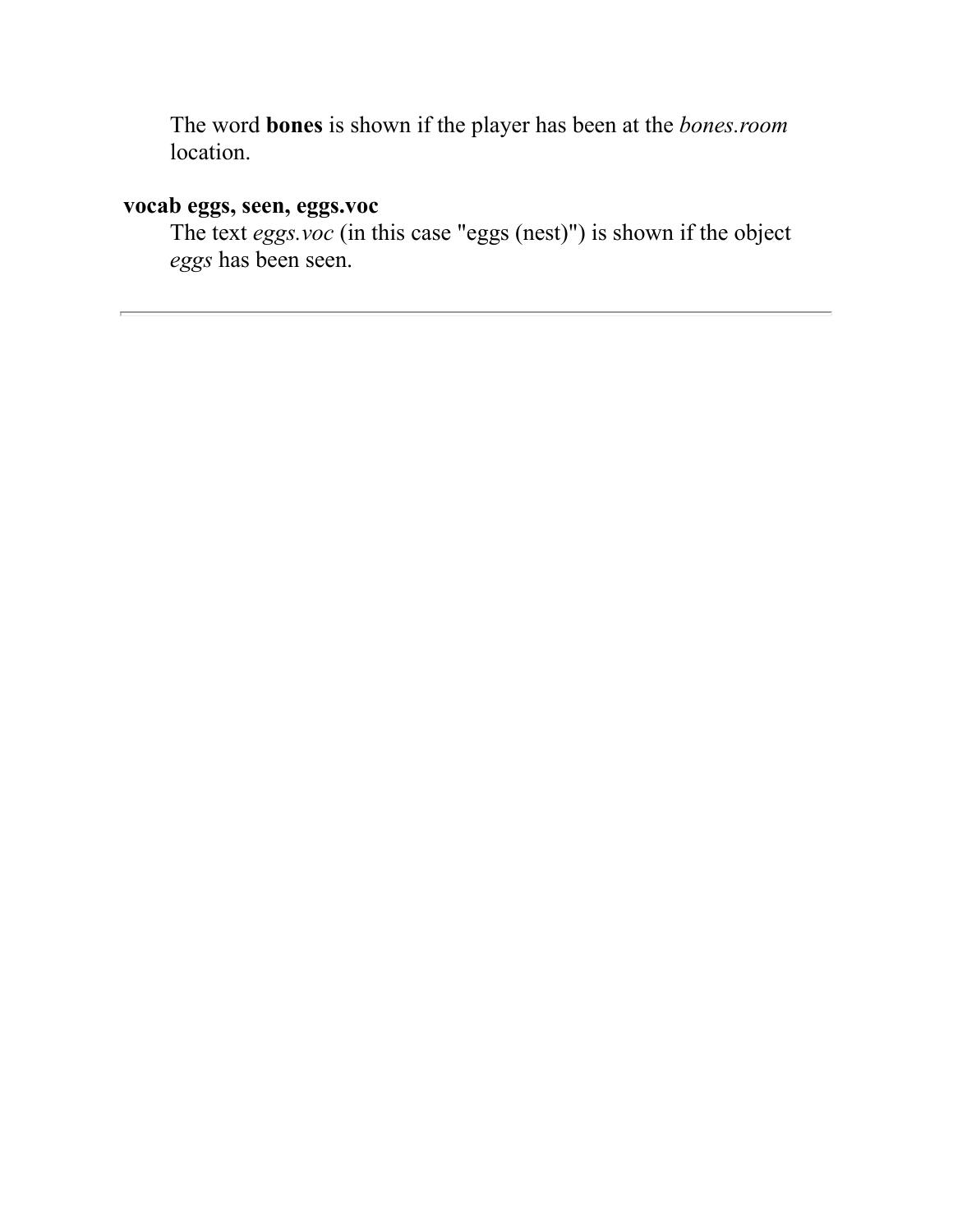# **A-code texts explained**

A-code texts are de facto objects with their own methods, making them into a far more powerful and flexible game component than in any other IF system. Yet they can be treated also as simple text strings – the complexity of "text morphing" is there to be used, but it does not force itself onto game writers.

This document explains A-code texts and their handling as of A-code version 12.89.

## **General notes on style**

- The use of upper/lower case in the examples is purely my programming convention; except within text definitions, A-code is case insensitive.
- The use of dots to separate words in A-code entity names is also conventional; any other convention could be used, e.g. using dashes or underscores instead of dots, or (not recommended!) uppercasing the first letter of each word.
- The use of commas as A-code statement parameter separators is purely optional, for increased readability; A-code counts commas to be white spaces.
- All examples use the up-to-date A-code notation (A-code 12), which differs in some respects from that in the original version of the language by Dave Platt.

# **A-code text basics**

This part of the document deals with the basics of A-code text declaration and use.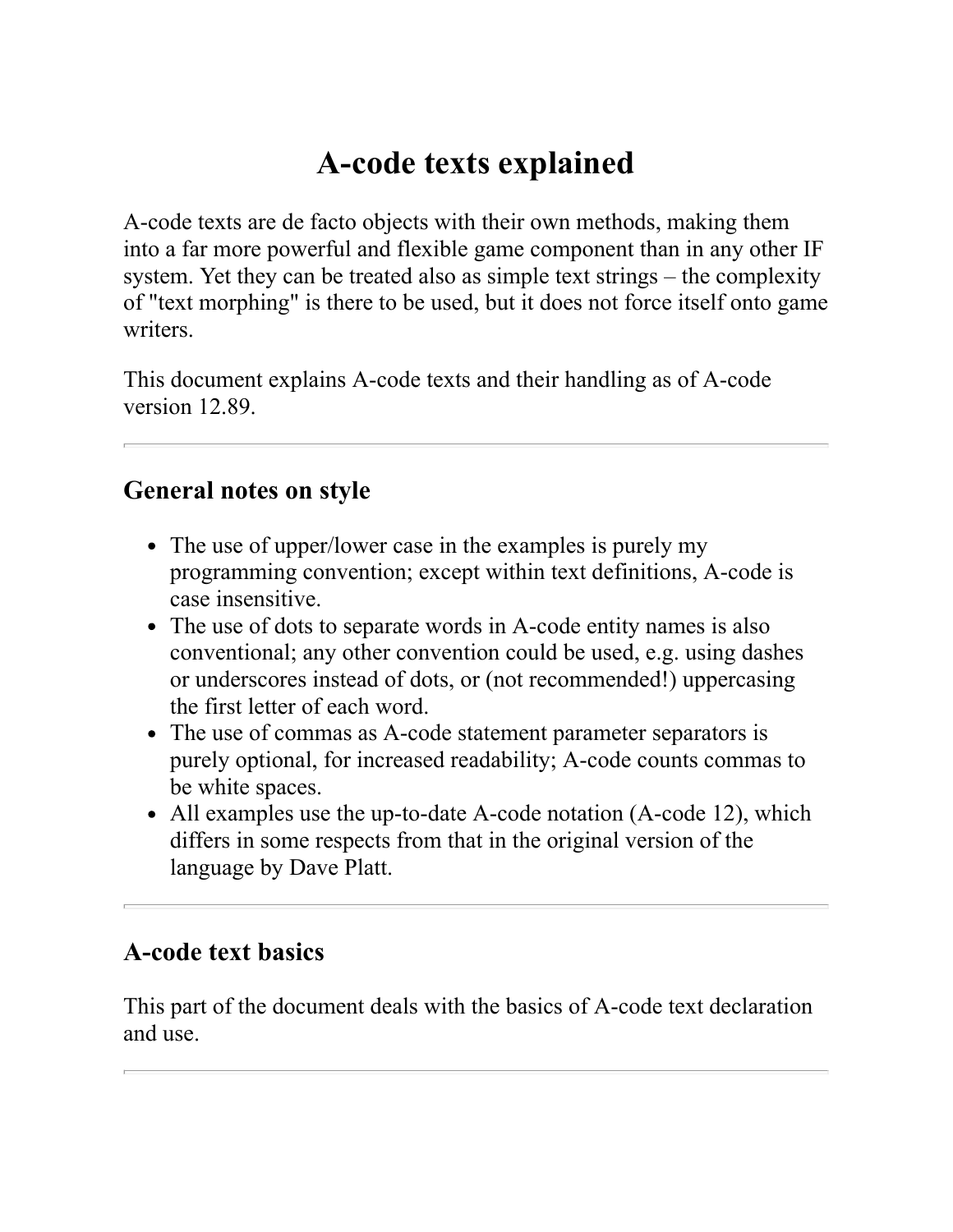## **A-code text declarations**

As of version 12, in-line texts are also permitted (see the *in-line-text* section), but traditionally A-code defines all its texts (other than place and objects descriptions) as separate named entities. The basic A-code text declaration has the form

```
TEXT <text name>
    <some_lines_of_text>
```
Like all major A-code directives, the keyword TEXT must be at the very beginning of a line. The text lines following it must all have at least one leading blank. The declaration is terminated by a line with a non-blank first character (i.e. another major directive or a comment), or by end-of-file.

While generally line breaks are ignored in the text definition (see the next section for more details), any texts declared using the TEXT directive are deemed to have a trailing end-of-line. A text fragment, without the trailing EOL can be declared using the FRAGMENT variant of a text declaration:

```
FRAGMENT <text name>
    <some_lines_of_text>
```
Here is a simple, purely artificial example:

```
 FRAGMENT LINE.START
    This line is sp
 TEXT LINE.END
    lit into two parts.
```
When displayed by the A-code primitive SAY

```
 say line.start
 say line.end
```
The result is a single line "This line is split into two parts." followed by a line break.

Both TEXT and FRAGMENT directives can be used to declare "anonymous" texts by omitting the text name. This practice goes back to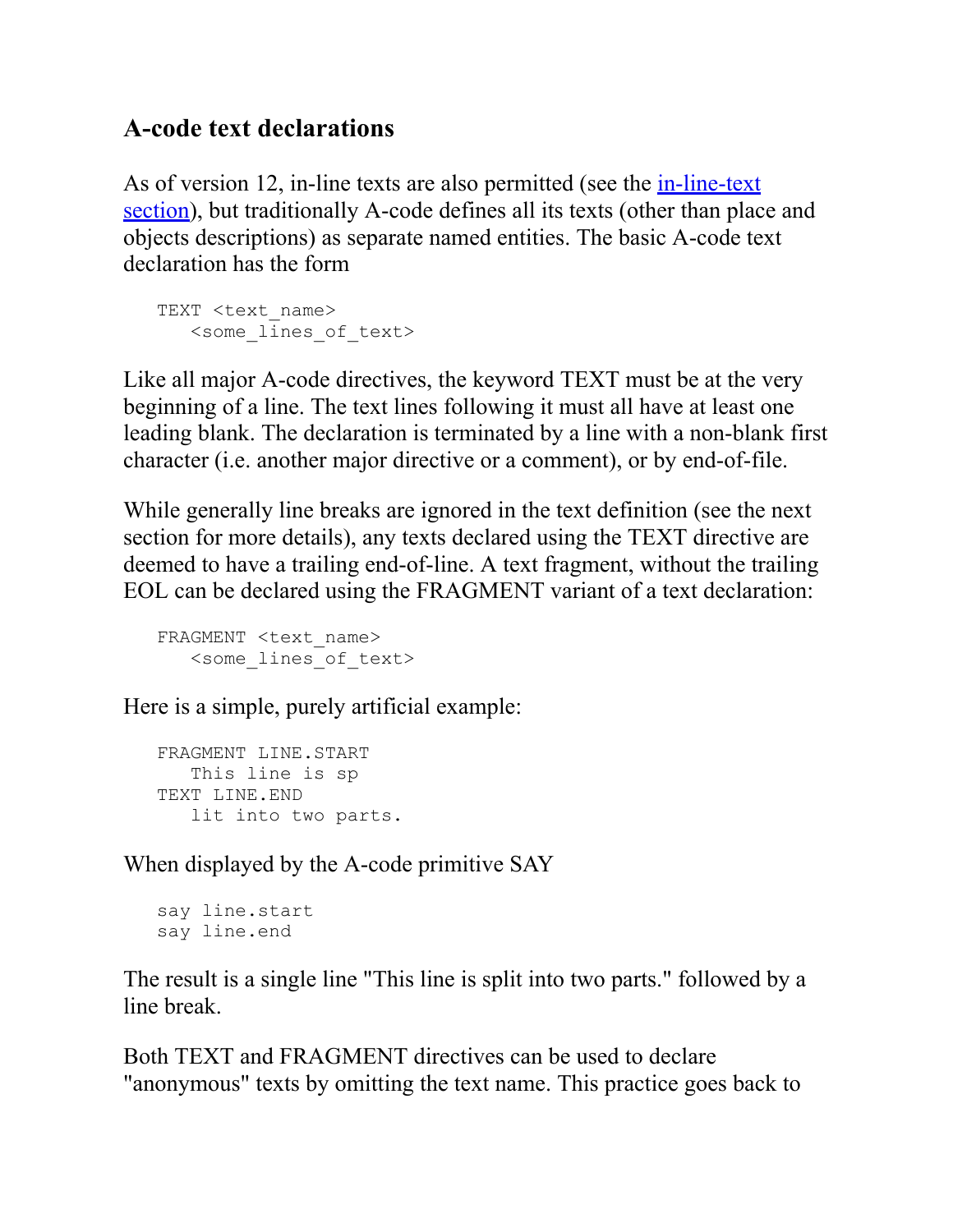Dave Platt's original version and is now deprecated -- text switches can be used instead. See  $\Delta$ ppendix C on handling anonymous texts.

## **Basics of text definitions**

A-code text definitions (the lines of text following the TEXT or FRAGMENT declaration line), are processed as follows:

- Any leading or trailing spaces on an individual line are removed.
- Simple line breaks (i.e. single end-of-line characters) are replaced with a space, *after* the removal of trailing characters. (But see the below discussion of <u>text switches</u> for an exception to this rule.)
- Successive line breaks are reduced to two line breaks. I.e. successive blank lines are reduced to a single blank line
- If after the removal of leading spaces, a line starts with a forward slash, the slash is removed; the only purpose of this arrangement is to be able to force a line to start with some leading spaces after all, or to force multiple successive blank lines.
- The reverse slash character is used as a logical escape, to enable the display of characters with a special meaning (see  $\Delta$ ppendix B). The reverse slash itself can be escaped, of course, if it needs to be displayed as an ordinary character.
- All unescaped underscores are converted into spaces. This is another mechanism for forcing leading spaces in a line of text.

# <span id="page-121-0"></span>**In-line texts**

In-line texts are accepted in all circumstances in which a reference to a named text is acceptable. The basic syntax is extremely simple. If a string beginning with a double quote is encountered where a text name would be appropriate, everything (line feeds included!) up to the next double quote is accepted as the desired text. E.g.

```
say "This is a line of text, follwed by a blank line...
 followed by this line."
```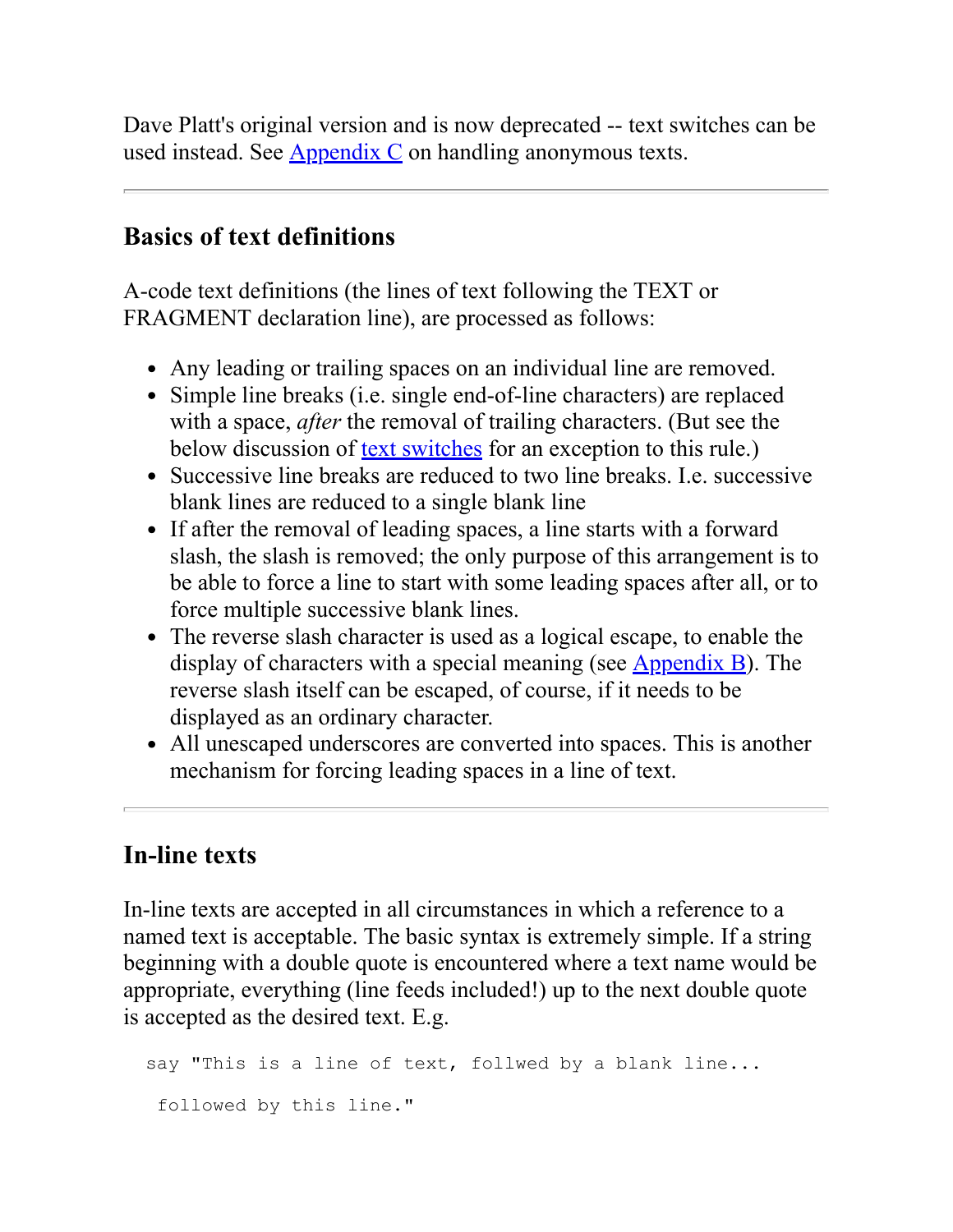The **acdc** translator in fact declares a standard A-code text, assigns an automatically generated name to it, and replaces the whole quoted string with that name. The upshot is that *all* text features described in this document apply to in-line texts as well.

There is an additional syntax wrinkle to permit in-line texts to be text fragments and to permit them to have their own internal dynamics, as described in the <u>[dynamic implicit qualifiers section](#page-131-0)</u> further in this document.

If an in-line text starts with one of **i**, **c**, **r** or **f**, followed the colon character **:**, it gives the text a special property. If the character is **f** ("f:") then the text is deemed to be a fragment, without a trailing line feed. The other three possibilities declare the text dynamic method to be one of *increment*, *cycle* or *random*, as explained in the dynamic explicit qualifiers section below.

Since fragment texts may also have their own dynamic methods, this additional syntax may be repeated as e.g. "f:c:" or "r:f:" etc.

# **Centered text**

A text definition line beginning with the plus character **+** is treated as a line to be separately centered on the display. The plus sign is stripped off, and the line is prefixed with a line break (unless it happened to be preceded with one) and a line break is appended to it. The result is displayed centered.

A-code also understands "block centering". A centered block is a set of successive text definition lines, each of which is prefixed with the equals character **=**. The equals signs are stripped off, and the whole block is displayed offset to the right in such a way that its longest line appears centered on the display.

As with individual line centering, the block is prefixed by a line break if one is required (i.e. there wasn't one already), and suffixed with a linebreak. Ends of line within the centered block are also honoured, contrary to the more general A-code convention.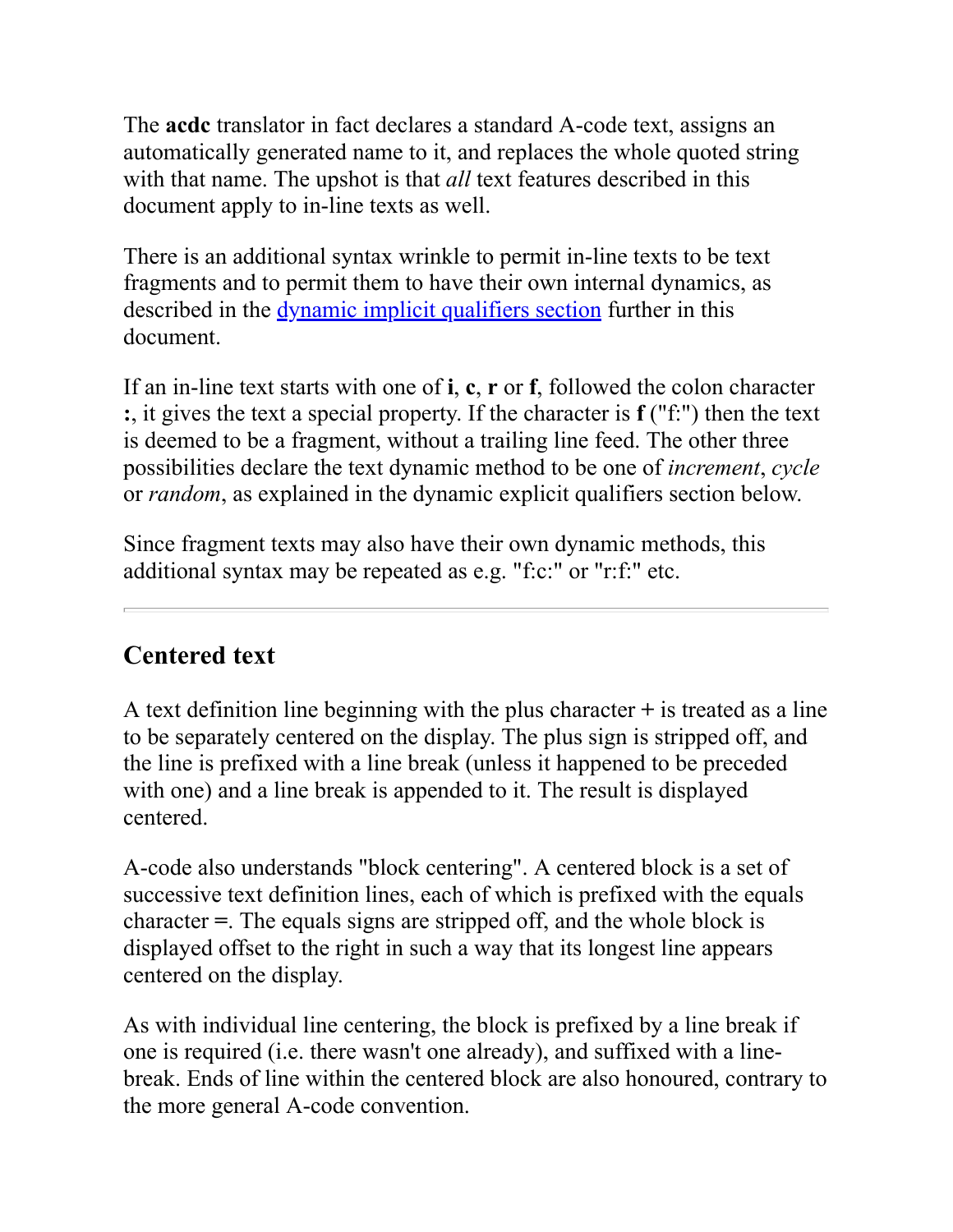Here is an artificial example showing both kinds of centering:

```
 TEXT CENTERING.EXAMPLE
    This text shows
   +a centered line
   +and another centered line,
   as well as
   =a whole block
   =of lines, all of which
   =are centered as a single unit.
   Which is sometimes useful.
```
If displayed (e.g.) in console (i.e. a fixed size font) on an 60-character wide display by

say centering.example

this would result in

-

```
 -----------------------------------------------------------
-
   | This text shows 
|
  | a centered line
|
  | and another centered line,
|
  | as well as 
|
   | a whole block 
|
  | of lines, all of which 
|
  | are centered as a single unit.
\vert | Which is sometimes useful. 
|
        -----------------------------------------------------------
```
Non-console mode (i.e. proportional font) displays achieve the same overall effect.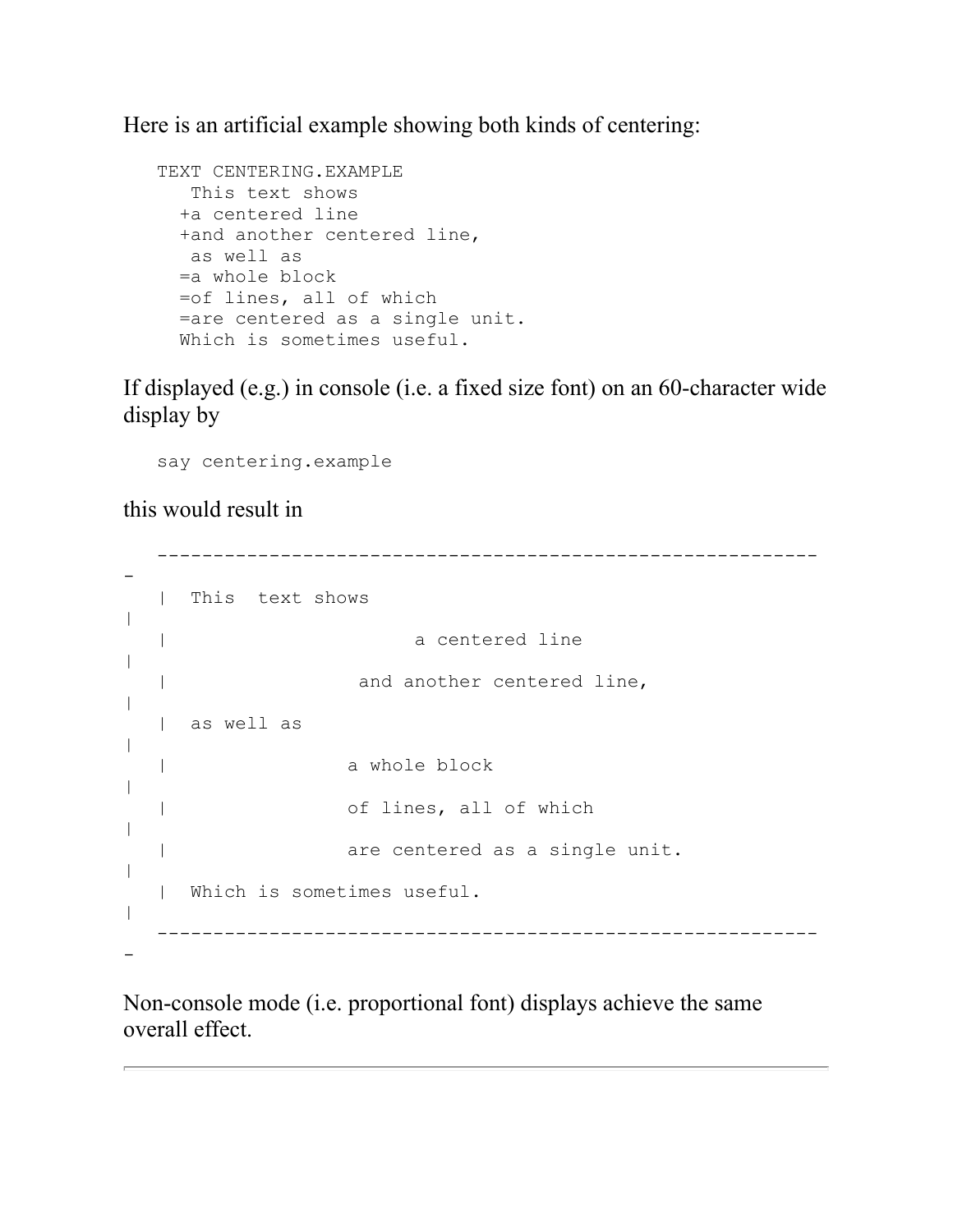# **Text post-processing**

A-code texts are not displayed to the player immediately. They are accumulated instead in an internal, dynamically sized buffer. The contents of this buffer are post-processed and displayed by the kernel when either a command prompt is issue to the player, or the game is about to exit. This permits some A-code directives to affect previously output text.

For example the **resay** directive, instead of appending its text to the output buffer, first empties the buffer so that its text completely replaces anything accumulated so far. On the other hand the **append** directive preserves the accumulated text, but strips from it any terminating blank lines, effectively appending its text to the last output paragraph.

The A-code kernel processes the accumulated buffer before displaying its contents, e.g. by normalising any successive blank lines to a single blank line. (Multiple blank lines may be magicked up by using the non-breaking space character – see the list of special characters in  $\Delta$ ppendix B.

# **A-code text-morphing features**

This part of the document describes the "text-morphing" features of Acode texts.

# <span id="page-124-0"></span>**Text switches defined**

A text switch is effectively an indexed array of strings embedded in a text message. More than one text switch can be embedded in a single text, and on the other hand, a whole text may consist of a single text switch.

Formally, a text switch is a sequence of arbitrary text strings separated by forward slashes, with the whole sequence being enclosed in square brackets. E.g.

[None/One/Two/Many]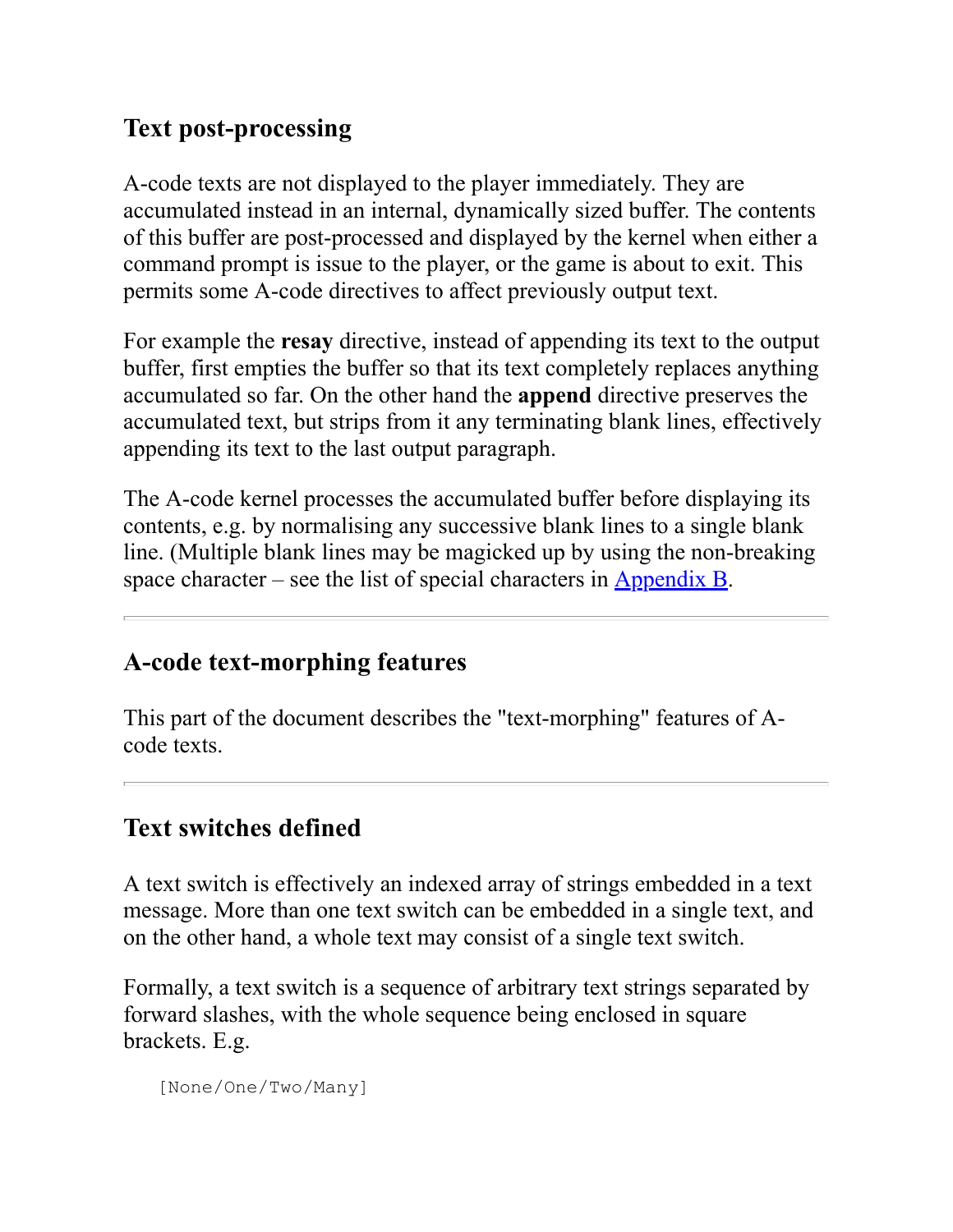is an example of a simple text switch of four elements.

The idea is that when the whole message is displayed to the player, just one element from every given switch is selected for display, according to some rule. The selection is made by using some "qualifier" value as the index of each text switch array encountered in the message. Text switch elements are indexed from zero upwards, so that in the above example the element **None** has the index value of zero, while the element **Many** has the index value of three.

While ends of lines are treated in A-code text definitions as white spaces (just like, for example in HTML), an end of line immediately following a text switch separator character **/** is simply ignored, which conveniently allows text switches to be spread across several lines. E.g. the above shown switch could have been equivalently written as

 [None/ One/ Two/ Many]

because A-code ignores any line-leading (and line-trailing) spaces in text definitions.

# **Simple text switches, explicitly qualified**

This text morphing feature was introduced by Dave Platt to handle messages such as the report of dwarf attacks on the player. Here's the definition of a text called **knives.thrown** and containing two text switches:

```
 TEXT KNIVES.THROWN
     [/One/Two/Three/Four/Five/Six/Seven/Many] nasty sharp 
     kni[/fe is/ves are] thrown at you!
```
This is displayed by an A-code text-handling language primitive SAY:

```
say <text name>, [<explicit qualifier>]
```
or in this specific case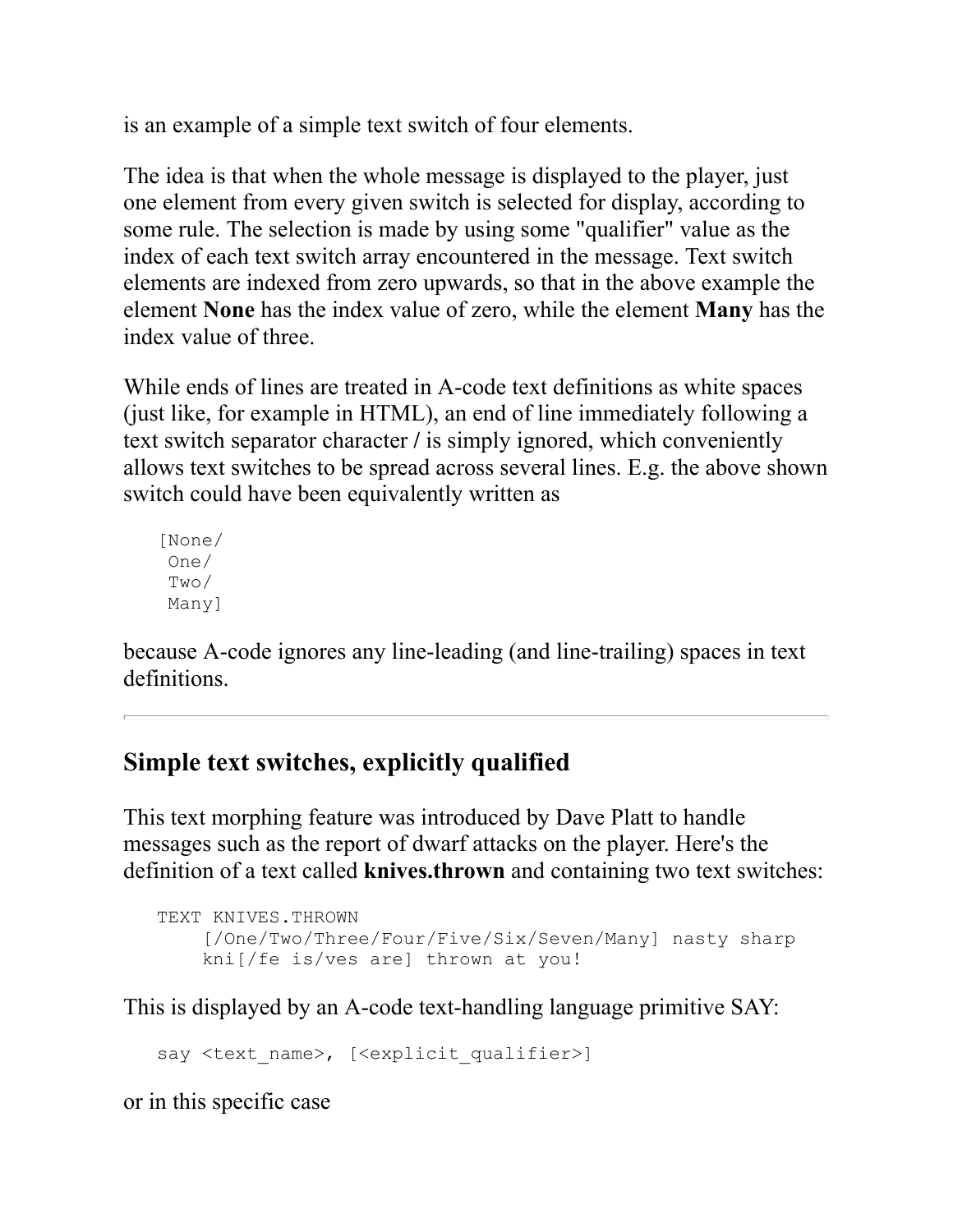```
 say knives.thrown, thrown
```
The second parameter ("thrown") is in this case the name of a variable holding the number of knives thrown at the player, though from the point of view of the language syntax, it could be a constant, or any A-code entity possessing a value (e.g. an object or a location). In the absence of an implicit qualifier (to be explained later), this value is used to index any text switches embedded in the text supplied as the 1st parameter, where switch elements are counted from zero. So, if one knife is thrown, the displayed message will read:

```
 One nasty sharp knife is thrown at you!
```
But suppose more than one knife is thrown, say 5 of them. The first switch is unproblematic -- its index values go from 0 to 8 -- but the second switch only has elements 0, 1 and 2. This is handled by the primary rule of text switches: *use the index value nearest to the qualifier value*. So the message becomes:

```
 Five nasty sharp knives are thrown at you!
```
While in this example, the explicit qualifier was supplied as a variable, any A-code entity which has a value associated with it (e.g. an object, or a location, or a plain numeric constant) is also acceptable as an explicit qualifier.

### **Repeated text switch elements**

In practice, text switch elements can be long, multi-line strings, and sometimes it is necessary to have some of the elements repeated. For example, if a player has a purse which can contain some coins, its contents could be described by the following text:

```
 TEXT PURSE.CONTAINS
    There [are/is/are] 
    [no/one/two/three/several/several/several/several/
    several/several/many] coin[s//s] in the purse.
```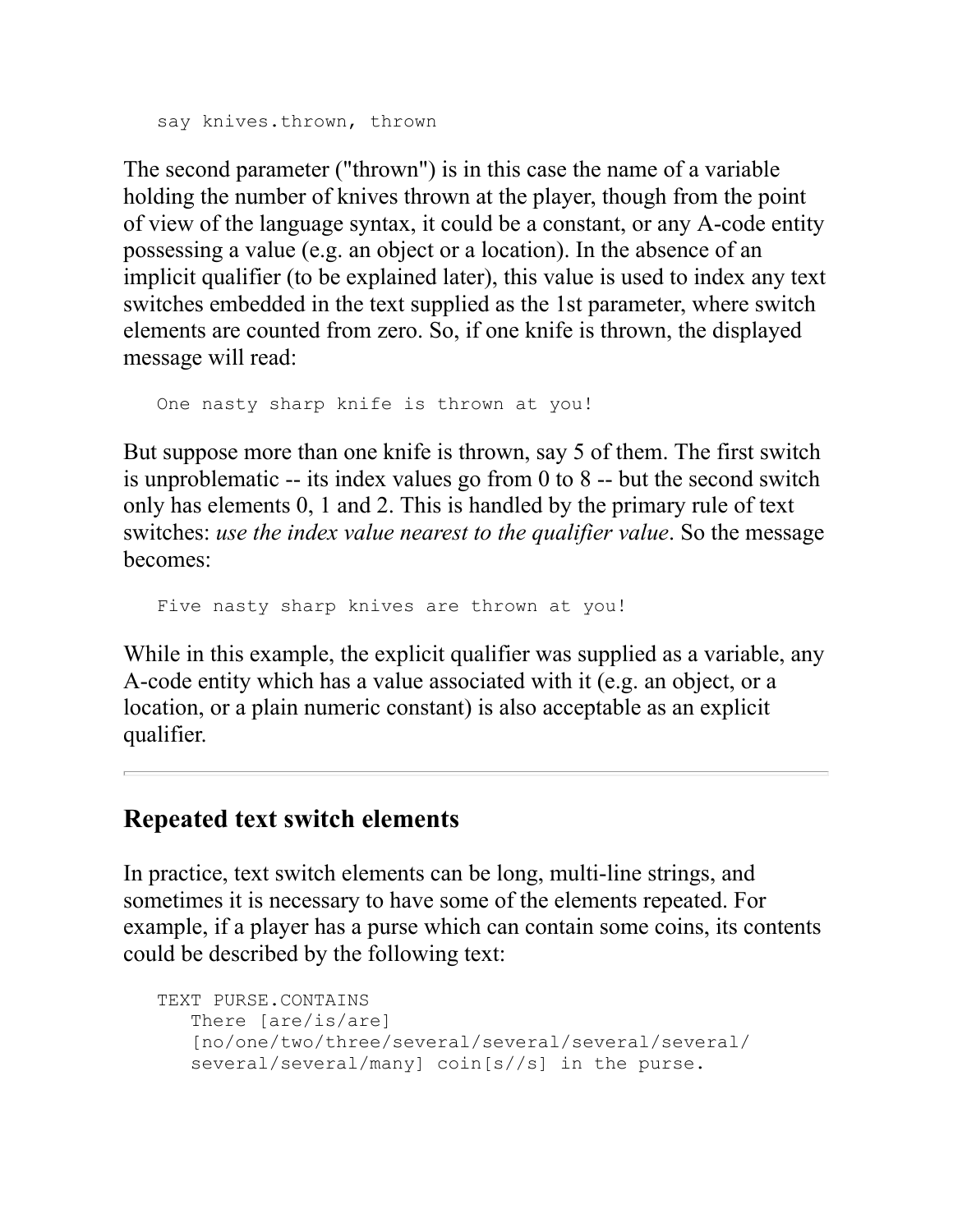Such repetition is clearly wasteful, as well as tiresome, and the maintenance of switches with repeat elements is unnecessarily complex, because any changes to the repeated elements need to be applied to each of them.

To get around this, A-code interprets a switch element consisting of the single character **=** to mean a repeat of the immediately preceding element. This in turn may have the same special format, in which case its preceding element is considered. For obvious reasons, the first (zero index) element of a switch may not be a repeat element.

Using this convention, the above PURSE.CONTAINS text could be defined as

```
 TEXT PURSE.CONTAINS
    There [are/is/are] [no/one/two/three/several/
   =/-/-/-/=/many] coin[s//s] in the purse.
```
When qualified by an actual number of coins, this would specify the number as *several* for 4 to 9 coins and as *many* for any more than that.

# **Word and value holders**

A-code texts can also contain word and value place-holders, which get replaced dynamically at run-time by words or values specified by the explicit qualifier. Place-holders of either kind can occur both outside and inside text switches.

The dollar sign **\$** is used as a value place-holder. If an unescaped dollar sign is encountered in a text to be displayed, and if the text is used with an explicit qualifier, the dollar is replaced with the numerical value of the qualifier. For example, the PURSE.CONTAINS text defined in the last section, could be re-defined as

```
 TEXT PURSE.CONTAINS
    There [are/is/are] [no/$] coin[s//s] in the purse.
```
In this case, the A-code statement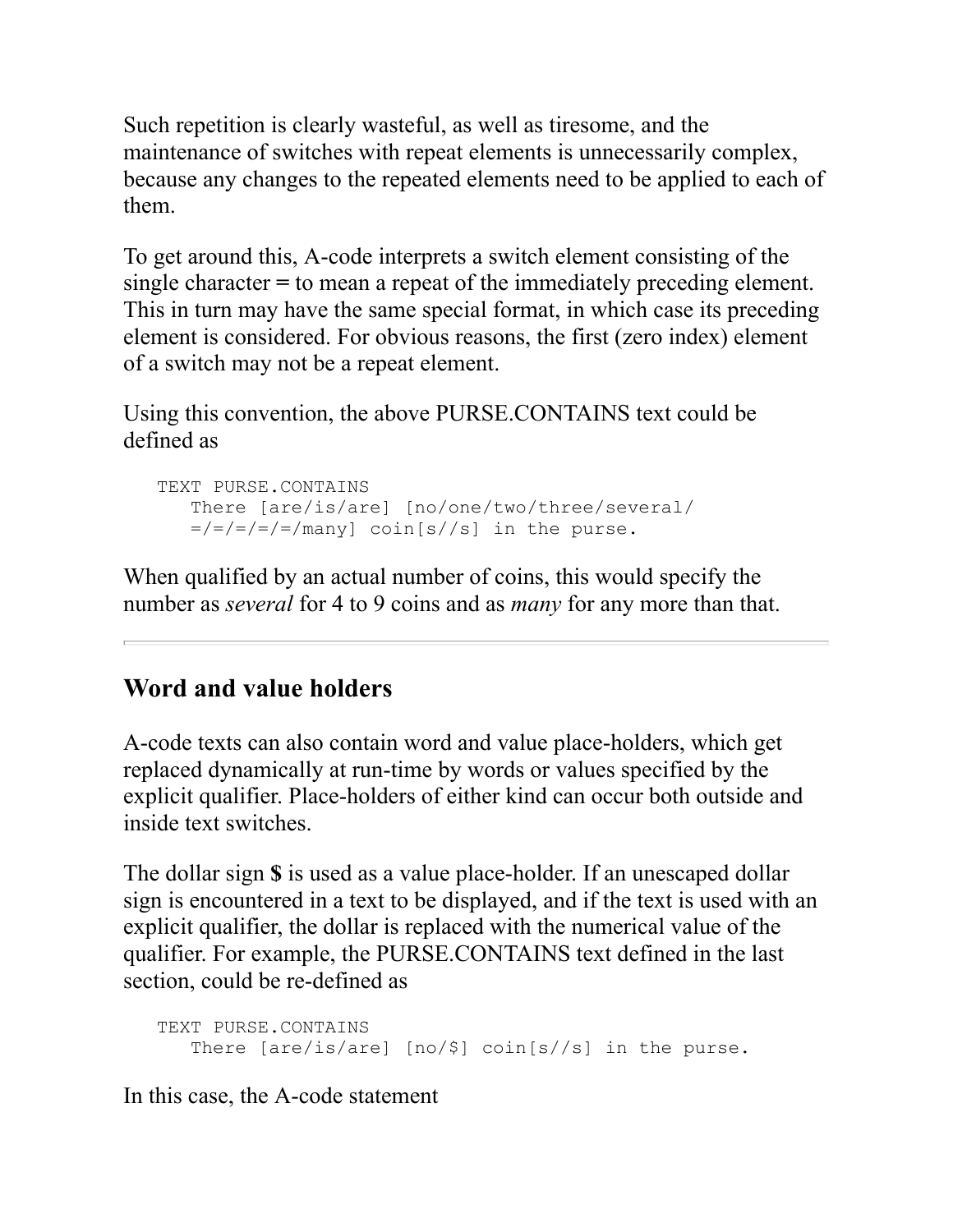say purse.contains, 13

would result in the display of

There are 13 coins in the purse.

Of course, as before, any A-code value-bearing entity (variable, location, object...) could be used as a qualifier, instead of a constant value.

A word place-holder is signalled by an unescaped hash sign **#**, and is conceptually similar, except that a word, rather than a value, indicated by the explicit qualifier is inserted in place of the hash sign. Just what can be used as an explicit qualifier in this case, is a bit more complicated.

All declared vocabulary terms obviously have one (or more, if there are synonyms) actual word associated with them. At the author's discretion, most objects and possibly some locations will also have an associated vocabulary word or words. In all these cases there will be a "primary" word -- the first one declared in the list of synonyms (if there are any synonyms). It is this primary word that gets inserted in place of a word place-holder.

All of this is easier to understand on some practical illustrations. Take for example the object chair1 with the associated nouns "chair" and "seat". Should there be a text declared as

```
 TEXT NO.KILL.THINGS
   The # is not something mortal, so cannot be killed!
```
and an object declared as

OBJECT -CHAIR1, CHAIR, SEAT

where the name CHAIR1 is explicitly excluded from the player's vocabulary, then the statement

```
 say no.kill.things, chair1
```
would produce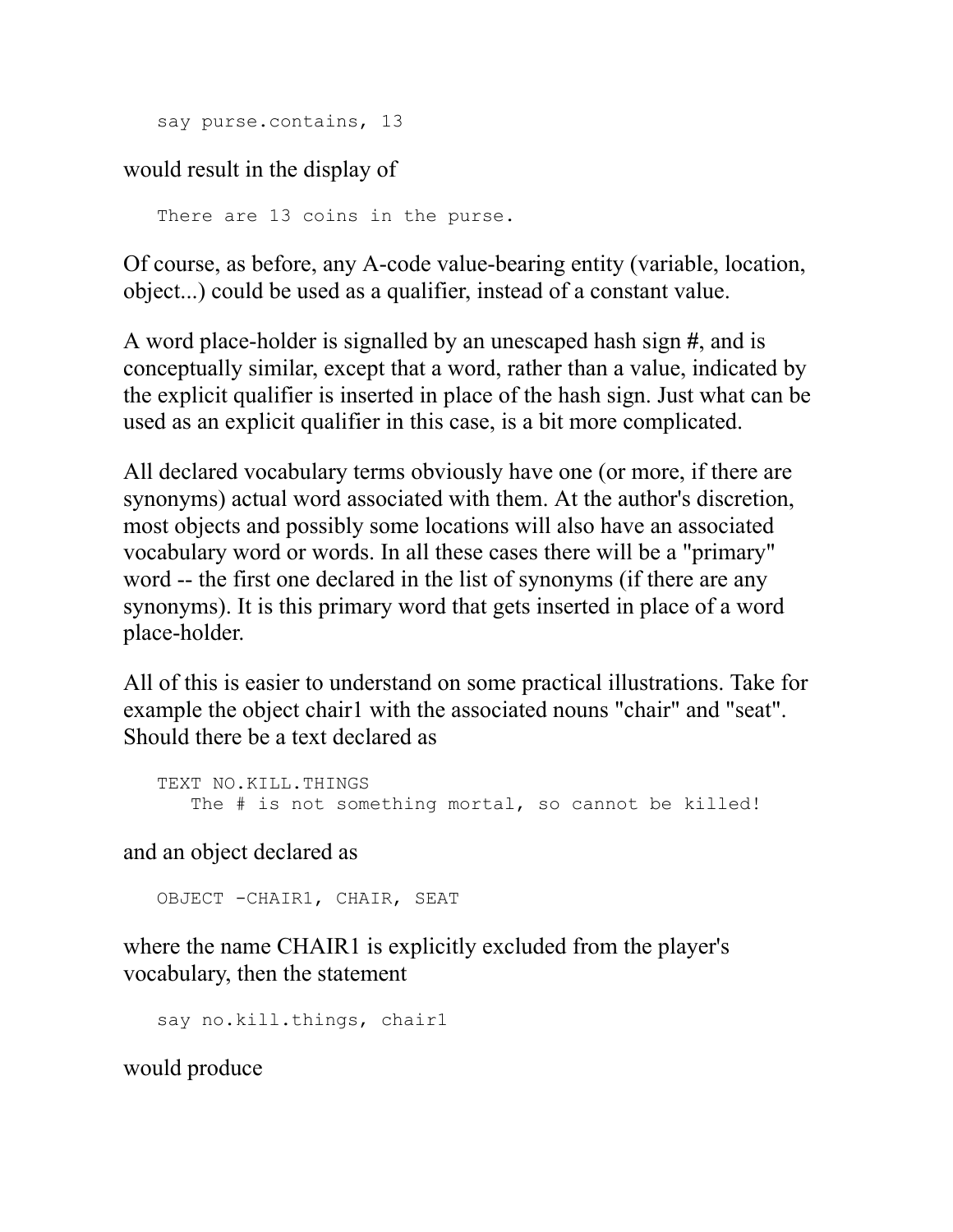The chair is not something mortal, so cannot be killed!

What makes this much more useful than may appear at the first glance, is the fact that A-code variables may store either values **or** pointers (references, to you Algol fans!) to arbitrary A-code entities. Hence if the game code executes somewhere the statement

lda target, chair1 # Point variable TARGET at object CHAIR1

where "target" is a variable name, then a subsequent statement

```
 say no.kill.things, target
```
will produce exactly the same display text as if the object "chair1" or just the simple noun "chair" were used as the explicit qualifier.

Word place-holders really come into their own because the mandatory Acode variables ARG1 and ARG2 hold respectively the verb and the noun of the player's last command. So assuming that the player said "KILL CHAIR", then

```
 say no.kill.things, arg2
```
would once again tell the player that chairs are not for killing.

However, there is a further subtlety here, when it comes to using player command words pointed at by the ARG1 and ARG2 variables, because in this case what is echoed as a part of the response is *not* necessarily the primary word associated with the referenced object, but the word actually used by the player (allowing for expansion of abbreviations, typo correction and vocabulary folding -- see a separate document on the full 3D structure of the  $\triangle$ -code vocabulary). So if the player typed "KILL STO" (note the abbreviation of STOOL to STO, assumed to be unambiguous in this example), the displayed response would be

```
The stool is not something mortal, so cannot be killed!
```
Word place-holders can also appear both within and without text switches, [but we'll cover that somewhat later on, under the heading of switch and](#page-133-0) holder interplay.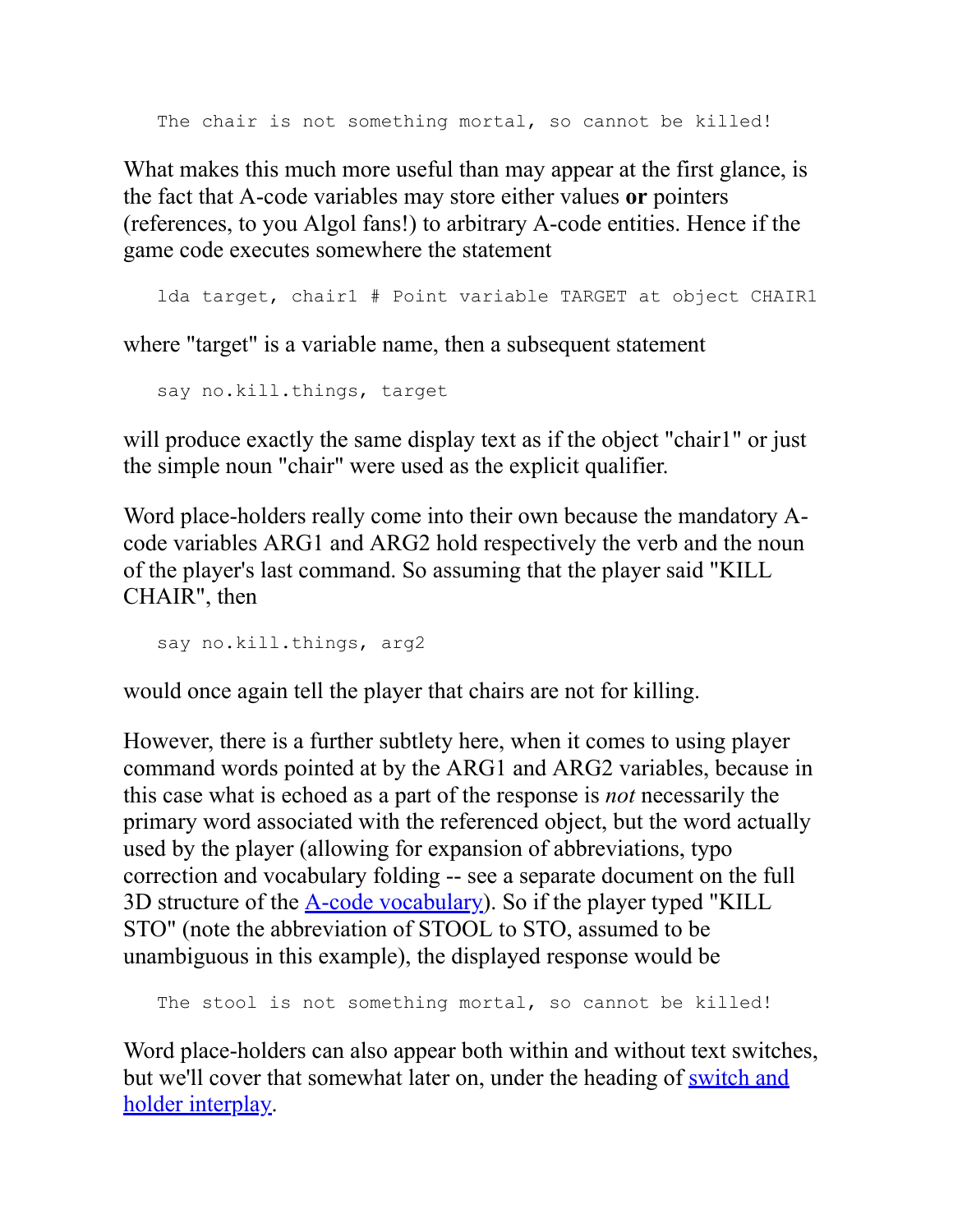# **Simple implicit qualifiers**

Not all texts need explicit qualification. For example, any texts associated with objects or locations (*i.e.* various forms of object and location descriptions) are deemed to be implicitly qualified by the current state of the object or location -- i.e. by its current internal value.

Take for example the object BATTERIES defined as

```
OBJECT BATTERIES, =BATTERY
    [/Fresh/Worn-out] batteries
   %[There is a pair of brand-new batteries in the goods tray./
    There are fresh batteries here./
    Some worn-out batteries have been discarded nearby.]
   &The two batteries are just the right size and shape for the
    lamp. Both are marked as "[BRAND-NEW/FRESH/WORN-OUT]" in
    chunky [blue/green/red] letters.
```
which has the usual triplet of the inventory, ordinary and detailed descriptions. Each of these contains one or more text switches, which will get automatically qualified by the state of the object. So for instance, if the batteries are spent, the statement

describe batteries

will display

 The two batteries are just the right size and shape for the lamp. Both are marked as "WORN-OUT" in chunky red letters.

Similarly the INVENTORY command and the general LOOK command will display their appropriate descriptions qualifying the embedded text switches by the object's state.

It is important to note that implicit qualifiers *always* override any explicit qualifiers -- a point which will have a great significance in the next section. For now it is sufficient to observe that

```
 describe batteries, 0
```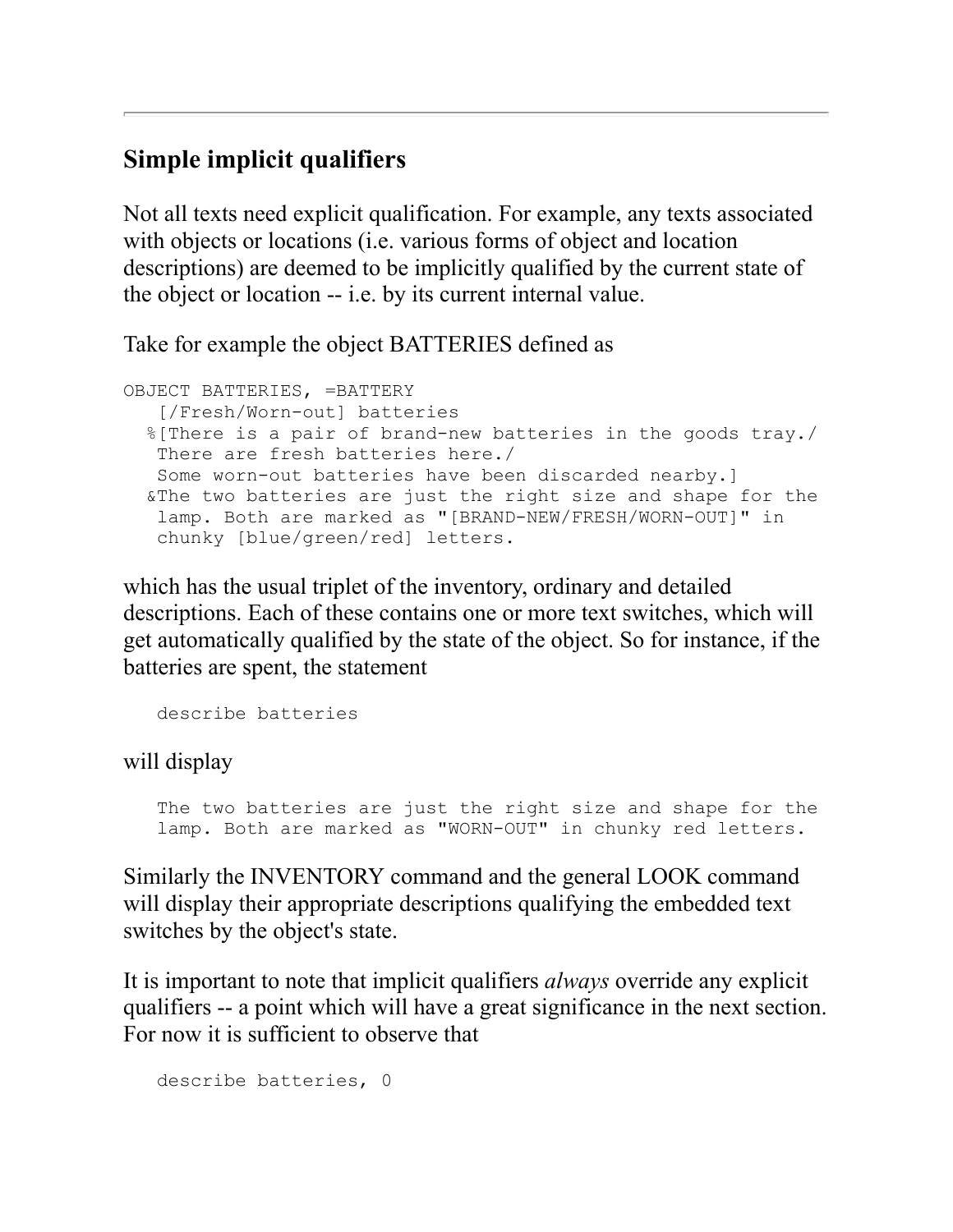would be completely pointless.

# <span id="page-131-0"></span>**Dynamic implicit qualifiers**

As already noted elsewhere, A-code texts also carry an internal state (or value), initialised by default (like all A-code values) to zero. Note, however, that to avoid overriding explicit qualifiers in simple text switches, internal text states are only used as implicit qualifiers if a "method" for their manipulation is given as a part of the text definition. Formally, a full text definition looks like this:

```
TEXT [<method>] <text name>
    <line_of_text> 
    [....]
```
where <method> is one of **increment**, **cycle**, **random** and **assigned**. All of these have different effects.

If the method specified is **increment**, then every time the text is displayed, its internal state is incremented by one, until it reaches the number of elements of the switch with most elements embedded in the text. Here is an example from Adv770:

```
TEXT increment ONCE.IS.ENOUGH
   [And thank goodness for that! /]I [/really /*really* /
   *REALLY* ]don't know why you decided to go and get lost
   in that dark forest. Let's say [once/twice/thrice/
  enough] is enough and not do it again, huh?
```
This will automatically produce messages of increasing exasperation, as the value of the text tick up after every use, finally sticking at the value of 4.

The **cycle** method also causes the internal text state to increment by one, but the index value used by each individual switch within the text is the state value modulo the switch size, and the state gets reset to zero once it reaches the least common multiple of all switch sizes within that text.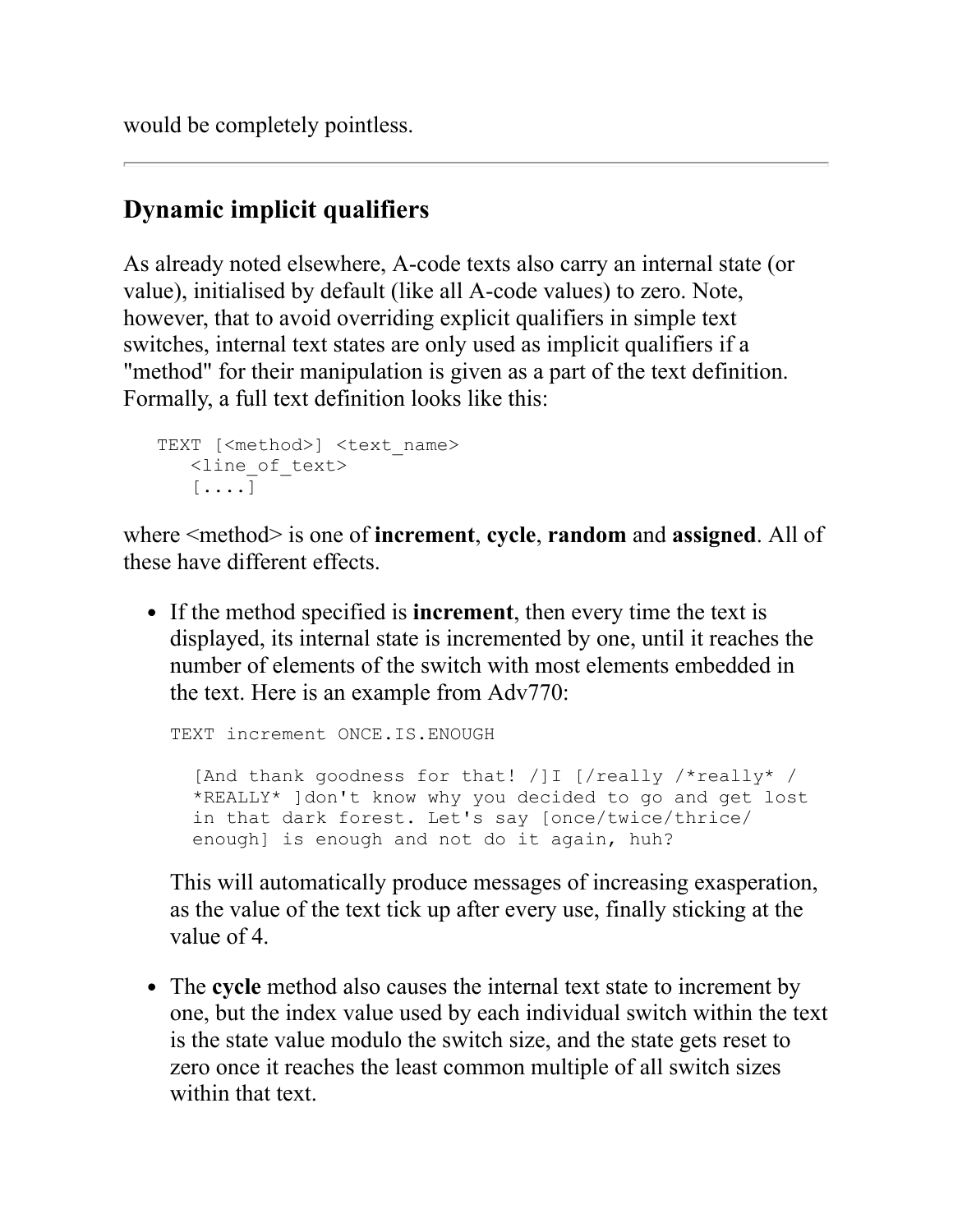This is best demonstrated on a purely artificial example:

```
 TEXT cycle DIGITS
    [1/2] [1/2/3] [1/2/3/4]
```
If used repeatedly, the state of this text will increment by one from zero to 11 and then return to zero again and repeat the same cycle. In the process it will produce successive displays "1 1 1", "2 2 2", "1 3 3", "2 1 4", "1 2 1", "2 3 2", "1 1 3", "2 2 4", "1 3 1", "2 1 2", "1 2 3", "2 3 4", "1 1 1" etc...

As you can see above, each of the switches cycles independently of the rest, yet only one text state value is driving the whole process. This is very useful in assembling automatically at run-time a wide variety of responses.

- The **random** method does what one would expect. After the text is displayed using its current state value, this value is reset at random to a value within the index range of the largest embedded text switch. The new value chosen is guaranteed to be different from the current one, so for switches with two components, this method acts exactly as the cycle one.
- The **assigned** method is really a pseudo-method in that it does not actually do anything, other than enabling the text value as an implicit qualifier. Without it, the internal text state is ignored by switch processing, and an explicit qualifier has to be supplied instead.

It should be noted that none of the above described methods, nor the "null" non-method (i.e. when no method is specified) preclude the state value to be assigned into a text or numerically manipulated and examined like any ordinary variable. So for example, taking the above defined DIGITS text, the statements

```
say digits # Internal state starts from 0!
 add digits, 10 # It got incremented to 1, will now be 11
 say digits # It's now 11 will be reset back to zero
 say digits
```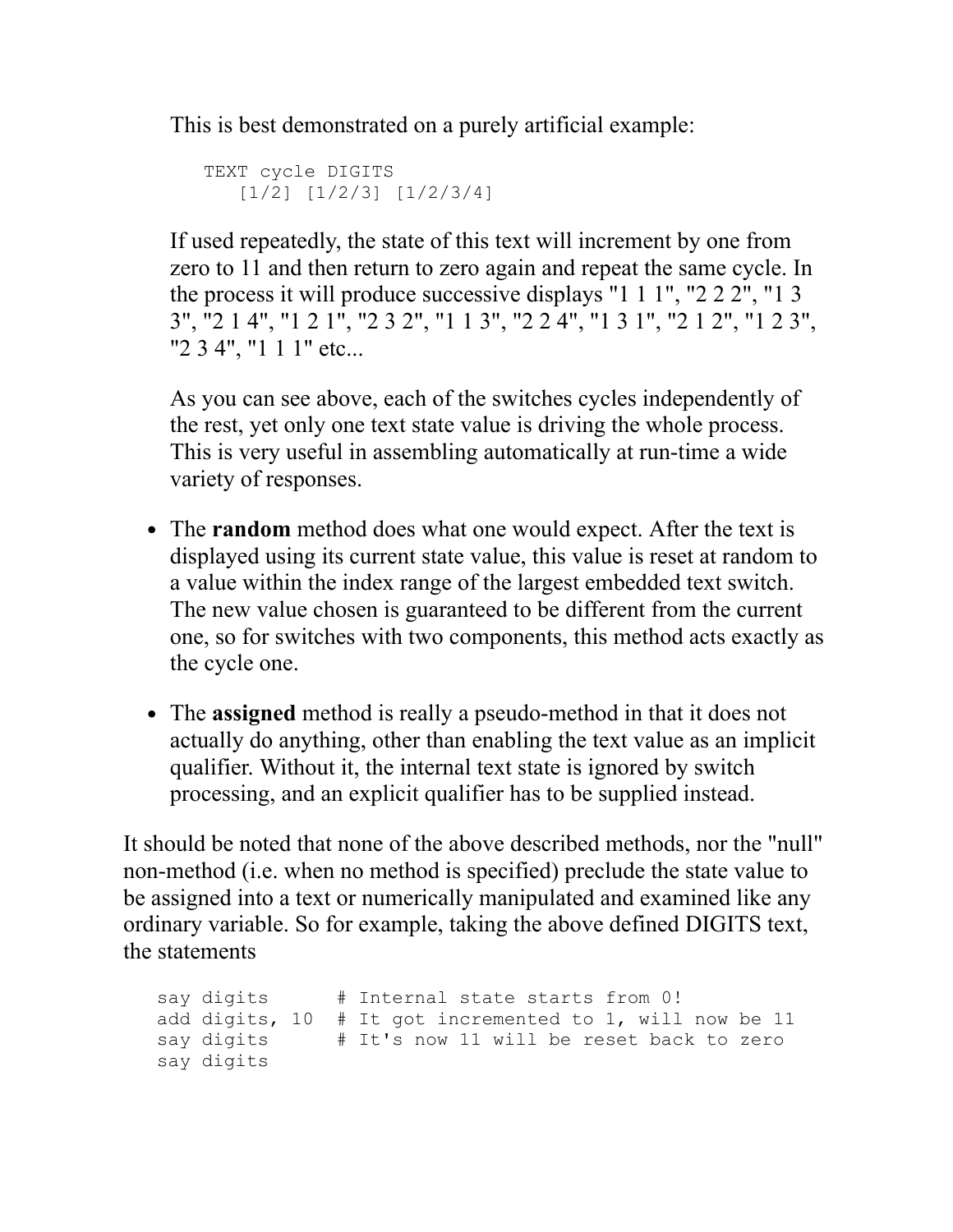would result in "1 1 1", "2 3 4", "1 1 1"

In-line texts can also have dynamic implicit qualifiers. If such a text starts with the colon character ':', followed by a letter, followed by another colon, these three characters are stripped off and a dynamic method is associated with the in-line text in question on the basis of the letter between the two colons: **i** for *increment*, **c** for *cycle*, **r** for *random*. Note that the absence of the *assigned* pseudo-method, on the grounds that there is no way for an inline text to be referred to by the rest of the A-code source.

## <span id="page-133-0"></span>**Switch and holder interplay**

Now that we have been through the details of implicit qualifiers, the interplay between text switches and place-holders can be stated very simply as two rules:

- 1. Only explicit qualifiers are used when substituting for place-holders of either kind.
- 2. For processing text switches, implicit qualifiers always override explicit qualifiers.

This enables responses such as exemplified by this Adv770 text:

```
TEXT cycle ITS.JUST.A
     It's just a #. [Nothing very remarkable about it/Not
     remarkable in any way/Nothing special to it/The apt 
     description is "unremarkable"].
```
The typical use for this text is

say its.just.a, arg2

which will replace the word place-holder in the text with the noun from the player's last command, while cycling in its successive uses through its embedded text switch.

It may at first appear strange that implicit qualifiers are ignored in placeholder substitution, while explicit qualifiers are overridden by implicit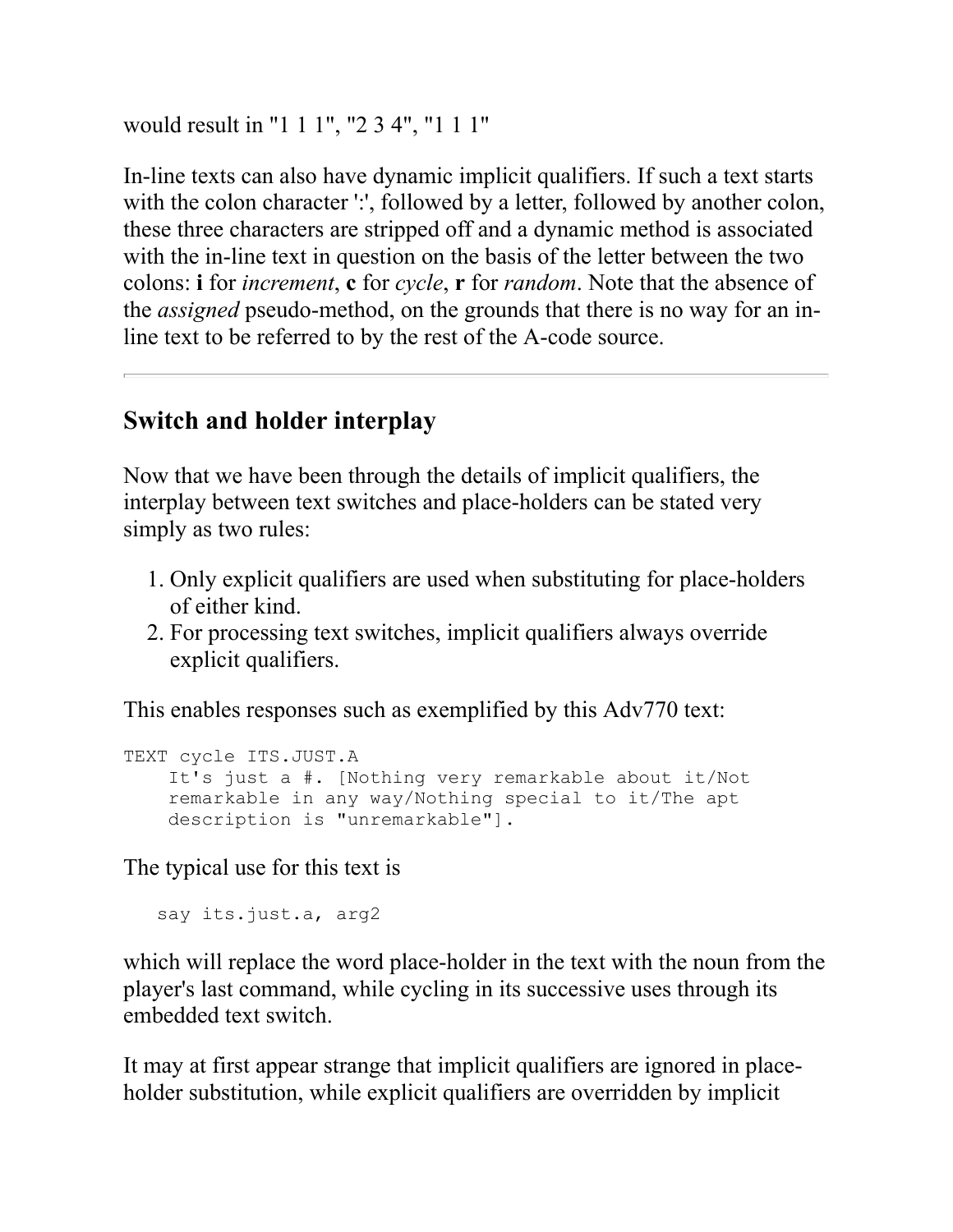ones for switch processing. However, this arrangement does exactly what is often wanted, because it makes it much more sensible to have placeholders within text switches. Again, an example from Adv770 is probably a good illustration:

```
TEXT cycle NOCOMPRENDE.VERB
     [My ignorance shames me, but I do not know what action
    might be signified by "#"./Alas, my vocabulary is too
     limited to encompass "#". Try some other verb?/Very
     remiss of me to be sure, but I've never learned to "#"./
     To my shame, I have no idea what you mean by "#"./"#"? 
     Sorry, I don't what it means./I am afraid "#" is not a 
     verb I've ever learned./Ahem... "#" is not in my
     dictionary. Would you care to re-phrase?/Regrettably,
     that is not something I know how to do.]
```
If the game fails to make sense of the player's verb, all it has to do now is

say nocomprende.verb, arg1

thereby producing a wide variety of responses.

As an aside, in practice I find that the **cycle** method is much more useful for this purpose than the **random** one. Contrary to our intuitive expectation, randomness tends to be non-uniform (i.e. "clumpy") and hence requires a large number of options, if obvious repetitions are to be avoided.

## **Text tying**

As already noted, A-code variables can be in fact pointers to other A-code entities. The same is true for internal values of A-code texts. A text can be "tied" to another value-bearing entity, thereby removing the need for the game code to explicitly ensure the text value stays in sync with the state of that other entity.

In effect, tying texts to other entities is also a text "method" in that it activates the text's implicit qualifier (which in this case happens to be the value of the entity to which the text is tied). Because this additional text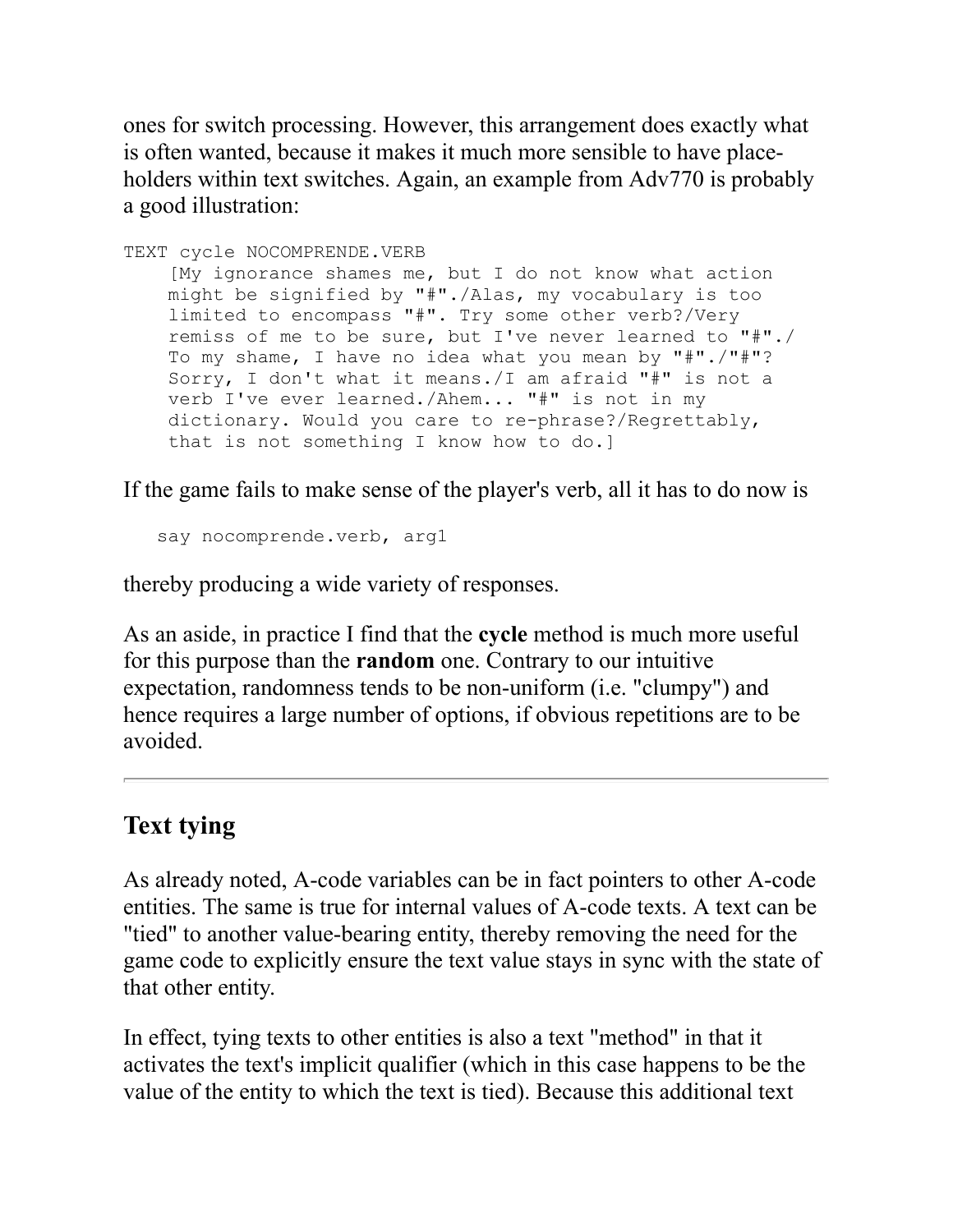method is not purely internal to the text, there may be reasons for the tying to be performed dynamically within the game code. Hence tying is performed by means of an executable language statement, rather than in text declaration.

Once again, an example may be of help. Adv770 has a quartz seal, which can have one of two states. If the player tries to examine the seal when it is not in his inventory, the game tells him the seal is too small and needs to be picked up. The actual wording of this admonition depends on the state of the seal, hence the game initialisation code contains the statement

```
 tie pick.up.seal, seal
```
This effectively ties the value of the text PICK.UP.SEAL to the value of the object SEAL. From now on, if the state of the object changes, the message displayed by

say pick.up.seal

will automatically change to match, because PICK.UP.SEAL contains a two-component text switch.

Yes, in this particular case one could use SEAL as an explicit qualifier:

say pick.up.seal, seal

The seal example merely illustrates the technique. It is too simple to show the justification of that technique. The actual motivation for introducing text tying in A-code was provided by my efforts to resolve a highly complex problem of constructing a location description which depended on several independent factors. It is far too complex to be presented as an illustrative example.

# **Text nesting**

Sometimes a number of separate messages (e.g. location descriptions) consist of a part which is common to them all, and another part which is specific to a given message (or group of messages). This can present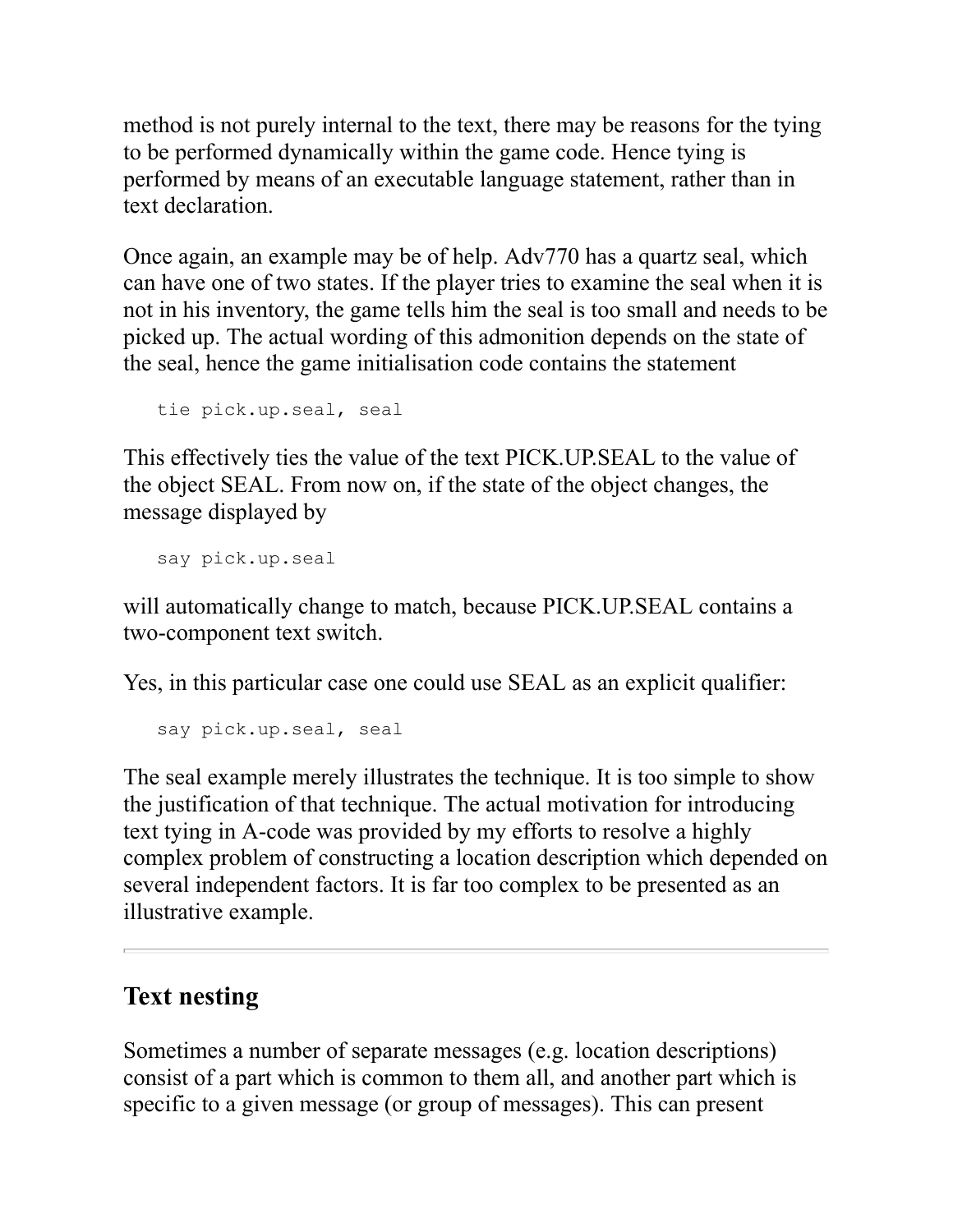maintenance problems (e.g. fixing a typo in *all* identical parts) and is also wasteful. A-code offers an alternative approach. The common message part can be defined as a separate text fragment (i.e. a text without a trailing end-of-line character), which can be "nested" within individual messages.

An A-code message text may include the symbolic name of another text enclosed in unescaped braces (i.e. curly brackets): {}. When the message is displayed, this construct gets replaced with the text indicated by the text name within the braces. The nesting mechanism is recursive, so the nested text may have further texts nested within it.

Here's an example from Adv770, showing the declarations of the first six of the Adv550's ice tunnels. It uses double-level nesting.

```
FRAGMENT INTRICATE.TUNNELS
    You are in an intricate network of ice tunnels.
#
FRAGMENT ICE.DEAD.END
   {INTRICATE.TUNNELS} The only exit is
#
FRAGMENT ICE.TUNNELS
    {INTRICATE.TUNNELS} Exits lead
#
PLACE ICE.CAVE.1
    {ICE.TUNNELS} north and west.
#
PLACE ICE.CAVE.1A
   {ICE.DEAD.END} south.
#
PLACE ICE.CAVE.2
   {ICE.TUNNELS} north, east and west.
#
PLACE ICE.CAVE.2A
   {ICE.TUNNELS} north and south.
#
PLACE ICE.CAVE.3
   {ICE.TUNNELS} north and east.
#
PLACE ICE.CAVE.3A
    {ICE.DEAD.END} south.
```
Nested texts may have their own implicit qualifiers, of course. If the top level text is used with an explicit qualifier, this is passed on as an explicit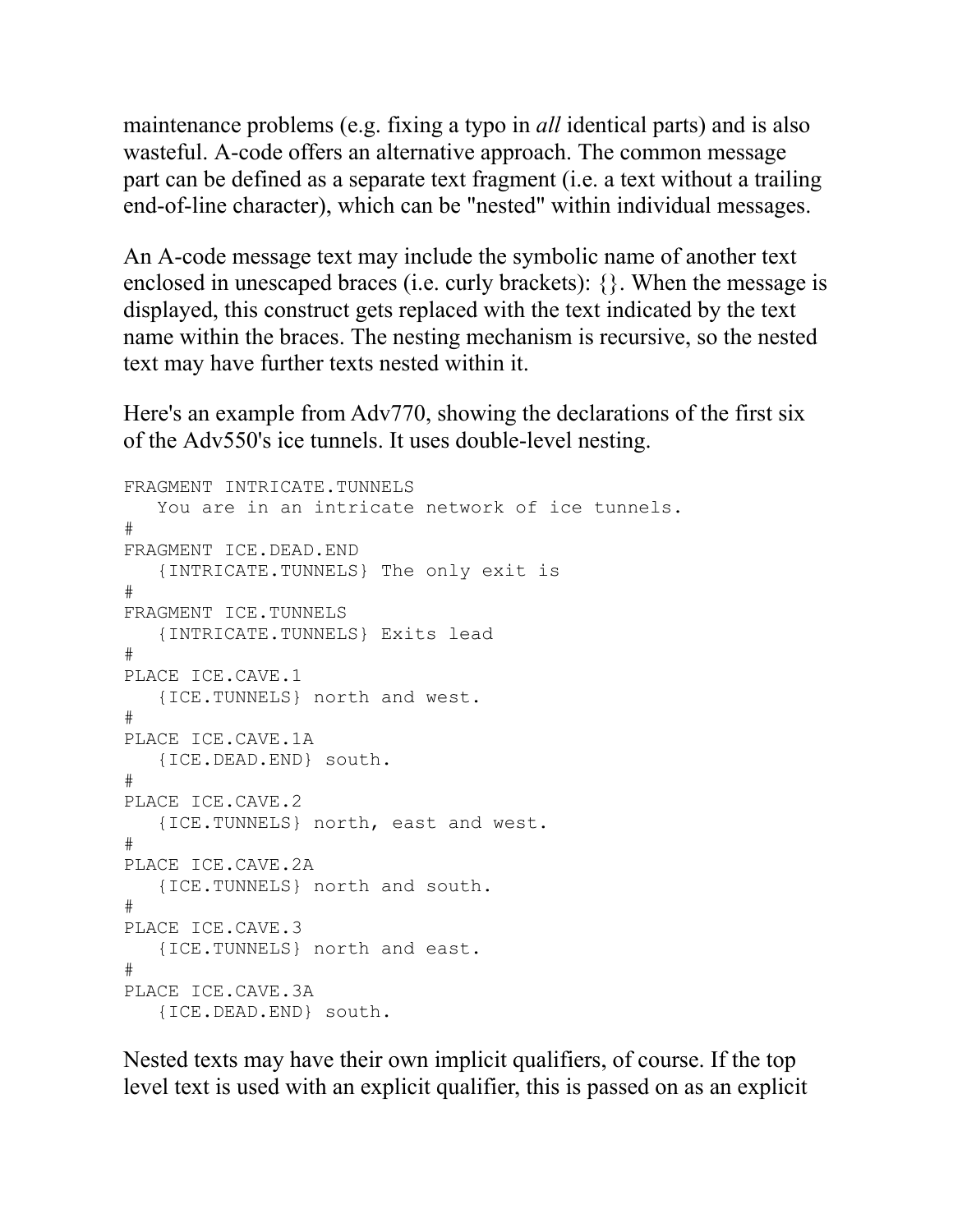qualifier to all nested texts, to any depth.

As a special case, A-code also permits nesting of the ARG1 and ARG2 variables, which are treated as the words actually typed by the player (possibly expanded from an abbreviated state, and typo-corrected). This is used, for example, as follows:

```
 TEXT YOU.DO.IT
   You {ARG1} the {ARG2}.
```
If the player typed (e.g.) "G LAMP", and succeeded in picking up the lamp,

```
 say you.do.it
```
would display "You get the lamp."

## **Appendix A: A-code text-handling primitives**

**say** <text\_name>, [<qualifier>]

Display the named text with an optional explicit qualifier.

```
resay <text_name>, [<qualifier>]
```
Like **say**, but completely replaces any text output accumulated since the last prompt.

**append**  $\leq$  text name $>$ ,  $\leq$  qualifier $\geq$ 

Like **say**, but strips off any end-of-line characters at the end of any text output since the last prompt, before displaying the named text.

```
quip <text_name>, [<qualifier>]
```
Like **say**, but having displayed the text, aborts all further processing and jumps to the top of the main loop (i.e. equivalent to a **say** immediately followed by a **quit**).

**respond** <vocabulary word> [...] <text name>, [<qualifier>]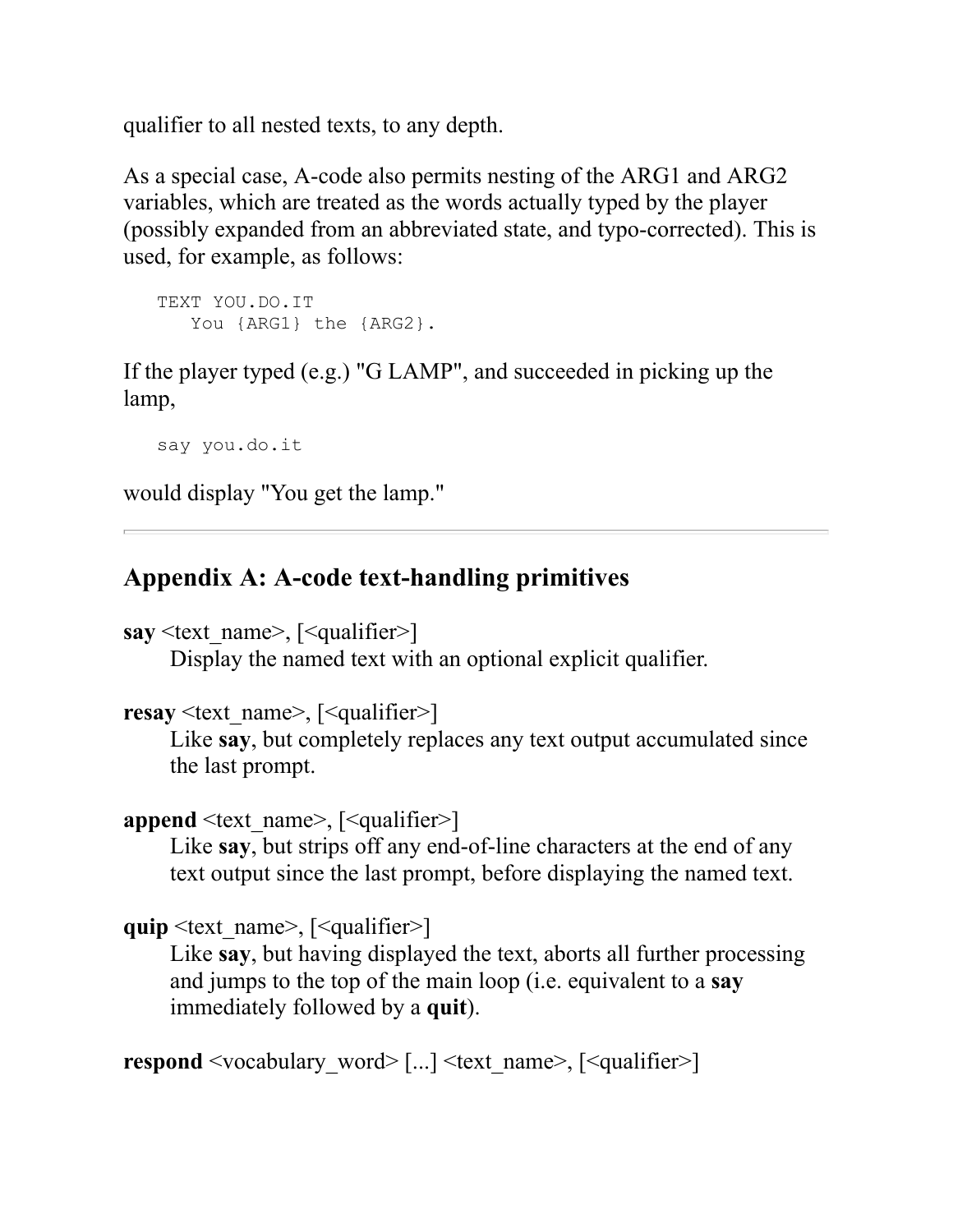Like **quip** but executed conditionally -- only if the player's last command contained any of the listed vocabulary words.

```
smove < location > < text_name >, [<qualifier > ]
```
An amalgam of **say** and **move**, equivalent to saying the specified text and then moving the player to the nominated location.

**vocab**  $\{\leq\text{object}\geq|\leq\text{place}\geq\rangle, \{\leq\text{place}\geq\rangle, \{\leq\text{flag}\geq\rangle, \{\leq\text{text}\geq\rangle\}$ 

This can be thought of as a wrapper for the SAY directive, which is used to display game's vocabulary in a context sensitive manner (e.g. omitting any nouns referring to objects the player has not yet seen). See [a separate document](#page-113-1) dealing with A-code vocabulary handling.

# <span id="page-138-0"></span>**Appendix B: Special characters in text definitions**

The following characters are have special meaning in text definitions, and have to be escaped with a reverse slash if they are to be displayed "raw".

(reverse slash)

A universal logical escape character. Any immediately following character other, including the reverse slash itself, but excluding endof-line, is treated as a literal character with no special meaning.

**\$** (dollar)

A value place-holder, replaced by the current value of the explicit qualifier

**#** (hash)

A word place-holder replaced by the primary word associated with the explicit qualifier.

**/** (forward slash)

If found as the first non-blank character on a line, the forward slash is replaced by a line feed, except if it is the very first non-blank character of the whole text definition, in which case it issimlpy removed. Any blanks immediately following it are not stripped off. If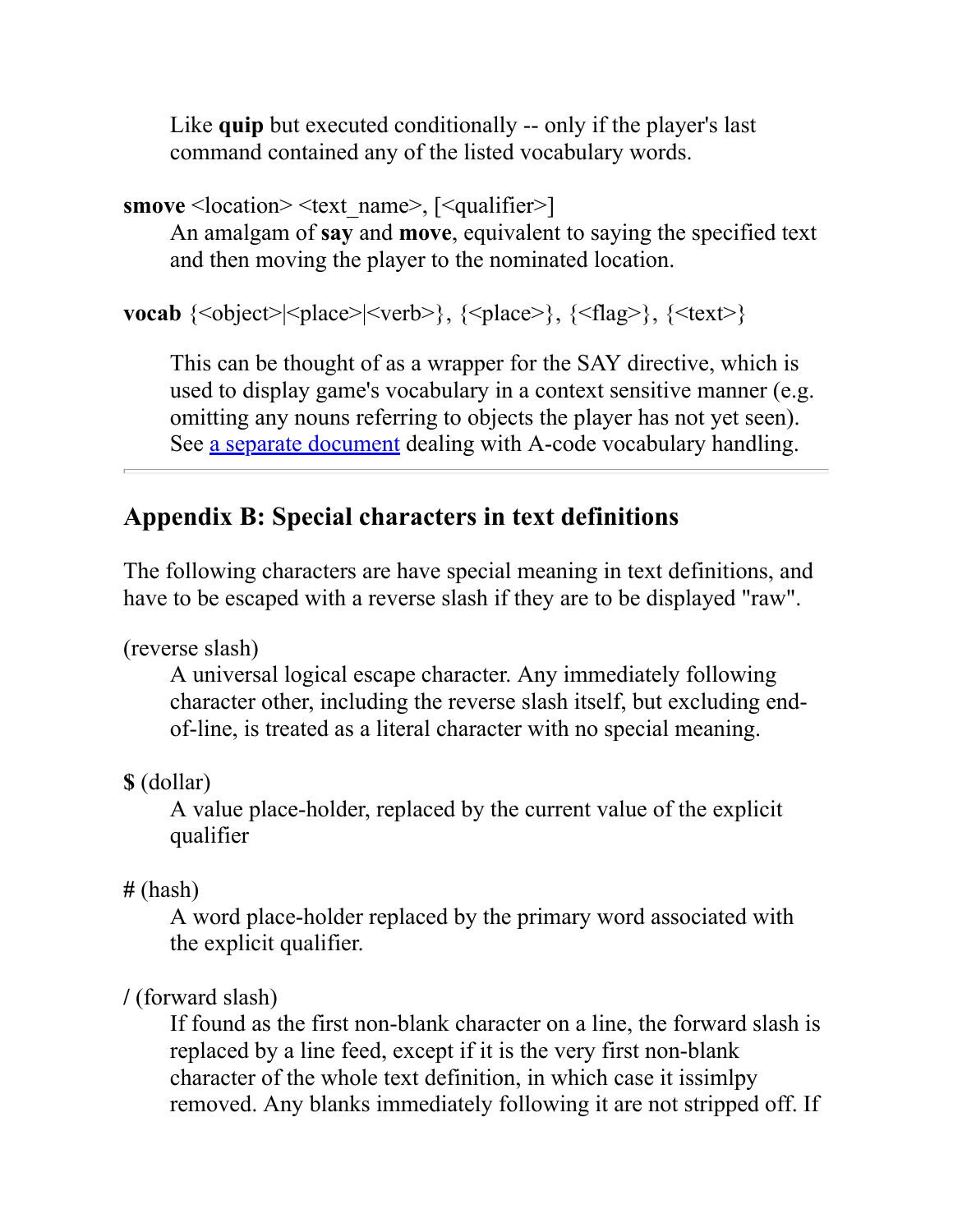a forward slash is found within a text switch, it delimits text switch components. Not special otherwise.

**[** and **]** (square brackets)

Signal the beginning and the end respectively of an embedded text switch.

**{** and **}** (curly brackets or braces)

Enclose the symbolic name of a nested text.

**<** and **>** (angle brackets, or less-then and greater-then)

These enclose HTML tags. All tags are quietly removed in non-HTML modes, echoed as they are otherwise.

**+** (plus sign)

If found as the first non-blank character of a line, signals an individually centered line. Not special otherwise.

**=** (plus sign)

If found as the first non-blank character of a line, signals a line of a centered block. If found as the single character constituting a text switch component, represents a back reference to the previous component. Not special otherwise.

**\_** (underscore or underline)

A forced blank, not removed by the line-trimming mechanism

## <span id="page-139-0"></span>**Appendix C: Handling anonymous texts (deprecated!)**

Anonymous texts can be only handled through pointers. Count text declarations backwards from the anonymous text in question, until you come to a named text. The resulting count is the anonymous text's offset from that named text. Point a variable at that named text and then add the offset to the variable. The variable now points at your anonymous text and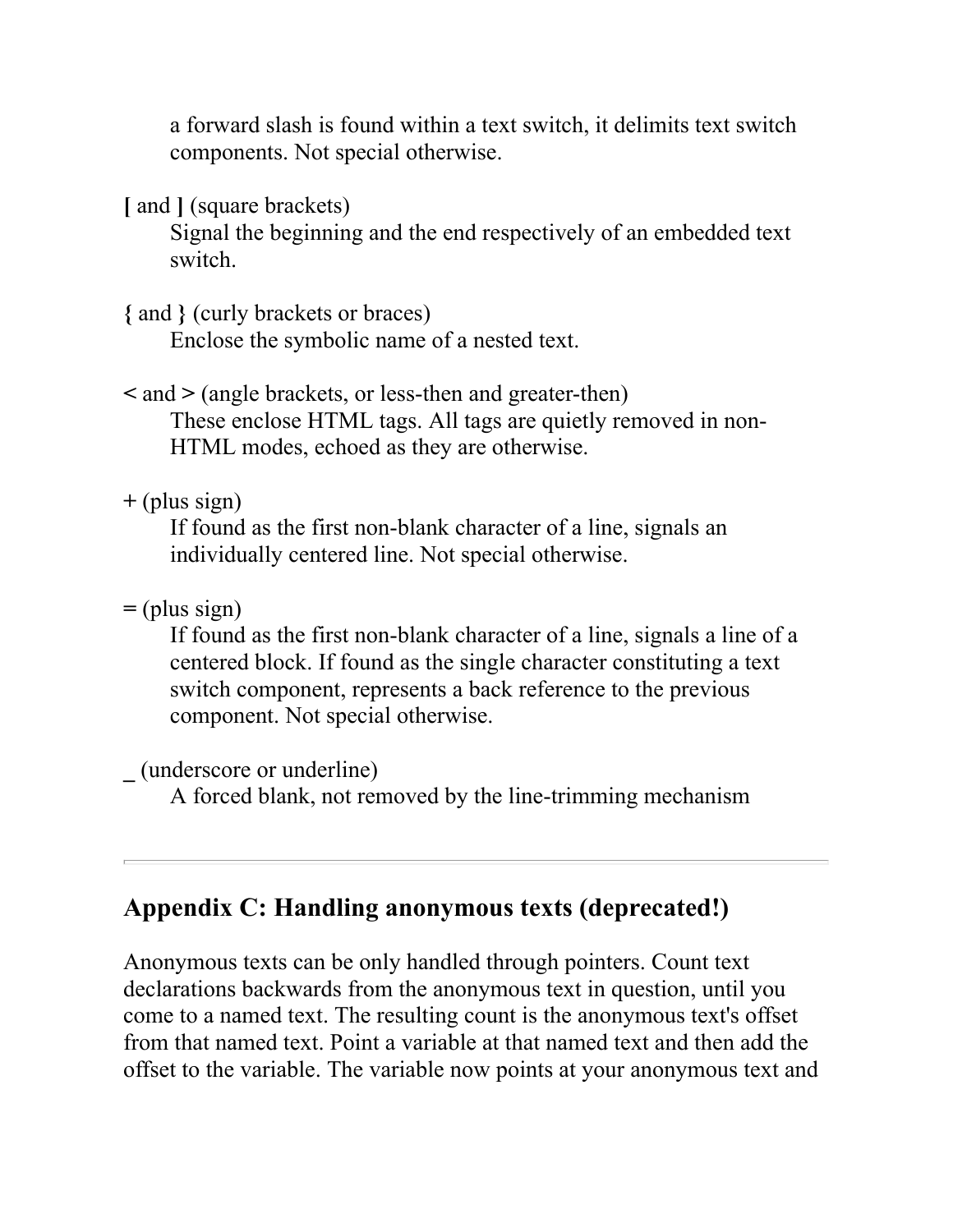all A-code primitives which handle automatic indirection, will accept the variable as a reference to the anonymous text.

Here's an example in the shape of a complete A-code test program:

```
 style A-code 12
 TEXT FIRST.TEXT
   First text
 TEXT
    Second text
 TEXT
   Third text
 init
    local ptr
    lda ptr, first.text
    add ptr,2
   say ptr
    stop
 repeat
```
It will print "Third text" and then stop. (NB: The repeat section is null, but the translator will complain if it is absent.)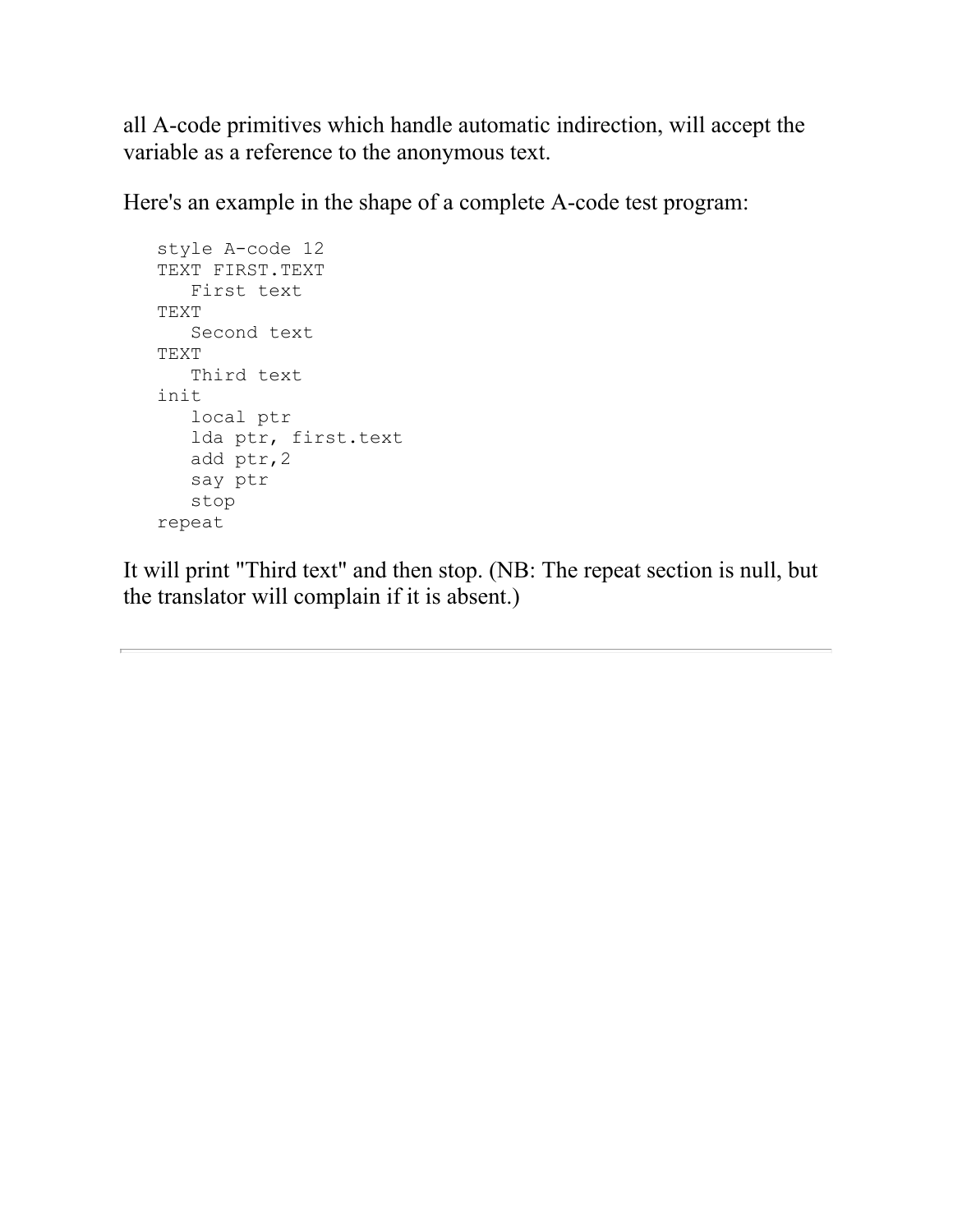# **Debugging A-code games**

Since A-code sources get translated into ANSI C for compiling and linking, debugging can performed on the C level as well as on the A-code level.

# **C-level debugging**

C-level debugging rarely required, but if necessary, can be done using standard debugging tools after building derived C sources into an executable with the -g option. If using gcc it is also useful to add -gdwarf-2 -g3, since that makes GNU debugger gdb understand macro names in the C code.

However, derived C sources are not human-friendly because they use automatically constructed variable names. To assist code comprehension, the *acdc* translator has the -d command line option, which adds to the generated C code printout (on stderr) of A-code source lines being executed. This makes game debugging, be it with with gdb (or similar), or just by visual inspection,, much easier.

## **A-code level debugging**

Most A-code debugging takes place on the level of the A-code language itself. While there is no A-code debugger, there are some useful debugging tools.

#### **Runtime procedure call trace**

As already noted, *acdc*'s -d command line option has the effect of showing at run-time on stderr A-code lines effectively being executed. This display includes the name of the source file and the line number of the code line being shown. Since the display is on stderr, it can be diverted into a file, regardless of the game's build. In the console mode, where by default both stdout and stderr are shown to the player, game response to a command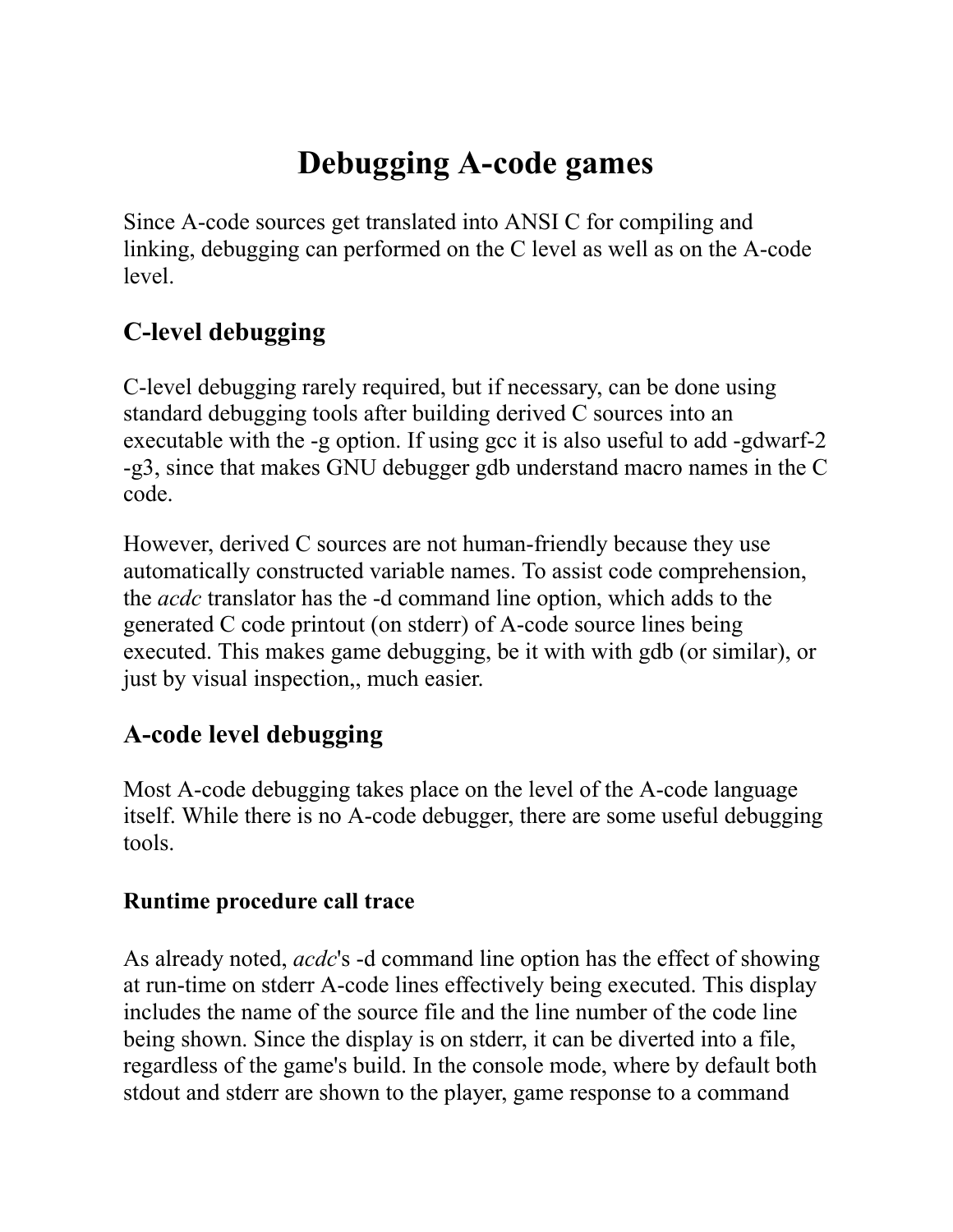comes after this listing of source lines, so that the game is still playble. Thus, for example:

```
 ? out
[\ldots]repeat.acd:934 ifeq context, none
repeat.acd:935 ifnear door1
repeat.acd:936 and
repeat.acd:937 ifeq waterfall, opened
repeat.acd:938 and
repeat.acd:939 ifeq dwarven, 0
repeat.acd:943 iflt stage, adventuring
repeat.acd:946 input
You're at end of road again.
  ?
```
#### **Cross-reference lists**

The *acdc*translator's -x option makes it emit a cross-reference file .xrf. This file can be further processed by the Perl script *sortxrefs* supplied as a part of the A-code sources package, which read the .xrf file and produces three files, suffixed respectively with .xrefs, .nrefs and .rrefs.

The .nrefs file list game's named entities in alphabetical order, associating each with the refno assigned to it by the translator.

The .rrefs file also lists entity names and their associated refnos, but this time in the refno order.

Finally, the .xrefs file is the most useful one of the lot. It is sorted on entity names and shows where each entity occurs in the source code, differentiating between its declaration and its use. Here is a brief extract from adv770.xrefs (the whole file runs to over 41 thousand lines):

| aurora.borealis | TXT          | 7879 text.acd   |
|-----------------|--------------|-----------------|
| aurora.borealis | txt          | 11756 at.acd    |
| automatic.gate  | TXT          | 2590 text.acd   |
| automatic.gate  | txt          | 690 actions.acd |
| automatic.gate  | txt          | 9155 at.acd     |
| automatic.gate  | txt          | 9177 at.acd     |
| available       | <b>STATE</b> | 597 defs.acd    |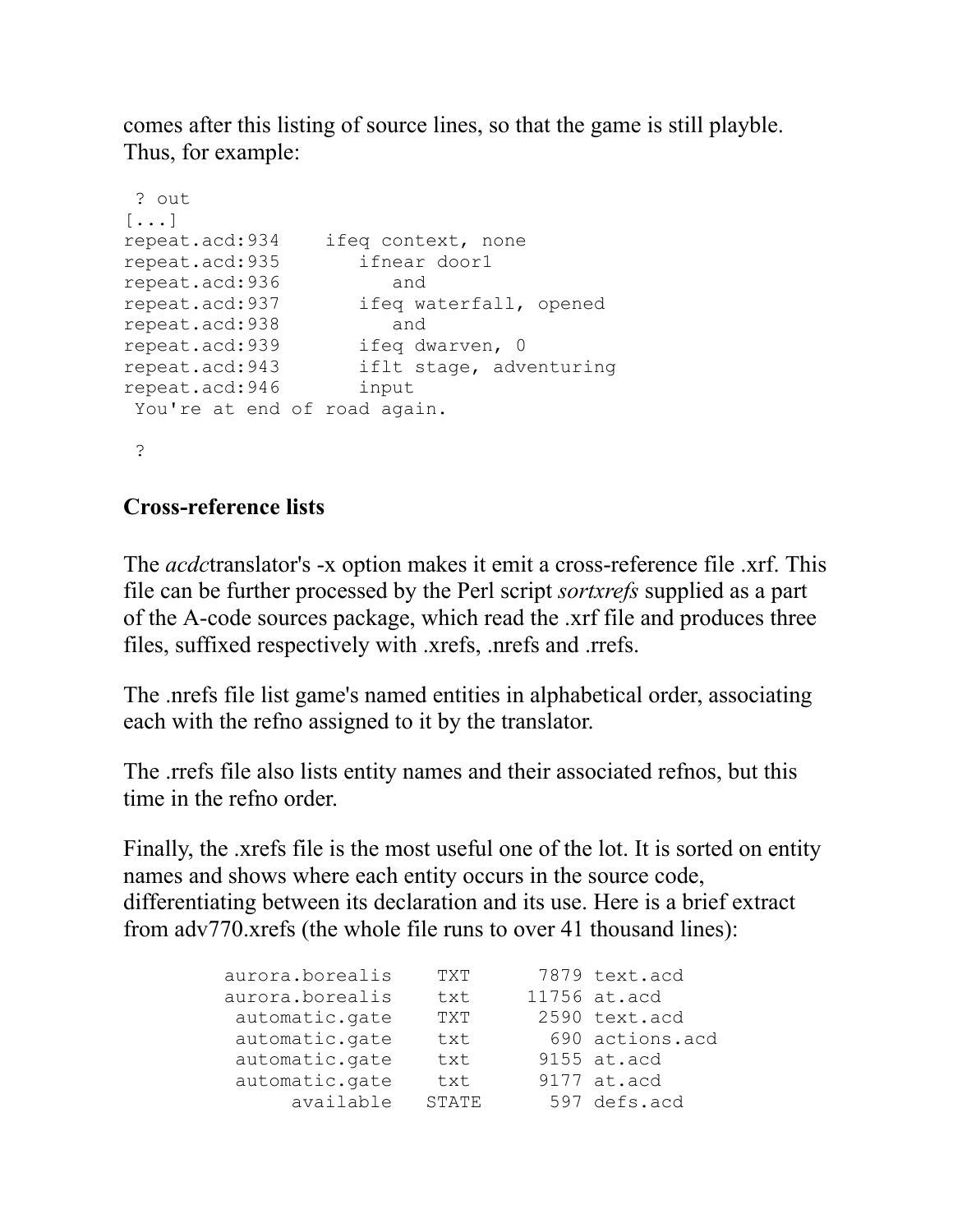| available | state | 15701 at.acd    |
|-----------|-------|-----------------|
| available | state | 15714 at.acd    |
| awarded   | STATE | 598 defs.acd    |
| awarded   | state | 15715 at.acd    |
| awarded   | state | 15717 at.acd    |
| awarded   | state | 2154 procs.acd  |
| axe       | OBJ   | 799 objects.acd |
| axe       | obj   | 702 actions.acd |
| axe       | cbj   | 726 actions.acd |
| axe       | ido   | 778 actions.acd |
|           |       |                 |

So, for example, the object AXE is declared (type is in capitals!) on line 799 in the file objects.acd and referenced (type in lower case) in lines 799, 702, 726, 778... in the file actions.acd.

#### **Game data dumps**

The minor directive DUMPDATA, dumps the current state of the game to standard error. The default display contains no symbolic names (because they are not known to the kernel), so interpreting it requires constant reference to the above mentioned cross-reference files. This is not at all convenient.

However, if the game is translated int C with the -d option, or if it's source code defines the special variable ENTNAME, entity names are passed on to the kernel and are used in the dump. Here are some fragments of such a dump:

```
================= OBJECTS =================
....
 5 it 0 1000000000000000 at 0
 6 keys 0 1001000000000000 at 65 building
 7 lamp 0 1001000000000000 at 65 building
....
================= PLACES =================
  63 road 0 0101110000000000
  64 hill 0 0101000000000000
....
================= WORDS =================
 192 again
 193 carry
 194 drop
```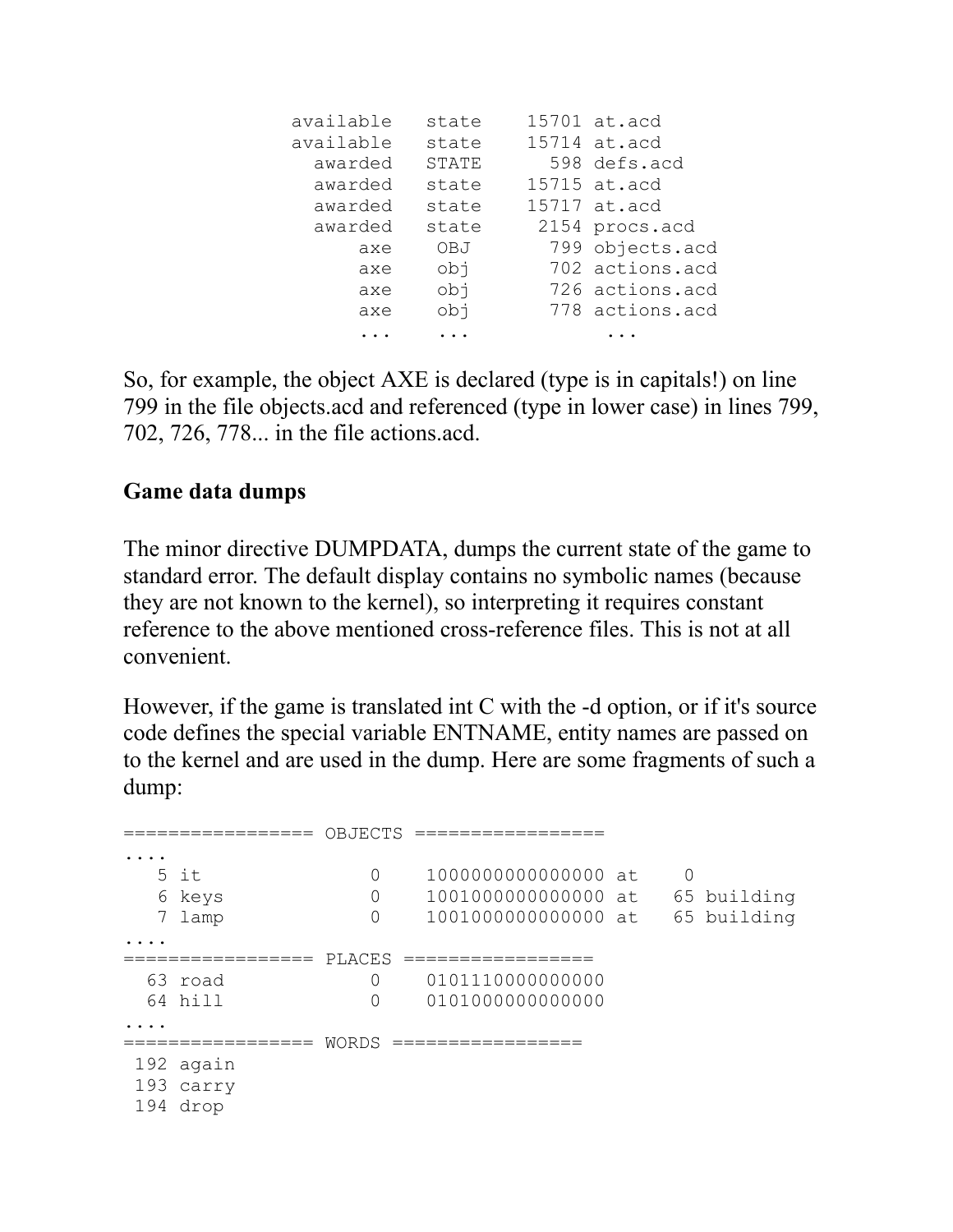```
....
================= VARIABLES =================
....
 322 penalties 0 0000000000000000
323 here 63 => road
324 there 63 \Rightarrow road
 325 status 1 0100000000000000
....
================= TEXTS =================
 502 intro 0
 503 typo 0 cyclic
....
 693 plant.2 0 tied to 27 plant
...
```
For each entity, the dump gives its refno, its name and (if appropriate) its value, followed by (if appropriate) its properties bit screen (a.k.a. flags). For objects, their location is given (as location refno and name, if any). If a variable is a pointer to another entity, the entity pointed to is shown (its refno is the variable's value). Finally, if a text has morphing features, it's type is shown and, for typed texts, the entity to which they are tied.

By default all of the game's data is dumped, but one can choose to dump only data pertaining to a particular type of vaue-bearing entity by adding OBJECT, PLACE (or LOCATION), VARIABLE (or VARS) or TEXT as an argument to DUMPDATA.

Game data is dumped either to stderr or, if the game is being logged (i.e. was invoked with the -l command line option), to the log file.

As the simplest possible use, you can define SHOWDATE as a verb with a corresponding action:

```
verb dumpdata
action dumpdata
  dumpdata
   quit
```
Or, more sensibly, you can make DUMP one of optional "wizard" actions (see below).

### **The CHECKPOINT minor directive**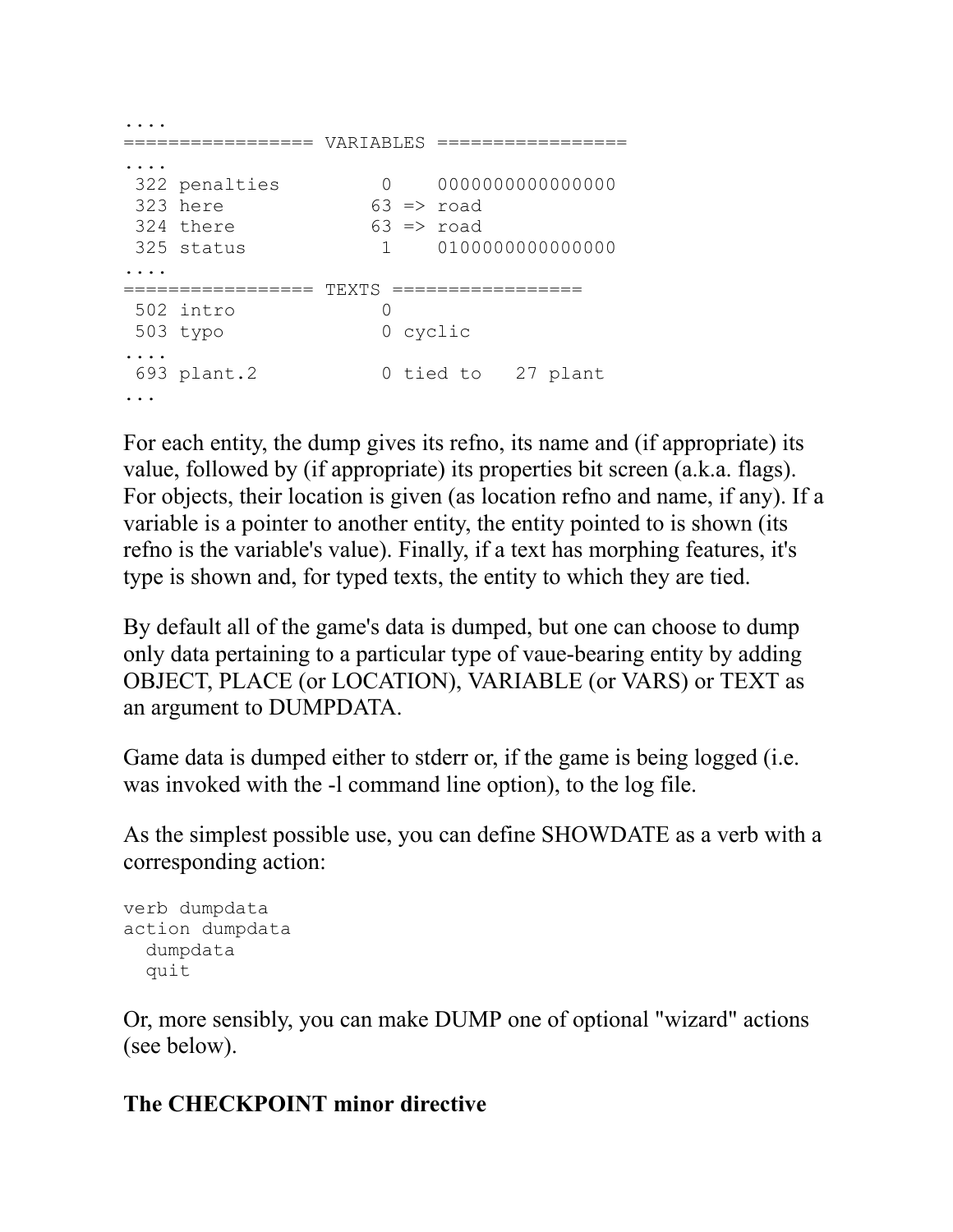CHECKPOINT minor directive is another debugging tool. When executed, it reports its own location (file name and line number) in the A-code source.

```
 ? n
=== Checkpoint: procs.acd, line 37 ===
You are at the end of the road again.
  ?
```
What makes this useful is the fact that changing executable A-code source has no effect on its ability to restore saved games. Thus it is safe to add CHECKPOINT statements in a suspect piece of code in order to track problems in a saved game.

### **Constructing non-integral "wizard" mode**

A-code's unusual feature of procedure groups permits construction of debugging commands (a.k.a. the wizard mode) as an optional add-on by using the INCLUDE? major directive. Once again this is made more useful by upward compatibility of saved games.

While A-code permits entities being used before being declared, it is useful to place all executable code after all declarative code. (This does not, of course, preclude entities being used before their declarations, since A-code texts can embed references to game entities.) If that's how code is arranged, adding an optional source file (via the INCLUDE? major directive) in between declarations and executable code has two interesting effects:

It has no effect on compatibility with games saved by the same code, but without the optional file. (See the section on upward game [compatibility for an explanation\). Note, however, that the reve](#page-89-0)rse does **not** apply. If the optional code defines any additional entities (objects, places, variables or morphing texts), games saved by a version with that optional code cannot be loaded by the version without it.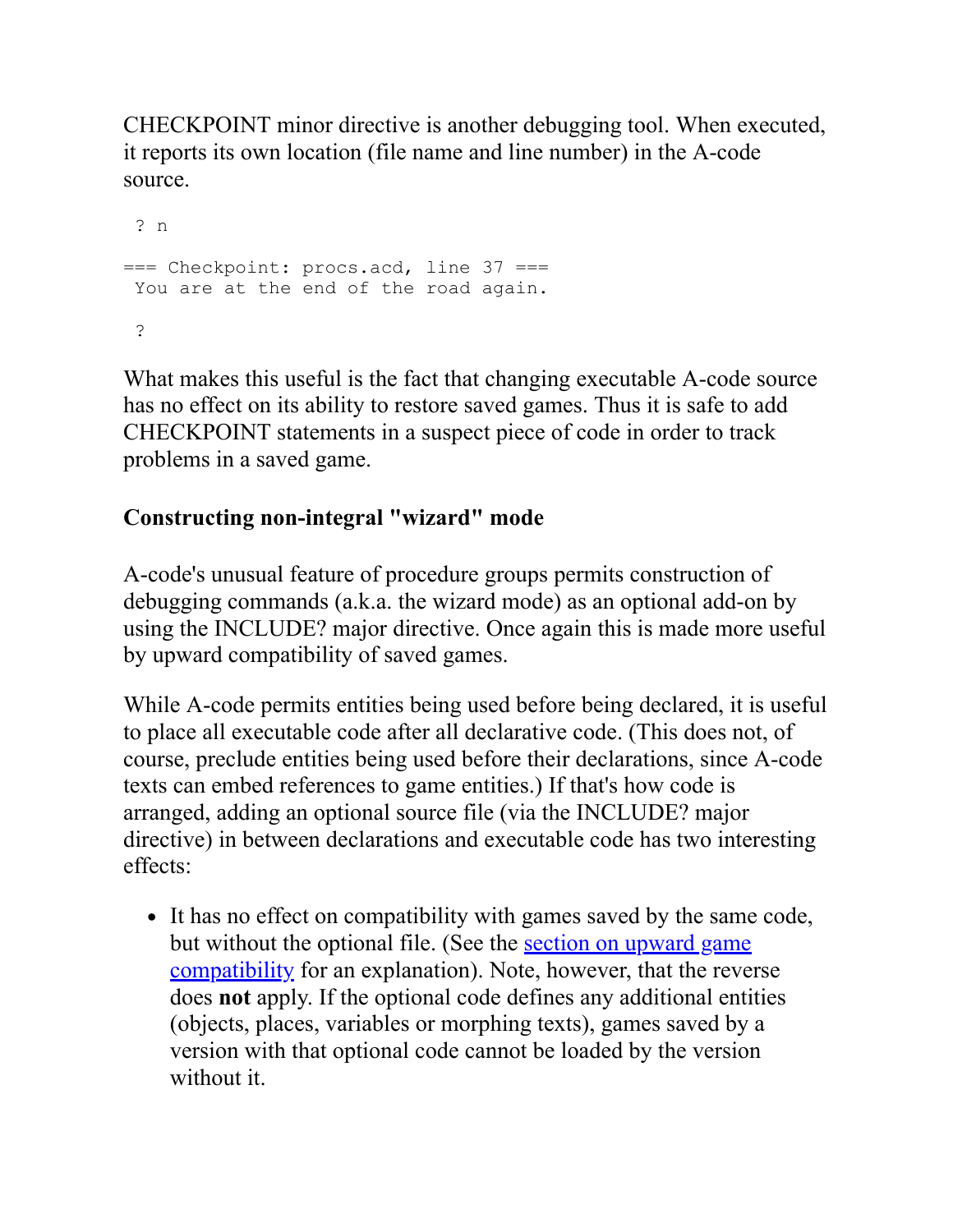• The INCLUDE? major directive allows procedures (including REPEAT, ACTION and AT ones) to pre-empt procedures of the same name within the rest of the game's code. Such an intercepting "wizard" procedure can do its stuff and (a) QUIT, terminating the current command loop, (b) RETURN, terminating execution of the procedure group of that name (i.e. skipping the rest of the so-named procedures, or (c) PROCEED, letting the rest of the procedure group execute as it would do without the optional code.

For example, suppose the game contains

```
verb find
action find
   quip "You'll have to find thing out for yourself. "
```
Suppose further that the optional code contains

```
variable entname
action find
    ifeq status, 2 # Player trying to find something
       ifflag arg2, object
          say "f:Object {ARG2} "
          locate entname, arg2
          quip "is at {ENTNAME}." # Terminates command loop
       else
          quip "{ARG2} is not an object!"
       fin
    fin
```
This would modify the behaviour of the command FIND to show the location of of a nominated object, or, if no object nominated, to do exactly what it would do without the optional code. For ease of debugging, optionally included code should also have commands to toggle "wizard" mode on and off and other wizard mode commands whould simply PROCEED if the wizard mode is off.

There can, of course, be more than one optionally included file, positioned at various places in the source code, as appropriate. Nor is it necessarily the case that such includes must come before other code. E.g. my A-code port of Adv350 (written in order to experiment with mobile NPCs) has an extensive set of "wizard" tools, which is included **after** the NPC movement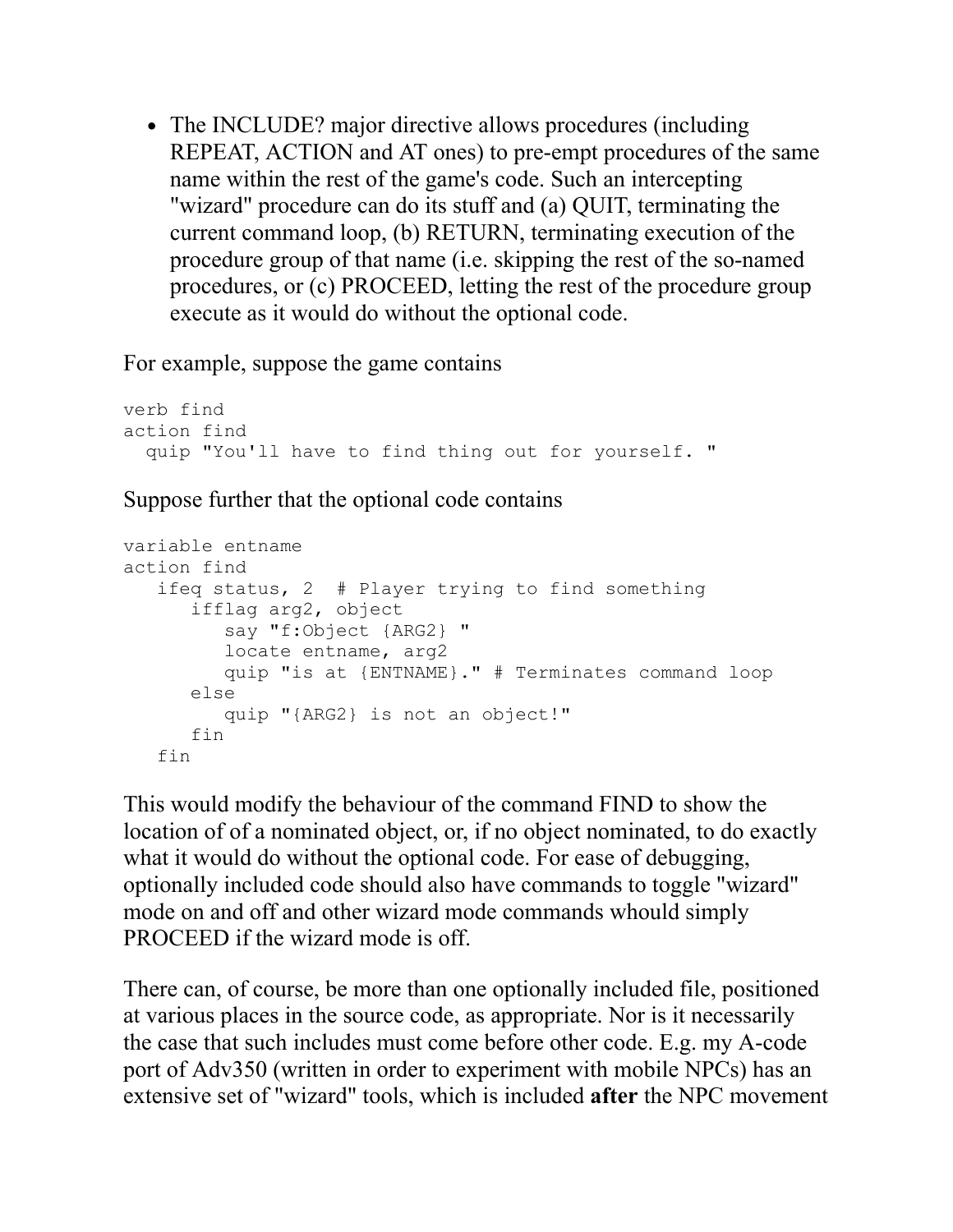and actions code. It defines its own vocabulary list, that can be displayed by VOCABULARY WIZARD:

```
 ? voc wiz
 Wizard (i.e. debug) commands:
close cave \sim - triggers the next cave closure stage
 decrement <entity> - decrement state value of object or location
 data [obj|loc|var|text] - show game's data
 fetch <object> (obtain) - fetch the object from wherever
find <object> - go where the object is
first - forces first dwarf, if axe not seen
  fly <location> (teleport) - go to the named location
 glow - toggle magical illumination
 increment <entity> - increment state value of object or location
next - go to the next higher location
 notbeen - show locations not yet visited
previous - go to the next lower location
runout - sets event clock to zero
 [show] {numbers|npcs} - toggles loc number/npcs repeated display
 show <entity> - Displays entity's current value
where - shows where one is (and came from)
where treasure - shows valued objects (sorted on seen flag)
where water - shows water-holes
where <object> - shows object's location
wizard {on|off} - switches wizard mode on or off
 ?
```
The optional include file debug.acd can be found in the A-code source of Adv350 available at <https://mipmip.org/adv350>in the file opt/debug.acd.

If using the *advbld* script to build Adv350 (or Adv770), the -W script option copies opt/debug.acd to where it will be found by an optional include, builds the game and then deletes the file copy.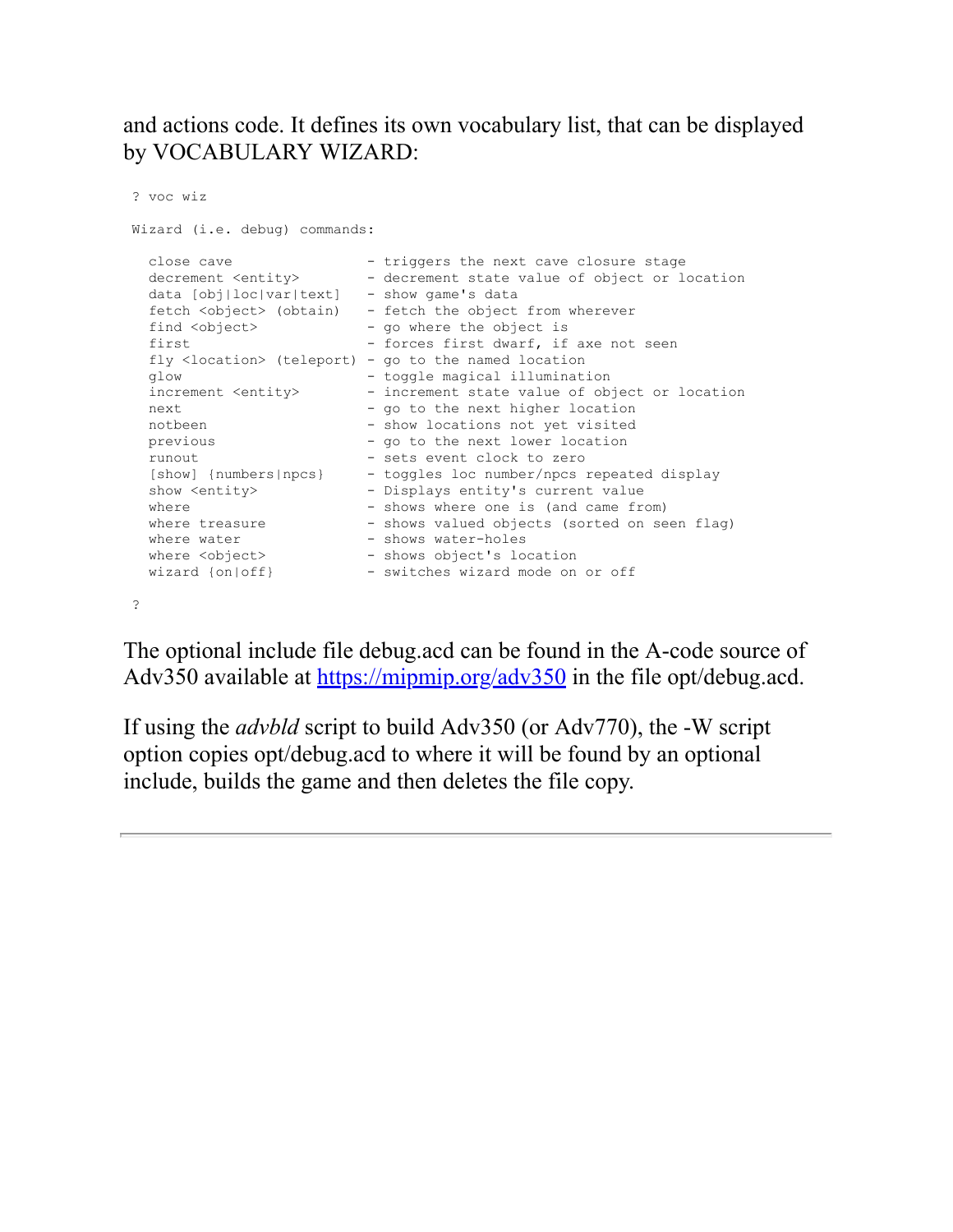# **Displaying object and location descriptions**

Sorry, this section is still under construction.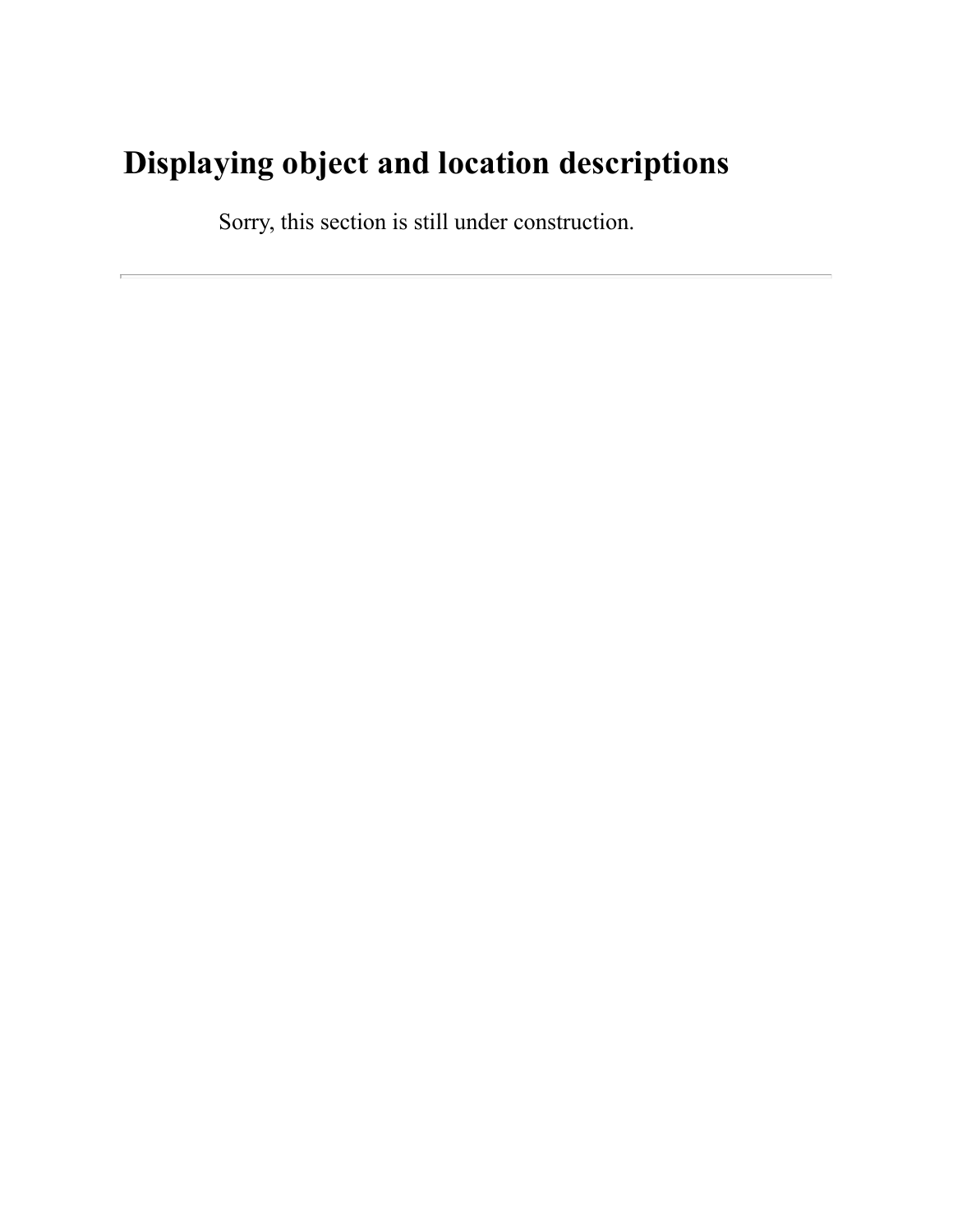# **A-code language history (as I recall it)**

The main purpose of this document is to explain (in response to some requests) why some aspects of my A-code implementation are the way they are, and what the future might hold if I get around to it.

A-code is the language developed by Dave Platt in order to write his influential Adv550 expansion of the classic game Adventure by Crowther and Woods (Adv350 in the modern nomenclature). Originally written in PL6, a Fortran 77 implementation of the original A-code engine was distributed in the late 1980s together with the the Adv550 A-code source.

Dave Platt's A-code engine had a "munger" and an "executive", both written in F77. The munger took the A-code source and produced a tokenised pseudo-binary. The executive was was effectively a virtual machine which executed the pseudo-binary. The lightly encoded game's text was in a separate file.

I first made use of this original A-code implementation to merge Luckett's and Pike's Adventure II (now known as Adv440) with Adv550 and Platt's Adv550 into Adventure4, which later evolved into Adventure4+ (now known as Adv660).

The initial Adventure4 and then Adventure4+ (1983 - 1985/6, on Primes) implementation took the A-code architecture as it was. The only changes to the munger/executive were in improving the command parser (e.g. automatically allowing all words to be abbreviated to the minimal unambiguous length, chaining commands on one line with semicolons, and providing AGAIN for command (simple or compound) repetition.

In September 1990 I embarked on re-implementing A-code in C on Unix, the main aim being to teach myself C (my previous expertise was first in Algol/Algol68, then in Fortran4, then in Fortran77). I later joked that the new version was dedicated to the proposition that a real programmer can write Fortran in any language. That implementation was the seed of the current version and it moved away from Platt's in one crucial step, the full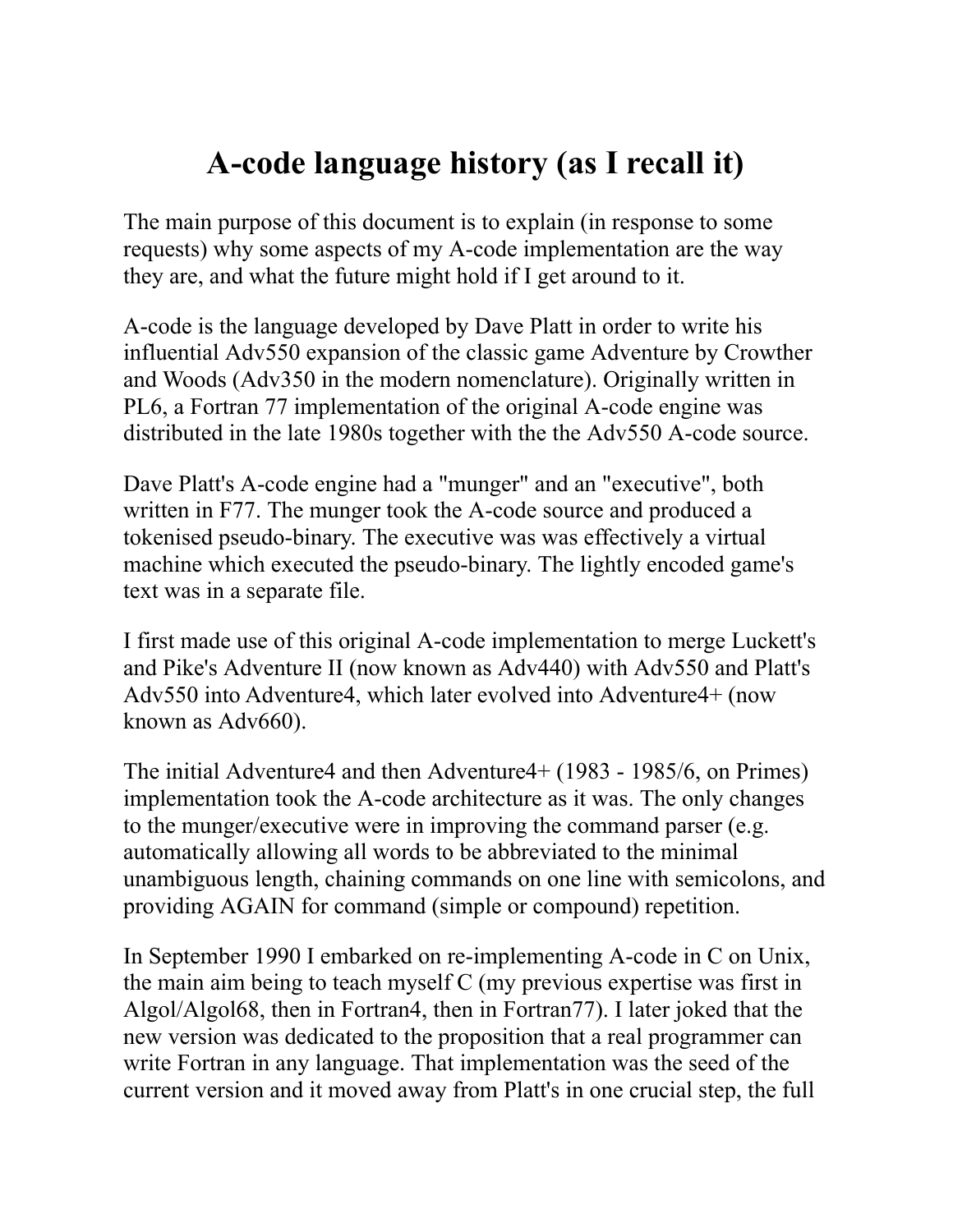significance of which did not transpire until much later. Instead of replicating Platt's virtual machine approach, I wrote acdc, which translated A-code directly into compilable C, with game-independent kernel C source providing a library of standard calls used by the translated code.

The reason for this shift was performance. Adventure4+ by that time became too large and complex, yet I wanted it to run on ordinary PCs as they then were. Virtual machine interpreter of pseudo-binary struggled with that, but compiled C worked just fine.

To accommodate minuscule (by modern standards) memories standard at the time and the slow speed of disk access, I nicked from Prime an outline of their paging algorithm, and built that into the kernel, together with the ability to report locate demands, the number of locate buffers being specifiable at compilation time. This mechanism is still present within the kernel, and is required to build DOS versions of games. The kernel also provided the option of reading all texts from the data file as required, with no paging mechanism, or to load the data file entirely into memory on startup. Initially there was no option for pre-loading all of the text into memory -- compilers of the time tended to choke on that.

Unix (Irix in fact) and later Linux became the default platform. Initially I built DOS/Windows executables by using djgpp under DOS. Later DOS and Windows builds diverged. The DOS version is now created using djgpp (run under wine), whereas the Windows version gets built using MinGW and packaged using InnoSetup. At some stage a Mac build was added as well.

As memory capacities grew and general machine performance improved, I first added the option to build the whole game as a single executable with no data file – all text begin stored in initialised arrays in the C source. Later this became the default. Thus things stood until I embarked on Adv770, which is when I discovered some unexpected upsides and downsides of the approach I'd taken.

I needed the game to be tested by others, but I knew from experience that it would be foolish to rely on testers to report all problems. Without knowing what is supposed to happen, it is not necessarily obvious whether things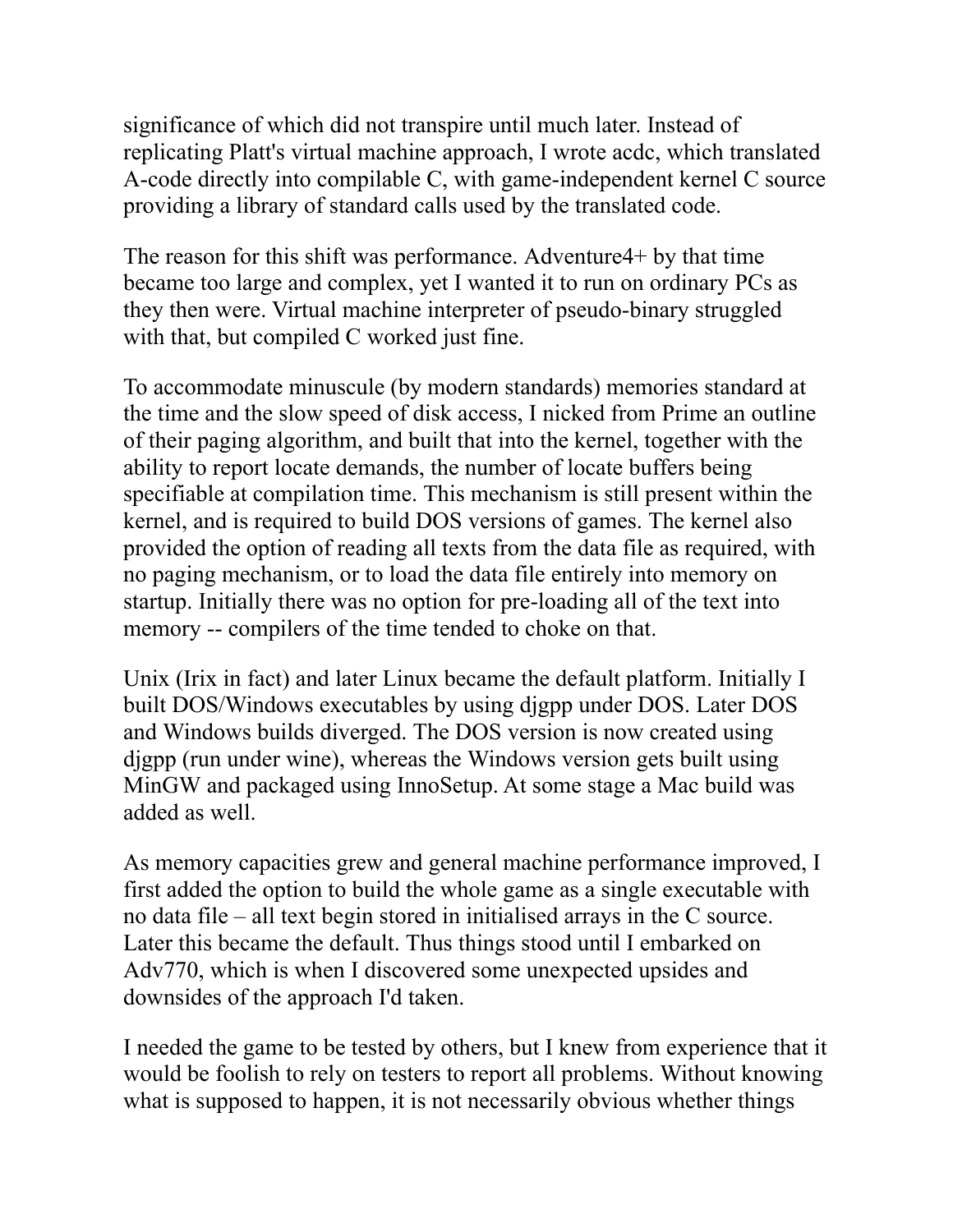are going wrong or not. I simply had to have access to testers' log files. The only way this could be achieved was to run the game through a web interface – in the cloud, as one would say these days. Unfortunately, as the acdc/kernel implementation of A-code stood at the time, this simply was not possible. An A-code game was simply an executable, taking player commands from standard input and responding on standard output in a continuous loop.

So I sat about to implement a single-turn operation mode. In this mode, instead of waiting for play command, the game would automatically dump its current state to disk and exit. And when a new command arrived via a web interface, the game would be restarted and the saved state automatically loaded before processing the command. This would be easy enough with Dave Platt's original virtual machine approach, but my translate-compile-and-run implementation entailed that in an A-code game there could be only a single place where the player could be asked for input. Specifically, any use of the QUERY directive, used in Adv550 and Adv660 to handle yes/no queries, was simply out.

My eventual solution was to implement the context mechanism and replace any use of query with setting the special variable CONTEXT to a unique value, specifying the nature of the query, before saving the game state and exiting. Once a response arrived from the player, the game would restart and if the value of the restored CONTEXT indicated that a yes/no question had been asked, it would evaluate the answer in the same way as it would have done if QUERY had been used. This permitted cloud-based operation (initially CGI, later PHP). It also, quite unintentionally, enabled all A-code games (even Dave Platt's original code of Adv550) to have a persistent state. If a game was simply interrupted (or... erm.. crashed), it could be restarted from that point without being explicitly saved by the player.

Some internal changes had to be introduced to support this development, and so the major version number of the acdc and the A-code kernel got incremented from 10 to 11. Version 11 also brought in another innovation. All earlier versions assumed games being played in a terminal emulator, and assumed the display to be limited to 80 characters per line and 24 lines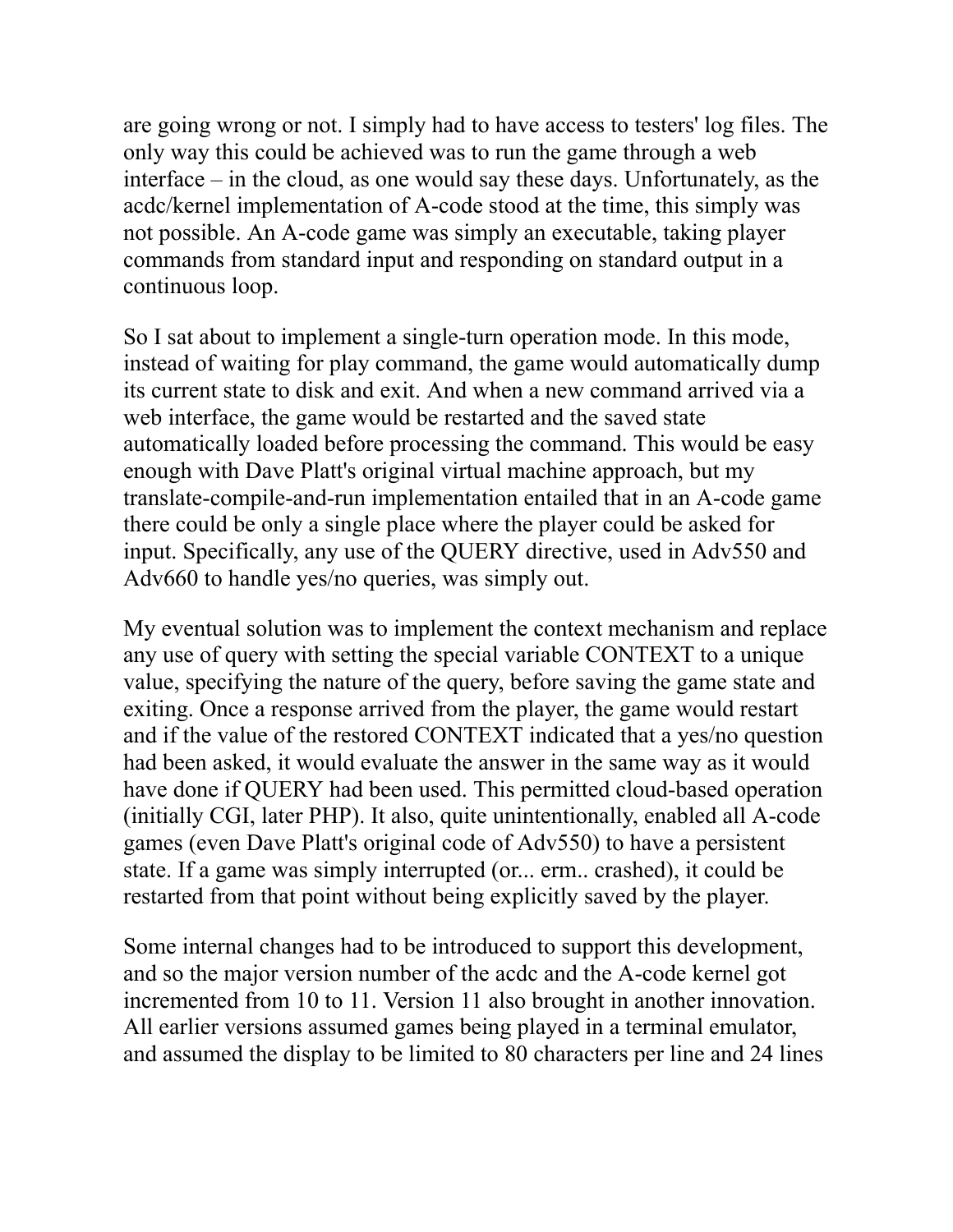per screenful. Version 11 added the ability to run a game in its own window, initially by using the GLK library.

On the plus side, since there was no virtual machine to save the state of, and I'd avoided using the QUERY directive, it was pretty easy to maintain upward compatibility with testers' saved games, despite the game undergoing some major bug fixing.

Adv770 was finally released in 2003, but I continued tinkering with my Acode implementation anyway. 2008 brought version 12 of A-code, which removed the requirement of declaring game's entities before they could be used. This was achieved by changing the acdc translator to make two passes over game source instead of one &ndash the first pass collected information on all game entities being declared by the source and the second pass actually translated the source into C.

In changing to version 12 I also took the opportunity of ditching GLK because its Unix/Linux implementation of GLK had severe limitations (and used really ugly, hard to change fonts). Instead an A-code game executable could launch the default browser and then act as a very simple HTTP server, using the browser as the user interface.

In 2013 Brian Ball asked for changes which would enable him to port Adv770 to iOS. This was an interesting challenge, since iOS demanded to be in charge of the game's command loop. So the kernel was twisted yet again, to allow a "library mode". Fortunately, this was not too hard to do, since the game persistent mechanism introduced for the CGI/PHP operation could be adapted for the purpose. The main difference being in returning accumulated text to the calling routine, instead of displaying it to the player.

This change had a large unexpected payoff a year later, when I used emscripten to translate the C-code generated by acdc into JavaScript, so that it became possible to run the game entirely in an HTML 5 compliant browser.

Finally, in 2020 (doesn't time fly!) I got around to making my implementation of A-code to be entirely UTF8 compliant. While UTF8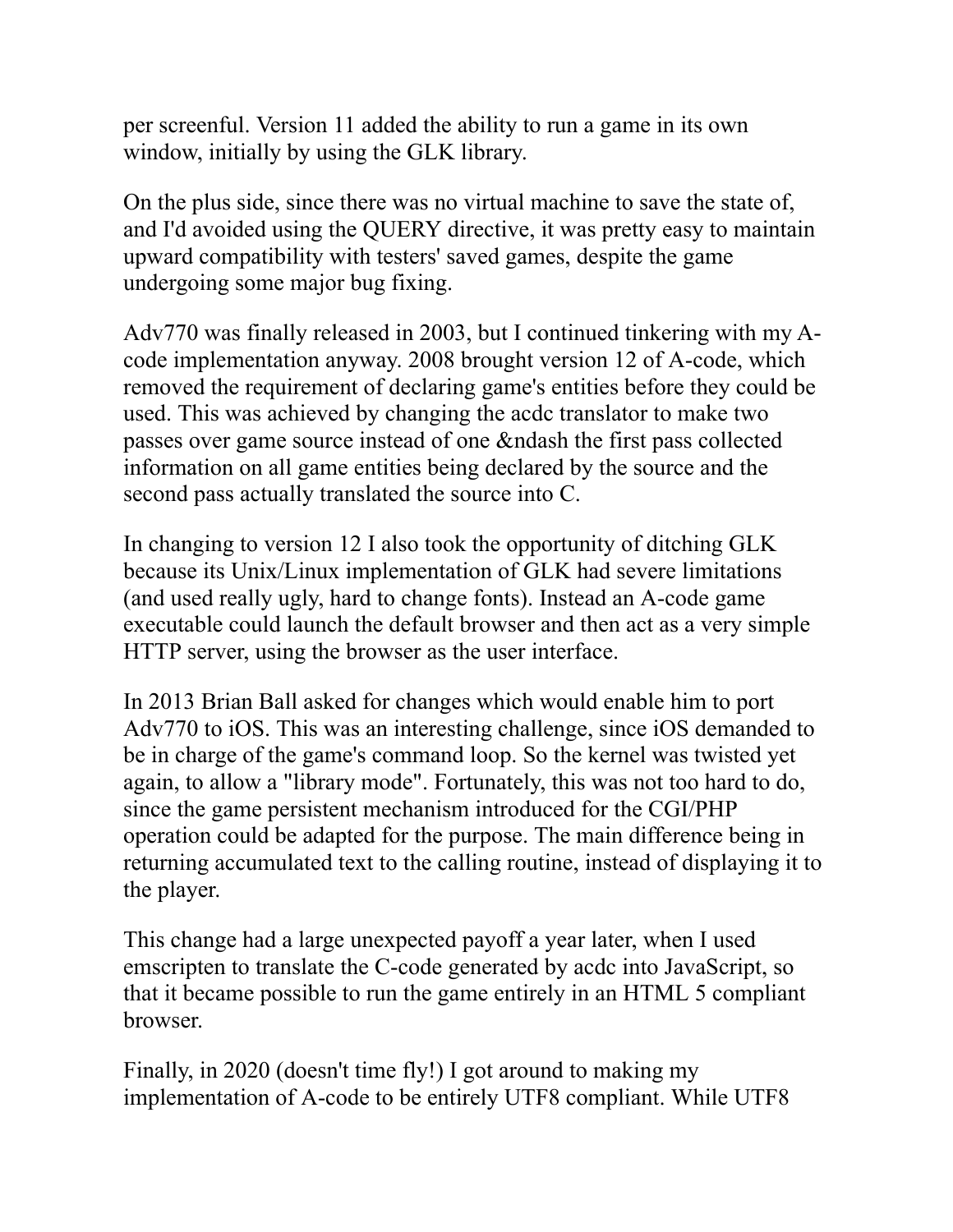encoding could always be used in game texts and object/place descriptions, the challenge was to permit UTF8 in entity names and hence in player vocabulary. That done, I also extended non-vocabulary names convention to vocabulary word declarations which frees A-code games from any dependence on the English language by allowing one to safely re-define the default command parsing words AND, THEN and AGAIN. So if you want to write IF games in Japanese or Russian, you can! :-)

And that's where things stand at the time of writing.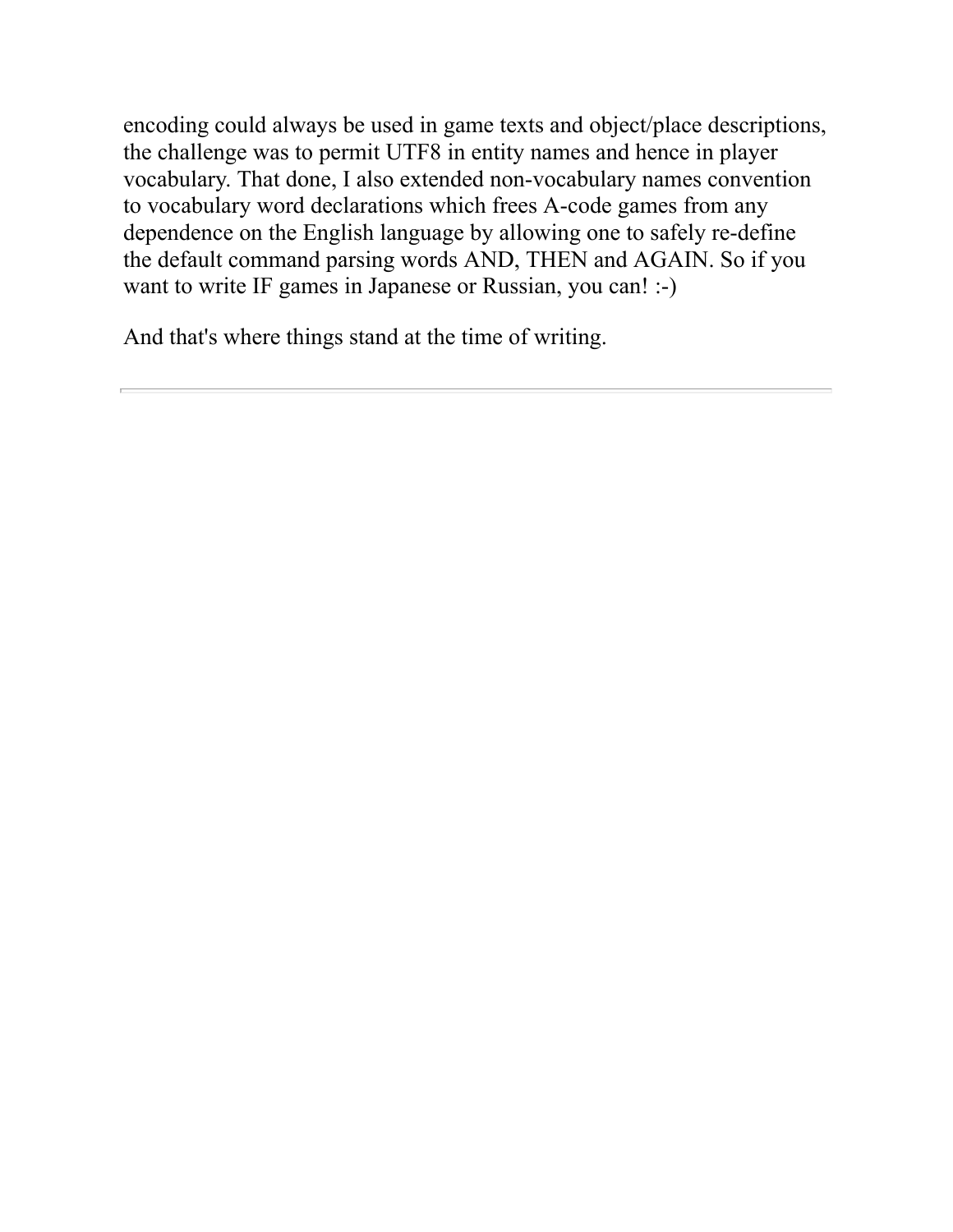### **Sorry, this section is still under construction!**

### **Contents**

## **Introduction to A-code styles**

The notion of A-code styles came relatively late, when I decided in 1990 to teach myself C by re-implementing the A-code engine using the translate/compile architecture, in place of Platt's original munge/interpret one. I wanted the new implementation to support both Platt's Adv550 and my own Adv660 (a merger of Luckett's and Pike's Adv440 with Adv550). Because there were some incompatibilities between A-code of Adv550 and that of Adv660 (most notably text switch components being counted from 1 or from 0 respectively), it became necessary for a game's code to signal how it is to be treated. Logically enough, Platt's A-code was designated as Style 1. Remembering the many changes my form of Platt's munger/executive underwent before Adv660 was made generally available on the Net, I arbitrarily assigned Style 10 to the final version of Adv660. (Luckily it was not Style 2, because years later it was convenient to assign Style 2 to the re-discovered Goetz's Adv580.) Thus the STYLE major directive, to fix the style of an A-code game. As things stand, style numbers are assigned as follows:

- Style  $1$  the style of Platt's A-code source of Adv550.
- Style 2 the style of Goetz's A-code source of Adv580.
- Styles 3 to 9 lost in the mists of time, having existed briefly in the process of my merging of Adv440 and Adv550 into Adv660.
- Style 10 the style of my A-code source of Adv660.
- Style  $11$  the initial style of my Adv770.
- Style 12 the current A-code style.

Taking Platt's A-code as the base, let's look at changes brought in by different styles, bearing in mind that only the style 1 to style 10 transition is of historical significance.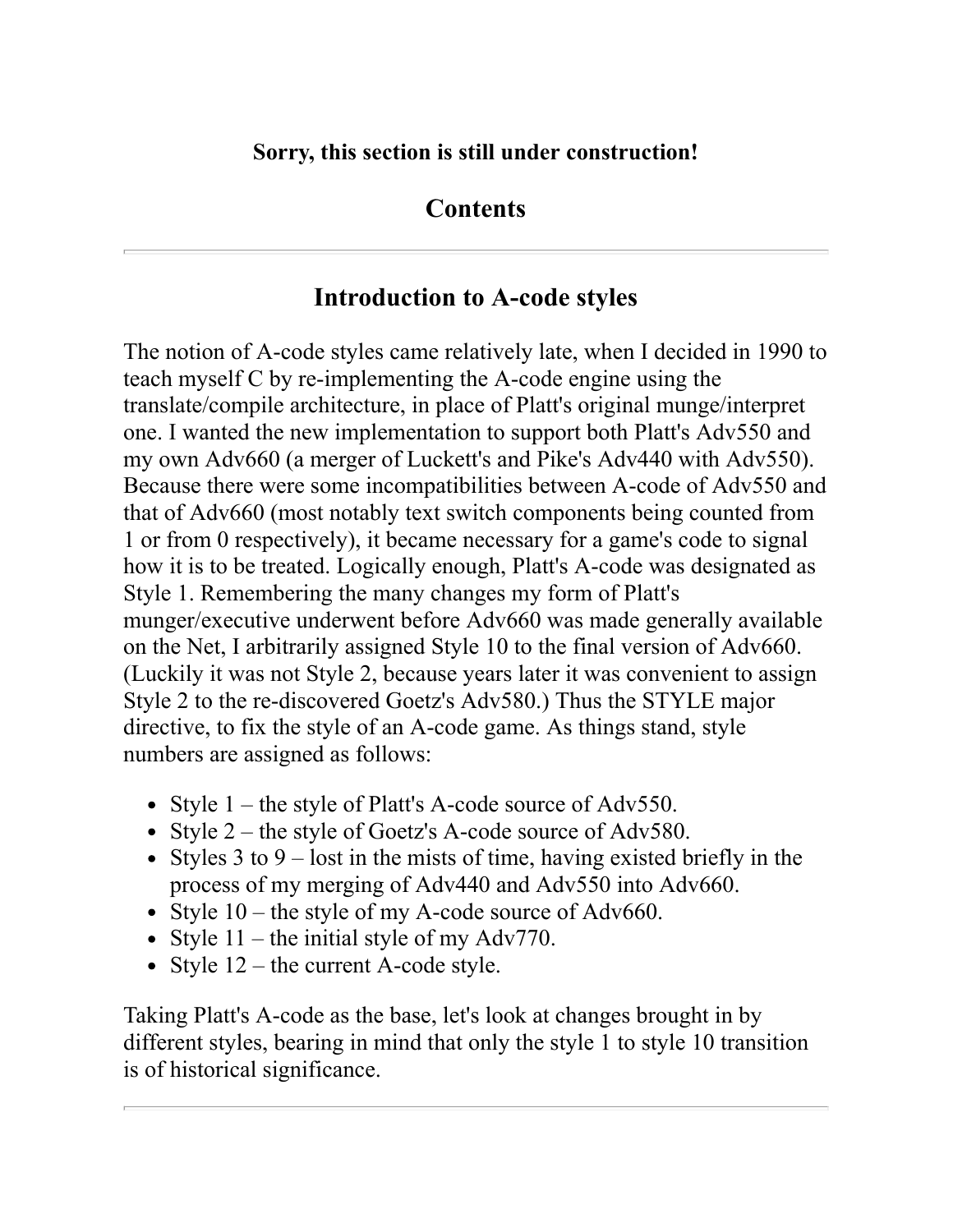## **From Style 1 to Style 2**

The style of Goetz's Adv580 A-code differs very little from Style 1.

- It relaxes in-line comment convention. While Style 1 in-line comments must start with the open brace character '{', Style 2 also permits square '[' and round '(' brackets as in-line text delimiters.
- It introduces CIF and CENDIF major directives in order to use selectively normal or "bowdlerised" versions of some texts.

# **From Style 1 to Style 10**

### **Text switch modification and generalisation**:

Switch components are counted from zero rather than from one. Switches are permitted in all texts, including object and place descriptions. Multiple long object/place descriptions (%) deprecated - replaced by text switches.

### **Major directive changes**:

Deprecated LIST, NOLIST and XREF. Added NOISE (and preferred) as a synonym to NULLWORD. Added PROC (and preferred) as a synonym to LABEL. Added FRAGMENT. Deprecated SYNONYM in favour of OBJECT name list.

# **Minor directive changes**: Added DOALL and FLUSH for handling

GET/DROP ALL. Added IFHERE, IFINRANGE and IFIS. Added ITERATE, QUIP, NEGATE, CHOOSE and RANDOMISE. Deprecated ITLIST (synonym of ITOBJ). Deprecated AT, HAVE and NEAR. Deprecated EOF, EOI, EOR (subsumed into FIN). Deprecated NAME and VALUE (subsumed into SAY).

### **Player interface**

Compound commands.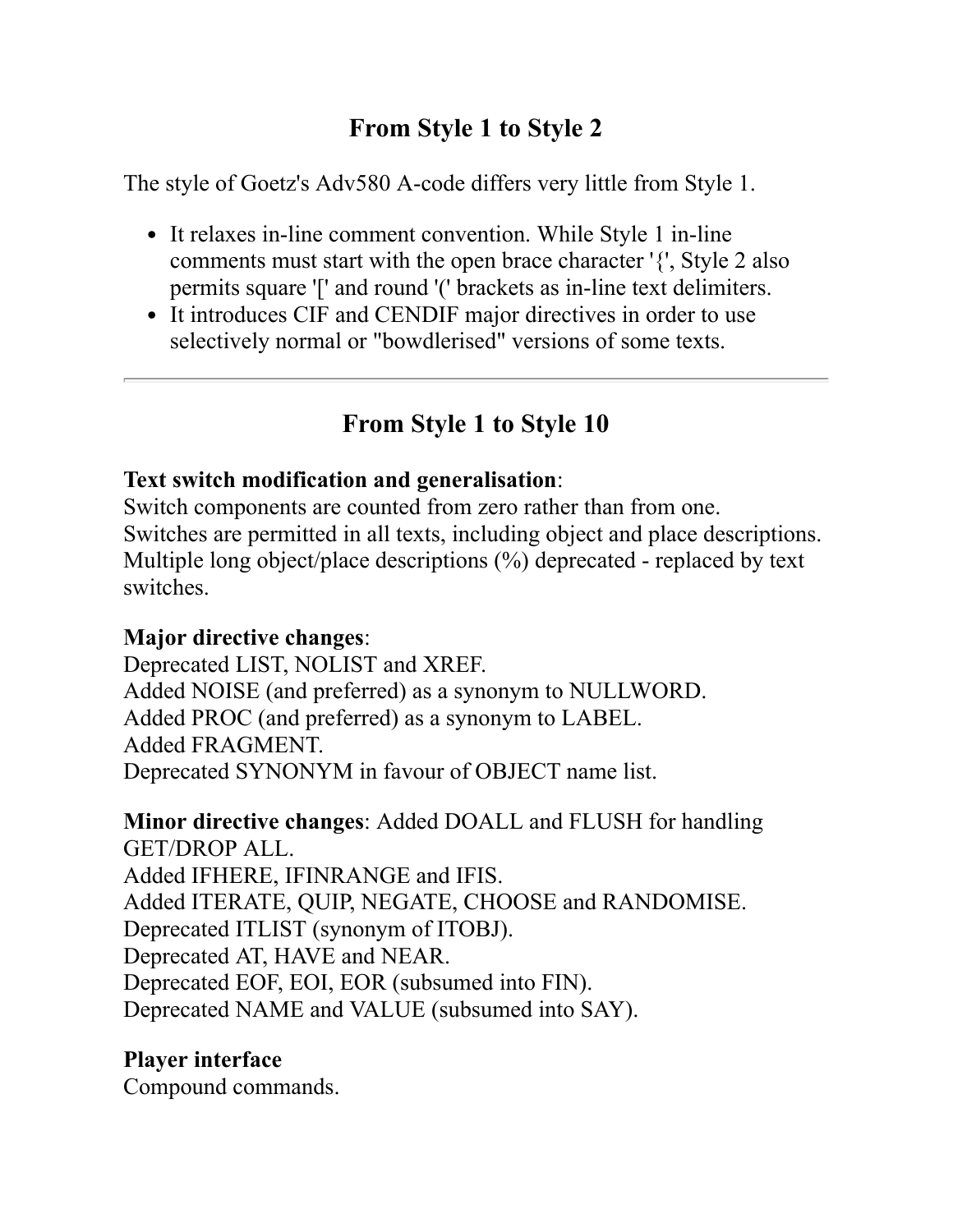All player vocabulary words automatically abbreviated to the minimal unambiguous length. GET/DROP ALL enabled. AGAIN enabled. Object detailed description category (&).

## **From Style 10 to Style 11/12**

Since enhancements that came in under style 12 are also retrospectively available in style 11, it makes sense to lump 11 and 12 ogether for the purposes of compaing the to style 10. The change from 11 to 12 was dictated by a major surgery on the *acdc* A-code to C translator to make it operate in two passes instead of one. The pupose was to allow game entities to be referred to by game code before the relevant entity declarations. This is particularlly handy in debugging via "wizard mode" code optionally included in game source via the INCLUDE? major directive. See a separate document on [debugging A-code games.](#page-141-0)

#### **Major directive changes**:

Added ARRAY, STATE, CONSTANT, FLAGS

#### **Minor directive changes**:

Added FAKEARG and FAKECOM Added OTHERWISE Added IFLE and IFNE Added IFHTML, IFTURN and IFCGI Added IFDOALL and IFTYPED Added LOCAL Added UNDO and REDO Added RESAY and TIE Added RESPOND Added SAVE and RESTORE Added INTERSECT Added VERBATIM and VOCAB Deprecated BIT, BIS, BIC in favour of IFFLAG, FLAG and UNFLAG respectively